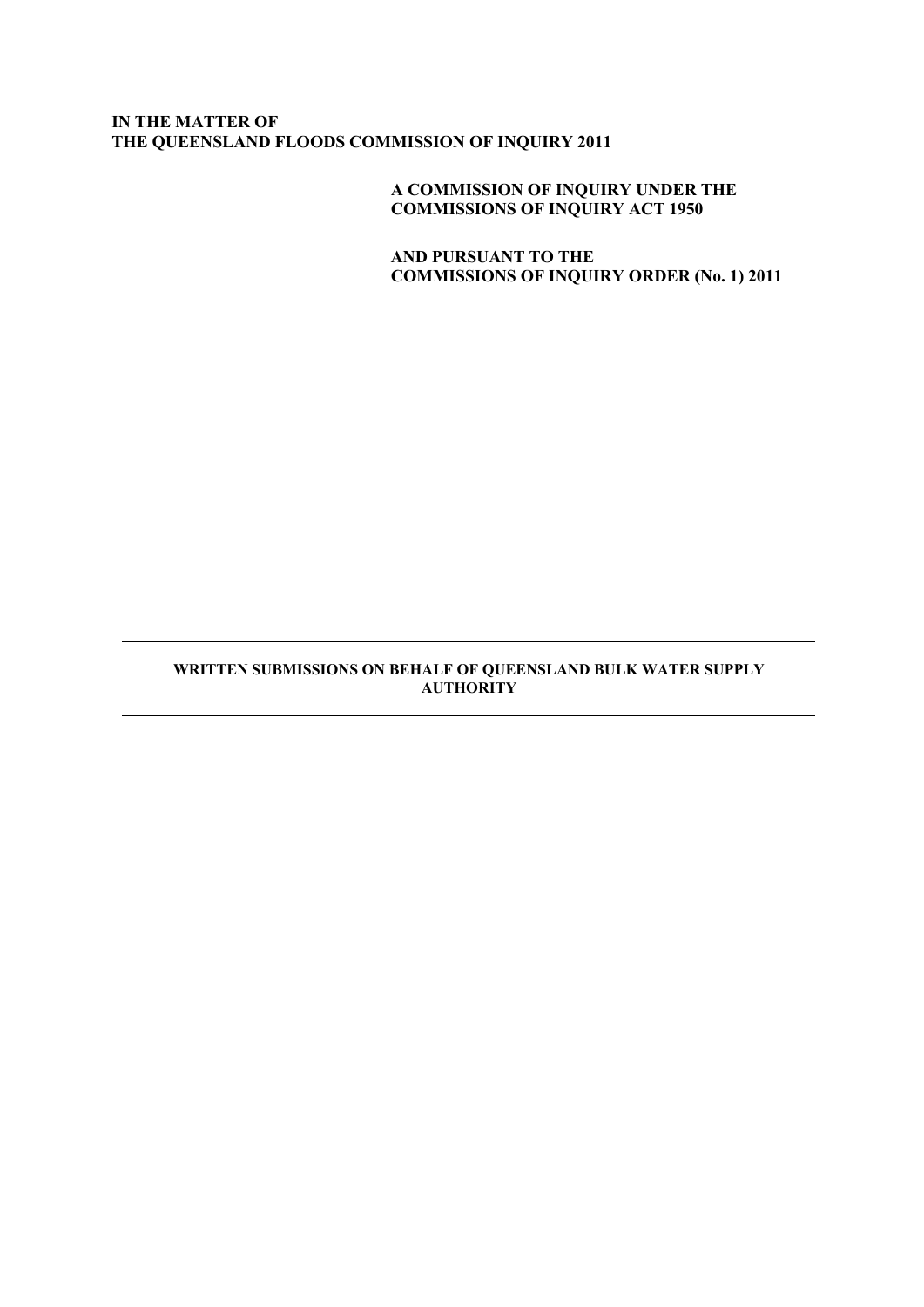### **CONTENTS**

| <b>INTRODUCTION</b> |  |
|---------------------|--|
|                     |  |

| $\mathbf{H}$ |                                                                      | 6  |
|--------------|----------------------------------------------------------------------|----|
| Ш            |                                                                      | 9  |
| IV           |                                                                      | 19 |
|              |                                                                      | 19 |
|              |                                                                      | 21 |
|              |                                                                      | 39 |
|              |                                                                      | 48 |
|              |                                                                      | 49 |
|              | Documents and communications relied upon against the flood engineers | 50 |
| V            |                                                                      | 59 |
| VI           |                                                                      | 73 |
| <b>VII</b>   |                                                                      | 74 |
| <b>VIII</b>  | <b>RELEASES APPROPRIATE FOR OPERATIONS UNDER W3</b>                  | 76 |
| IX           | <b>BEST OUTCOME THAT COULD REASONABLY BE EXPECTED</b>                | 83 |
| $\mathbf{x}$ |                                                                      | 86 |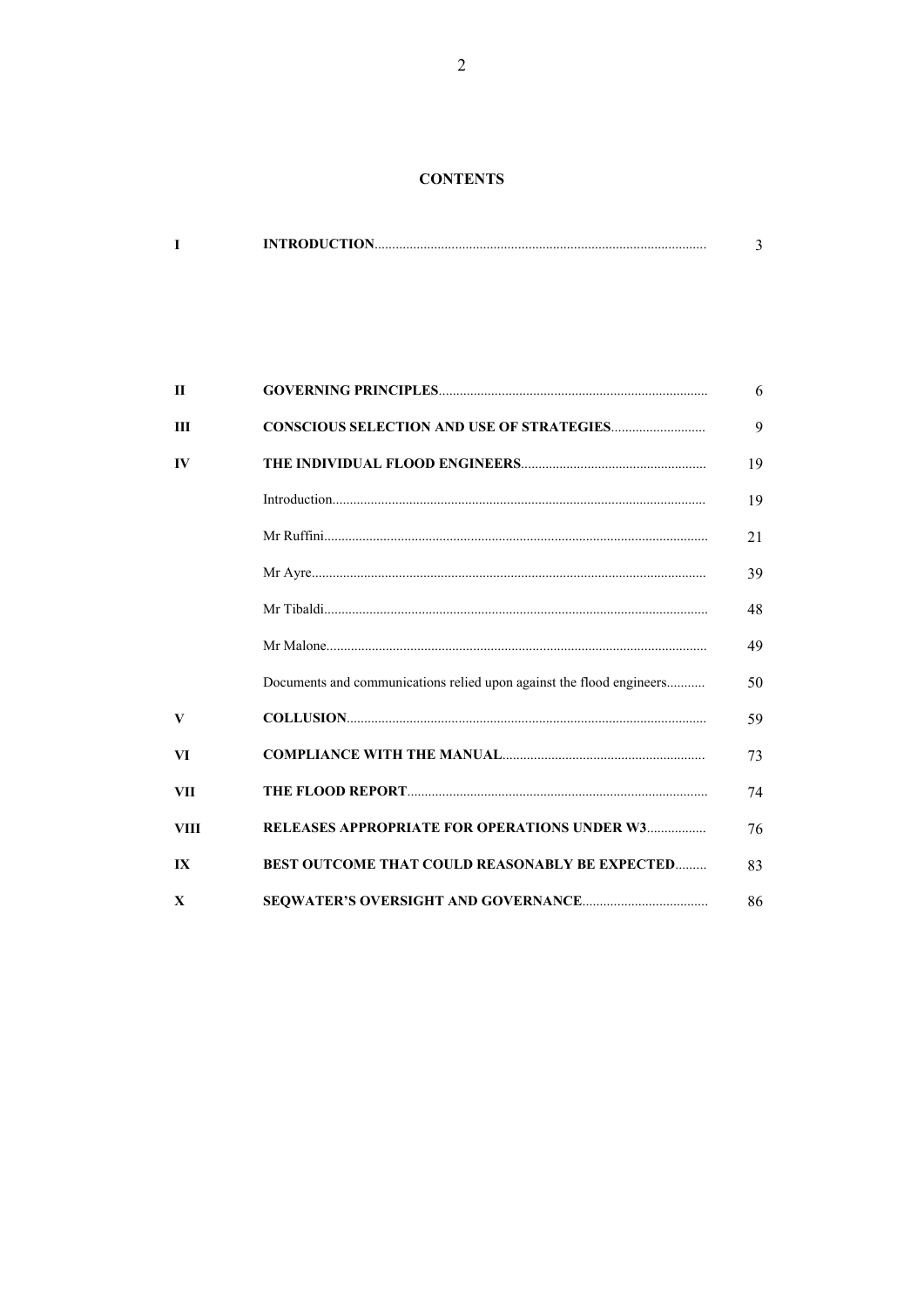#### **I INTRODUCTION**

- 1. These submissions are made on behalf of Queensland Bulk Water Supply Authority ("**Seqwater**").
- 2. The broad thrust of the case being advanced is that:
	- (a) the flood event report dated 2 March 2011, which was produced by the four flood engineers, conveyed a false account of the operating strategies adopted by the flood engineers during the flood event, and of the times at which they were adopted; and
	- (b) the four flood engineers colluded to produce that false account.
- 3. It is being suggested that:
	- (a) The methodology by which the report was prepared was inherently corrupt. That is, the methodology was not designed to produce an account of what in fact occurred; rather, it was designed to produce what counsel assisting characterise as a "reconstruction". The suggestion appears to be that the report, being the product of a "reconstruction", necessarily does not reflect what in fact occurred.
	- (b) The manual required a transition to strategy W2 or W3 when the lake level exceeded 68.5m AHD. However, over the weekend of 8 and 9 January 2011, the flood engineers were in fact applying strategy W1. This constituted a breach of the manual.
	- (c) From the time that transition ought to have been made, the manual required that the flood engineers consciously apply strategy W2 or W3 as appropriate. This did not occur over the weekend of 8 and 9 January 2011. This constituted a breach of the manual.
	- (d) The manual required the flood engineer on duty to make a conscious selection between strategy W2 and W3 when the lake level exceeded 68.5m AHD, and no such conscious selection was made by Mr Ayre at 8am on Saturday, 8 January 2011. This constituted a breach of the manual.
	- (e) The flood event report conveyed that:
		- (i) throughout the weekend of 8 and 9 January 2011, the flood engineers were: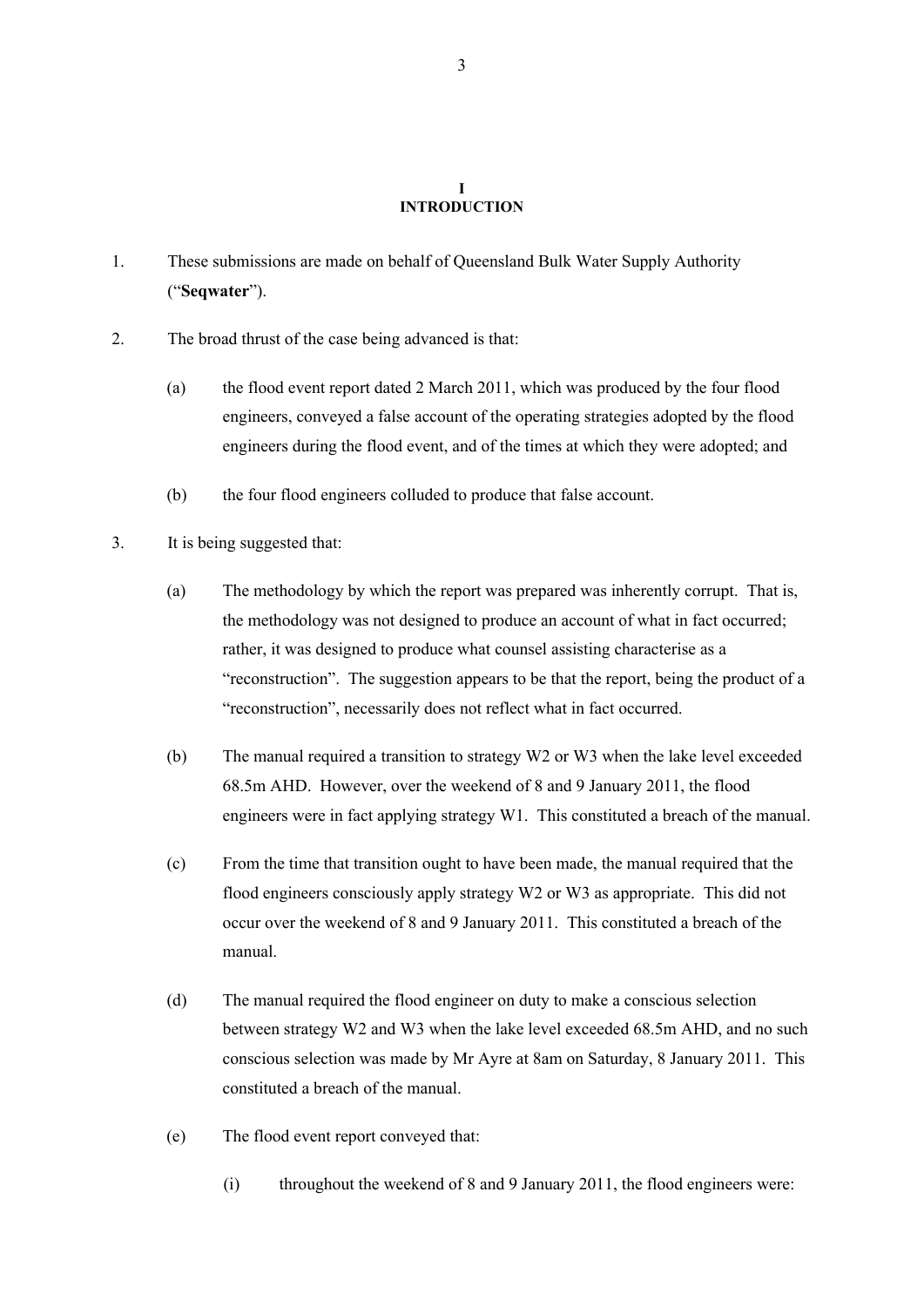- A. applying strategy W3; and
- B. doing so consciously; and
- (ii) at 8am on Saturday, 8 January 2011, Mr Ayre had consciously selected W3 as the strategy to be used.
- (f) The flood event report was false and misleading because:
	- (i) on the weekend of 8 and 9 January 2011, the flood engineers were:
		- A. in fact applying strategy W1; and
		- B. not consciously applying strategy W3; and
	- (ii) Mr Ayre did not, at 8am on Saturday, 8 January 2011, consciously select W3 as the strategy to be used.
- (g) Each of the four flood engineers:
	- (i) intended that the flood event report would convey the messages referred to in subparagraph (e) above;
	- (ii) knew that:
		- A. on the weekend of 8 and 9 January 2011:
			- (1) the flood engineers were applying strategy W1; and
			- (2) not consciously applying strategy W3; and
		- B. Mr Ayre did not, at 8am on Saturday, 8 January 2011, consciously select W3 as the strategy to be used;
	- (iii) knew that this amounted to a breach of the manual;
	- (iv) colluded with the others to produce a false account of what had occurred;
	- (v) did this in order to cover up what he knew to be a breach of the manual; and
	- (vi) has given evidence to the Commission which he knows to be false.
- 4. These allegations require the Commission to make findings of two different kinds.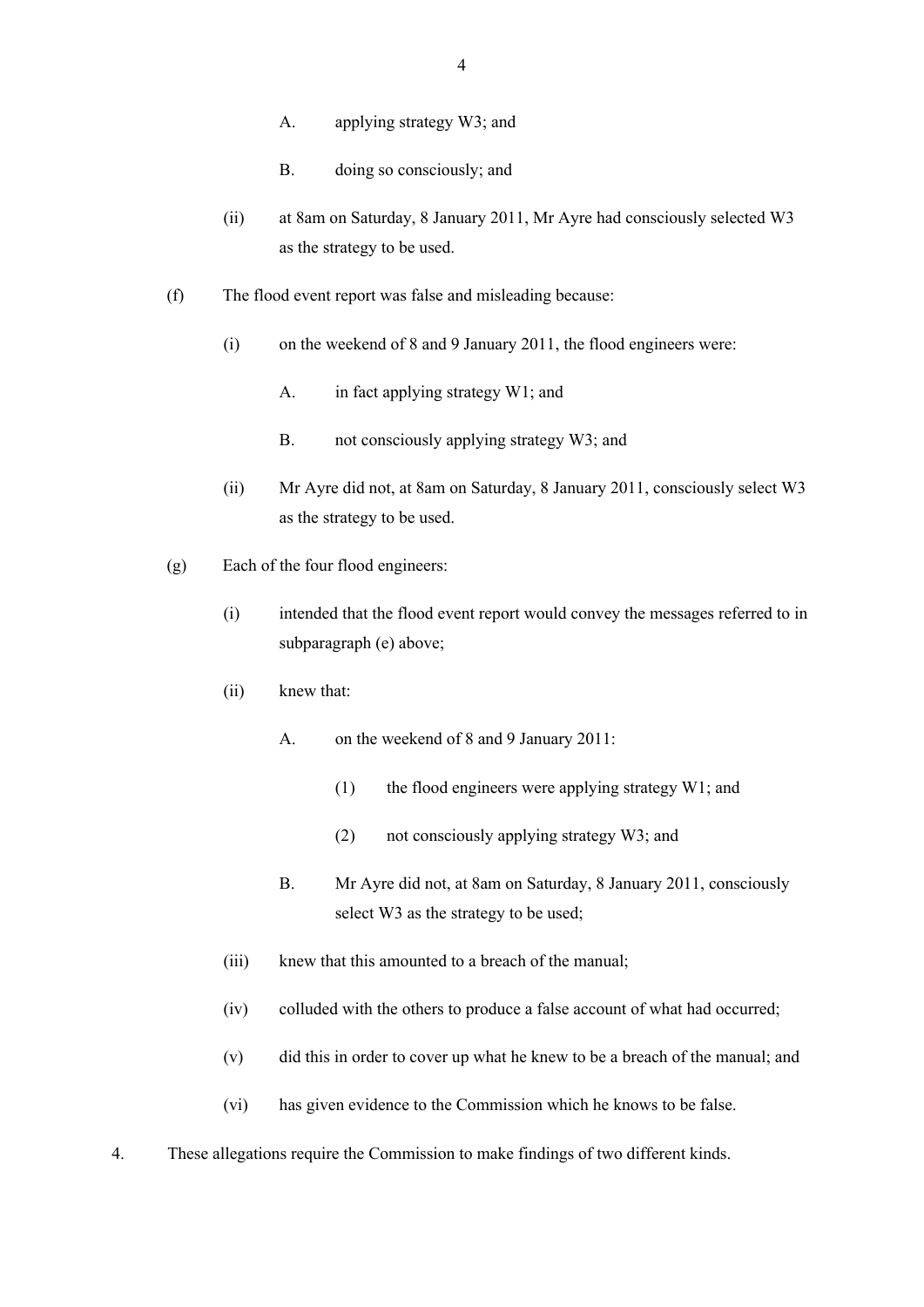- 5. Primarily, the Commission is required, in accordance with the terms of reference, to make findings as to:
	- (a) What in fact occurred in the operation of Wivenhoe dam during the flood event.
	- (b) Whether what in fact occurred was in compliance with the manual.
	- (c) Whether the dam could and should have been operated differently in the prevailing circumstances.
	- (d) Whether a better outcome could and should have been achieved by operating the dam differently.
- 6. The second category comprises findings as to credit. The credit of the flood engineers is relevant insofar as it bears upon the Commission's task of making findings as to what in fact occurred in the operation of the dam during the event.
- 7. For reasons developed more fully below, the task of the Commission is not to make ultimate findings as to whether the flood engineers have committed perjury or any other offence.
- 8. These considerations have important implications in terms of how the final report of the Commission should be structured and published. In summary:
	- (a) The primary findings described in paragraph 5 above should be contained in the part of the report which is to be made public.
	- (b) As to the findings of credit:
		- (i) If the Commission ultimately finds that the serious allegations made against the flood engineers cannot be sustained, and that they have not been guilty of the wrongdoing with which they have been charged, then that should be contained in the report which is to be made public. Given the extensive reporting of the allegations made against the flood engineers, fairness would require that their vindication be made public.
		- (ii) However, if the Commission ultimately finds that the serious allegations made against the flood engineers have been proven, then the findings reflecting that should be contained in a separate part of the report which should not be made public. There would be a fundamental objection to the publication of findings of this kind. In essence, the objection is that publication of the Commission's findings (made on the basis that the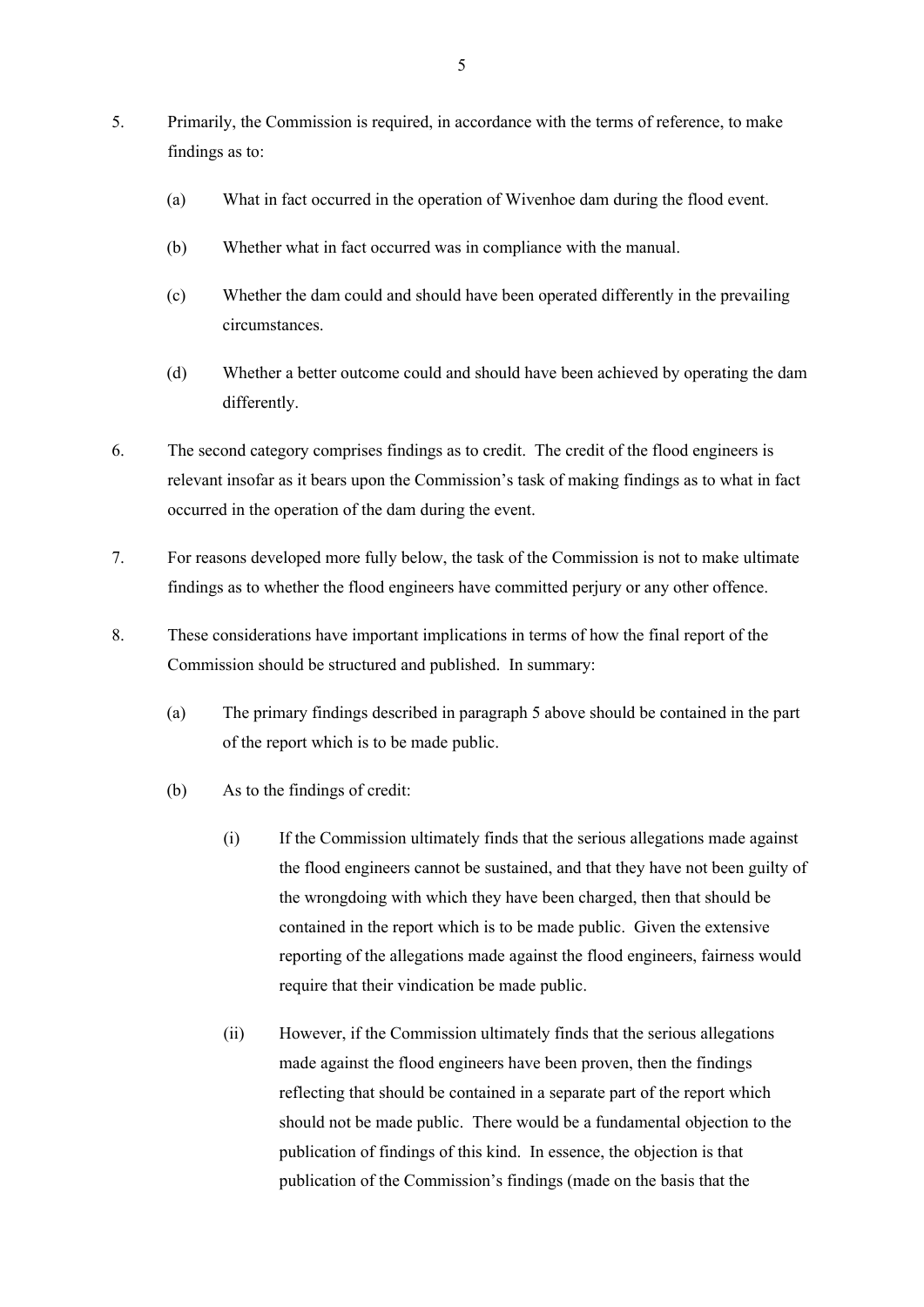Commission is not bound to apply the rules of evidence or the criminal standard of proof) may deny the flood engineers a fair trial in any subsequent criminal proceedings.

### **II GOVERNING PRINCIPLES**

- 9. The allegations being advanced are of the most serious kind.
- 10. Although not bound to do so,<sup>1</sup> Commissions of Inquiry have adopted an established practice that where serious allegations involving criminality or fraud are concerned the Commission will approach any finding it is required to make having regard to the seriousness of the allegation in question, the inherent unlikelihood of the occurrence alleged and the gravity of the consequences flowing from a particular finding.<sup>2</sup>
- 11. The application of the civil standard of proof in cases involving serious allegations was discussed by Dixon J in *Briginshaw v Briginshaw* (1938) 60 CLR 336 at 361:

…reasonable satisfaction is not a state of mind that is attained or established independently of the nature and consequences of the fact or facts to be proved. The seriousness of an allegation made, the inherent unlikelihood of an occurrence of a given description, or the gravity of the consequences flowing from a particular finding are considerations which must affect the answer to the question whether the issue has been proven to the reasonable satisfaction of the tribunal. In such matters 'reasonable satisfaction' should not be produced by inexact proofs, indefinite testimony or indirect inferences.

12. Similarly, in *Neat Holdings Pty Ltd v Karajan Holdings Pty Ltd* (1992) 110 ALR 449 at 449- 450, the majority of the High Court stated (citations omitted):

> The ordinary standard of proof required of a party who bears the onus in civil litigation in this country is proof on the balance of probabilities. That remains so even where the matter to be proved involves criminal conduct or fraud. On the other hand, the strength of the evidence necessary to establish a fact or facts on the balance of probabilities may vary according to the nature of what it is sought to prove. Thus, authoritative statements have often been made to the effect that clear or cogent or strict proof is necessary "where so serious a matter as fraud is to be found". Statements to that effect should not, however, be understood as directed to the standard of proof. Rather, they should be understood as merely reflecting a conventional perception that members of our society do not ordinarily engage in fraudulent or criminal conduct and a judicial approach that a court should not lightly make a finding that, on the balance of probabilities, a party to civil litigation has been guilty of such conduct.

 $\overline{1}$ <sup>1</sup> Given provisions such as s17 of the *Commissions of Inquiry Act* 1950 (Qld).

<sup>2</sup> See Hon. Terence Cole *Final Report of the Royal Commission into the Building and Construction Industry*, Vol 2, pp 48-49 (February 2003); Hon. Neville Owen *Final Report of the HIH Royal Commission*, Vol 1, [1.2.6] (April 2003); Hon. Terence Cole *Report of the Inquiry into Certain Australian Companies in relation to the UN Oil-for-Food Programme*, Vol 1, [6.17]-[6.18] (November 2006).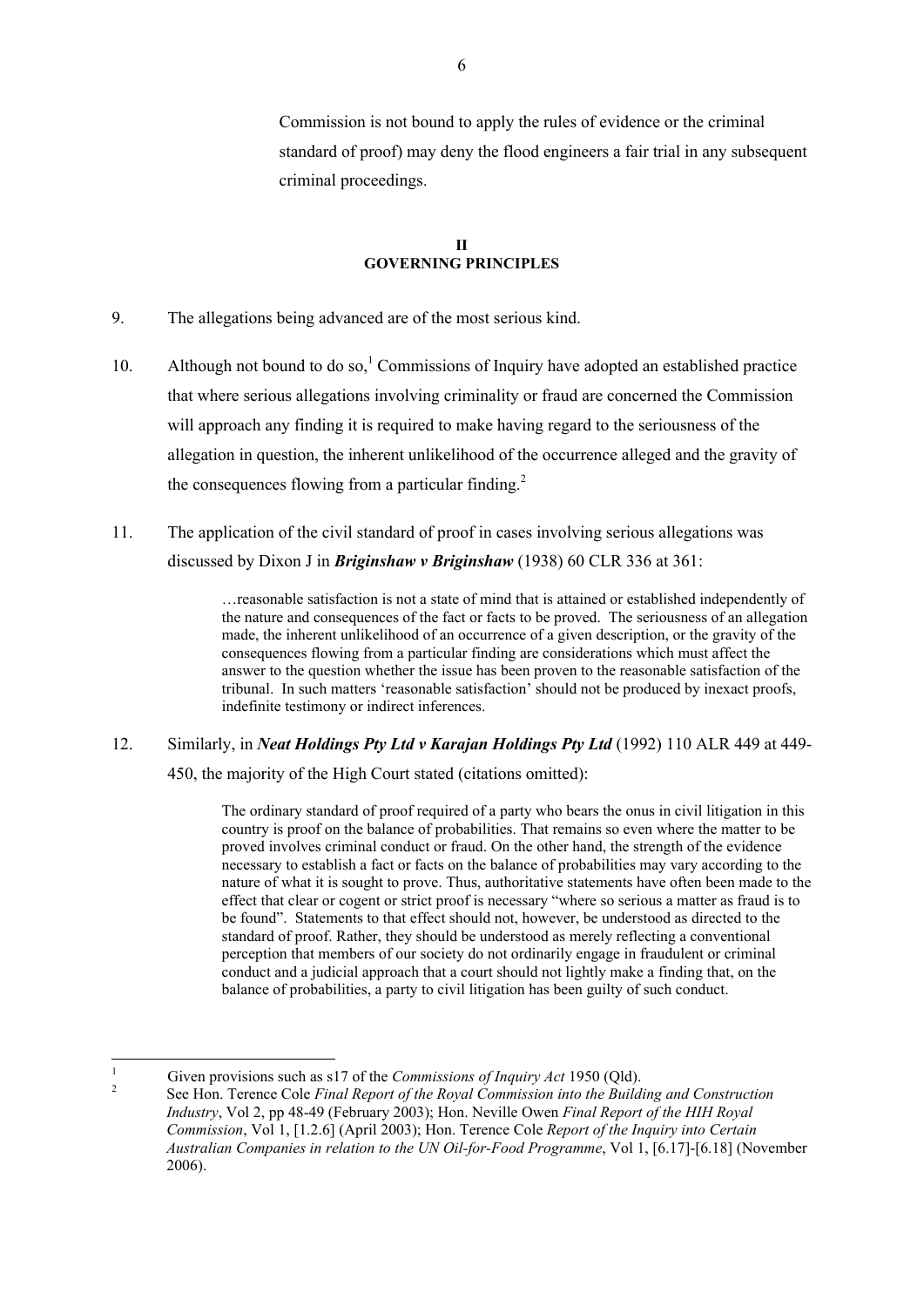13. To the extent that the Commission proposes to make findings on the basis of circumstantial evidence the words of the unanimous High Court in *Bradshaw v McEwans Pty Ltd* (1951) 217 ALR 1 at 5 are apposite:

> In questions of this sort, where direct proof is not available, it is enough if the circumstances appearing in evidence give rise to a reasonable and definite inference: they must do more than give rise to conflicting inferences of equal degrees of probability so that the choice between them is mere matter of conjecture...<sup>3</sup>

14. In *Jones v Dunkel* (1959) 101 CLR 298, Dixon CJ quoted that passage and then stated (at 305):

> But the law which this passage attempts to explain does not authorise a court to choose between guesses, where the possibilities are not unlimited, on the ground that one guess seems more likely than another or the others. The facts proved must form a reasonable basis for a definite conclusion affirmatively drawn of the truth of the fact which the tribunal of fact may reasonably be satisfied.

- 15. Accordingly, where circumstantial evidence before the Commission is consistent with conflicting inferences of equal probability, the Commission ought not make any adverse finding.
- 16. In addition, the Commission ought not make any finding that the conduct of any person has amounted to a criminal offence or could give rise to civil liability. Even in inquiries established for the express purpose of reporting on whether certain matters might have constituted a breach of the law, Commissioners have refrained from drawing any conclusion that the law has been breached.<sup>4</sup>
- 17. The reasons for that were explained by Justice Owen in the *Final Report of the HIH Royal Commission*, 5 in a passage quoted with approval by Justice Cole in the *Final Report of the UN Oil-for-Food Inquiry*: 6

There are several reasons for following that course. First, a finding in those terms would not be binding on or enforceable against anybody. It could become binding or enforceable only as

 $\overline{3}$ <sup>3</sup> That passage has frequently been cited with approval: e.g. *Luxton v Vines* (1952) 85 CLR 352 at 359 (Dixon, Fullagar and Kitto JJ); *Holloway v McFeeters* (1956) 94 CLR 470 at 480-481 (Williams, Webb and Taylor JJ); *Jones v Dunkel* (1959) 101 CLR 298 at 304-305 (Dixon CJ); *Girlock (Sales) Pty Ltd v Hurrell* (1982) 149 CLR 155 at 161 (Stephen J) and 168 (Mason J); *Palmer v Donovan* [2005] NSWCA 361 at [35] (Ipp JA); *Asim v Penrose* [2010] NSWCA 366 at [143] (Tobias JA, with whom Macfarlan and Young JJA agreed); *Employment Services Australia Pty Ltd v Poniatowska* [2010] FCAFC 92 at [106] (Stone and Bennett JJ); *Hilliard v Westpac Banking Corporation* (2009) 25 VR 139 at 151 [47] (Maxwell P and Osborne JA, with whom Dodds-Streeton JA agreed). See also *Batiste v State of Queensland* [2002] 2 Qd R 119 at 145 [110] (Muir J, dissenting).

<sup>4</sup> Hon. Neville Owen *Final Report of the HIH Royal Commission*, Vol 1, [1.2.6] (April 2003); Hon. Terence Cole *Report of the Inquiry into Certain Australian Companies in relation to the UN Oil-for-Food Programme*, Vol 1, [6.17]-[6.18] (November 2006).

<sup>5</sup> Hon. Neville Owen *Final Report of the HIH Royal Commission*, Vol 1, [1.2.6] (April 2003).

<sup>6</sup> Hon. Terence Cole *Report of the Inquiry into Certain Australian Companies in relation to the UN Oilfor-Food Programme*, Vol 1, [6.17] (November 2006).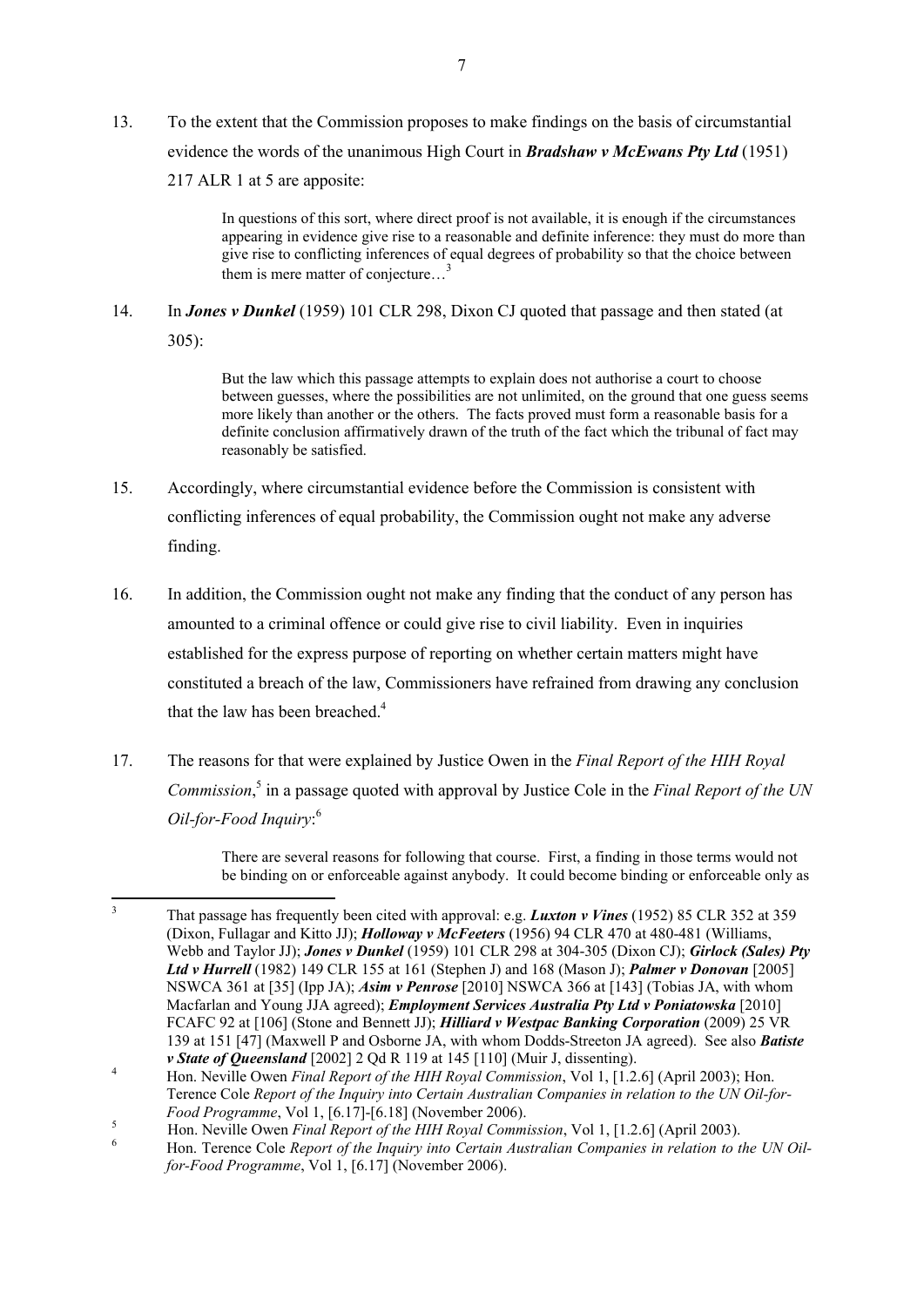a consequence of subsequent proceedings before or actions by other bodies. For example, a finding that the law has been breached is of no effect until it has been made by a court of competent jurisdiction.

Second, specific findings of that type could give rise to the serious risk of inconsistency with subsequent findings by courts or other bodies whose task it is to make binding and enforceable determinations in these areas. The rules of evidence would apply in any subsequent proceeding; they do not apply in this inquiry. The practices and procedures in the court before which proceedings might subsequently come will be quite different from those adopted in the inquiry and include additional evidentiary and other safeguards. For these reasons alone, the inquiry's findings of fact may not necessarily be the same as those that a court would make…

Third, an expression by me of a concluded view could prejudice any subsequent proceedings. This is especially so because the evidence adduced in the later proceedings may differ from that presented to the inquiry…

There is a further reason for declining to make finding of criminal (or, for that matter, civil) liability. A court makes legally binding determinations and because of that will not make a finding unless it is satisfied to a specific standard. My determinations are not legally binding and there is no specific standard to which I must be persuaded before making a finding that there might have been a breach of the law.

- 18. It is respectfully submitted that those reasons are compelling and apply to the proceedings of this Commission.
- 19. In addition, the Commission ought not make any finding to the effect that any person has committed a criminal offence because:
	- (a) an adverse finding would affect the reputations of the individuals involved and could cause those individuals and their families to be the subject of abuse, threats or assaults; and
	- (b) the inevitable publicity given to any adverse findings may prejudice a fair trial in any subsequent criminal proceedings.
- 20. Further, if the Commission finds that the serious allegations against the flood engineers have been proven, the findings to that effect should be contained in a confidential annexure to the report. The practice of placing material relating to the alleged commission of criminal offences into a confidential annexure was adopted by Justice Cole in the *Final Report of the Inquiry into the Building and Construction Industry*: see Vol 2, p 48 and Volume 23 (Confidential Volume).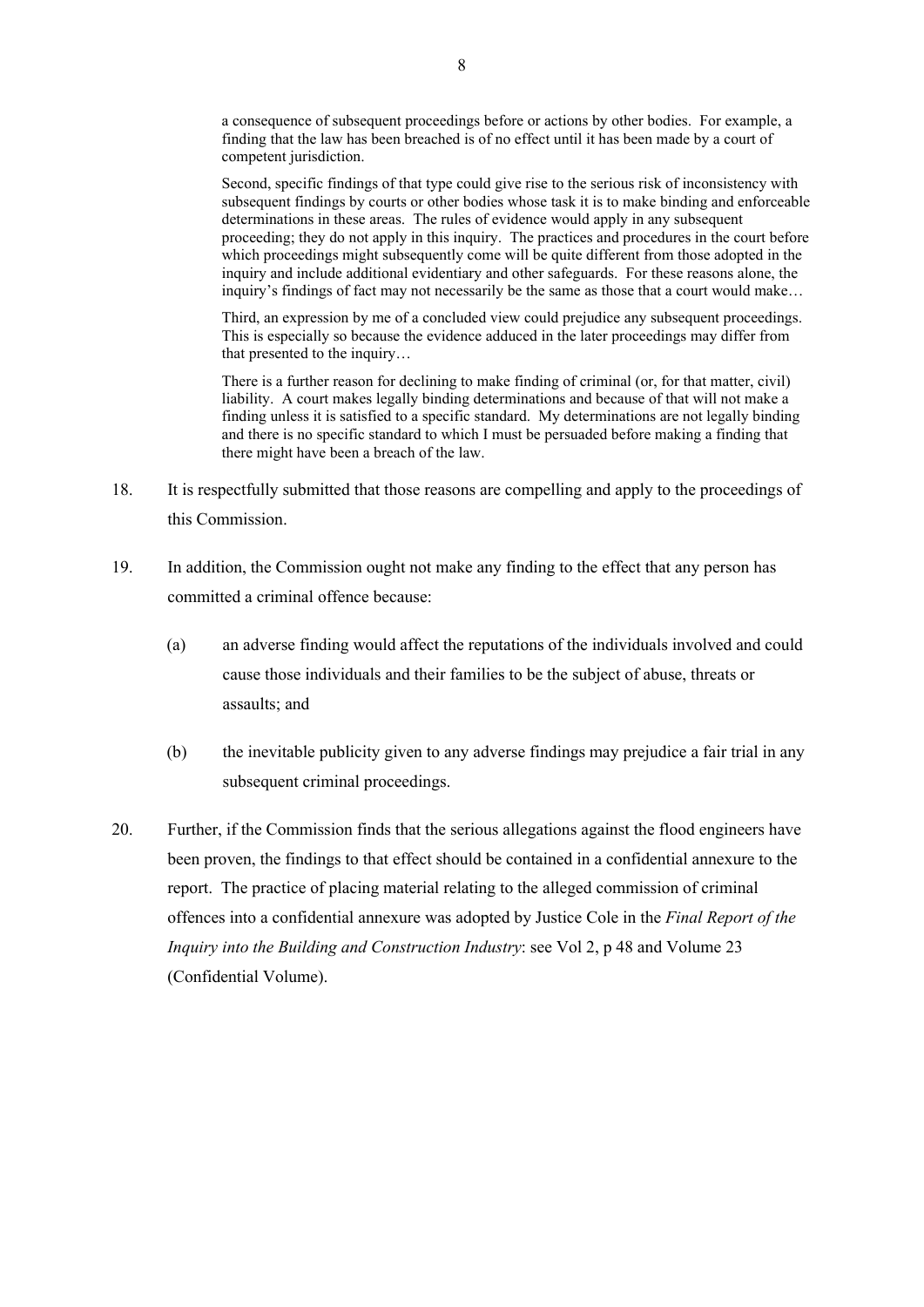### **III CONSCIOUS SELECTION AND USE OF STRATEGIES**

### **Introduction**

- 21. A key question in the case is whether the manual required the flood engineer to make a conscious decision in order to invoke strategy W3 when the lake level reached 68.5m AHD.
- 22. The question needs to be examined from two perspectives.
- 23. First, it needs to be examined as a matter of legal interpretation. Here we are concerned with the correct legal interpretation of the manual. This is the perspective that will govern the inquiry as to whether there was compliance with the manual.
- 24. Secondly, it needs to be examined from the perspective of the flood engineers. Here we are concerned with what they believed the manual to mean. This is the perspective that will inform the inquiry as to:
	- (a) the methodology employed in the writing of the flood event report;
	- (b) what the flood engineers intended to convey by the words used in the flood event report; and
	- (c) whether, by the use of those words, they intended to deceive the Commission.
- 25. The importance of this second perspective derives from the principles reflected in *Krakowski v Eurolynx Properties Ltd* (1995) 183 CLR 563 at 576-577:

The sense in which a representation would be understood by a reasonable person in the position of the representee is prima facie the sense relevant to the question whether the representation is false. The sense in which a representation is understood by the representee is relevant to the question whether the representation induced the representee to act upon it. And the sense in which the representor intended the representation to be understood is relevant to the question whether the representation was made fraudulently.

26. The following passage from *Akerhielm v De Mare* [1959] AC 789 at 805-806 was cited in support of the last proposition:

> The question is not whether the defendant in any given case honestly believed the representation to be true in the sense assigned to it by the court on an objective consideration of its truth or falsity, but whether he honestly believed the representation to be true in the sense in which he understood it albeit erroneously when it was made. This general proposition is no doubt subject to limitations. For instance, the meaning placed by the defendant on the representation made may be so far removed from the sense in which it would be understood by any reasonable person as to make it impossible to hold that the defendant honestly understood the representation to bear the meaning claimed by him and honestly believed it in that sense to be true … (For the general proposition that regard must be had to the sense in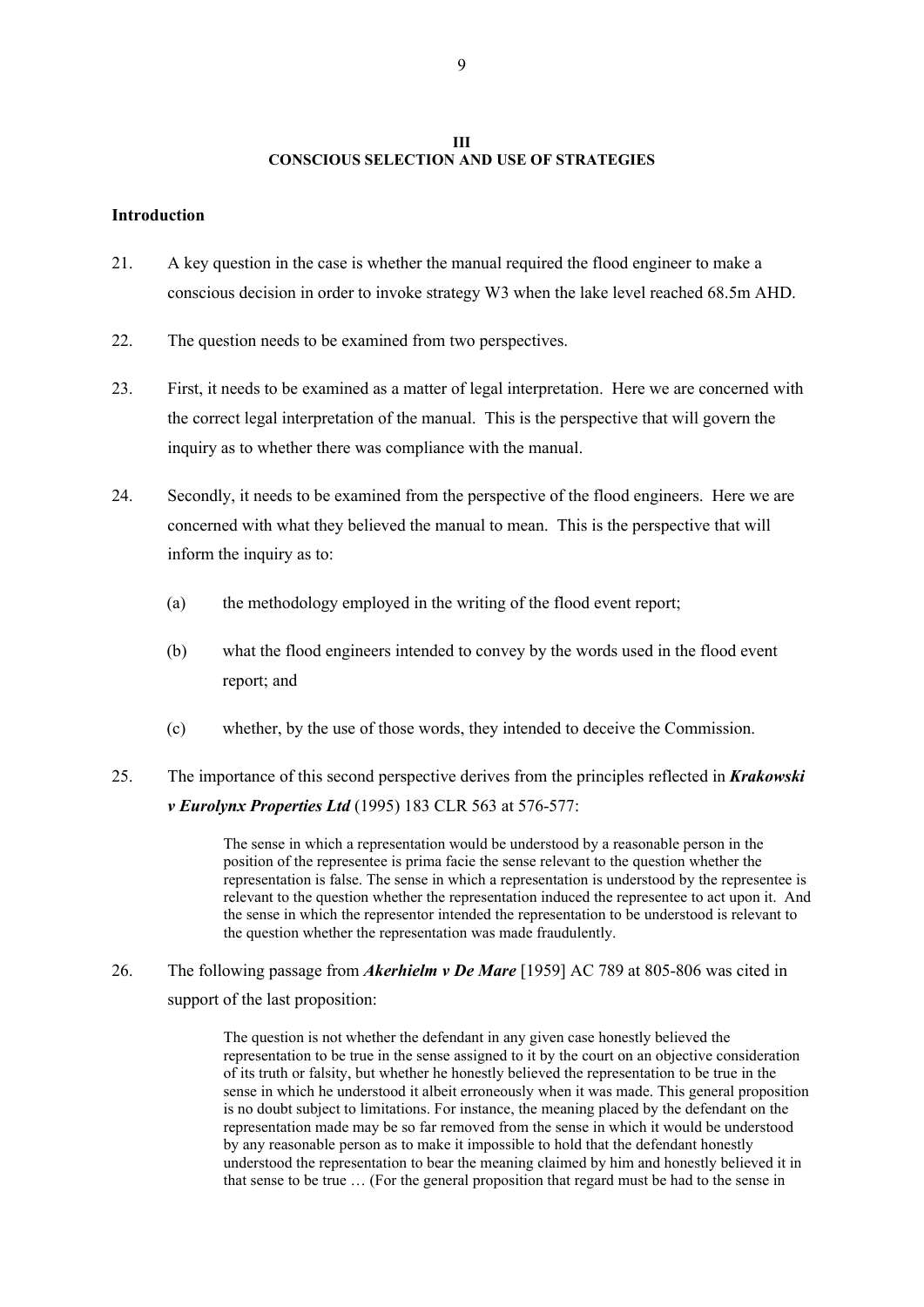which a representation is understood by the person making it, see *Derry v Peek*; *Angus v Clifford*; *Lees v Tod*, which authorities must, in their Lordships' view, be preferred to *Arnison v Smith* so far as inconsistent with them.)

# **Application of the manual in the circumstances prevailing on Saturday 8 January at 8am**

- 27. The manual allows a transition from W1 to a higher strategy in each of two situations:
	- (a) where the lake level is below but likely to exceed 68.5m, and the flood engineer makes a decision to transition to a higher strategy: pages 23, 27 and 28 of the manual;
	- (b) where the lake level reaches 68.5m, in which case a transition is mandated by the manual: page 26, last sentence.

Mr. Ruffini said that based on experience in the October and December 2010 floods, the flood engineers' practice was not to transition in advance of the level reaching 68.5m.<sup>7</sup>

- 28. At the time the level reached 68.5m, the dam was releasing 927m3/s, which was considerably greater than the naturally occurring downstream flows at Lowood and Moggill. Consequently, at the time the manual mandated a transition to a higher strategy, the releases from Wivenhoe were greater than the then maximum permissible release under W2. In those circumstances, W2 was inapplicable (or, as some of the experts put it, irrelevant). Consequently, in the circumstances prevailing at 8am, the manual mandated that W3 be used. The flood engineer had no choice in the matter. This was the view of the experts, Professor Apelt, <sup>8</sup> Mr. Roads, <sup>9</sup> Mr. Shannon<sup>10</sup> and Mr. Babister.<sup>11</sup> It was also the view of each of the four flood engineers.<sup>12</sup>
- 29. If at the time the lake level reached 68.5m, the naturally occurring peak flows at Lowood and Moggill were in excess of releases from Wivenhoe, then both W2 and W3 would have been available, and the flood engineer would need to make a choice between them. But in the circumstances that prevailed at 8am, W2 was unavailable (because the then rate of release from Wivenhoe was outside the maximum rates of release permissible at that time under W2). Consequently, there was no choice. Rather, the manual mandated the transition to W3. If the

 $\boldsymbol{7}$  $\frac{7}{8}$  T5395/1 - 10

 $\frac{8}{9}$  T5734/15 - 35

 $^{9}$  T5768/40, T5772/8, T5795/50 and T5796 to T5797/30

 $^{10}$  T5819/20 - 30, T5820/9 - 13, T5841/1 - 60

 $^{11}$  T5894/40 - T5895/30

<sup>12</sup> Mr Ruffini's evidence is at T5441/50-T5442/16; Mr Ayre's evidence is at T5262/35-T5265/35; Mr Tibaldi's evidence is at T5070/5-T5071/30; T5154/30-40; Mr Malone's evidence is at T5357/35- T5358/7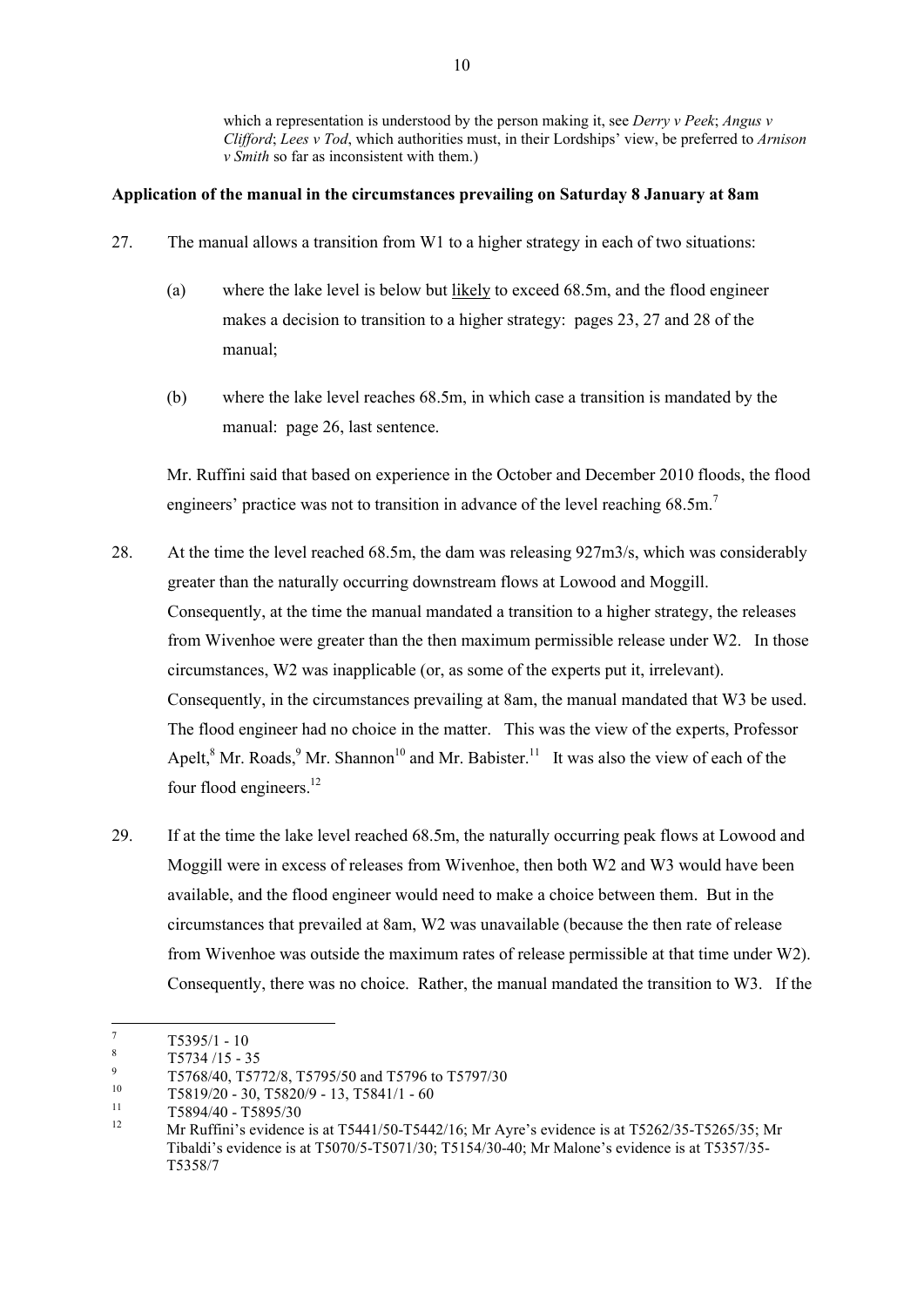flood engineer at the time had wished to employ W2, the flood engineer could have scaled back the releases until they were less than the naturally occurring peaks at Lowood and Moggill and, once that state was reached, then transitioned to W2. That would be a transition to W2 by decision of the flood engineer. But it would not avert the manual's requirement to use W3 as from 8am. All it would involve is that, after W3 was imposed by the manual, some hours later (when the releases from Wivenhoe had been scaled back), the flood engineer could make a transition by choice to W2. But the scaling back of the releases after 8am would not alter the fact that, at the time the lake level reached 68.5, a transition was invoked by the manual, and was necessarily invoked as a transition to W3 (as W2 was then unavailable). This was the effect of the evidence of Mr. Roads.<sup>13</sup> and should be accepted.

30. The task the manual imposed on the flood engineer was to use W3 in managing the dam from the time the lake level reached 68.5m. That was the view of each of Professor Apelt,<sup>14</sup> Mr. Roads,<sup>15</sup> Mr. Shannon<sup>16</sup> and Mr. Babister.<sup>17</sup> It was also the view of each of the four flood engineers.<sup>18</sup> In addressing whether there was compliance with the manual, the critical question, therefore, is whether the flood engineers did use W3 in managing the dam at and from 8am on Saturday the  $8<sup>th</sup>$ .

#### **What the manual requires in order to use strategy W3**

- 31. Applied to the circumstances existing in the period 8 to 10 January, to manage the dam in accordance with W3 the manual required (in essence) that when making decisions on water releases:
	- (a) primary consideration be given to protecting urban areas from inundation;
	- (b) secondary consideration be given to lower level objectives; in particular minimising disruption to downstream rural life;
	- (c) the maximum rate of release be that which will produce a flow in the Brisbane River at Moggill of 4,000m3/s;

 $13\,$  $\frac{13}{14}$  T5798/47 - 57

 $^{14}$  T5734/30 - 35<br> $^{15}$  T5707/10 - 20

 $^{15}$  T5797/10 - 30

 $\frac{16}{17}$  T5842/5 - 10

 $^{17}$  T5895/30 - 32

<sup>18</sup> Mr Ruffini's evidence is at T5441/50-T5442/16; Mr Ayre's evidence is at T5262/35-T5265/35; Mr Tibaldi's evidence is at T5070/5-T5071/30; T5154/30-40; Mr Malone's evidence is at T5357/35- T5358/7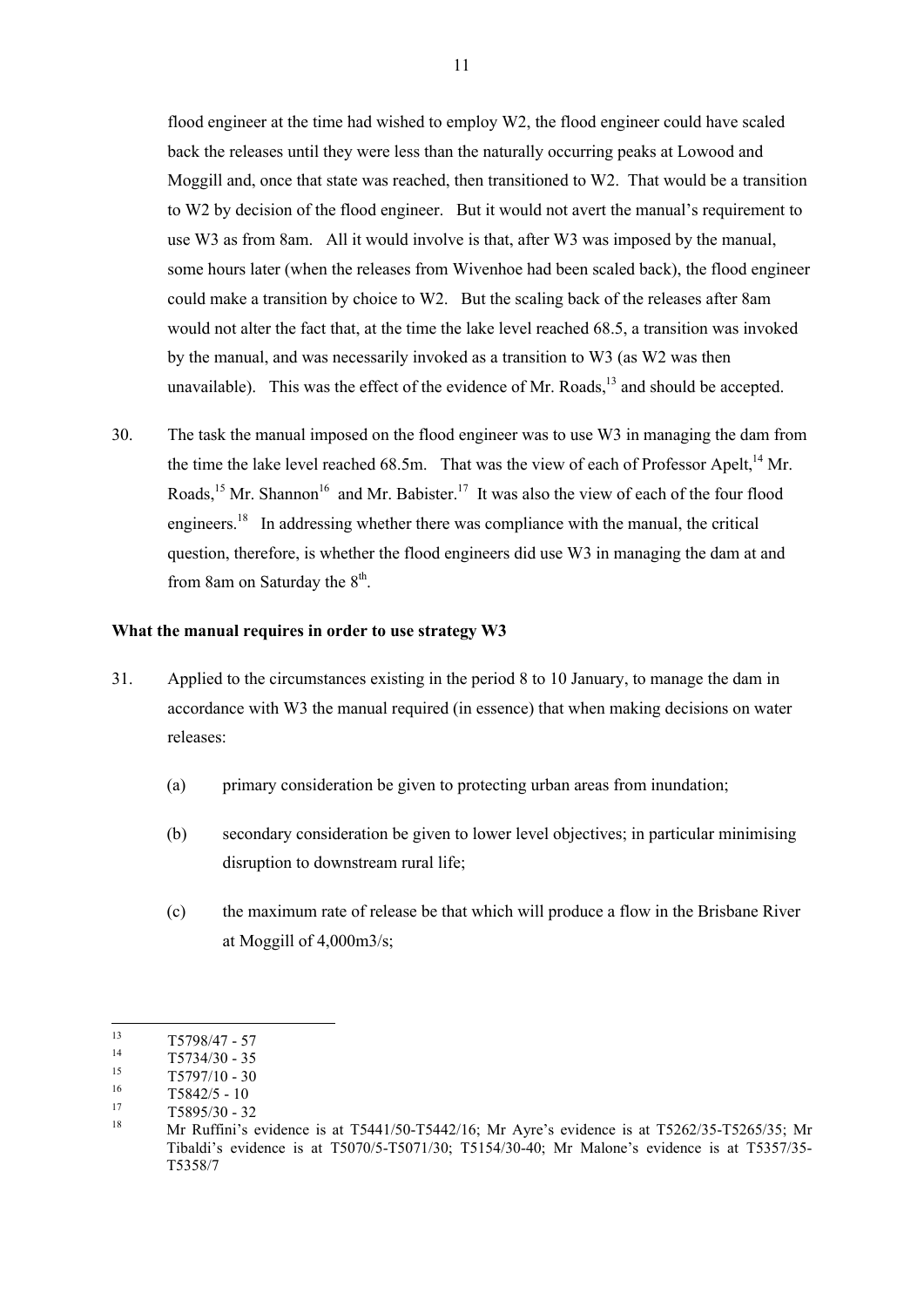- (d) the rate of release is not to be limited by reference to the naturally occurring peak flows at Lowood and Moggill.
- 32. It will be seen that two of the requirements engage the flood engineer's state of mind, namely (a) and (b). But if the flood engineer has that state of mind, and meets the other requirements  $((c)$  and  $((d))$ , then the flood engineer has met the performance criteria of W3. In those circumstances, the flood engineer has discharged the obligations imposed by the manual as regards the use of W3.
- 33. It is not necessary under the manual that the flood engineer thinks to himself "I am now using W3" or, as some of the experts put it, subjectively place a label or chapter heading on the strategy he is using. Nor is it necessary that the flood engineer communicate to others that he is using W3, or write that down. The manual, properly construed, establishes that W3 is a collection of performance criteria. So long as the flood engineer achieves those criteria in making decisions about releases, then the flood engineer is discharging the obligation under the manual to use W3. This was the view of Professor Apelt,<sup>19</sup> Mr. Roads<sup>20</sup> and Mr. Shannon. $^{21}$  It should be accepted.
- 34. It would be a mistake to interpret the manual as though it included a command "The flood engineer must at all times be conscious of the identity of the strategy in use in managing the dam". There are no words to that effect in the manual. Nor is there any written requirement to communicate what strategy the flood engineer is employing, or to record it. It may be that the manual should be changed in the future to require those things. But it did not require them at the time of the January 2011 flood event. As Professor Apelt, Mr. Roads and Mr. Shannon variously said, if the flood engineer appreciates the relevant change in lake level, applies the criteria to which he is required to have regard when the lake reaches that level, then he would be acting in accordance with the manual, whether or not in his own mind he subjectively attaches a particular strategy label to the situation.<sup>22</sup>
- 35. Professor Apelt said:

COMMISSIONER: So you don't think it is necessary to consciously decide what strategy you were in, or what is it that you are saying?-- I don't think it is necessary for you to advert explicitly to the fact that "This is W3". It is essential that you are conscious of the fact that the dam has passed a certain threshhold. For that condition we must do certain things. So it is

<sup>19</sup>  $\frac{19}{20}$  T5732/50 - 60

 $^{20}$  T5775/20 - 27 and T5805

<sup>&</sup>lt;sup>21</sup> T5820/43 to T5821/10, T5824/40 - 45, T5848/20 - 43<br><sup>22</sup> Shannon of T5820/42, T5821/20, T5825/10, 20 and 2

<sup>22</sup> Shannon at T5820/43 - T5821/20, T5825/10 - 20 and T5848/20 - 42; Mr. Roads T5775/20 - 27 and T5805; Professor Apelt T5727/30 - 43, T5728/40 - 60 and T5732/10 - 15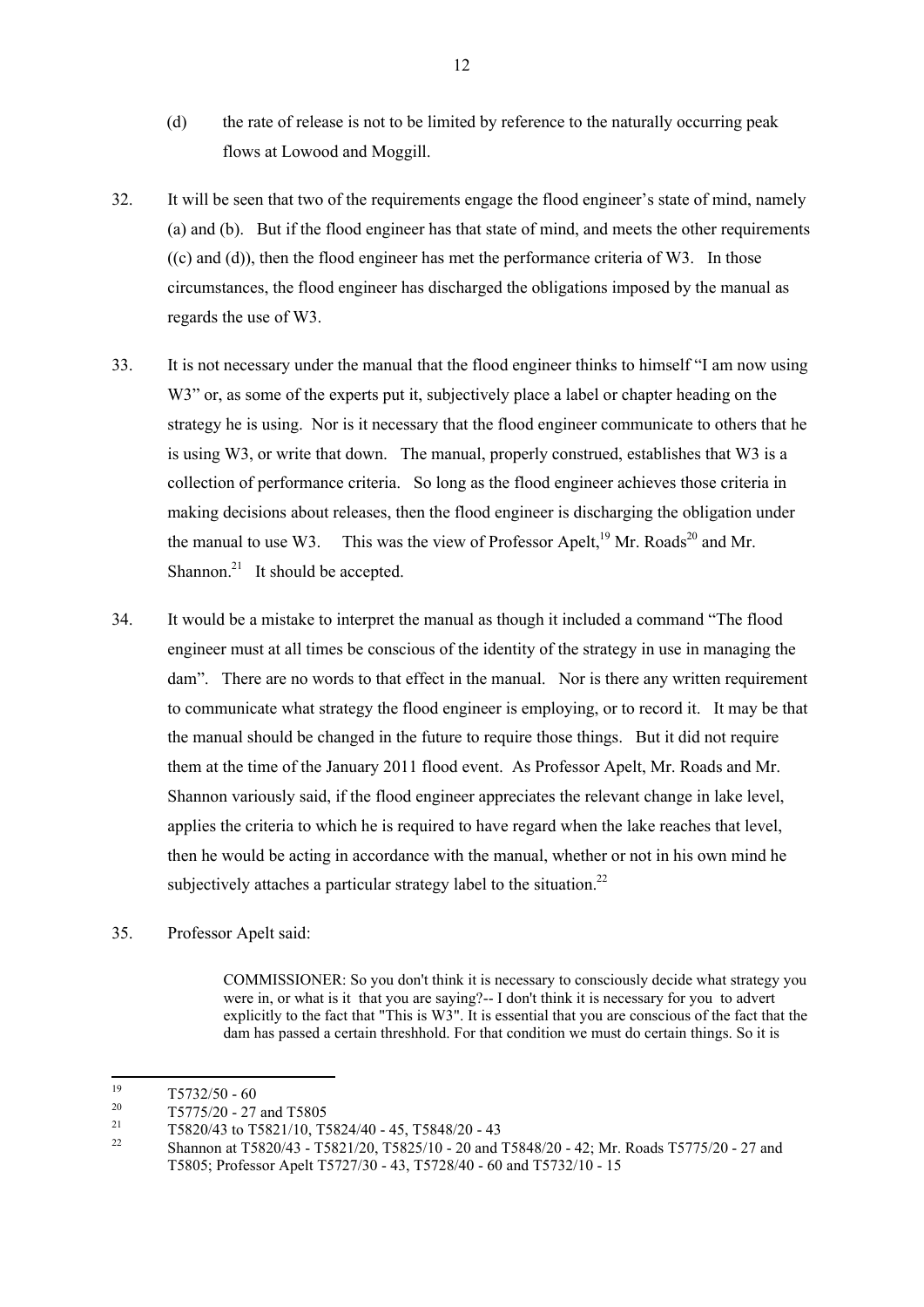essential that they have a clear understanding of what is required for them to do. Whether they think, "This is  $W3$ ", or whatever, is not for me the essence.<sup>2</sup>

#### 36. Mr. Roads said:

Alternatively, if they believe they were under W2, their actions were, you would say, noncompliant with the strategy that they believed they were in?-- I - I must admit, I struggle with this to try and work out what only - what matters is not what label they give it, it is what they actually released and whether those releases were in compliance with the manual.

…

Look, to be very direct about it, what you've done is look at what they did and you've determined retrospectively what manual strategy they were under?-- Yes, and looked as whether they've satisfied the criteria in each of those strategies. $24$ 

#### 37. Mr. Shannon said:

Because the primary considerations, you have to take into account that, and you have to take into account what's in the manual?-- Sure.

Now, is it the case that - it's not the case, is it, that you go through a flood event and then you work back through the flood event to work out when the strategies were engaged?-- To put the terminologies of the formal strategies, that might be required because you mightn't be logging it according to the defined strategies. It might be the defined levels and the outflows. So when you put the report together, you would be cross-referencing the flood manual and putting the appropriate labels on it, yes.

But each flood engineer who was operating the dam at any particular time during the flood event would know what strategy he was operating the dam under?-- He would know what the requirements were according to the circumstances at the time. Whether it would be in the front of his mind to put the label of the strategy on it, I wouldn't be too concerned.

So you wouldn't be concerned if the report was prepared not on the flood engineer's recollection of their choices as to strategy, but based on a reconstruction of the events having regard to when the lake reached certain levels?-- I would expect them to know exactly when they needed to consider varying their operating strategy according to the lake levels, which is the primary requirement under the manual. You can look up to the heading of that requirement and it will say what strategy that falls under.<sup>25</sup>

# **Did the flood engineers meet the performance requirements of W3 at and from 8am on Saturday the 8th?**

- 38. The evidence in respect of this is dealt with in more detail in Part IV below. But it can immediately be said that the following are important pieces of evidence:
	- (a) Mr. Ruffini said that towards the end of his shift (which ended at 7am on Saturday  $8<sup>th</sup>$ ), he had an appreciation that the lake level would shortly reach 68.5, that that

 $23$  $\frac{23}{24}$  T5732/50 - T5733/5

<sup>&</sup>lt;sup>24</sup> T5775/18 - 25 and 40 - 50<br><sup>25</sup> T5804/50 T5805/00

<sup>25</sup> T5824/50 - T5825/20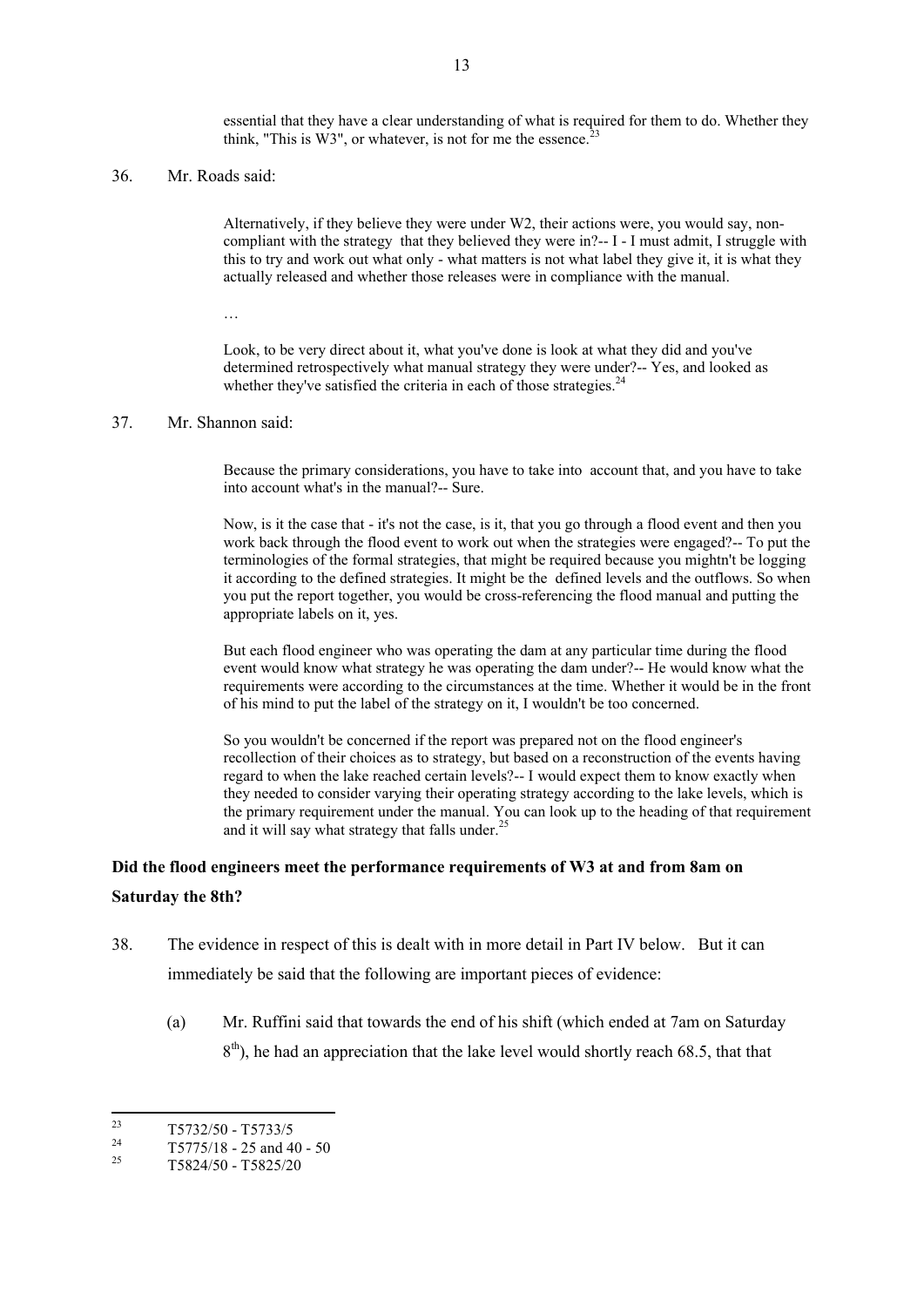would require a transition to a higher strategy, and that the prime consideration would become protecting against urban inundation.<sup>26</sup>

- (b) Mr. Ayre swore<sup>27</sup> that, on Saturday  $8<sup>th</sup>$ , he had an actual recollection of noticing that the lake level reached 68.5, that under the manual a transition to a higher strategy was now required because of the 68.5m level, and that he thereafter managed the dam with protecting urban areas from inundation as his primary consideration.
- (c) At 8.15am Mr. Ayre issued a Wivenhoe gate directive which had the effect of increasing the releases from about 920m3/s to 1247m3/s by 2pm. The expert opinion of Mr. Roads<sup>28</sup> and Mr. Shannon<sup>29</sup> was that this increase in releases was appropriate to a shift to urban protection as the prime consideration, and was neutral as regards minimising disruption to downstream rural life.
- (d) At 11.30am on Saturday  $8<sup>th</sup>$ , Mr. Ayre issued Somerset gate directive 3.<sup>30</sup> The language of this directive suggests a flood engineer who is watching for changes in key levels under the manual, who is appreciating that reaching the level of 100.45 mandates the use of a different strategy (namely strategy S2) and who is seeking to maximise the mitigation storage benefits in both dams. Mr. Ayre swore that he was seeking to utilise the maximum storage benefits of both dams in order to provide protection against the risk of urban inundation.<sup>31</sup> This was supported by the evidence of Mr. Shannon.<sup>32</sup>
- (e) At 12pm on Saturday  $8<sup>th</sup>$  Mr. Ayre issued his situation report, which recorded "... it is intended to increase the release from Wivenhoe to 1250m3/s by 14.00 … This will maintain flows of up to 1600m3/s in mid Brisbane River throughout the afternoon". Mr. Ayre gave evidence that, from information gleaned during the October and December floods, a flow of 1600m3/s in the mid Brisbane River was a level at which interference started to be caused (e.g. to low lying areas such as bikeways, paths, carparking, interruption to ferry services, etc).<sup>33</sup> This was confirmed by the

 $26$  $\frac{26}{27}$  T5442 - 3 and T5445 - 6<br>T5366/55 T5367/15 N

<sup>27</sup> T5266/55 - T5267/15. NB - in the question at T5267/6 the words "a natural" are a mistake. The words should be "an actual".

 $\frac{28}{15802/10}$  - 20 and T5802/45 - 50

 $\frac{29}{30}$  T5844/8 - 32

 $^{30}$  Flood Report appendix L at page 66

 $\frac{31}{32}$  T6119/50 - T6120/43

 $\frac{32}{33}$  T5845/35 - T5847/10

 $T6118 - 9$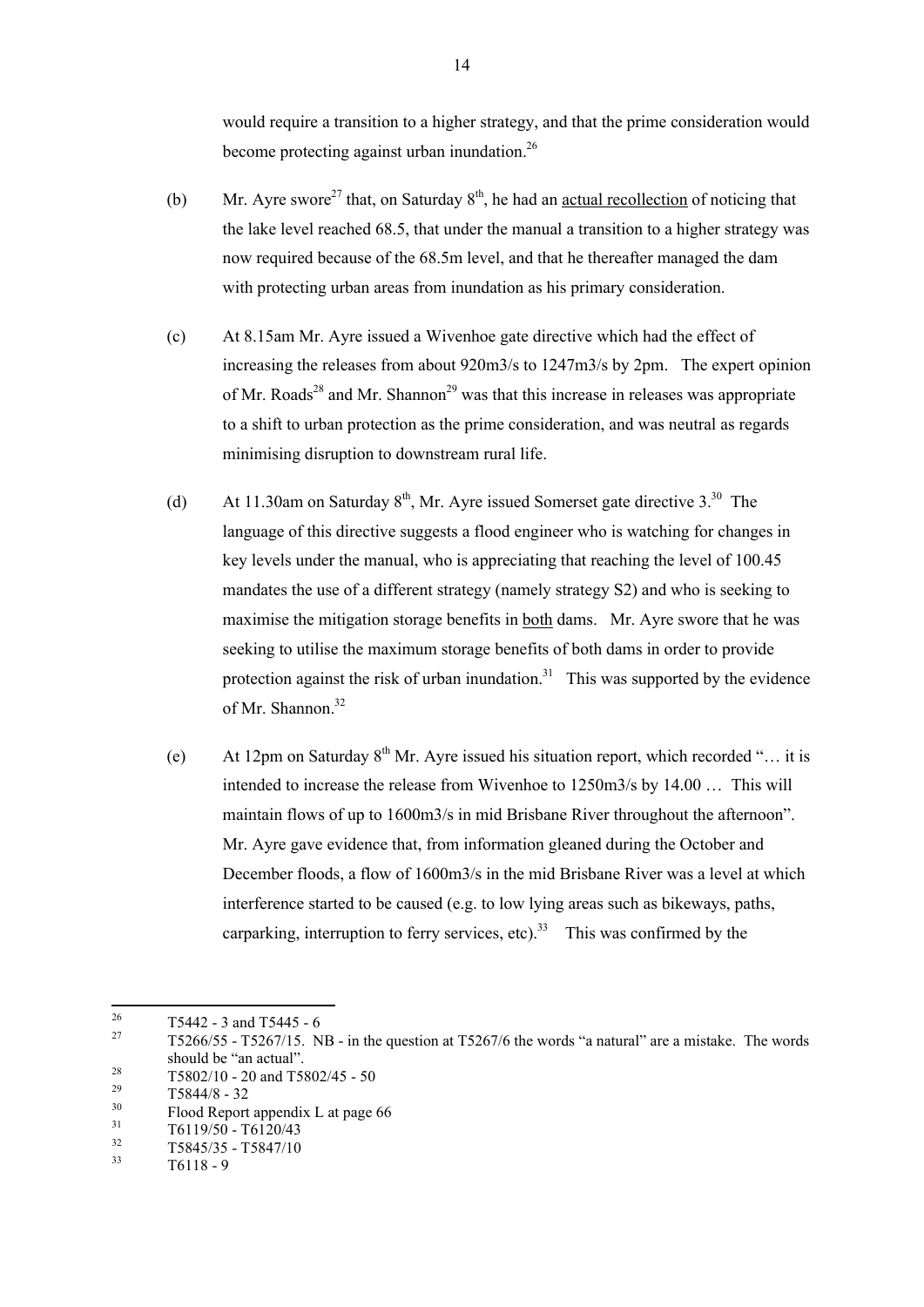evidence of Mr. Morris from the BCC,<sup>34</sup> the telephone call recorded in the Flood Log on 8 January 2011 at 11.30am and the evidence of Mr. Ablitt.<sup>35</sup> Mr. Ayre gave evidence that pitching releases at a level which would produce flows not greater than 1600m3/s in the mid-Brisbane River was designed to balance not causing urban inconvenience with maximising the flood storage capacity of Wivenhoe (and Somerset) so that, if the flood event worsened, the dams would have maximum ability to avoid releases which would cause urban inundation.<sup>36</sup>

- (f) During the remainder of Saturday and Sunday, the level of releases was maintained and, gradually increased (from about 1250m3/s to about 1400m3/s). The opinion of the experts was that this increase in the rate of release on the Saturday and Sunday was appropriate to protecting urban areas against inundation, but was neutral as regards minimising disruption to downstream rural life.<sup>37</sup>
- (g) The situation reports which issued on the  $8<sup>th</sup>$  at 6pm, on the  $9<sup>th</sup>$  at 6am and 5pm each recorded that the strategy was to maintain releases which would produce a flow of around 1,600m3/s in the mid-Brisbane River. That was a strategy of urban protection, namely by balancing releases so as not to cause urban interference with maximising flood storage capacity at both dams.
- (h) By 4pm on Sunday the  $9<sup>th</sup>$ , the flood engineer had decided upon a pattern of releases which would exceed 2,000m3/s (i.e. above the maximum level in W1). This can be seen from ex.22 (model run 19) and is confirmed by the 9pm situation report.
- (i) Mr. Malone gave evidence that throughout his shift on Sunday the  $9<sup>th</sup>$  from 7am he appreciated that the lake level was above 68.5m, that the manual dictated the use of a higher strategy and that his primary consideration throughout his shift was protecting urban areas from inundation. Mr. Malone said that the language used in the situation report he issued at 9pm ("… the objective for dam operations will be to minimise the impact of urban flooding ... etc"), was not a change of approach, but reflected the approach he had taken throughout his shift commencing at 7am.<sup>38</sup>

<sup>34</sup>  $^{34}$  T2166/17-55; Statement of Mr Morris, paragraphs 33-36; KJM-3 at page 10 of 15<br> $^{35}$ 

 $\frac{35}{36}$  T5317

 $\frac{36}{37}$  T5268 - 5270

<sup>&</sup>lt;sup>37</sup> Mr. Roads at T5803/1 - 15 and Mr. Shannon at T5847

<sup>38</sup> T5335/20 - 25, T5367/35 - 50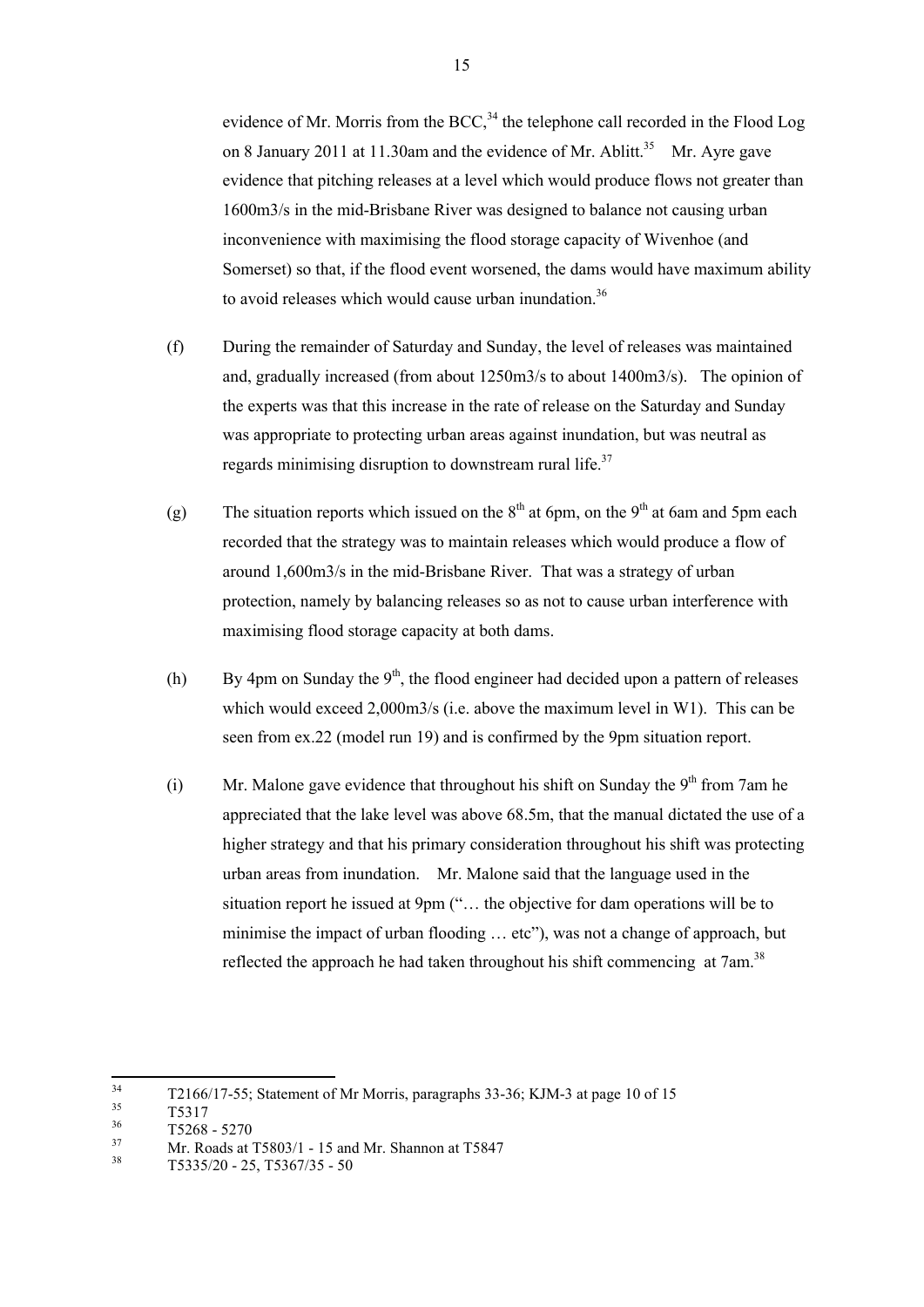- (j) Each of the experts expressed the opinion that, upon an analysis of the decisions as to releases made over those two days by reference to the information available to the engineers, the decisions as to releases complied with operating the dam under  $W3$ <sup>39</sup>
- (k) The pattern of releases over the Saturday and Sunday was at all times considerably greater than the naturally occurring peak flows at Lowood and Moggill (as can be seen from comparing ex.22 with the flood report at pages 155 - 157). That is consistent with the use of W3, and inconsistent with the use of W2. $^{40}$  This supports a conclusion that W3 was in use, not W2.
- (l) It seems highly unlikely that all four flood engineers working shifts over those two days would have overlooked the significance of the lake level being above 68.5m, and that a transition to a higher strategy was mandated by the manual. There are three key levels in the manual, 67.0m, 68.5m and 74.0m. It is improbable that the four experienced flood engineers would all have missed the fact that one of the key levels had been exceeded, and that that triggered a need to utilise a higher strategy in operation of the dam. The evidence established that on at least an hourly basis the flood engineers were receiving information as to the current lake level, and entering those levels in the gate operations spreadsheets. It also established that Mr. Ayre was a man who was conscious that a change in lake levels on Somerset triggered a need for a different strategy for that dam. Mr. Tibaldi, of course, was the author of the manual, and asserted strongly that he would at all times closely follow the manual.<sup>41</sup>
- (m) Mr. Roads (whose speciality is in flood modelling)<sup>42</sup> said that he could discern from the flood modelling carried out by the engineers on the Saturday (after 8am), the Sunday and the Monday what the flood engineers were considering in their decisions, and what their primary objectives were. His evidence was that he discerned from the flood modelling they carried out that the primary objectives over those three days were to prevent inundation of properties through Brisbane and Ipswich by keeping flows below 3,500m3/s, 4,000m3/s at Moggill. He also said that he could discern from their modelling that their operating strategy had not changed significantly over those three days. $43$

16

<sup>39</sup> <sup>39</sup> Professor Apelt T5735/1 - 10 and T5736/10 - 20; Mr. Roads T5799/15 - 40 and T5799/55 - T5800/3; Mr. Shannon T5847/30, T5848/10

<sup>&</sup>lt;sup>40</sup> Mr. Roads at T5804/20 - 35 and Mr. Shannon T5842/30 - 50

 $^{41}_{42}$  T6126/50 - T6127/10

 $\frac{42}{43}$  T5769/17

<sup>43</sup> T5799/30 - T5800/5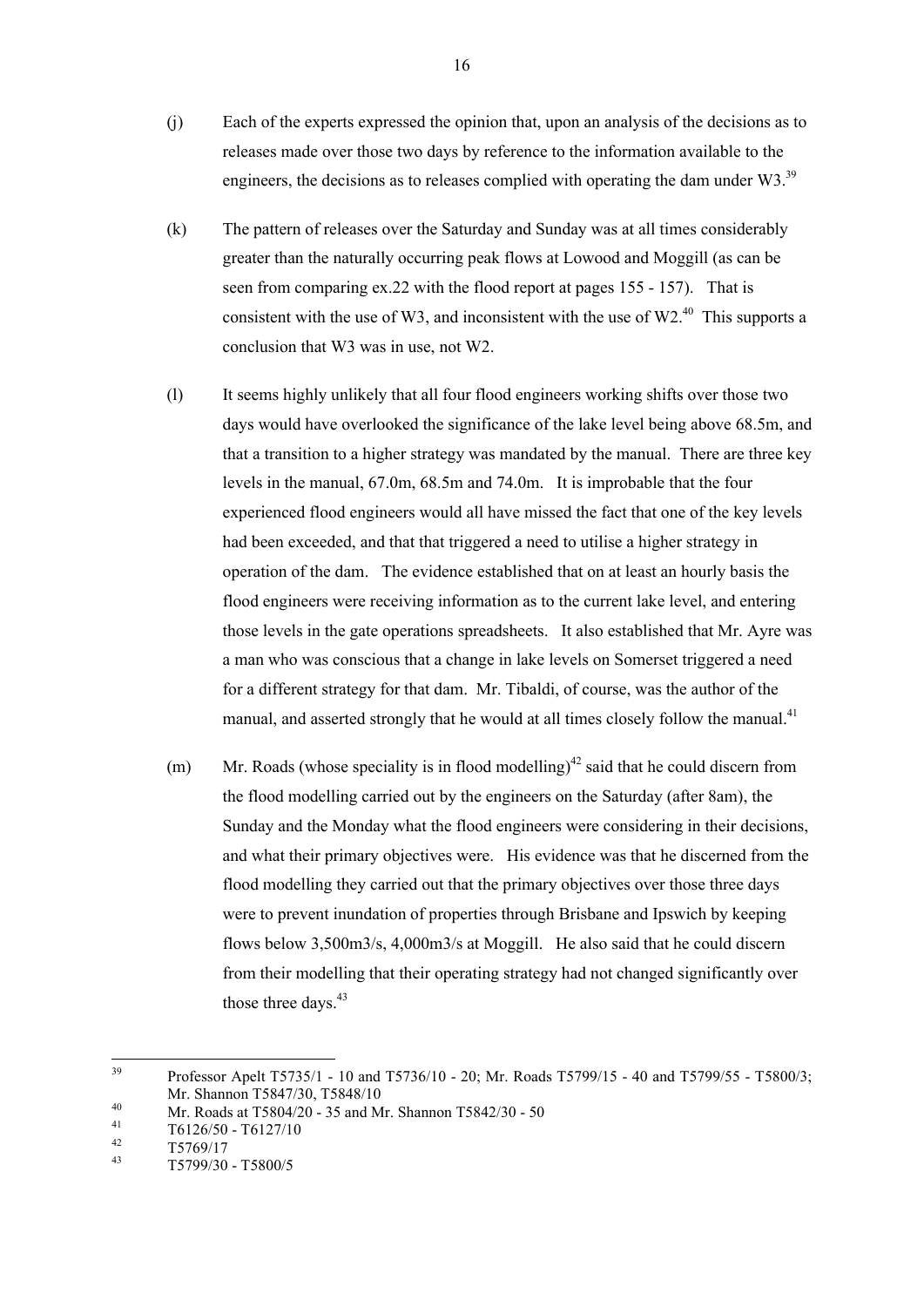39. The above matters justify a finding by the Commission that the flood engineers met the requirements of the manual for the use of W3 over the period from Saturday to Monday. Most compelling, of course, is the unanimous opinion of the experts that the decisions the flood engineers made regarding releases satisfied the requirements of W3.

### **The Flood Report**

- 40. By reference to the principles discussed at paras. 24 26 above, in determining whether the four flood engineers deliberately misled by what was said in the flood report, the first thing is to arrive at the sense in which the four flood engineers understood the meaning conveyed by the relevant parts of the flood report.
- 41. Each of the flood engineers gave evidence that, to his understanding in the circumstances operating at 8am on Saturday 8th:
	- (a) the manual dictated an automatic transition from strategy W1 to strategy W3 as the lake level had reached 68.5 and the releases from the dam exceeded the then maximum rate of release permissible under W2; and
	- (b) the role of the flood engineer in those circumstances was not to subjectively select a strategy, but rather to use the strategy mandated by the manual.<sup>44</sup>
- 42. The reasonableness of this view is supported by the experts, including Mr Babister.<sup>45</sup>
- 43. Read against this background, the flood report is not saying that W3 was invoked by a decision of the flood engineer at 8am on Saturday  $8<sup>th</sup>$ . Rather, it is saying that W3 was used from that time. That is supported by the language appearing at p.190 "… strategy W3 was adopted for use at 8.00 on Saturday 8 January 2011." The language used to describe the adoption for use of W3 is in contrast to the language used to describe the transition to W4: "… at the start of this period it was decided to transition to strategy W4" (page 194).
- 44. In summary, the flood report (as understood by the flood engineers) conveys that as from Saturday at 8am the flood engineers began using strategy W3 in managing the dam.

<sup>44</sup> <sup>44</sup> Mr Ruffini's evidence is at T5441/50-T5442/16; Mr Ayre's evidence is at T5262/35-T5265/35; Mr Tibaldi's evidence is at T5070/5-T5071/30; T5154/30-40; Mr Malone's evidence is at T5357/35- T5358/7.

<sup>45</sup> Professor Apelt's evidence is at T5734/15-35; Mr Roads's evidence is at T5795/30-T5799/15; Mr Shannon's evidence is at T5841/48-T5842/10; and Mr Babister's evidence is at T5332/45-T5333/33.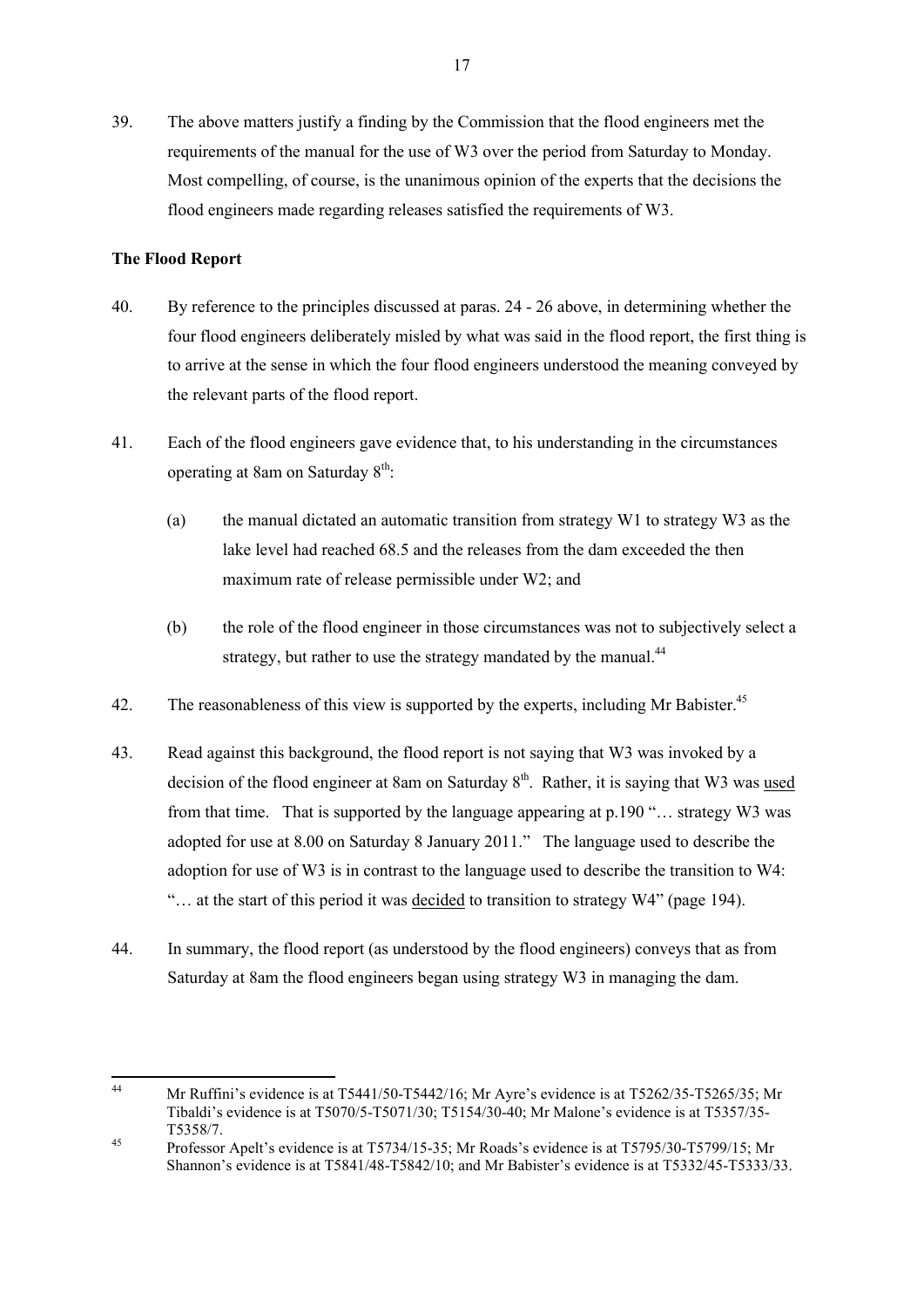45. The flood report also addresses the by-passing of W2. This is expressed in different ways at pages 13 and 190. At page 13 it was said "… strategy W2 couldn't be applied". And it is also said:

18

Strategy W2 was by-passed as it was not possible to achieve this strategy by limiting the flow in the Brisbane River to less than the naturally occurring peaks at Lowood and Moggill.

Read against the understanding of the four flood engineers as to what the manual mandated when the level reached 68.5m, these passages should be understood as conveying that W2 could not be applied (because the then level of releases was above the rate of release at that time permissible under W2), and that strategy W2 was by-passed by circumstances, rather than by a decision of the flood engineer. The reasonableness of that understanding is supported by each of the experts, including Mr. Babister. $46$ 

- 46. The phrase "adopted for use" suggests conscious action by the flood engineer to commence to use strategy W3 in managing the dam. It should be found that that is what occurred. That is based on the evidence that:
	- (a) on Saturday  $8<sup>th</sup>$  when the lake level reached 68.5m, Mr. Ayre swears that he had an actual recollection of appreciating that the dam level had reached 68.5m, and that that required a transition to a higher strategy;
	- (b) Mr. Ayre swears that from 8am on that Saturday his primary consideration became that of protecting urban areas from inundation;
	- (c) Mr. Ayre sought to give effect to that by:
		- (i) increasing releases from Wivenhoe to about 1250m3/s, which would produce a flow in the mid-Brisbane River of 1,600m3/s;
		- (ii) managing the releases from Somerset into Wivenhoe so as to maximise the benefits of the flood mitigation storage in both dams;
	- (d) Mr. Ayre did not seek to limit releases from Wivenhoe to the naturally occurring peak flows at Lowood and Moggill, but at all times from 8am decided upon releases from Wivenhoe which were substantially above that permitted under W2.

On the basis of this evidence, it should be found that there was conscious deployment of W3 by Mr. Ayre at and from 8am on Saturday  $8<sup>th</sup>$ . The conscious use of strategy W3 is met by

 $46$ T5894 - 5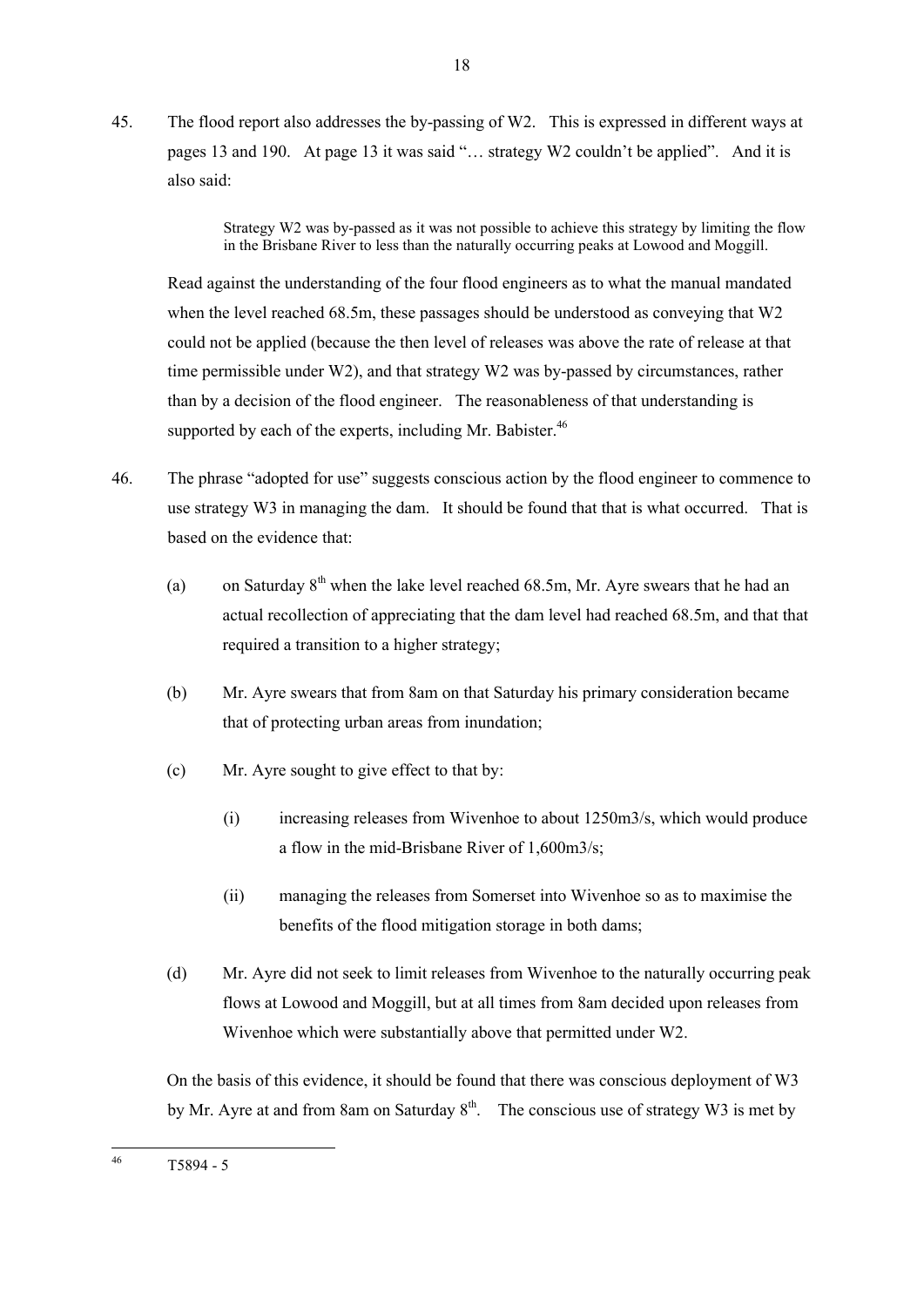Mr. Ayre consciously performing each of the four key criteria of W3. It did not also require that Mr. Ayre subjectively think to himself "I am now in W3" or otherwise subjectively label what he was doing (much less record it or communicate it to others).

47. It follows that there was therefore nothing deliberately misleading in the flood report regarding this change of strategy.

### **IV THE INDIVIDUAL FLOOD ENGINEERS**

#### **Introduction**

- 48. Given the allegations of collusion, it is instructive to consider the position of each of the flood engineers separately. The state of mind of each of them was informed by their own experience over the relevant period.
- 49. A number of observations may be made at the outset in respect of the evidence given by the flood engineers as to what they were doing and thinking over the relevant period.
- 50. *First*, their evidence is supported by the gate operations spreadsheets that they were actually using at the time. Those spreadsheets are in evidence in Ex 524, Attachment 34. They are important because they show unambiguously what the flood engineers knew and did at the time, and are consistent with their evidence.
- 51. *Secondly*, the proposition that over the relevant period the flood engineers were actually using W<sub>3</sub> and giving primary consideration to protecting urban areas from inundation is corroborated by the fact that, as set out in Part VIII below, there is a unanimous body of expert evidence to the effect that the releases actually made by the flood engineers over the relevant period were appropriate and reasonable:
	- (a) for operations under strategy W3 in the prevailing circumstances; and
	- (b) for giving primary consideration to protecting urban areas from inundation.
- 52. On the case being advanced by counsel assisting, this must have occurred by accident. However, the inherent likelihood is otherwise. That is, the inherent likelihood is that the flood engineers chose release rates that were appropriate and reasonable for operations under W<sub>3</sub>, and for giving primary consideration to protecting urban areas from inundation, because they were consciously using W3, and were consciously giving primary consideration to protecting urban areas from inundation.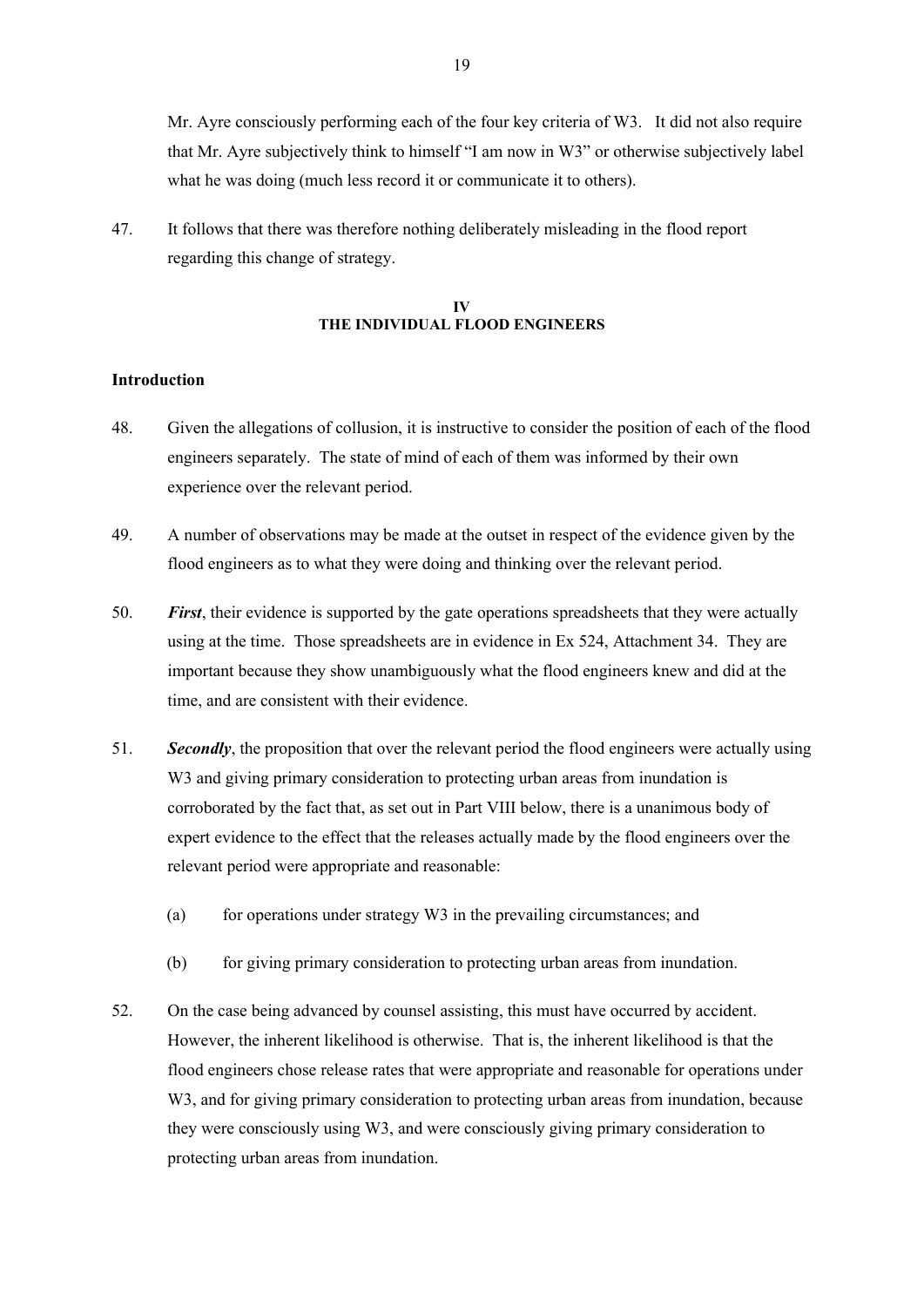- 53. *Thirdly*, each of the flood engineers gave evidence they would not have given if they were dishonest witnesses endeavouring to cover up any suggested non-compliance with the manual. For example:
	- (a) Mr Tibaldi said he could not recall whether he turned his mind to whether he was in W2 or W3 when he came on shift at 7pm on Saturday, 8 January 2011.<sup>47</sup> If Mr Tibaldi was a dishonest witness intent on covering up any suggestion of breach, it would have been simple for him to assert that he actually recalled appreciating that he was in W3 at that time.
	- (b) Similarly, Mr Ruffini acknowledged that he could not recall specifically turning his mind to the unavailability of strategy W2 early on the Saturday morning.<sup>48</sup> Mr Ayre said he could not recall whether at 8 o'clock on Saturday he was consciously aware that they were in W3. $49$  Mr Malone said he could not recall thinking at the start of his shift on Sunday "Oh, now we are at W3".<sup>50</sup> Again, if they were dishonest witnesses intent on perpetrating a cover up, they would not have given this evidence.
	- (c) Also, the flood engineers did not attempt to deny that the words recorded in the entry in the flood event log for 3.30pm, 9 January 2011 were used during the teleconference.<sup>51</sup> It would have been easy for a dishonest witness to seek refuge in the recognised infirmity of the flood event log, and seek to pass the entry off as yet another inaccurate account. Yet none of the engineers did this.
- 54. *Fourthly*, there are important parts of the flood event report which show that Mr Tibaldi was endeavouring to be candid, rather than to cover up.
- 55. A prime example here concerns the by-passing of W2. Mr Tibaldi had an honest concern that going straight from W1 to W3 might have constituted a breach of the manual because it did not appear to be permitted by the flowchart on page 23. Yet he did not attempt to conceal this fact in the flood event report. He would not have done this if he was attempting to fabricate a report which put paid to any suggestion that there might have been a breach of the manual.
- 56. Other examples include the clear statements in the flood event report about attempts to keep the Fernvale and Mt Crosby Weir bridges open over the course of the weekend. If he was

<sup>47</sup>  $^{47}$  T5052/7-18.

 $^{48}$  T6084/43-T6085/12.

 $^{49}$  T5220/50-52.

 $^{50}$  T5360/53-57.

<sup>51</sup> Ruffini: T5402/29-50; Ayre: T5193/25-40; Tibaldi: T5058/28-53 Malone: T5301/10-20.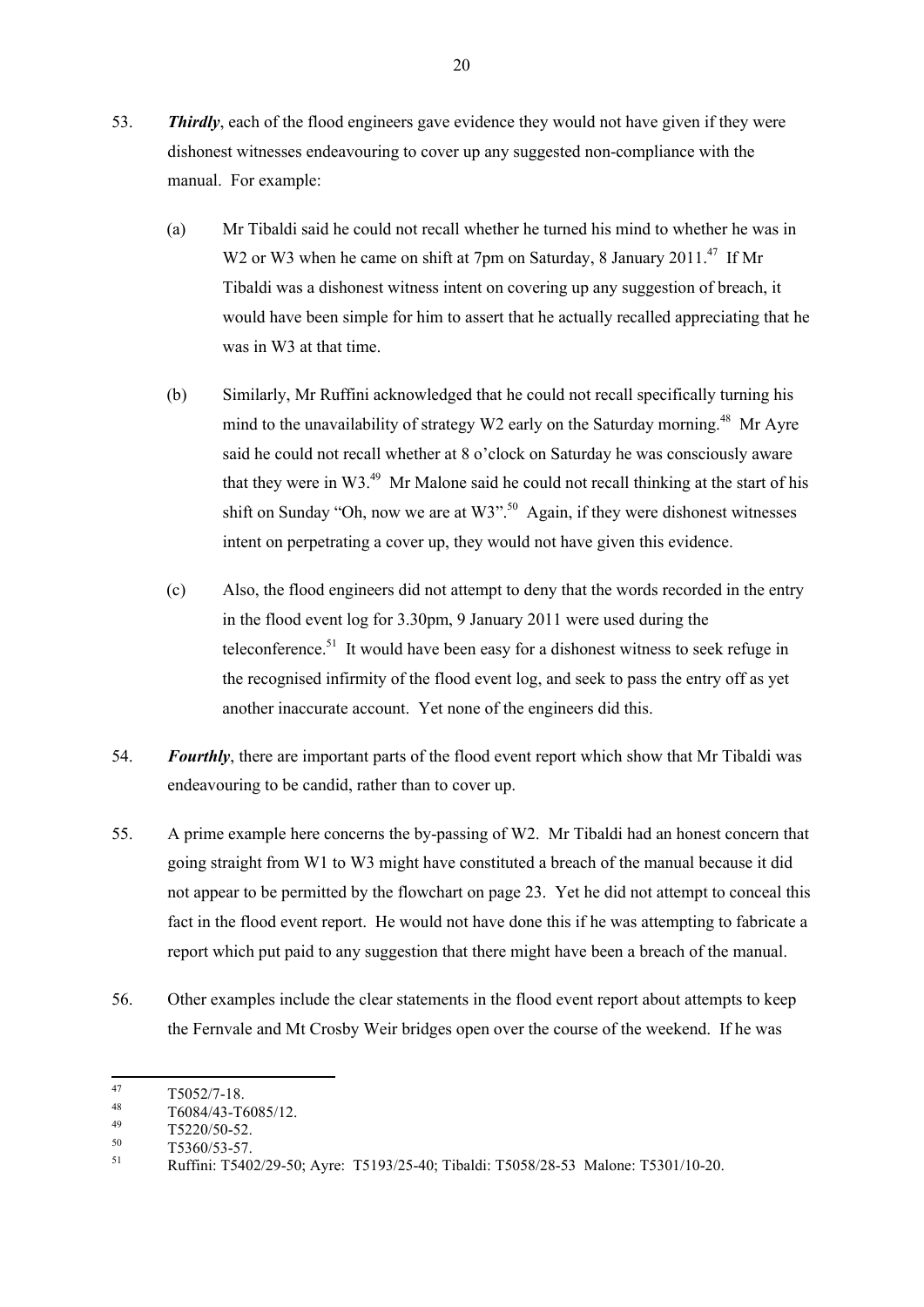attempting to avoid any argument about the engineers' primary consideration over the course of the weekend, he would have omitted these statements, or at least given them less emphasis.

### **Mr Ruffini**

57. Mr Ruffini was on shift from:

- (a) 7pm on Friday, 7 January 2011 to 7am on Saturday, 8 January 2011; and
- (b) 7pm on Sunday, 9 January 2011 to 7am on Monday, 10 January 2011.

# *Mr Ruffini's first shift*

- 58. Prior to Mr Ruffini coming on shift at 7pm on Friday, 7 January 2011, Mr Malone had produced a version of the gate operations spreadsheet which showed a release pattern which, if followed, would take the lake level over 68.5.
- 59. Mr Ruffini looked at that spreadsheet when he came on shift:<sup>52</sup>

... when I came on to the shift, Terry Malone had started producing a spreadsheet which had, if you like, a record of the releases - the release strategy - not strategy. Sorry. The release pattern, if you like, that he'd proposed for the next period moving forward. Now, during that period after I took over, I reviewed that spreadsheet and reviewed the releases that would happen over the next period. Now, within that spreadsheet it had it starting to lift flows during my shift, but at the end of the shift it's getting towards the 68.5, which is the transition into W3. So when I took over in terms of that, then we would have been W1 strategy. At the end of the shift - towards the end of the shift after Rob took over, it would have - the lake level would have hit the 68.5 and you would have transitioned into the W3.

- 60. The actual spreadsheet Mr Ruffini was referring to is in evidence.<sup>53</sup> Mr Ruffini asked for it a number of times when he was giving his evidence, but he was not permitted to see it. He said it was described as "SDWD-201101071800".<sup>54</sup> It accords precisely with his evidence. In particular:
	- (a) The code suggests that it was created at "1800". That appears from the last four numbers of the code. This was whilst Mr Malone was on shift, and an hour before Mr Ruffini was due to commence his shift.
	- (b) The entries in the body of the "gate operations" tab of the spreadsheet suggest that it was being worked on by Mr Ruffini throughout the whole of his shift. That appears from, inter alia, the fact that in the "Rec Gauge Boards" column, entries were being made until "0700" on Saturday, 8 January 2011. Those entries are made manually by

<sup>52</sup>  $^{52}$  T5390/20-35.

 $53$  Ex 524, Attachment 34.

T5391/39.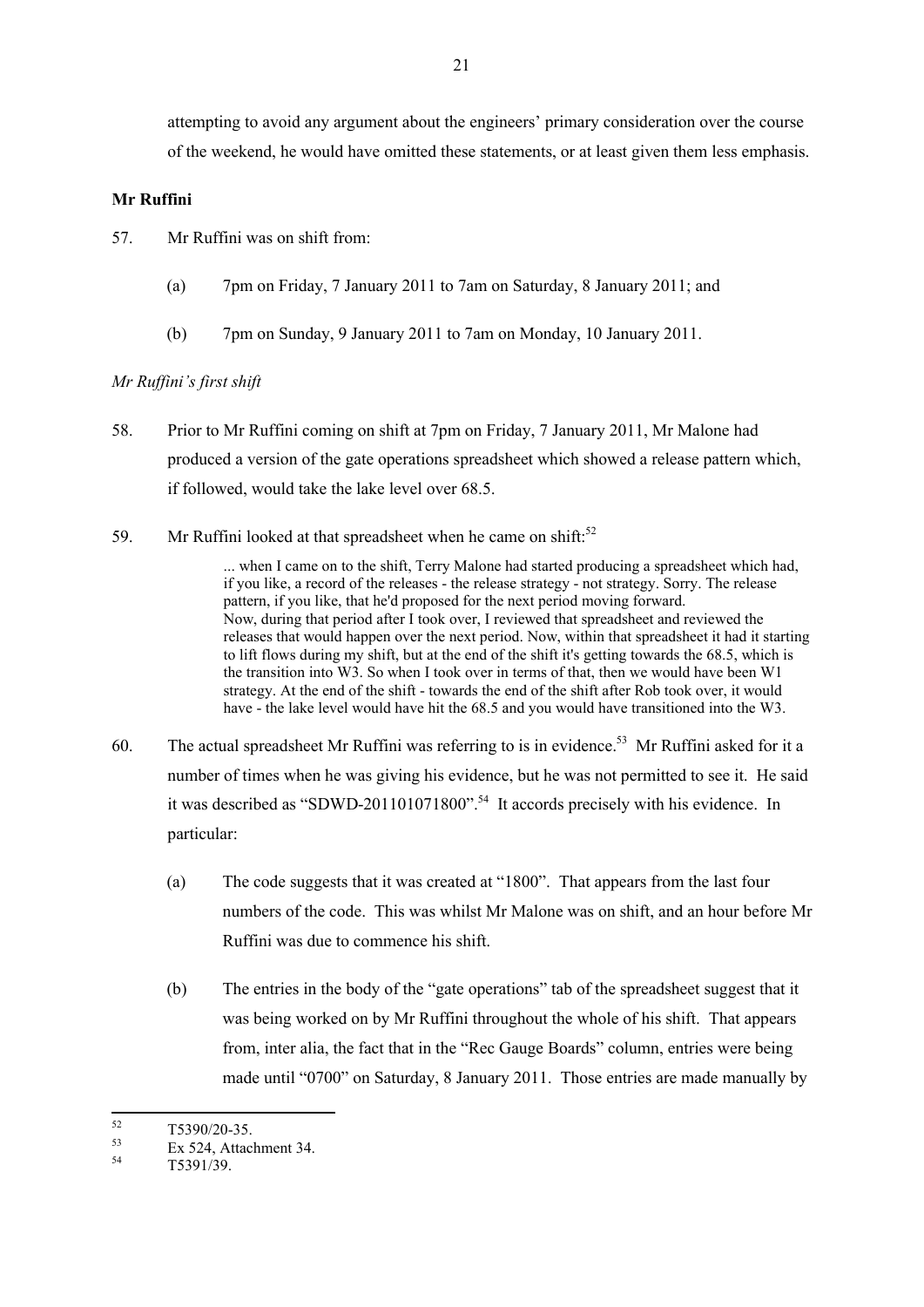the flood engineer on duty by reference to information relayed from the dam as to the lake level according to a manual reading of the gauge board.<sup>55</sup> The entry at "0700" was obviously Mr Ruffini's final entry before departing.

- (c) It is apparent from this tab of the spreadsheet that:
	- (i) The entries in the "Rec Gauge Boards" column had risen steadily during Mr Ruffini's shift. The entry for "1900" on Friday, 7 January 2011 (the start of his shift) was 68.17. The entry for "0700" on Saturday, 8 January 2011 (the end of his shift) was 68.48.
	- (ii) According to the planned gate operations, the lake level would exceed 68.5m on the morning of Saturday, 8 January 2011.
	- (iii) The current releases from Wivenhoe were 891 cumecs.
	- (iv) According to the planned gate operations, releases would be increased to 1247 cumecs by 2pm on Saturday, 8 January 2011, and that releases would plateau at that point.
	- (v) According to the planned gate operations, the lake level:
		- A. would peak at 68.511 at 1400 on Saturday, 8 January 2011; and
		- B. would be drained back below 67m by 1300 on Tuesday, 11 January 2011.
- (d) When Mr Ruffini conducted model run 9 at 7am on Saturday, 8 January 2011, the final version of the spreadsheet was saved as "run9". The particular spreadsheet within "run 9" to which attention must be directed is "SDWD\_run9\_nr.xls". Within that spreadsheet, the "summary" tab is of particular importance. It shows the peak flows at Lowood and Moggill (without Wivenhoe) very clearly as being 531 and 691 cumecs respectively.
- 61. Paragraphs 51 to 54 of the submissions of counsel assisting betray a misunderstanding of the significance of the spreadsheets within "SDWD-201101071800" and run 9.
- 62. If the witnesses had been permitted to see the documents and explain them, this misunderstanding may not have occurred.

<sup>55</sup> T<sub>5163</sub>.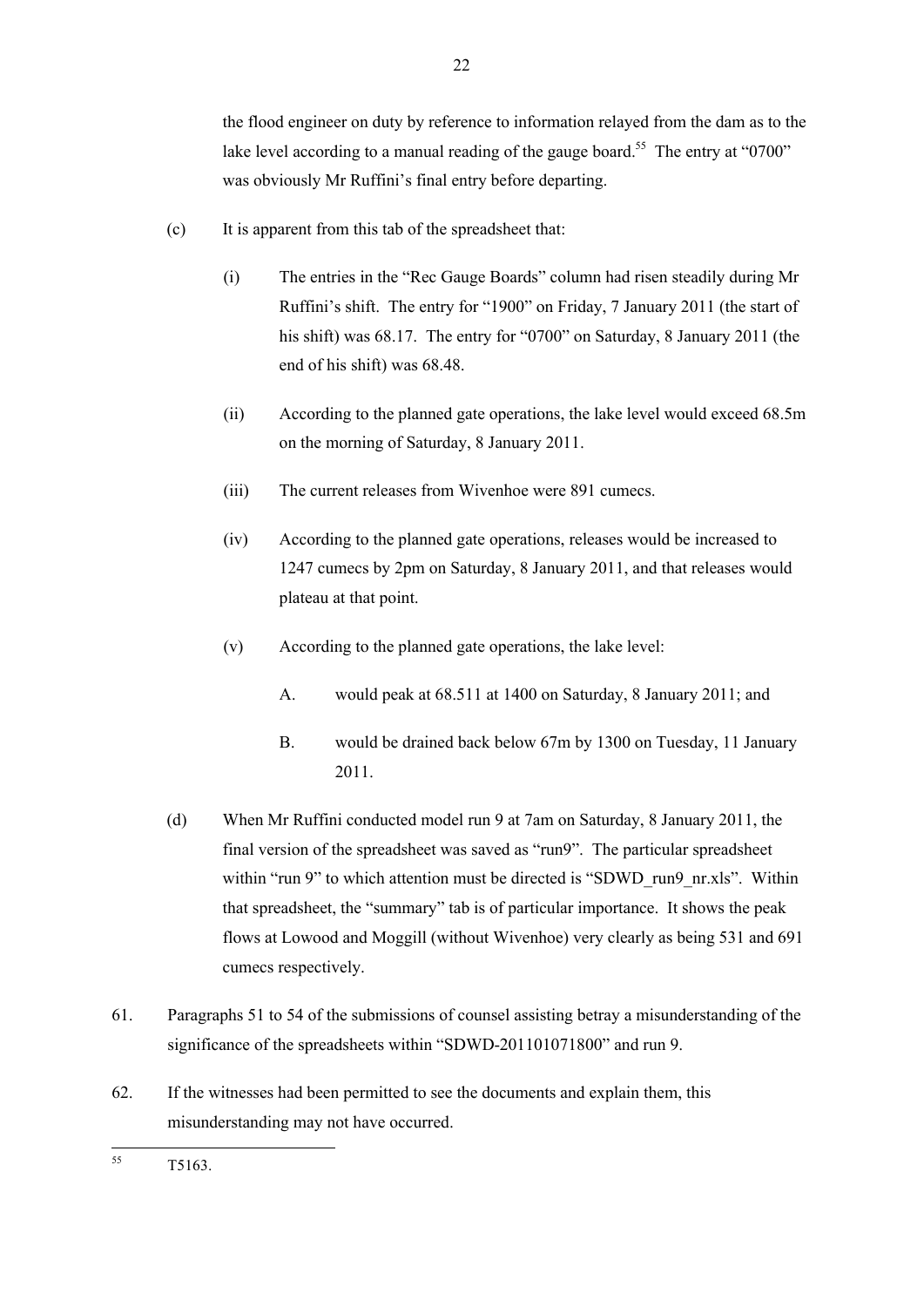- 63. A copy of the salient parts of "SDWD-201101071800" and run 9 are annexed to these submissions as Annexures A and B respectively.
- 64. It is clear enough on the face of the documents that "SDWD-201101071800" was *created* by Mr Malone whilst he was on shift at "1800".
- 65. However, in paragraph 53 of their submissions, counsel assisting suggest that this document was "*presumably saved* at 6.00pm, 7 January 2011". The suggestion is that it did not capture information added after this time.
- 66. This suggestion, based on presumption rather than evidence, is plainly wrong. As has already been observed, it is apparent from, inter alia, the manual entries made in the "Rec Gauge Boards" column in the "gate operations" tab that it captured information that was being added by Mr Ruffini right through his shift until 7am on Saturday, 8 January 2011.
- 67. Further, it is important to appreciate that "SDWD-201101071800" thus *superseded* the version Mr Malone saved when he did model run 8 at 3pm that afternoon.
- 68. In paragraphs 53 and 54 of their submissions, counsel assisting fix upon the 3pm spreadsheet ("SDWD-run8  $\pi$ "), suggesting that Mr Malone had no expectation of moving out of W1 when he set his gate operations sequence, and that Mr Ruffini's expectation must have been the same.
- 69. Mr Malone's expectations, as reflected in the spreadsheet he *saved* at 3pm, cannot be equated with his expectations later that evening, as reflected in the spreadsheet he *created* at 6pm.
- 70. The situation had moved on and expectations had changed.
- 71. Moreover, when one examines the spreadsheet created at 6pm, it is perfectly clear that it was contemplating that the lake level would exceed 68.5 (and thus that there would be a transition to a higher strategy).
- 72. The "Cal Lake Level" column in the "gate operations" tab shows:

| Date/Time         |   | <b>Cal Lake Level</b> |  |
|-------------------|---|-----------------------|--|
| Sat 08/01/11 1100 | . | 68.498                |  |
| Sat 08/01/11 1200 | . | 68.505                |  |
| Sat 08/01/11 1300 | . | 68.509                |  |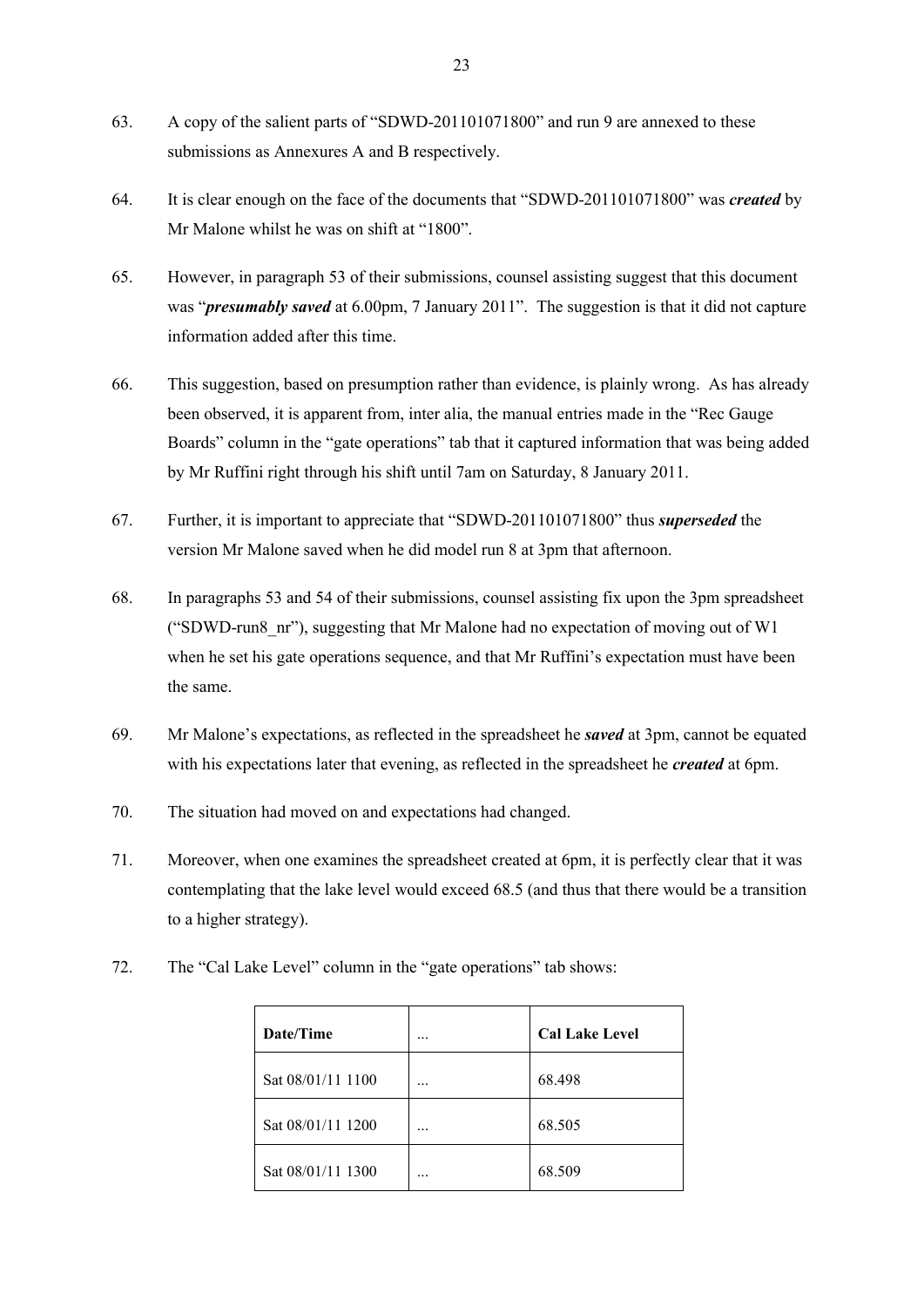| Sat 08/01/11 1400<br>$\cdots$ | 68.511 |
|-------------------------------|--------|
|-------------------------------|--------|

- 73. If (as appears to be the case) the hypothesis of counsel assisting is that this document was *saved* by Mr Malone at 6.00pm, it is impossible for counsel assisting to sustain their submission that Mr Malone's work that afternoon did not reveal any expectation that the lake level would go over 68.5 or that there would be a transition to a higher strategy.
- 74. The true position is that "SDWD-201101071800" reflects the work commenced by Mr Malone at 6pm, and continued by Mr Ruffini throughout that night and the following morning. Moreover, that work plainly suggests an expectation that the lake level would go over 68.5 and that there would be a transition to a higher strategy.
- 75. At 4.50am, Mr Ruffini issued Wivenhoe Directive 3, which required each of gates 1, 3, 4 and 5 to be opened by half a metre.<sup>56</sup>
- 76. Mr Ruffini was now implementing the release pattern identified in "SDWD-201101071800". As that spreadsheet shows, implementation of that release pattern would inevitably lead to the lake level exceeding 68.5. It also involved releases from Wivenhoe that were higher than the peak flows at Lowood and Moggill.
- 77. The decision to have releases higher than those peak flows was quite deliberate, as Mr Ruffini explained:<sup>57</sup>

It had to do with the drain time, in terms of the - because W2 was controlled by the flows, you know, the naturally occurring flows in the Lockyer Creek, moving to W2 you wouldn't have got enough discharge out to actually get it - get a reasonable drain time. So that's why the higher, going to W3, and the higher discharge, that's why the release pattern had it going to a higher - higher release rate to get that drainage within seven days.

And all of that was, or would have been part of, the thought process undertaken by you during your shift; is that correct?-- Yes.

78. Mr Ruffini's approach to the drain down is significant:<sup>58</sup>

When you spoke of a draindown time for the dam, in this case at the conclusion of your shift, being about three days, what's the significance of a draindown period? Can you just briefly explain that to us?-- Okay. The - the - the - an important component of each procedure is that you have to empty the flood storage of Wivenhoe from the peak elevation.

So from when Wivenhoe peaks you need to empty that flood storage in seven days. The reason being that there's a history of closely-spaced floods about a week apart, and there's sound meteorological reasons about why this happens, so that's effectively a big component a big component open of the thinking.

<sup>56</sup>  $56$  Ex 24, Appendix L, page 4.

 $^{57}$  T5400/15-25.

<sup>58</sup> T6090/30-T6091/17.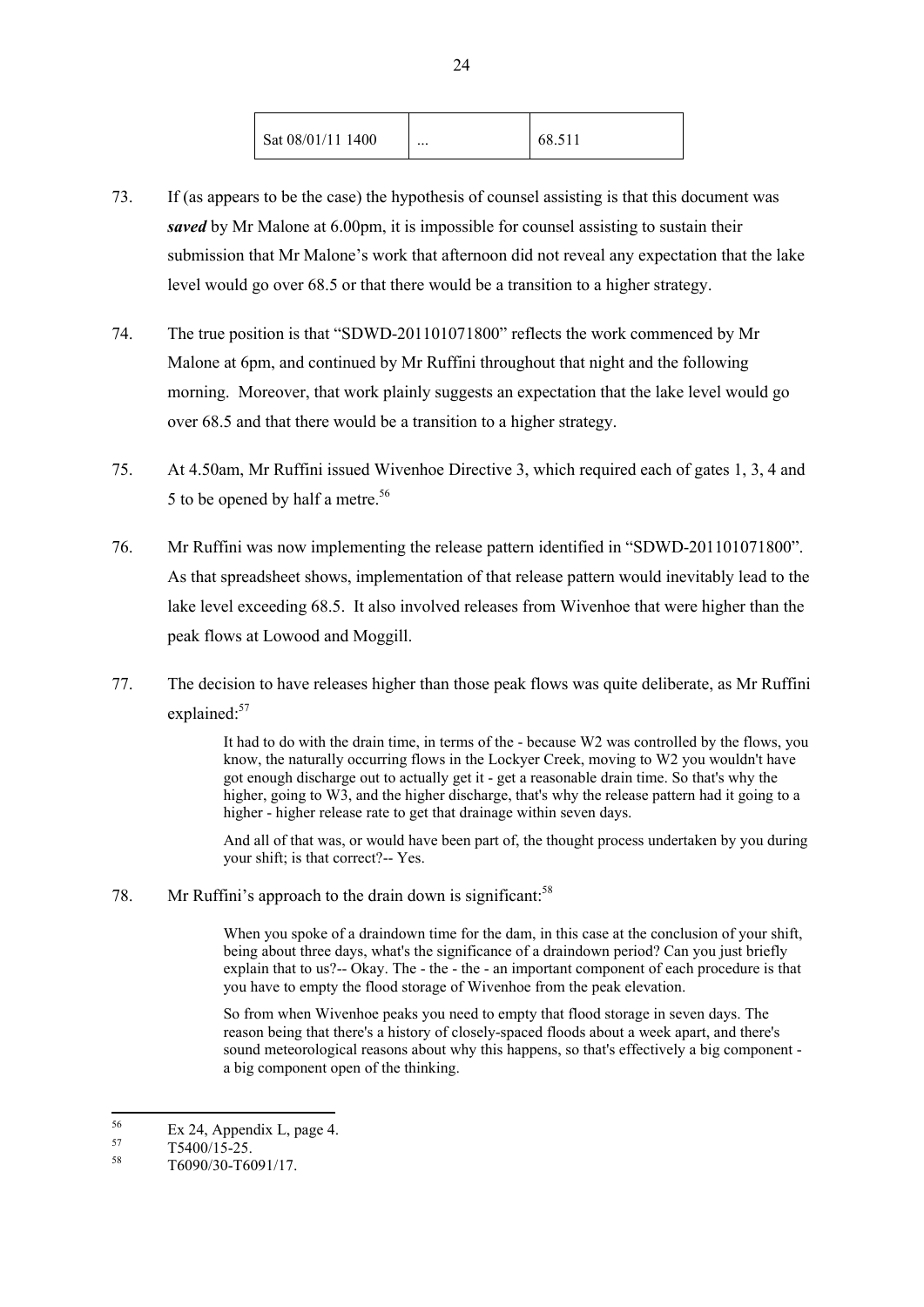So when you say empty the flood compartment, the full supply level is 67 metres?-- That's right.

When the event starts you aim to store water in the dam and then release it an draindown within seven days back to full supply level?-- That's correct, yes.

So as at the end of your shift on the 8th of January, the morning of - the Saturday morning, had the peak occurred, the peak inflow?-- No, the peak - Wivenhoe was predicted to peak not that day but, you know, in a - I could look it up, but sometime after that, and then there was a drain time associated with that, yes.

And that was all factored into the way you were managing the event at that time?-- Yes, it was.

And as at that time you had factored in a draindown time, in theory, of three days?-- I think it was about three days, yes.

So that was an aggressive management of the event?-- It was and it was to take into account of the fact that the rainfall - the forecast stuff that had been done was showing a bit more coming along, so we were on - wanted to be on the - I wanted to be on the shorter end of the drain period for that point in time. So you wanted to drain it more quickly than seven days so you had the capacity, if necessary, to expand that draindown period to a maximum of seven?-- That's right, yes.

So you exercised some judgment about the time you might need, given what the forecast told you?-- Correct, yes.

- 79. This shows that he was taking an aggressive approach to releases and the drain down phase so as to maximise the storage capacity of the dam in case rain that had been forecast should fall. This aggressive approach pointed unequivocally to Mr Ruffini contemplating a transition to W<sub>3</sub> rather than W<sub>2</sub> when the lake level reached 68.5. Releases were being ramped up quite deliberately beyond the peak flows at Lowood and Moggill.
- 80. At 6.32am, Mr Ruffini issued situation report 8.<sup>59</sup>
- 81. Under the heading "Wivenhoe (Full Supply Level 67.00 m AHD)", the report stated:

At 0600 Saturday, Wivenhoe Dam was 68.45m AHD and rising steadily with all five gates open and releasing about 890 m3/s. River levels upstream of Wivenhoe Dam were rising again, generating further inflow to the dam. It is intended to ramp up the release from Wivenhoe to 1,200m3/s by midday Saturday 08/01/2011. Further assessments will be undertaken to determine increases above this level. However, given the high likelihood of significant inflows in the next week, this may be increased.

# 82. This confirms that:

59

- (a) the then current releases from Wivenhoe (890 cumecs) had already well exceeded the naturally occurring peak flows at Lowood (531 cumecs) and Moggill (691 cumecs); and
- (b) Mr Ruffini's intention was that the release pattern that would inevitably lead to the lake level exceeding 68.5m would continue through the course of that day.

Ex 24, Appendix E, pages 13-14. Drury, RD5-123-124.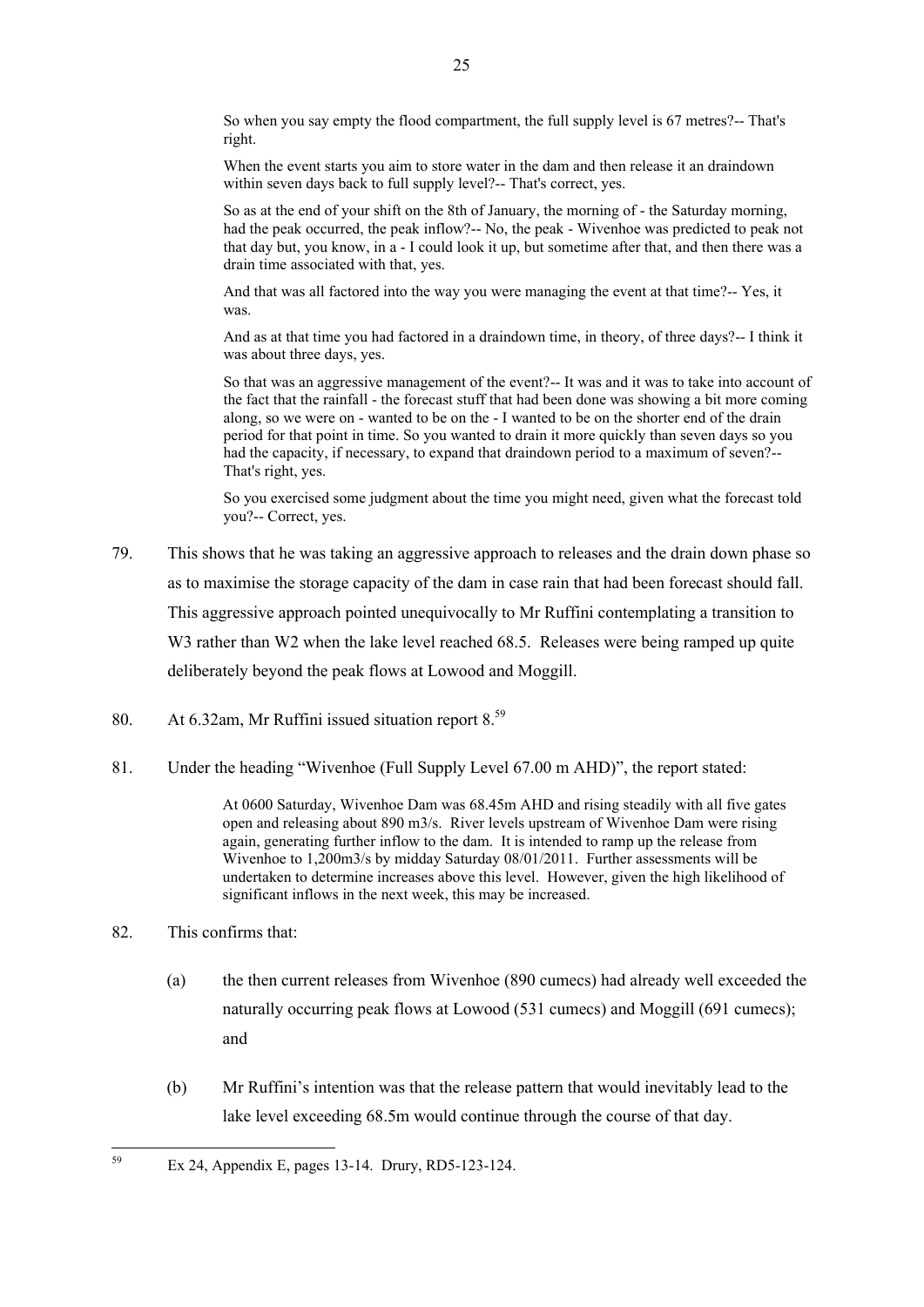83. Under the heading "Impacts downstream of Wivenhoe", the report stated:

The projected Wivenhoe release of 1,200m3/s combined with Lockyer flows and local runoff will mean that all crossings downstream of Wivenhoe (Twin Bridges, Savages Crossing, Burton's Bridge, Kholo Bridge and Colleges Crossing) will be adversely affected for several days. At this stage Fernvale and Mt Crosby Weir Bridge are not expected to be affected but they could potentially be affected if the predicted rainfall totals eventuate.

The current available assessments indicate that the combined flow in the lower Brisbane R would only add 50mm to an upper limit of 100mm to the recorded water levels in the City Reach of the Brisbane Rive (sic). However, it is noted that tides in the lower Brisbane R will be 0.4 to 0.5 metres higher than predicted tides.

- 84. This suggests that:
	- (a) Mr Ruffini was contemplating that 5 of the 7 bridges would be closed.
	- (b) Mr Ruffini was giving careful consideration to impacts in urban areas.
	- (c) At that stage Mr Ruffini considered that the impacts in urban areas would be minimal (50mm to 100mm, with a tide that would be higher than predicted by 0.4 to 0.5 metres).
	- (d) Mr Ruffini was giving careful consideration to balancing the protection of rural and urban areas. In effect, he was recognising that rural areas could no longer be protected absolutely (hence the inundation of the 5 bridges), but that there would not yet be material impacts in Brisbane.
- 85. At 7.00am, Mr Ruffini conducted model run 9. That model run shows that:<sup>60</sup>
	- (a) The current lake level was 68.48.
	- (b) The predicted peak lake level was 68.8.
	- (c) The predicted peak outflow from Wivenhoe was 1,480 cumecs.
	- (d) The peak flows at Lowood and Moggill were 530 cumecs and 690 cumecs respectively.
- 86. The events during that shift made it clear to Mr Ruffini that there was soon going to be a shift to W3.

26

<sup>60</sup> Ex 22, Appendix A1, page 2.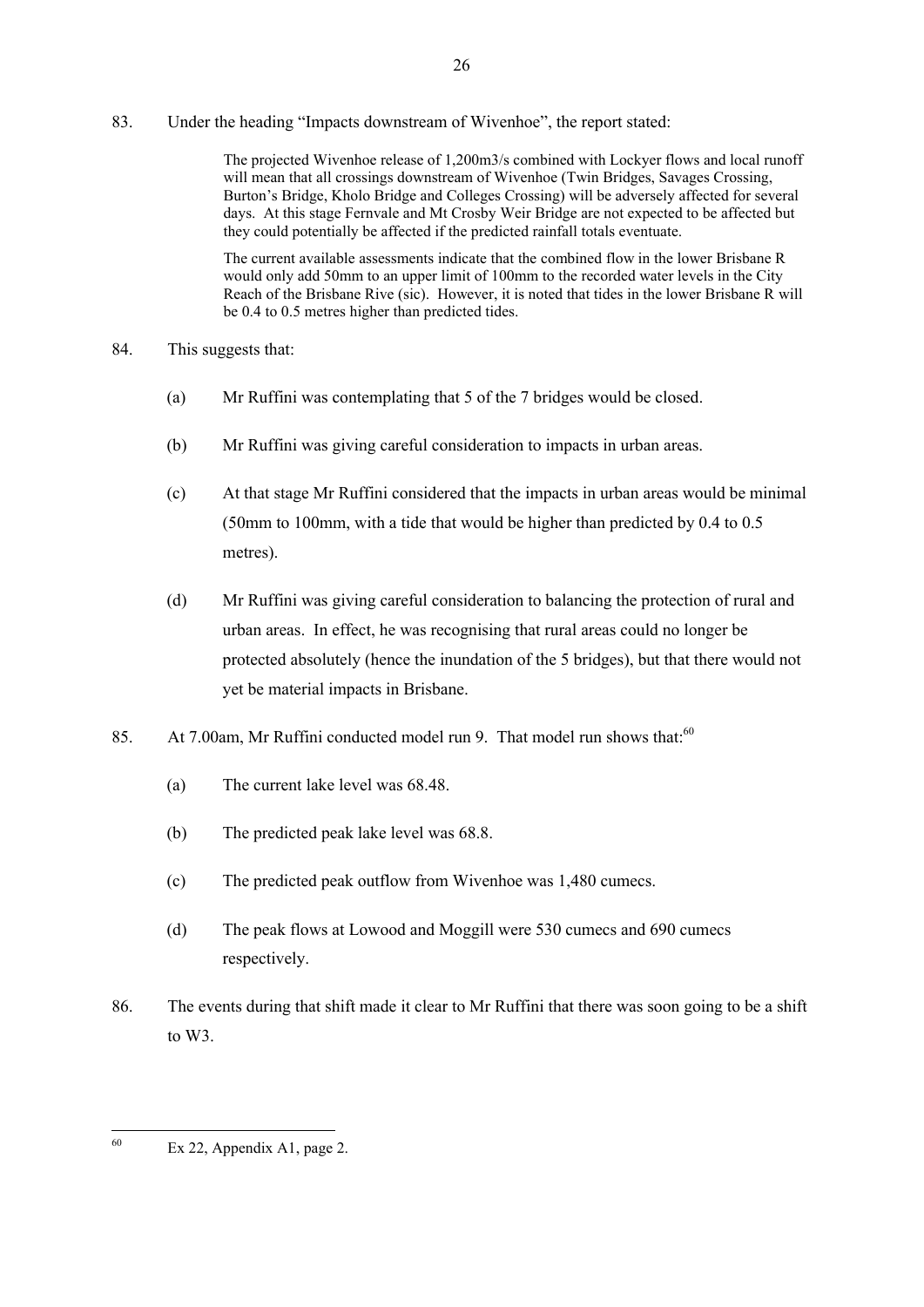### 87. Mr Ruffini said:<sup>61</sup>

I would have looked at - if you had the spreadsheet in there, I would have said here's the lake levels, and then I would have referred to these levels and strategies about where the lake level - where we were with lake levels. So during my shift I'm looking at that. The release pattern, that sort of - that I'm proposing - that was given to me and then I futurely endorsed and went out there was proposing that we would move to - after the shift, or very soon after the shift, you would hit that 68.5 and move to a - move to a W3.

88. Mr Ruffini gave evidence as to his recollection, as well as the practices adopted in previous flood events<sup>.62</sup>

> Did you understand that during the January event as the manual compelling a transition to a higher strategy if the water level actually crosses 68.5?-- Yes.

In other words, it's not an election by the flood engineer. The manual says if the water crosses that level-----?-- You're in it.

-----automatically transition to the higher strategy?-- Yes.

You said also that you had had that experience several times before?-- That's correct, yes.

You said the water level had crossed 68.5 in the '99 flood event?-- That's right, yes.

You said the October 2010 flood event?-- Yes. Can I suggest it also crossed during one of the December 2010 flood events. 31 December it reached 69.93?-- Yes.

Does that ring a bell?-- Yes, it's a reasonable - it wasn't big, but it was, you know, a sizeable event and in reality we had four events in a row before - including the 2011.

And you were a flood engineer involved in each of those events?-- Yes.

As was Mr Ayre?-- Yes.

Mr Malone and Mr Tibaldi were involved in the October and December 2010 flood events?-- That's correct, yes.

And you knew from those prior events that there was - it was obvious to you, wasn't it, during the January 2011 flood event if the water crosses 68.5, that's a significant event. There is an automatic transition to a higher strategy?-- That's correct, yes.

You recall now that being your thinking towards the end of your shift on that Friday night/Saturday morning?-- I think that would have been my thinking, yes.

You also said the practice we have been adopting was not to transition until we hit 68.5?-- That's right, yes.

So the practice was not for the flood engineer managing the event to make a decision in advance of the - a decision to transition to a higher strategy in advance of the water reaching the level, but to allow the water to reach the level where you get an automatic transition?-- Correct.

That practice had been employed in previous flood events, had it?-- Yes, that's true.

The ones we've mentioned?-- Yes.

You said also that - I'm sorry. You said also in answering some other questions that during that shift you had recognised that when the transition occurred, that is, when the water level got to 68.5, W2 would be inapplicable?-- Correct.

<sup>61</sup>  $\frac{61}{62}$  T5396/46-56.

<sup>62</sup> T5442/5-T5443/10.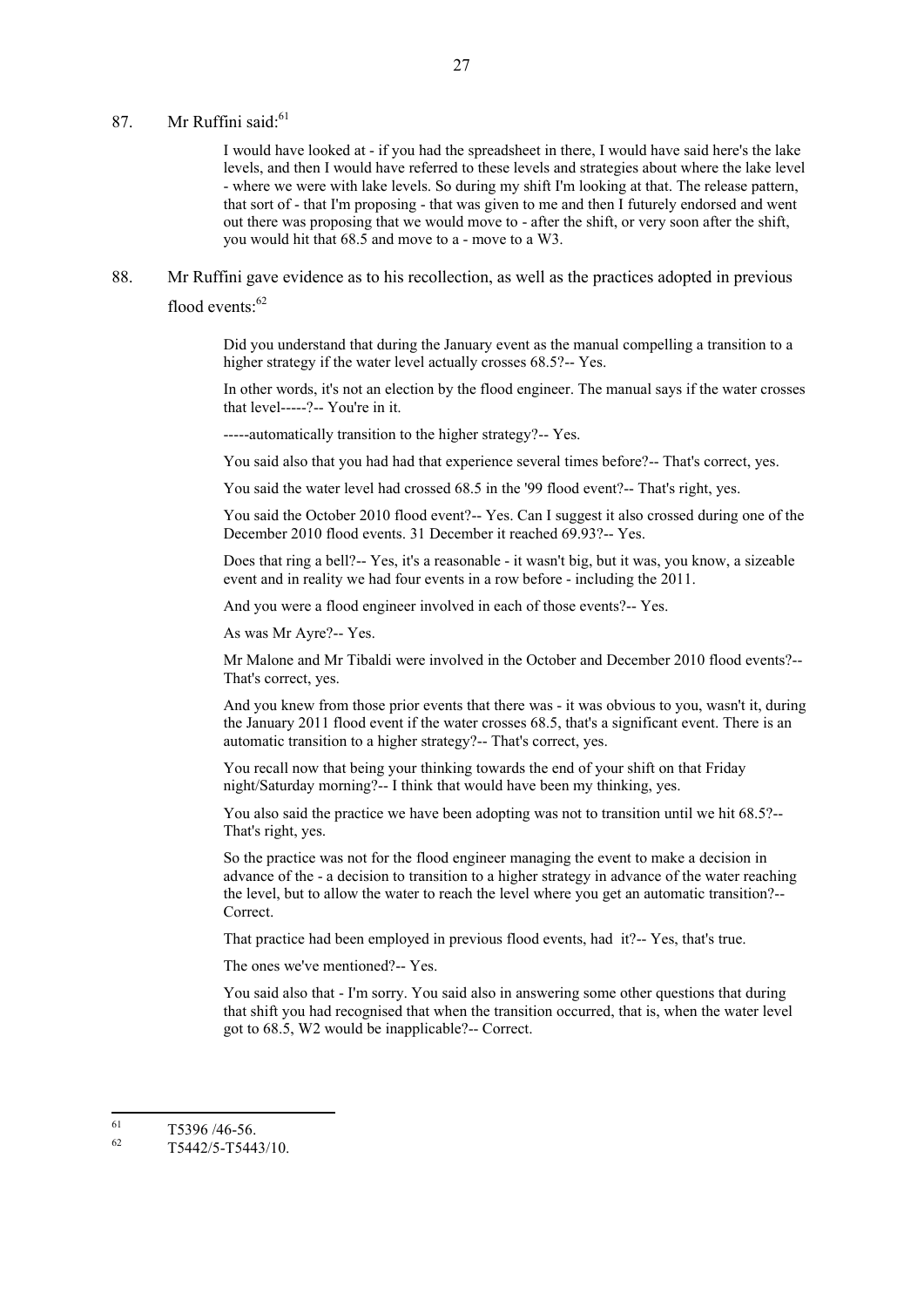89. Further, there was this exchange:  $63$ 

You said also that when the water level crosses to 68.5, our emphasis shifts to protecting urban inundation?-- Correct.

That was your thinking during the January flood event?-- That's right, yes.

And had been for some time?-- Yes.

It's one of the fundamentals of managing-----?-- And given the - it is. And given it was sharply in focus because of there was a lot of publicity about it during the October event as well, so it was sort of always there in the forefront and there were probably even - because there hadn't been flows for a long time, there was a lot of sensitivity around about urban flooding, yes

90. See also T6084/55-T6085/12.

...

- 91. In the result, Mr Ruffini's evidence is that:
	- (a) he has an actual recollection of thinking at the time that, when the lake level crossed 68.5, there would be an automatic transition to a higher strategy and that the prime consideration would become protecting against urban inundation; and
	- (b) based on his gate operations spreadsheet (which is a good record of his thinking at the time) he believes he was thinking at the time that, when the lake level crossed 68.5, W<sub>2</sub> would be inapplicable.
- 92. It was obvious to Mr Ruffini that they were not dealing with a W2 situation: $64$

Towards the end of your shift Wivenhoe is releasing about 890 CUMECS?-- Correct.

The downstream flows naturally occurring at Lowood and Mogill are well below that, aren't they?-- That's correct.

And you had that information available to you?-- Yes, I did.

In your operational-----?-- Spreadsheet.

-----spreadsheet?-- Mmm.

Which you were working on during your shift?-- Yes.

A simple comparison of the figures would tell you that W2 would be unavailable?-- That's correct.

Wouldn't it have just been obvious to you?-- I believe it would have been, yes.

You didn't have to do any complicated calculation or working out?-- No. No.

93. Finally, Mr Ruffini gave evidence as to the handover to Mr Ayre at the end of his shift:<sup>65</sup>

In relation to what you actually recall, the positive recollection, do you positively recollect speaking to him about the Wivenhoe Dam level?-- Yes, definitely about the dam level and I

<sup>63</sup>  $\frac{63}{64}$  T5445/42-T5446/5.

 $\frac{64}{65}$  T5443/17-39.

<sup>65</sup> T5431/51-T5433/5.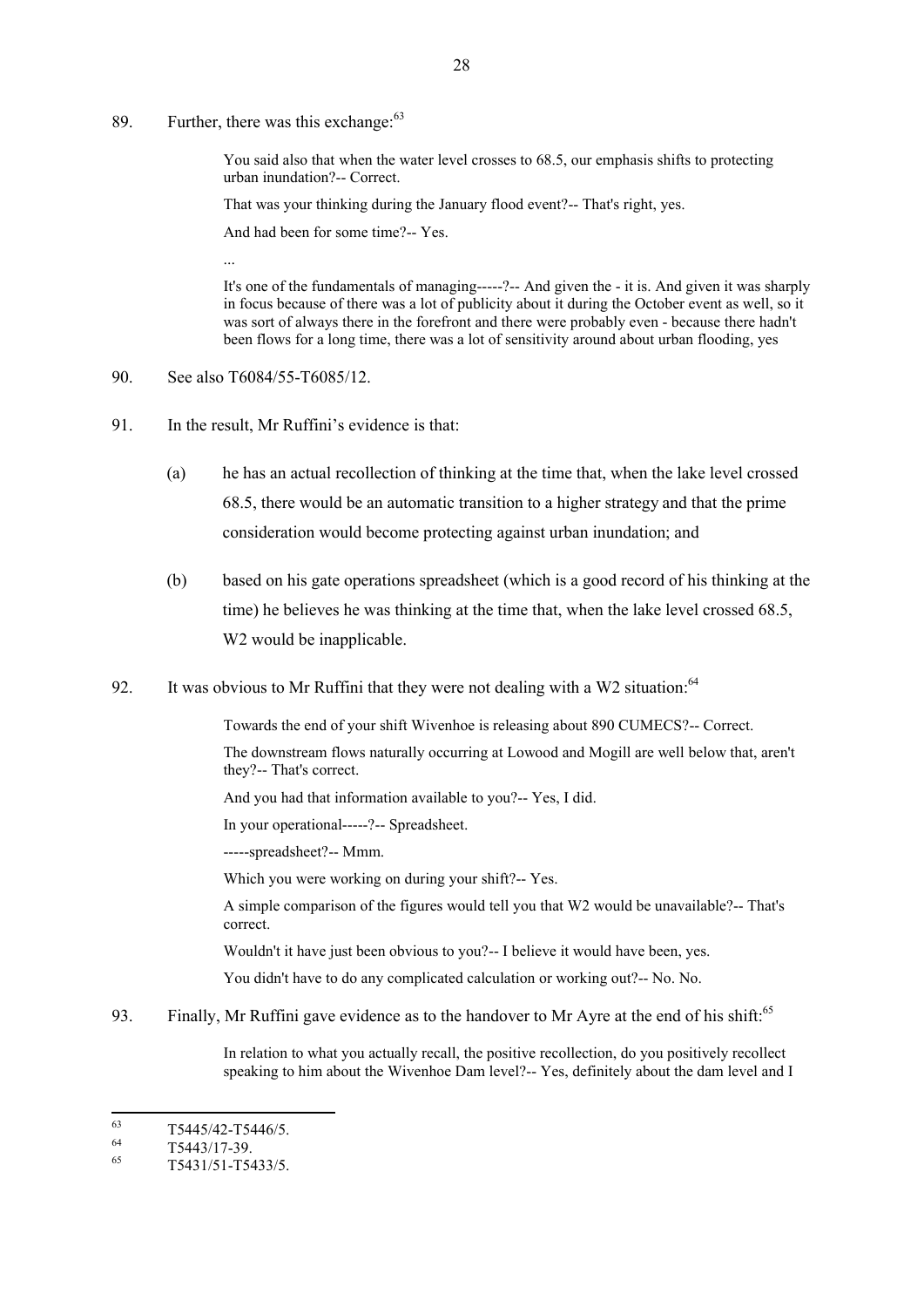have a recollection and we would have - definitely would have gone through the spreadsheet, yes.

The situation report we are looking at, do you have a recollection, a positive recollection, that you went through the situation report itself?-- Yes. Yes, for sure.

Quite apart from your positive recollection, what was your practice at a changeover?-- I do it every time. There's not a time I wouldn't do that.

Are you aware of Mr Ayre's background?-- Yes, I am.

What level of experience would you say, to your knowledge, he has in relation to managing dams?-- Rob has a vast professional experience in managing dams and both he and myself were intimately involved in a massive - in a large comprehensive study in the early nineties which effectively set the - set these rules. We did all the modelling to establish the rules and established the risk profiles as part of a large modelling exercise.

When did that occur?-- That occurred in the early nineties. It was a three year study - three, four year study.

In that sense is it necessary - well, I won't ask that

question. Can we go to the dam operation manual then, please. Exhibit 21. Can I ask you to go to page 27, please. Before we look at the document, strategy W2, is this a fair assessment: that it's a strategy which deals with a situation where there is significant downstream flows in the Bremer and the Lockyer?-- Yes.

Where the lake level's over 68.5 and below 74?-- That's correct, yes.

What W2 is essentially about is tapering your releases from the dam so that they don't exceed what is the predicted natural peak at Lowood and at Moggill?-- That's correct.

If one has a predicted natural peak of a thousand CUMECS at Lowood and Moggill and the release is 500, you can taper the release with the real release which is going on contemporaneously but not to exceed that thousand CUMEC level; is that correct?-- That's correct, yep.

There was reference - I think the Commissioner asked you this - that a W2 situation wasn't in play here, was it?-- That's correct, yes.

Not when you were ending your shift at least?-- That's right, yes.

I think you have identified that there was an issue about the draining the dam, the seven day period, but the predicted peak, natural peak at Lowood, was about 530 CUMECS?-- That's correct. It was around that mark. That's correct at that stage, yes.

At that stage eight to 900 CUMECS was already being released from the Wivenhoe Dam?-- Correct.

So in that respect W2 simply wasn't an option at that stage, was it, because you couldn't achieve W2 because of the releases from the dam?-- That's right, yes.

94. The suggestion that Mr Ruffini did not appreciate that when the lake level crossed 68.5:

- (a) there would be a transition from W1 to a higher strategy;
- (b) W2 would be inapplicable; and
- (c) W3 would apply,

cannot be sustained.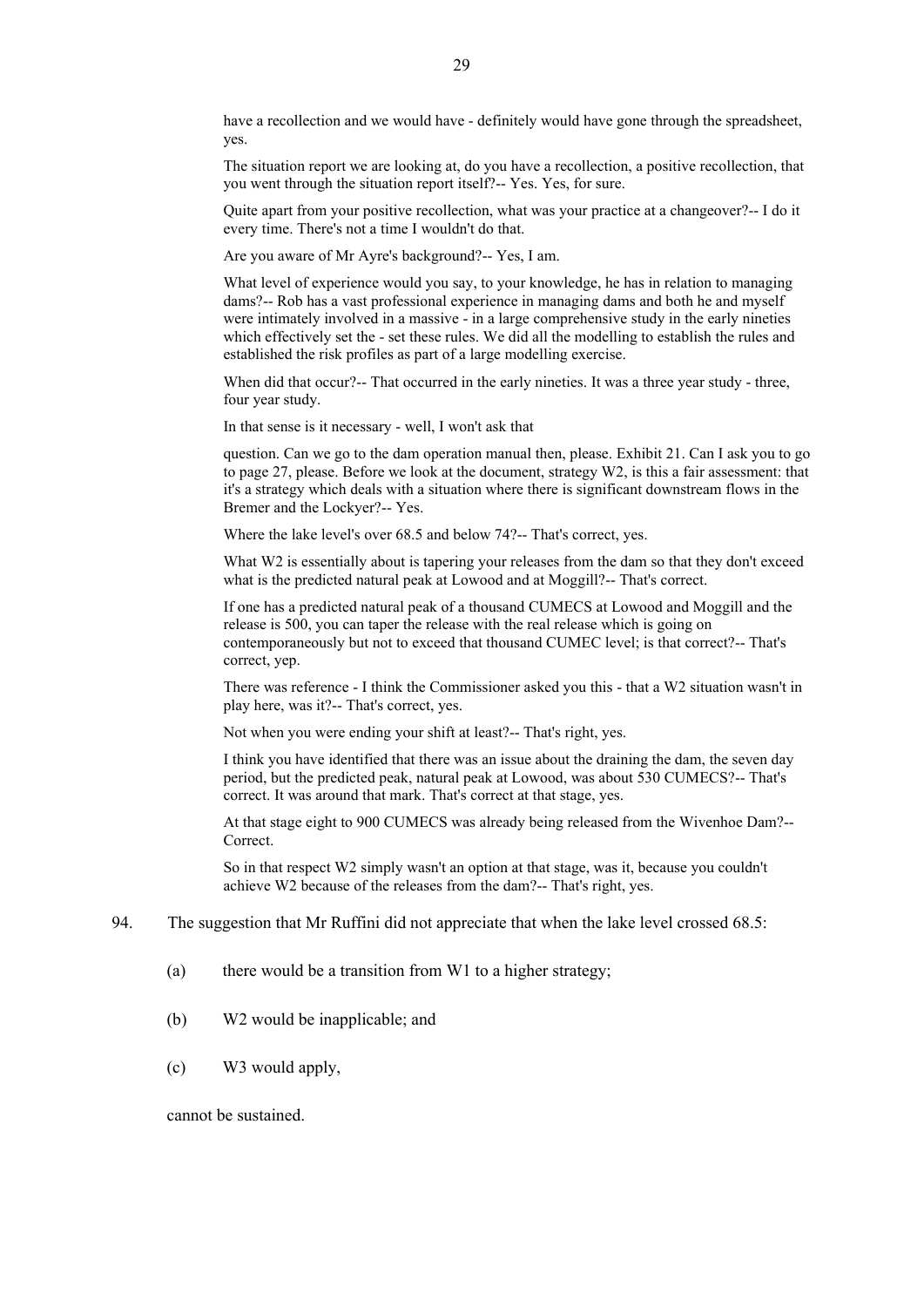- 95. It is obvious from the data in his gate operations spreadsheet and model run that this was the position. It is inherently probable that he appreciated the significance of the data he was actively using at the time.
- 96. He is an experienced flood engineer whose sole function at this time was to conduct flood operations.
- 97. He knew the significance of the lake level reaching 68.5, and of the relationship between releases from the dam and the peak flows at Lowood and Moggill. He knew it from the manual and from previous experience. Such "figures were in [his] head".<sup>66</sup>
- 98. He was actively monitoring lake levels and making manual entries into his gate operations spreadsheet. At 7.00am, he manually entered a lake level of 68.48. And the electronically calculated lake level showed that it would exceed 68.5 that morning. There is no foundation for rejecting Mr Ruffini's evidence and finding that he did not appreciate the significance of this.
- 99. Further, he was actively planning release strategies (as reflected in his gate operations spreadsheet and model run) which were plainly an application of W3, and not W2. Again, there is no foundation for rejecting Mr Ruffini's evidence and finding that he did not appreciate the significance of what he was doing.
- 100. His situation report is consistent with his having appreciated the position. It is not to the point that it does not expressly mention that a transition to W3 would soon occur, or even that it might be regarded by some as equally consistent with the continued application of W1. If the situation report is equivocal, it cannot properly be used to draw an adverse inference (to the effect that Mr Ruffini was contemplating the continued application of W1), especially where the weight of the other evidence tells against the drawing of such an adverse inference.
- 101. A final matter which suggests that Mr Ruffini must have been thinking about W3 and not W2 is the nature of the event at that stage. On the evidence:
	- (a) W2 events are those where the rainfall is predominately downstream of the dam, where the flows from the Lockyer and Bremer will dominate;
	- (b) W3 events are those where the rainfall is predominantly upstream of the dam, where the flows from dam will dominate.

<sup>66</sup> T5441/50-56.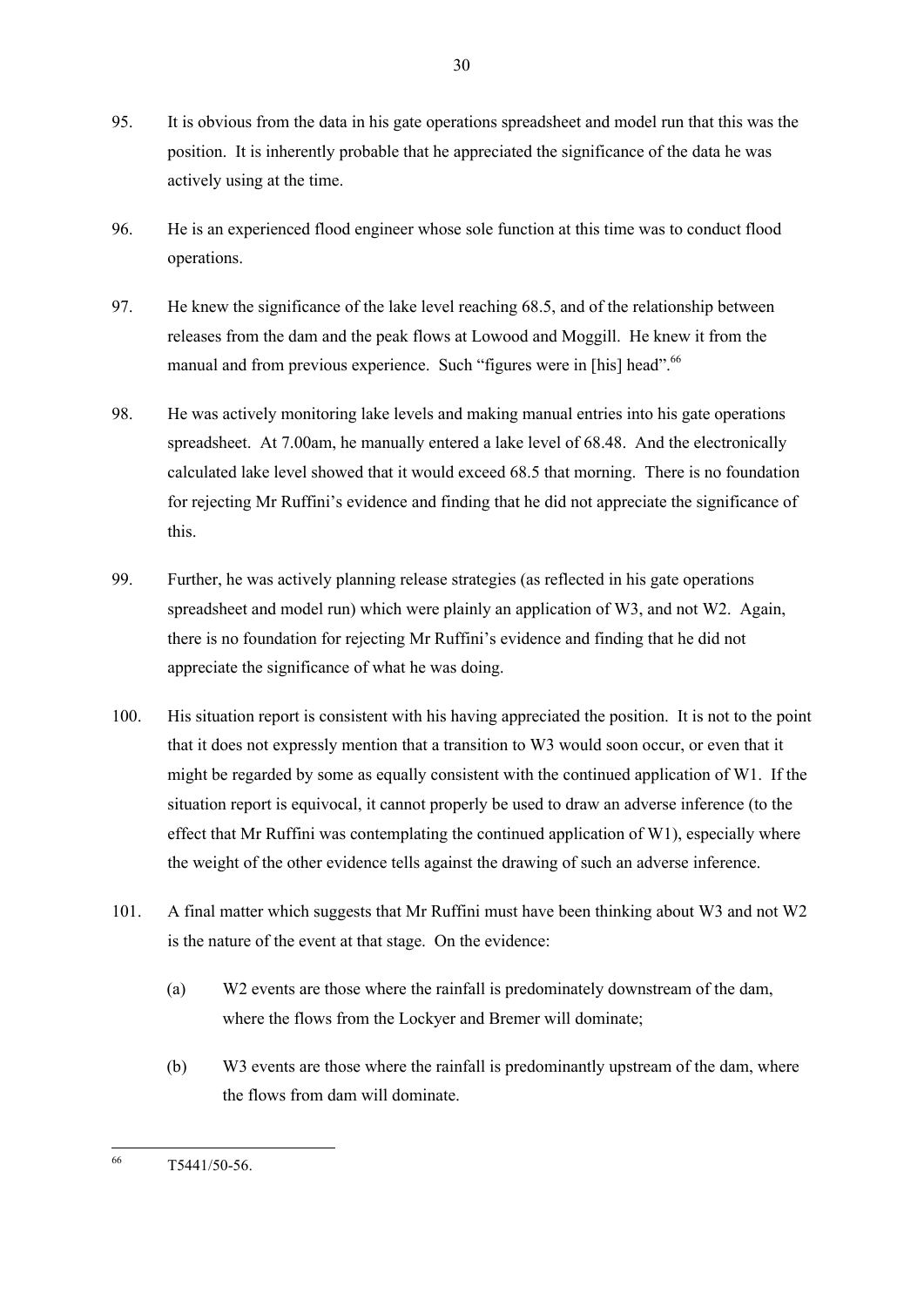102. Mr Ruffini understood this. It is inherently probable that Mr Ruffini recognised that W2 was simply not in play at the end of his shift, and that they were looking at a W3 situation. As Mr Shannon said, that was "entirely predictable": $67$ 

> Is it fair to say W2 you would see as a situation that applies where the main flood event is happening downstream of the dam-----?-- Yes.

-----where the major rainfall is downstream and the major flows are coming from Lockyer and Bremer into Brisbane River-----?-- That's right.

-----and therefore you regulate your releases from Wivenhoe at rates which are below the naturally-occurring peaks downstream?-- Yes.

W<sub>2</sub> isn't something that's applicable where the main rainfall event is in the Wivenhoe catchment?-- Exactly.

You agree with that?-- Yes. I think I said something along those lines, would only be applicable when - where the rainfall is predominantly below Wivenhoe - below the upper Brisbane, as it's referred to.

So you could understand a flood engineer's thinking that if you've got a substantial flood event, you know, you were over your 68.5, if the main rainfall is in the Wivenhoe catchment, then a flood engineer just naturally thinks of W3 and doesn't have regard to W2?-- Oh, well, the manual dictates that he must, sort of thing, but, as I say in the report, it is entirely predictable on average that W2 won't be relevant. So it's not that he wouldn't be mindful of W<sub>2</sub> but it is predictable that W<sub>2</sub> won't be relevant in the circumstances, there will be a direct move from  $\hat{W}$ 1 to W3.

103. In the result, the Commission should find that, when Mr Ruffini left his shift at 7am on the morning of Saturday, 8 January 2011, he fully expected that the transition to W3 would occur in the very near future.

*Sunday, 9 January 2011, prior to 7pm*

- 104. Mr Ruffini's next involvement came on Sunday, 9 January 2011.<sup>68</sup>
- 105. He had received Mr Malone's email of 11.02am that day.<sup>69</sup>
- 106. That email<sup>70</sup> stated that the forecast for the next few days is for heavy rainfall and that:

Based on the approximate runoff conversion rates and the forecast rainfall, estimated runoff volumes (ML) generated could be in the order of:

<sup>67</sup>  $\frac{67}{68}$  T5839/13-46.

There has been no suggestion that Mr Ruffini's state of mind is affected by Mr Ayre's situation report of 5.53am on Saturday, 8 January 2011. He was not on shift at all between 7am Saturday and 7pm Sunday. And by the time of Mr Ruffini's next involvement on Sunday afternoon (at the 3.30pm engineers' conference), Mr Ayre's situation report had been superseded by, inter alia, Mr Tibaldi's later situation report (10) and by Mr Malone's email of 11.02am on Sunday. The situation report issued immediately prior Mr Ruffini commencing his shift on Sunday evening was situation report 11 sent by Mr Malone at 5.51pm. There has been no suggestion that Mr Ruffini did, or had occasion to, absorb the contents of Mr Ayre's situation report from the previous evening.

 $\frac{69}{70}$  T5447/8-13.

Drury, RD5-200-201.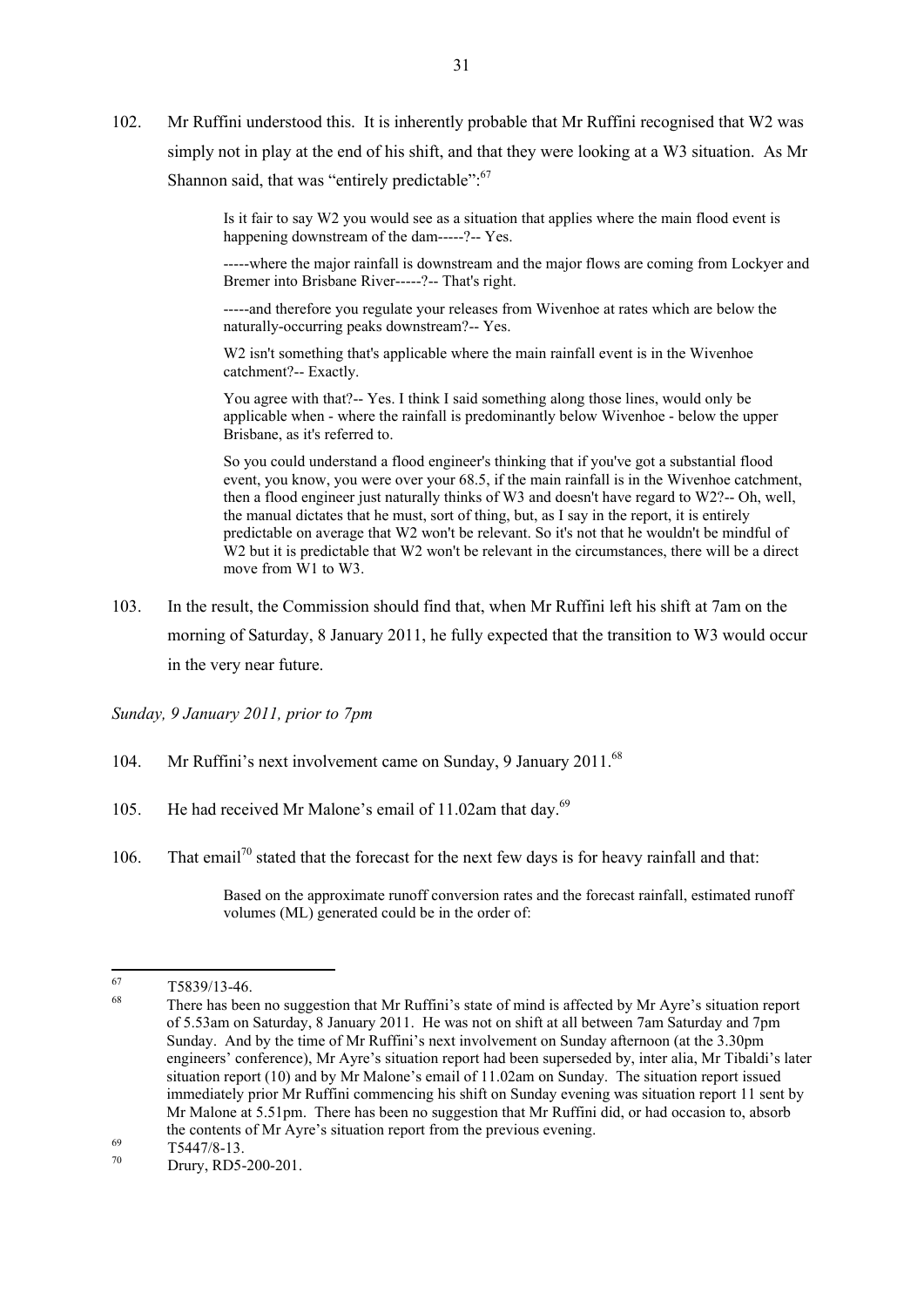| Catchment  | Monday          | Tuesdav                  | Wednesdav       | <b>Three Day Total</b> |
|------------|-----------------|--------------------------|-----------------|------------------------|
| North Pine | 10.000-20.000   | 35.000-55.000            | 25,000-35,000   | 70.000-110.000         |
| Somerset   | 50.000-100.000  | 200,000-300,000          | 75.000-150.000  | 325,000-550,000        |
| Wivenhoe   | 125,000-250,000 | $250,000 - 500,00$ (sic) | 125,000-250,000 | 500.000-1.000.000      |

The lower limit of the inflow to Somerset and Wivenhoe will be similar to the October 2010 flood while the upper limit is similar to the February 1999 floods. However, the starting level of the dams is much higher than in these historical events.

This points to continued flood operations for Somerset and Wivenhoe until at least the weekend of 15/16 Jan and maybe a shorter time for North Pine.

- 107. It was foreshadowing possible inflows to the dam of up to 1,000,000 ML, which was in excess of the flood storage capacity of the dam between 67m AHD and 74m AHD (910  $ML^{71}$ ). This, together with the comparisons with the October 2010 and February 1999 floods, $^{72}$  suggest that this was being recognised as a significant flood.
- 108. Next, Mr Ruffini participated in the conference between the four flood engineers at 3.30pm on Sunday, 9 January 2011.
- 109. Although Mr Ruffini could not recall the precise details of what was said during the conference, he accepted that the "general thrust of [the log entry in respect of the meeting] was probably okay".<sup>73</sup> Given his lack of recollection, he had difficulty explaining what might have been meant by the sentence in the log which reads:

At this stage operating at the top end of W1 and the bottom end of W2.

- 110. This entry in the flood event log is addressed below.
- 111. Otherwise, Mr Ruffini's evidence in respect of the conference was:<sup>74</sup>

... when you enter that meeting at 3.30, did you know what was the then level of Wivenhoe Dam?-- At that point in the meeting? Because I was coming - I wasn't on duty, I was coming in there, probably - I'm not sure whether I refreshed myself with the details or not when I got in there or whether they were mentioned, so, you know, I probably wasn't current when I first walked in there if that's what you're saying.

During the meeting did you become aware of what was the level?-- During the meeting? I would have thought that it would have been mentioned during the meeting, yeah, but I can't recall.

The reference you just saw to 300,000 megalitres, that of itself would tell you the level was over 68.5, wouldn't it?-- Yes, it would.

 $71$  $\frac{71}{72}$  Ex 21, pages 52-53.

The October 2010 flood had a flood volume of in excess of 623,000 ML and was a categorised as having an annual exceedance probability of less than 1 in 50. The peak outflow from the dam was 1,490m3/s (see Ex. 1146 pp1 and 46). The February 1999 flood had a flood volume of in excess of 1,200,000 ML. The peak outflow from the dam was 1,787m3/s (see Ex. 400 p11).

 $\frac{73}{74}$  T5402/19-35.

<sup>74</sup> T5438/2-T5439-36.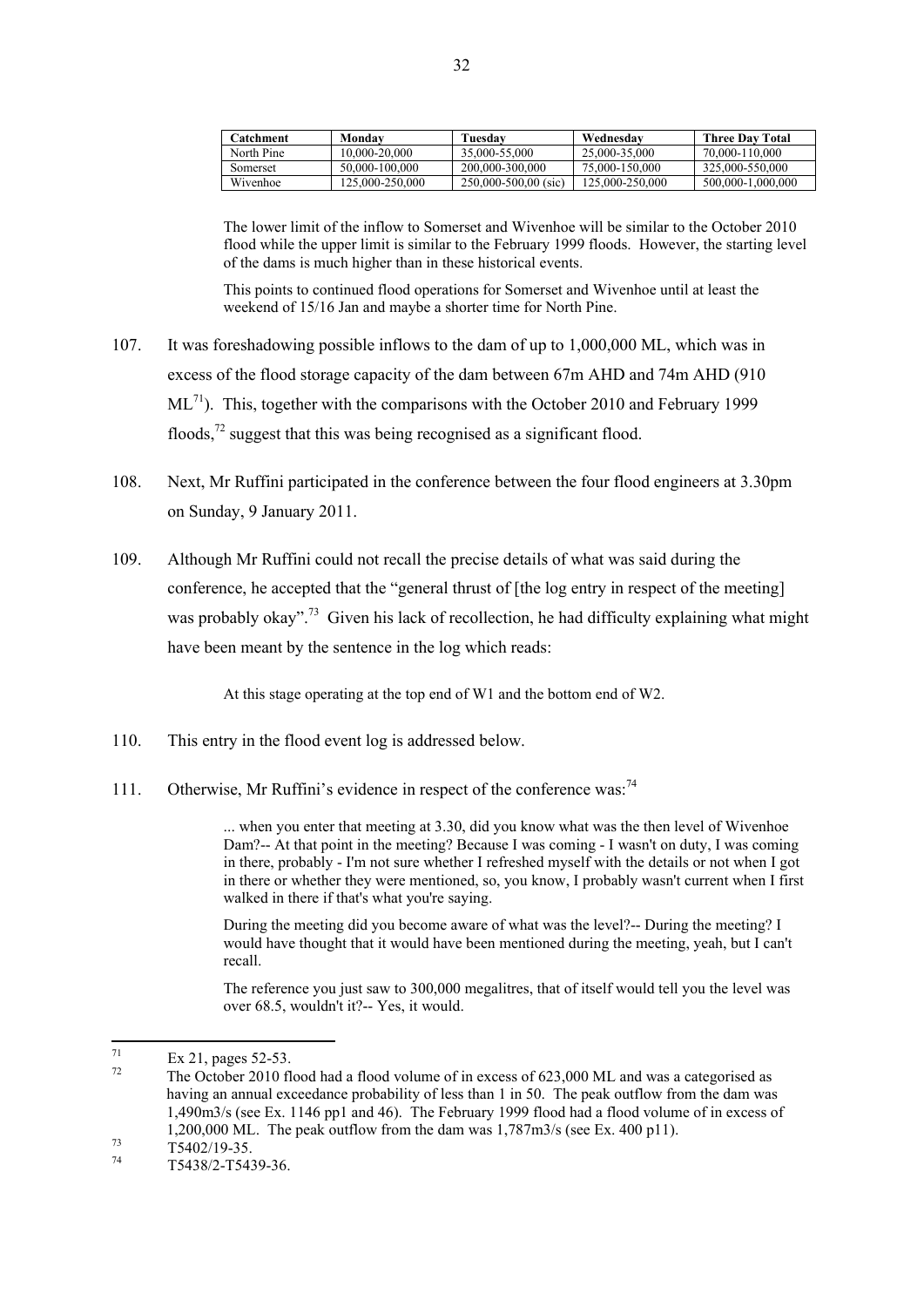Because you think of 67 to 68.5 as temporary storage of about 190,000 megalitres?-- That's correct.

So you are well above that?-- Yes.

So in your mind that would trigger a recognition that you're well above W1?-- I would expect so, yes.

Did you have an understanding during the meeting of what strategy was in use in managing the dam at that time?-- My understanding at that point was that we were focussing on the urban inundation. The urban inundation objectives were in play.

Do you have a recollection that that was your understanding during the meeting?-- Yes.

...

Do you have a recollection of what was your understanding during the meeting as to what strategy was being followed at that time in the management of Wivenhoe?-- I believe it was W3, yes. We were managing for the downstream movement objectives, yeah.

You can actually recall that being your understanding at the time?-- Right now, today, twelve months on, do I have an exact recollection, you know, ... I couldn't say definitively ... if I look at this information and I look at this thing, then yes, I can sort of say I can, you know - I recall, like, the first time I looked at this in general I believe this stuff's right, in terms of that context, but I - do I definitively say, you know, I can think W3? In my mind at the moment, no, but, like, if I look at that and I look at the information around it, then I would say yes.

So that's, you indicate, the dam's been managing in accordance with W3?-- Yes.

Can I suggest that's for a couple of reasons. One, the reference that 300,000 megalitres of the dam flood storage has already been used up?-- That's correct, yes.

A second is it discusses the risk of flooding in lower Brisbane?-- Correct.

Suggesting that a major consideration is risk of urban inundation?-- Mmm.

The third is the - do you see the second last sentence commencing, "If required, releases from Wivenhoe Dam will be reduced to contain the flood in Brisbane at 1,600 CUMECS and 3,000 CUMECS in lower Brisbane ." Now, the Commissioner said to you why isn't that consistent with W1? Doesn't that sentence indicate that the strategy is to constrain releases from the dam so as not to produce a greater flow in Brisbane than 3,000 CUMECS?-- That's correct.

In other words, it's constraining the flow - releases from the dam by reference to the impact on the urban area?-- That's correct, yes.

If one was operating in W1, your primary consideration is the effect on rural?-- That's right, yes.

Downstream of the dam, not impact on urban areas at all?-- That's right, yes.

Doesn't that suggest to you that that's a clear reference to a primary consideration of avoiding urban inundation?-- Yes, it does.

#### 112. Later, his evidence was:<sup>75</sup>

What was the situation you were facing at 3.30 on the Sunday afternoon? Is that what you would regard as a flood engineer as a small flood?-- It wasn't a small flood. It was building, and we had forecasts for more rainfall, so we knew we were on a building flood still.

You've got, I think, roughly 900,000 megalitres of floor storage capacity within Wivenhoe?-- Correct.

A third of that had been used up?-- Correct.

So you've only got two-thirds to play with if the situation gets worse?-- That's right, yes.

75 <sup>75</sup> T5441/13-45.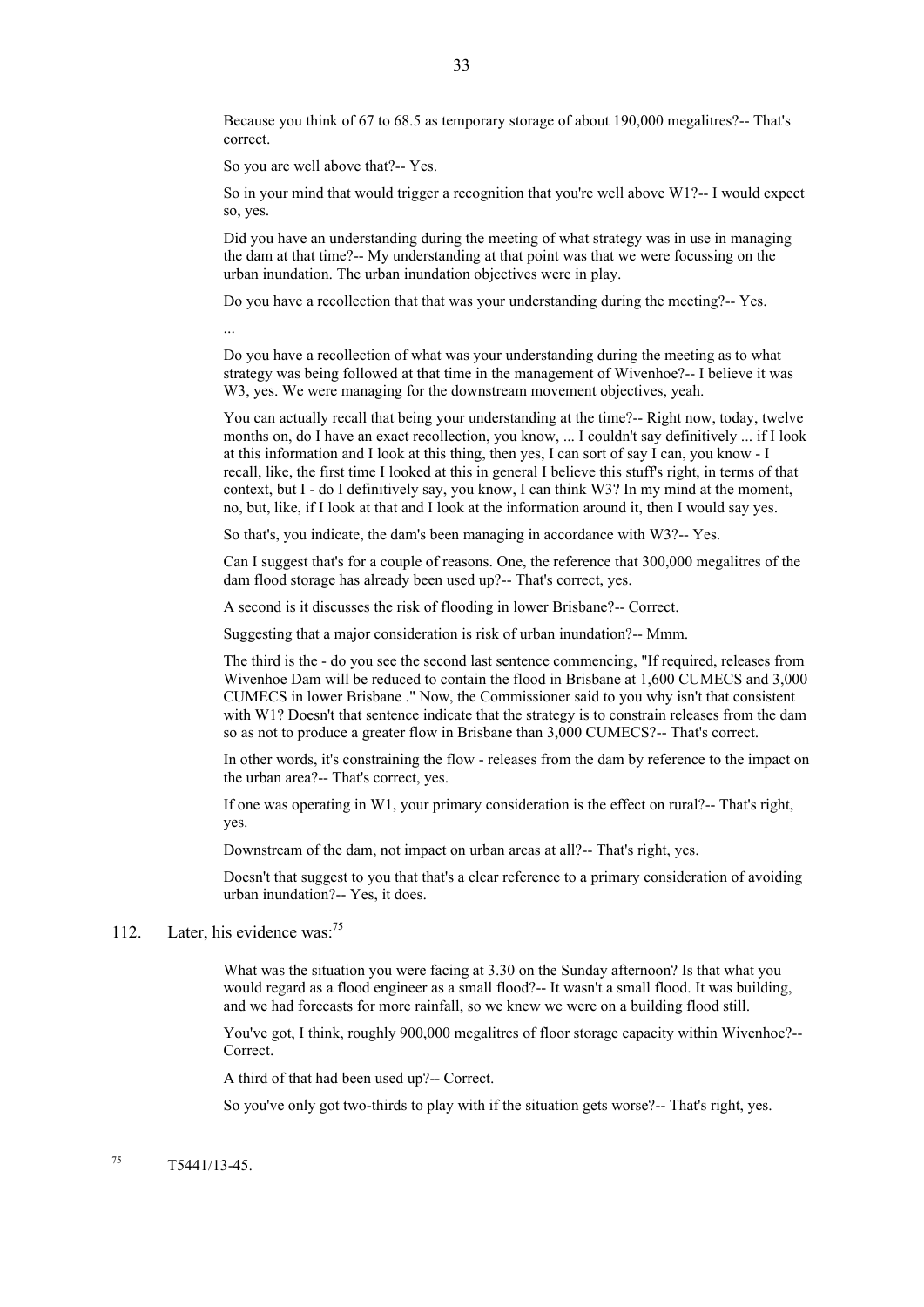Is that what you regard as just a small flood?-- No. As I said, that's a - we've got a significant flood on.

It's the situation, isn't it, where your primary consideration is what's going to be the urban impact of this current flood event?-- That's correct, yes.

Was that the thrust of the meeting on the Sunday afternoon?-- Yes, that's what we were saying.

And you have an actual recollection that was the primary consideration discussed in the meeting; the urban impact of this flood event?-- That's why - in essence, that's because that situation was developing and happening. That's why the meeting was, you know - the intent of the meeting. As I said, I can't recall direct exact words and things like that, but yeah, that's a good representation of the need for the meeting.

- 113. Mr Ruffini's evidence was thus to the effect:
	- (a) The flood engineers were recognising that they were dealing with a significant flood event.
	- (b) Their primary consideration was the urban impact of the flood event.
	- (c) The need for the meeting lay in these two factors; there was a significant flood event that required consideration of urban impacts.
	- (d) The thrust of the meeting was their primary consideration of urban impacts.
	- (e) Although he cannot now recall, he believes he understood at the time that they were operating under strategy W3.
- 114. The particular considerations identified in the flood event log which corroborate Mr Ruffini's evidence are:
	- (a) The reference to storing 300,000 ML at present. The evidence<sup>76</sup> is to the effect that the flood engineers think about the dam in terms of storage compartments, with the 170,000 ML between 67 and 68.5 being regarded as W1 storage and the 740,000 ML between 68.5 and 74.00 being regarded as W2/W3 storage. The fact that the engineers were giving specific attention to how much storage was being used, and were mentioning figures which showed that the W1 compartment of 170,000 ML had been exceeded, suggests that they were conscious that they had moved beyond W1.
	- (b) The reference to "the risk of flooding in the Lower Brisbane" suggests that they were giving specific attention to protecting urban areas from inundation. Within W1, and within the early stages of W2 or W3, urban areas can be protected absolutely. That is,

34

<sup>76</sup> <sup>76</sup> T5378 - 5379; T5435 - 5436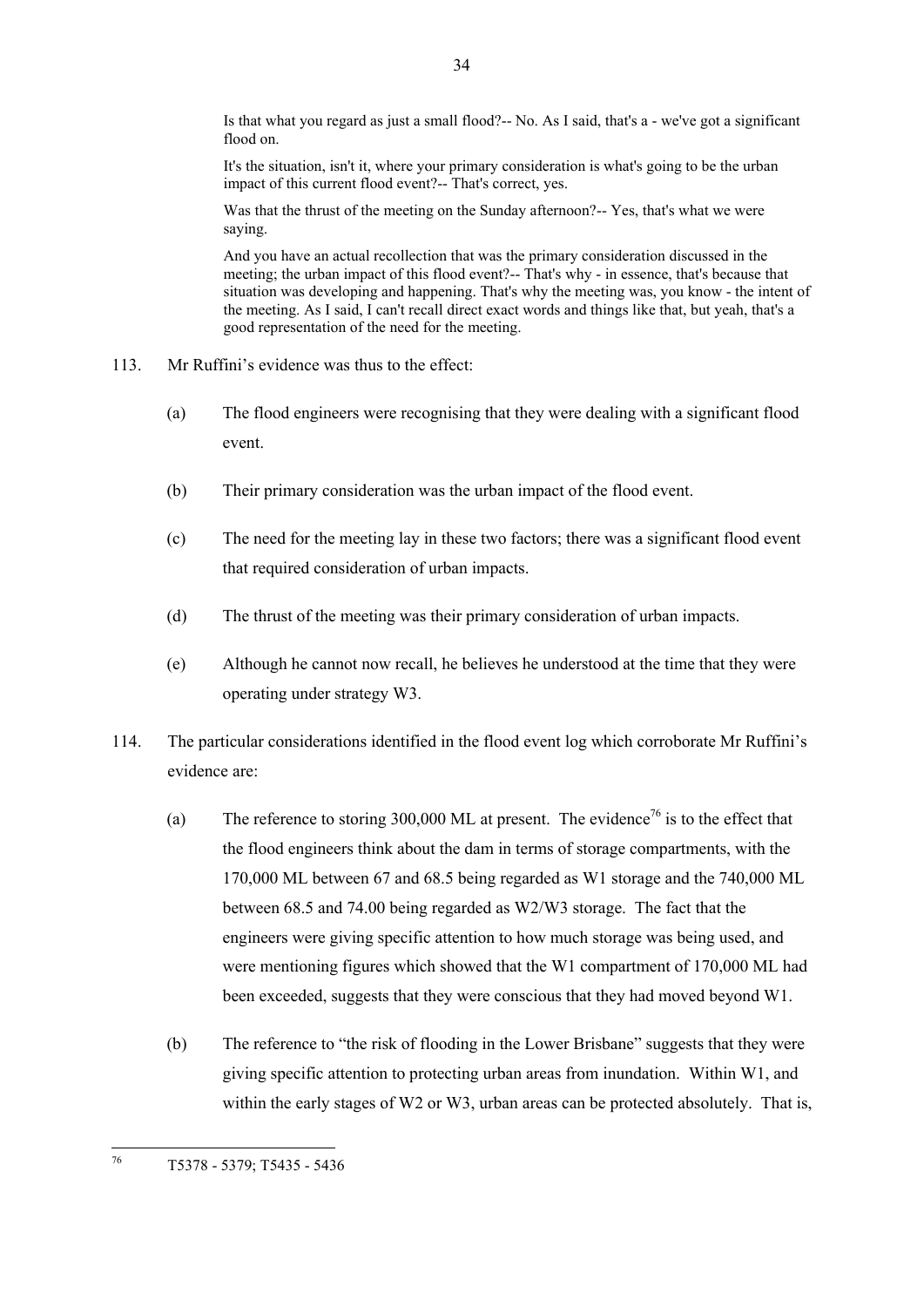by using the available storage, the Lower Brisbane can be insulated completely from the risk of flooding. In that state of affairs, there is no occasion to mention the risk of flooding in the Lower Brisbane (even though consideration was obviously being given to protecting Brisbane from inundation, and that protection was being achieved). The fact that, during this meeting, they were referring expressly to the risk of flooding in the Lower Brisbane suggests that they were no longer able to insulate the Lower Brisbane from the risk of flooding. It shows that heightened attention was being given to the protection of urban areas from inundation.

- (c) The reference to containing the flow in the mid Brisbane River to 1600 cumecs and 3000 cumecs in the lower Brisbane again suggests that they were giving specific attention to protecting urban areas from inundation. There is a substantial body of evidence (discussed below) to the effect that the flood engineers were conscious that constraining flows in the mid Brisbane River to 1600 cumecs had the effect of minimising urban damage, as recent experience had shown that flows above this level started to cause flooding of low-lying areas and infrastructure in Brisbane.
- 115. These considerations are consistent with a belief on the part of Mr Ruffini that, at that time:
	- (a) the primary consideration was protecting urban areas from inundation; and
	- (b) they were operating under W3.
- 116. The reference in the flood event log should not lead to the conclusion that this was not Mr Ruffini's belief at the time. As to this:
	- (a) The meaning of the entry is obscure.
	- (b) However, one thing is clear. It cannot be taken to mean that they were *actually operating under W1 and W2* at that time. Every witness agreed that you cannot be operating under two strategies simultaneously. Thus the entry cannot be taken as a statement of the strategies that they were actually operating under at that time.
	- (c) A more likely construction of the entry is that it is referring to *release rates*. The maximum release rate under W1 is 1900. According to model run 18 (conducted at 3.00pm on Sunday), the peak outflow from the dam was going to be  $1.520$ .<sup>77</sup> But things were known to be escalating (that was why the conference was called in the first place). And, according to model run 19 (conducted at 4.00pm on Sunday), the

 $77$ Ex 22, Appendix A1, page 2.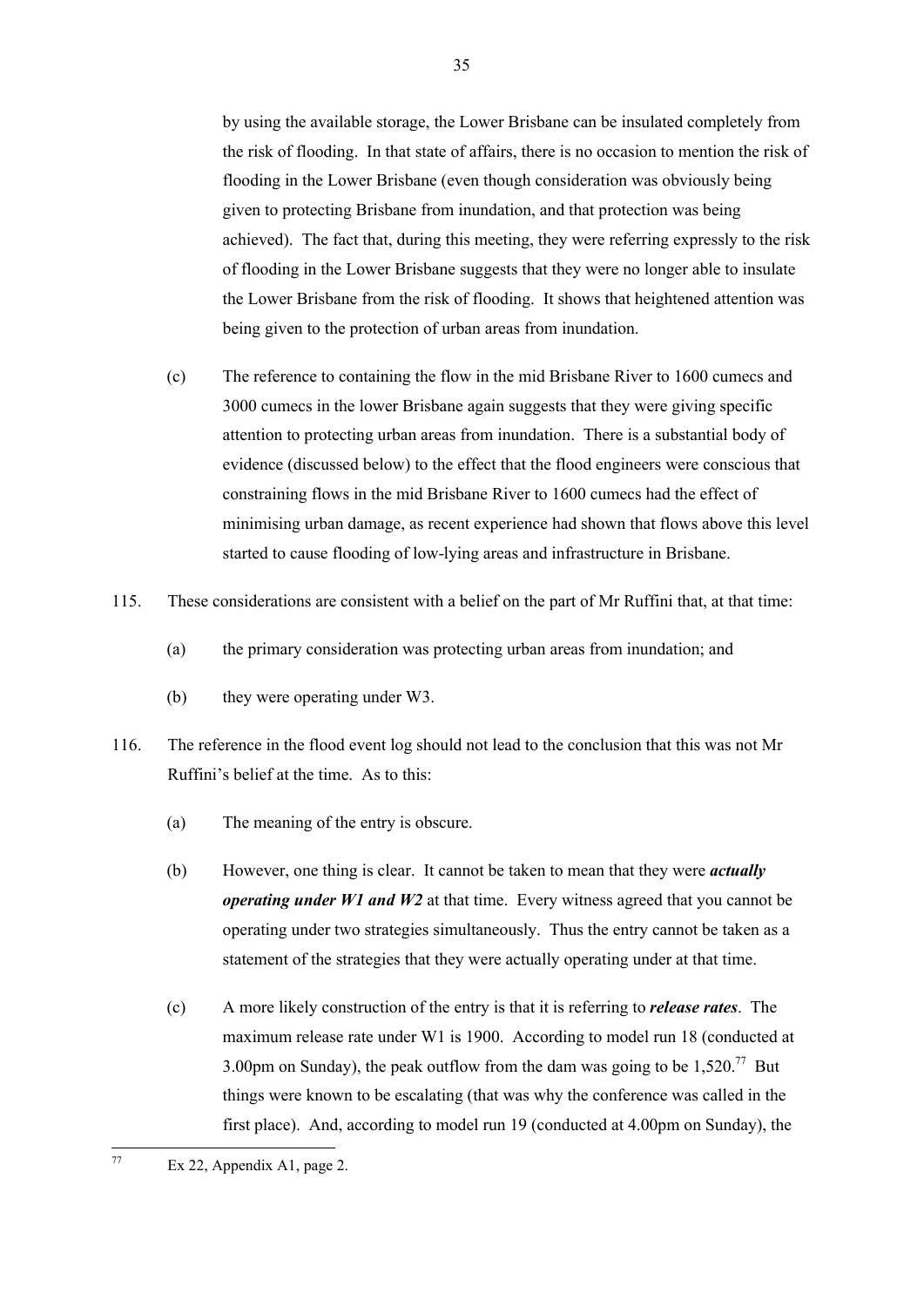peak outflow from the dam was going to be  $2,740.^{78}$  In these circumstances, the entry makes sense if it is taken to refer to the release rates applicable to strategies W1 and W<sub>2</sub>. At 3.30pm, the peak releases from the dam were thought to be 1,520 and escalating. Those releases could properly be said to be at the top end of W1 and the bottom end of W2. This is the preferable construction of the entry. It is likely that the discussion at the conference was to this effect. And this is not inconsistent with Mr Ruffini's belief. Those rates of release are permissible under W3, and consistent with the dam being operated under W3.

- 117. In the result, the Commission should find that, on the afternoon of Sunday, 9 January 2011, Mr Ruffini honestly believed that, at that time:
	- (a) the primary consideration was protecting urban areas from inundation; and
	- (b) they were operating under W3.

*Mr Ruffini's second shift*

- 118. Mr Ruffini came back on shift at about 7pm on Sunday, 9 January 2011. He was joined by Mr Ayre. And Mr Malone stayed on in the flood operations centre for 2 to 3 hours after his shift.
- 119. When Mr Ruffini commenced this shift, he was certain that his expectation from the previous day had been fulfilled and that the dam was now being operated under Strategy W3. The Commission should make a finding to this effect.
- 120 His evidence is: $^{79}$

Sunday at 7 p.m. Do you want to take a moment and refresh yourself what was the situation, the lake level, inflows-----Sunday, 7 p.m.?

Yes, please?-- I'll just read the situation reports. Yes.

Tell us what was the situation then?-- The situation then was that the lake - we're in W3. The lake level at Wivenhoe is at 68.7 and it's rising. We've had fair bit - we've got 5000 coming down the Brisbane River. The dam is rising reasonably quickly.

...

You said a moment ago when you came on duty you understood it was W3 that was in use?-- Sorry?

You said a moment ago - you referred to W3?-- Yes. What was your understanding as to what strategy was being used for managing the dam when you came on duty?-- With these sort of inflows and the lake level where it is, we're managing - at that stage we were managing for the

<sup>78</sup>  $\frac{78}{79}$  Ex 22, Appendix A1, page 2.

<sup>79</sup> T5446/28-46; T5447/19-T5448/40.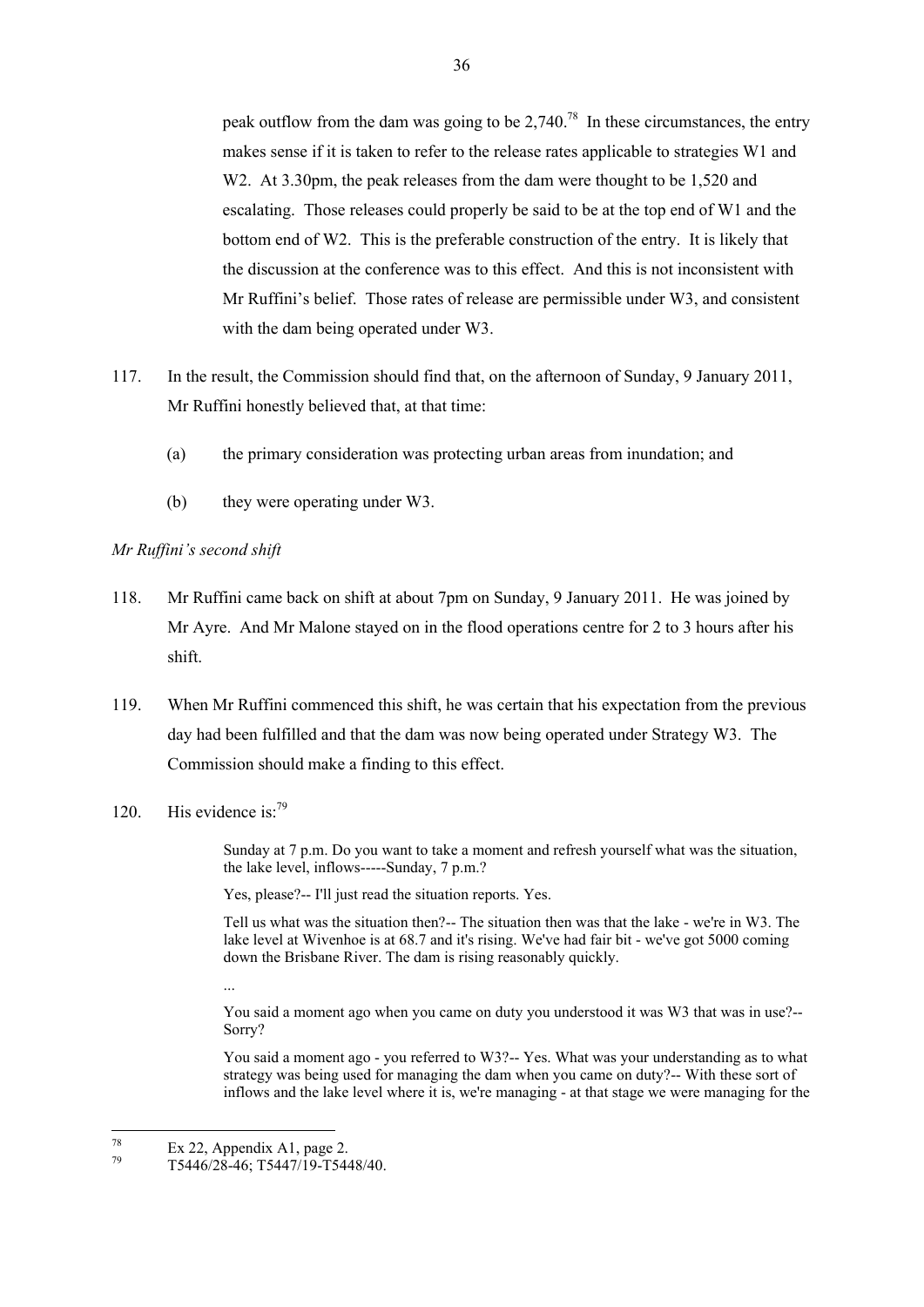urban impacts. In other words, you're trying to use as much as we can of the flood storage, but - and release as much water to get that drain done within seven days.

Do you have an actual recollection that was your thinking during that shift?-- It is, because that's what I did in the spreadsheets. You can sort of have a look at those, and you can see that that's - they are the things we were playing with about trying to get rid of the flood storage, but also balance off this issue that we had, that we had a saturated catchment downstream, so we didn't want to - you know, we wanted move in a pretty structured way not to have this chance with this rain that's coming down to trigger unnecessary flooding.

Did you have an appreciation when you began that shift that this was not a small flood event; this is a quite substantial flood event?-- Yes. This was getting big. The flood at this point was getting big. I had had that experience in the '99 flood, so it's - at this stage it's not as big as the '99, but certainly I knew we - in '99 we had the benefit of the dam being somewhat drawn down at the start of the event, so we knew we were in - we knew we were in a really significant event at this point in time.

Was your prior primary consideration at the start of this shift protecting against interruption to rural life just downstream of the dam?-- No.

Or was it protecting against urban inundation?--Urban.

Quite clear about that?-- Yes.

And you swear that's true?-- Yes.

Thank you. Did you have an appreciation as to - you said before W3. Did you have an appreciation that at that time the releases from Wivenhoe made the W2 strategy inappropriate?-- Yes, I believe I would have.

Based upon what?-- Based upon the fact that if they weren't, we should have been shutting down at that stage and reducing them, and we weren't doing that.

If W2 was in use, you would have to constrain the flows out of Wivenhoe?-- That's right.

To be below the naturally occurring peaks at Lowood and Mogill, wouldn't you?-- You would, yes.

No attention was given to that, was it, during your shift?-- No.

There had been no discussion of that in the 3.30 p.m. engineers' conference?-- No.

It just wasn't in play, was it?-- There was no discussion about - there was no discussion about that, no.

It just wasn't in play, was it?-- No.

It was obviously a W3 event, wasn't it?-- Yes.

One of the complaints made is that on a handover, no one tells the incoming flood engineer, "This is a W3 event." Now, I think you've said, or other witnesses have said, that's not normally discussed at a handover. Would it be fair to say that to an experienced flood engineer, the situation was just obvious?-- Yeah. At this stage it's very obvious what we're doing. We're managing for that downstream impact, and the focus and concentration then is on balancing off - balancing off those risks.

Flood engineers don't just sit around talking about things that are obvious to them. They talk about vital information such as release rates, inflows to the dam, lake levels, and forecast rainfall?-- That's correct.

121. Further, Mr Ruffini's response to the suggestion that the transition to W3 did not occur until part way through his shift on the Sunday night was as follows:<sup>80</sup>

<sup>80</sup> <sup>80</sup> T5449/11-27.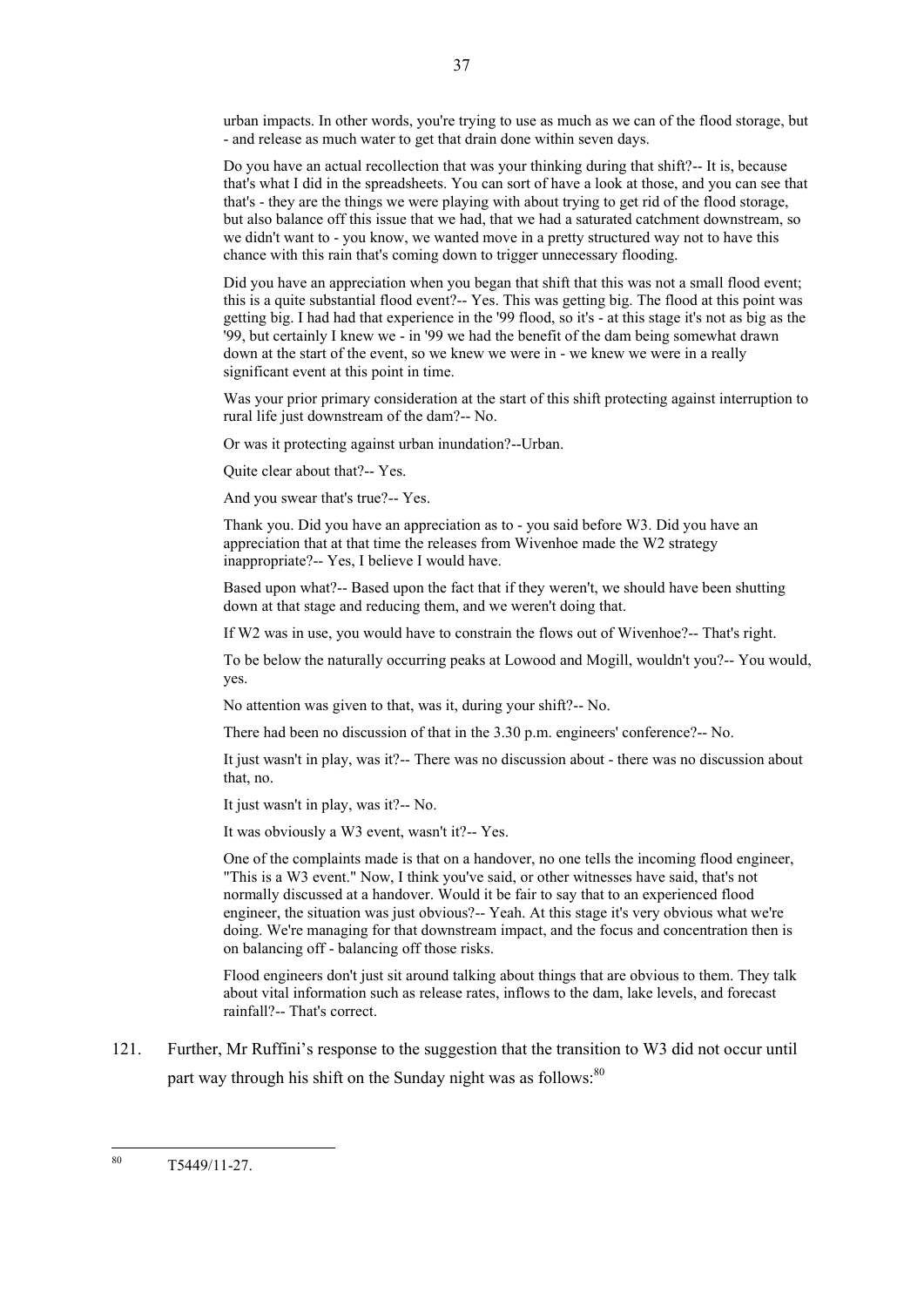It was put to you that essentially that was the strategy that was adopted halfway through the shift and-----?-- No, that's incorrect.

-----as I took down your answer, you said, "We had been doing minimising impact of urban flooding for quite some time"?-- That's right, yes.

For how long?-- For that shift, it was on for the whole shift, yes. But we'd been doing it since we transitioned into W3.

On your understanding at that time, when had that occurred?-- That occurred on the Saturday morning. When the water level crossed 68.5?-- 68.5.

122. It was suggested to Mr Ruffini that there was some significance in the following language that appears in situation reports 12, 13, and 14:

> The objective for dam operations will be to minimise the impact of urban flowing in areas downstream of the dam and, at this stage, releases will be kept below 3,500m3/s and the combined flows in the lower Brisbane will be limited to 4,000m3/s ...

- 123. The suggestion seemed to be that (given the tense of the expression "will be") this conveyed that, when this was written, the objective for dam operations had not yet been to protect urban areas from inundation. The suggestion cannot be sustained. As to this:
	- (a) There is an important distinction between absolute protection and minimisation.
	- (b) In the lower stages of W3, absolute protection can be given to urban areas. There will be no damage at all, and no question of minimisation arises. The absence of references to minimisation in the lower stages of W3 is thus perfectly understandable. The absence of such references does not imply that the objective is not protection of urban areas from inundation. It is simply a reflection of the fact that the pursuit of the objective of protecting urban areas from inundation has been successful; the protection provided has, at this stage, been absolute.
	- (c) However, when the event escalates to the point where absolute protection can no longer be provided, attention must be directed to how impacts in urban areas can be minimised. That is, when we have reached the higher stages of W3, some impacts have become inevitable, and the question then becomes one of minimising those impacts.
	- (d) The entries in these situation reports simply confirm that the event had escalated and the higher stages of W3 had been reached.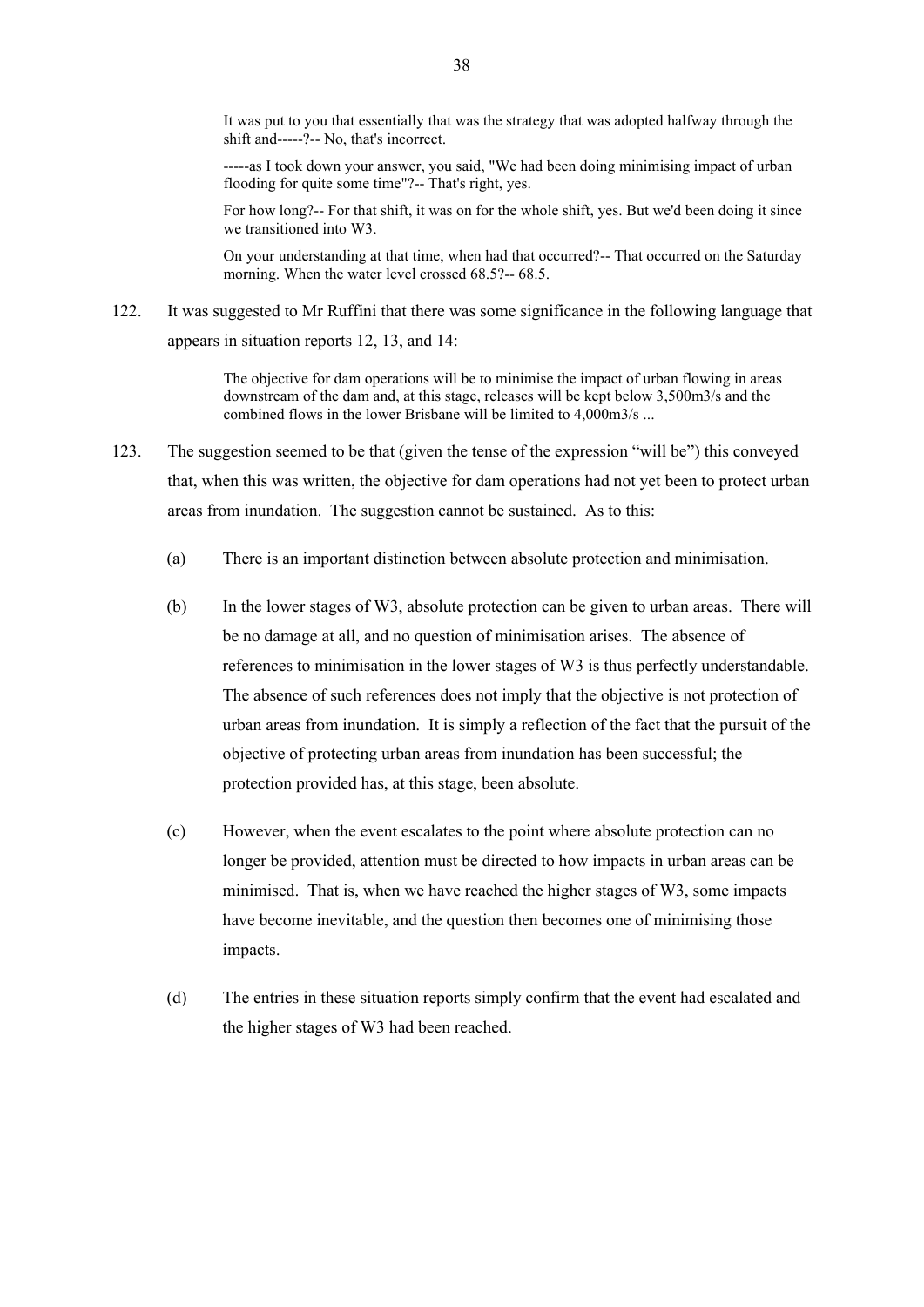# **Mr Ayre**

- 124. Mr Ayre was on shift from:
	- (a) 7am to 7pm on Saturday, 8 January 2011; and
	- (b) 7pm on Sunday, 9 January 2011 to 7am on Monday, 10 January 2011.
- 125. His first shift is the critical one for present purposes.
- 126. Seqwater does not submit that Mr Ayre made a conscious selection of strategy W3 at 8am on Saturday, 8 January 2011. (For the reasons already given, Seqwater contends that, upon its proper construction, the manual did not require the flood engineer to make a conscious selection between strategies W2 and W3 at that time.)
- 127. Rather, Seqwater submits that the evidence supports findings to the effect that, from 8am on Saturday, 8 January 2011 until the conclusion of his shift that day, Mr Ayre was:
	- (a) conscious of the conditions he was in;
	- (b) conscious that, in those conditions, he was required to give primary consideration to protecting urban areas from inundation;
	- (c) consciously giving primary consideration to protecting urban areas from inundation;
	- (d) consciously applying strategy W3; and
	- (e) taking action which gave effect to the primary consideration of protecting urban areas from inundation.
- 128. In examining these matters, it is important to pay careful attention to what Mr Ayre actually did during his shift.
- 129. At the handover at the commencement of his shift, Mr Ayre and Mr Ruffini discussed Mr Ruffini's situation report and the gate operations spreadsheet. Mr Ruffini gave evidence that he has an actual recollection of this, and that it was his invariable practice.<sup>81</sup>
- 130. Thus, at the commencement of his shift, Mr Ruffini shared his approach and thinking with Mr Ayre. From this, Mr Ayre would have known at once that:

<sup>81</sup> <sup>81</sup> T5431/51-T5432/10.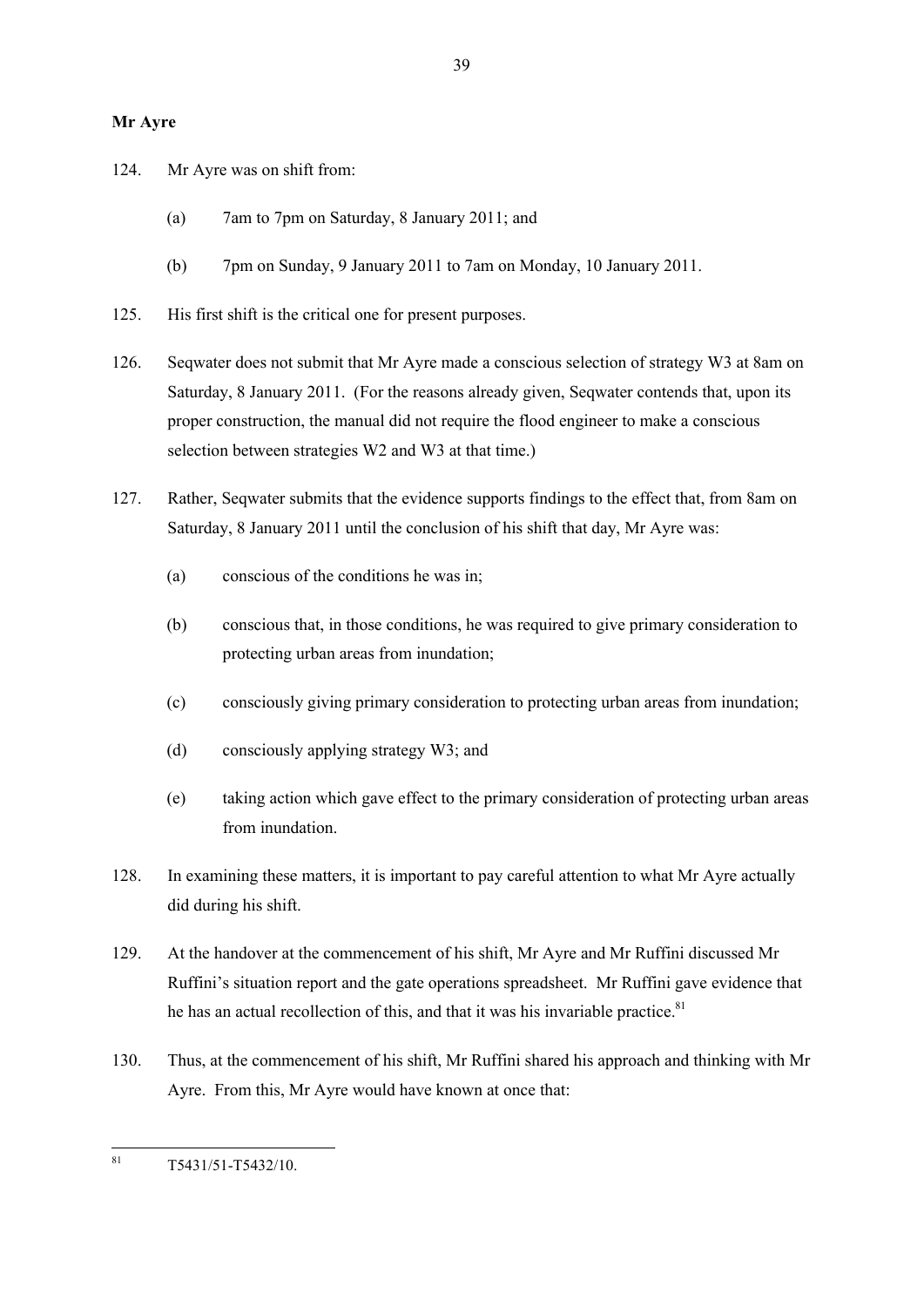- (a) The lake level was about to cross 68.5.
- (b) The release pattern in the gate operations spreadsheet involved maintaining releases throughout that day that were higher than the naturally occurring peaks at Lowood and Mogill.
- 131. It may also safely be concluded that Mr Ayre looked at the results of model run 9 which Mr Ruffini had conducted. The matters referred to in the preceding paragraph would have been obvious to Mr Ayre from this model run also.
- 132. By about 8am, Mr Ayre must have seen that the lake level had reached 68.5. Faxes were generally received hourly from the dam with the manual gauge board readings.
- 133. All of this supports Mr Ayre's sworn evidence<sup>82</sup> that, on Saturday  $8<sup>th</sup>$ , he had an <u>actual</u> recollection of noticing that the lake level reached 68.5, that under the manual a transition to a higher strategy was now required because of the 68.5m level, and that he thereafter managed the dam with protecting urban areas from inundation as his primary consideration.
- 134. Having been acquainted with the conditions, at 8.15am, Mr Ayre issued Wivenhoe Directive 4, which required gates 1 and 5 to be opened by half a metre and gates 2 and 4 to be opened by a metre (in 2 increments of half a metre).<sup>83</sup> The directive recorded that:

At the completion of these gate operations the dam will be releasing 1,247m3/s.

- 135. This was a deliberate continuation of a pattern of releases from the dam that exceeded the known peak flows at Lowood and Moggill.
- 136. Viewed objectively, this was consistent with W3, inconsistent with W2, and neutral as regards W1. No attempt was being made to reduce the releases so as to bring them back within the constraints of W2. And rural protection did not call for an in *increase* in releases at this time.
- 137. The expert opinion of Mr. Roads<sup>84</sup> and Mr. Shannon<sup>85</sup> was that this increase in releases was appropriate to a shift to urban protection as the prime consideration, and was neutral as regards minimising disruption to downstream rural life.

<sup>82</sup> <sup>82</sup> T5266/55 - T5267/15. NB - in the question at T5267/6 the words "a natural" are a mistake. The words should be "an actual".

 $Ex 24$ , Appendix L, page 5.<br>  $84 \qquad \qquad 75992/10 \qquad 20 \qquad x \qquad 175992/4.$ 

 $^{84}$  T5802/10 - 20 and T5802/45 - 50<br> $^{85}$  T5044/0 - 22

<sup>85</sup> T5844/8 - 32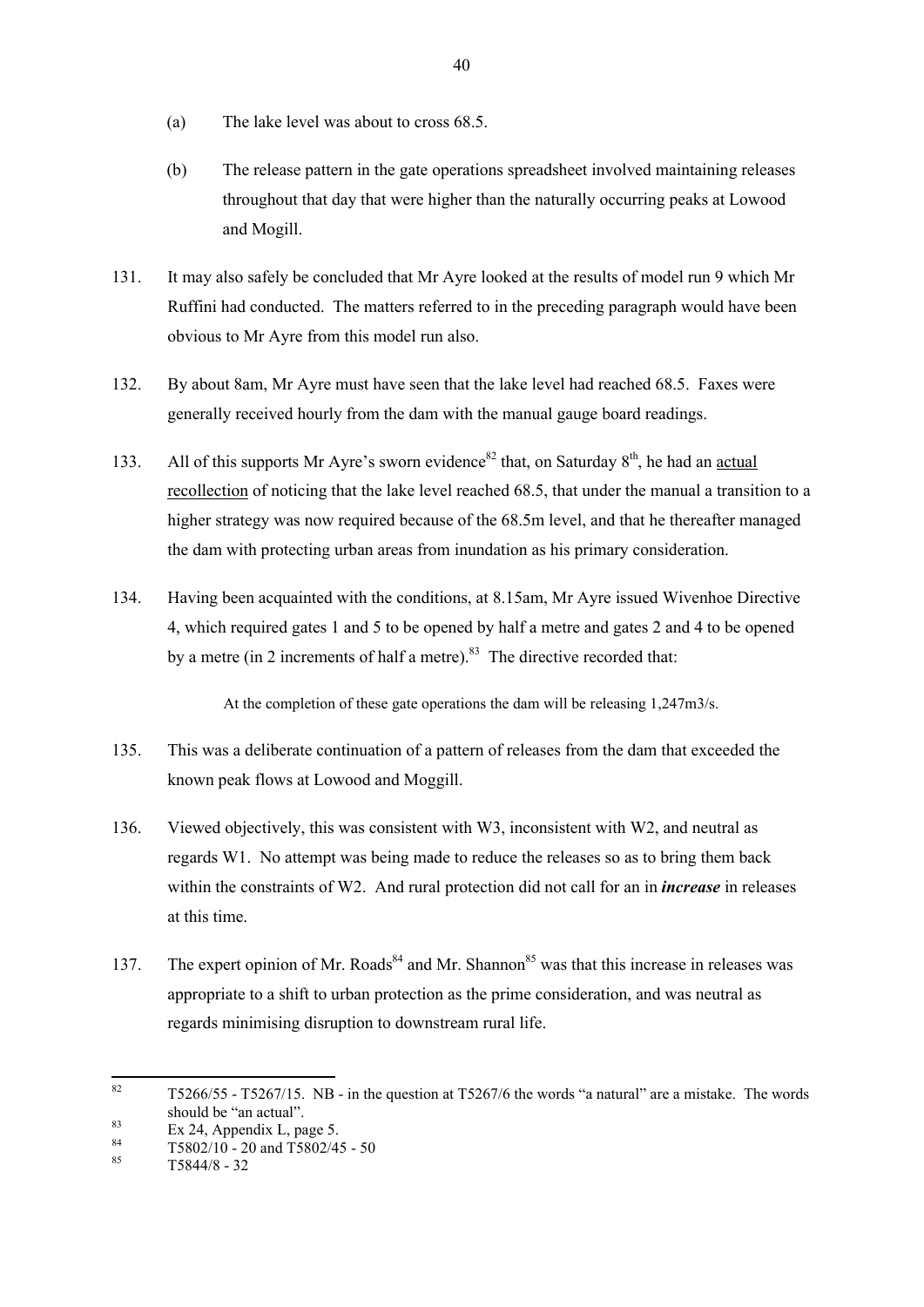- 138. From Ex 524, Attachment 34, it is evident that at 9.00am, Mr Ayre created spreadsheet "SDWD-201101080900" (the time of creation being evident from the last four numbers of the code).
- 139. This was the spreadsheet that Mr Ayre was evidently working from during his shift. Yet he was never shown it during his questioning. The criticism being levelled at Mr Ayre is quite unfair when one considers that he was not shown this important document. It was a document he was actively working with at the time. Had Mr Ayre been shown the document, it would no doubt have assisted him to refresh his memory.
- 140. An examination of the "gate operations" tab in the document reveals that:
	- (a) Mr Ayre made a manual entry in the "Rec Gauge Boards" column for "0800" on Saturday, 8 January 2011 that the lake level was then 68.52.

| Date/Time         |   | <b>Rec Gauge Boards</b> |
|-------------------|---|-------------------------|
| Sat 08/01/11 0900 |   | 68.55                   |
| Sat 08/01/11 1000 |   | 68.56                   |
| Sat 08/01/11 1100 |   | 68.59                   |
| Sat 08/01/11 1200 | . | 68.60                   |
| Sat 08/01/11 1300 |   | 68.61                   |
| Sat 08/01/11 1400 |   | 68.61                   |
| Sat 08/01/11 1500 |   | 68.63                   |

(b) Mr Ayre then made a series of manual entries in the "Rec Gauge Boards" column hour by hour as follows:

- (c) The current releases from Wivenhoe as at 0800 were 940 cumecs.
- (d) According to the planned gate operations, releases would be increased to 1300 cumecs by 2300 on Saturday, 8 January 2011, and would later peak at 1472 cumecs at 0100 on Monday, 10 January 2011.
- (e) According to the planned gate operations, the lake level: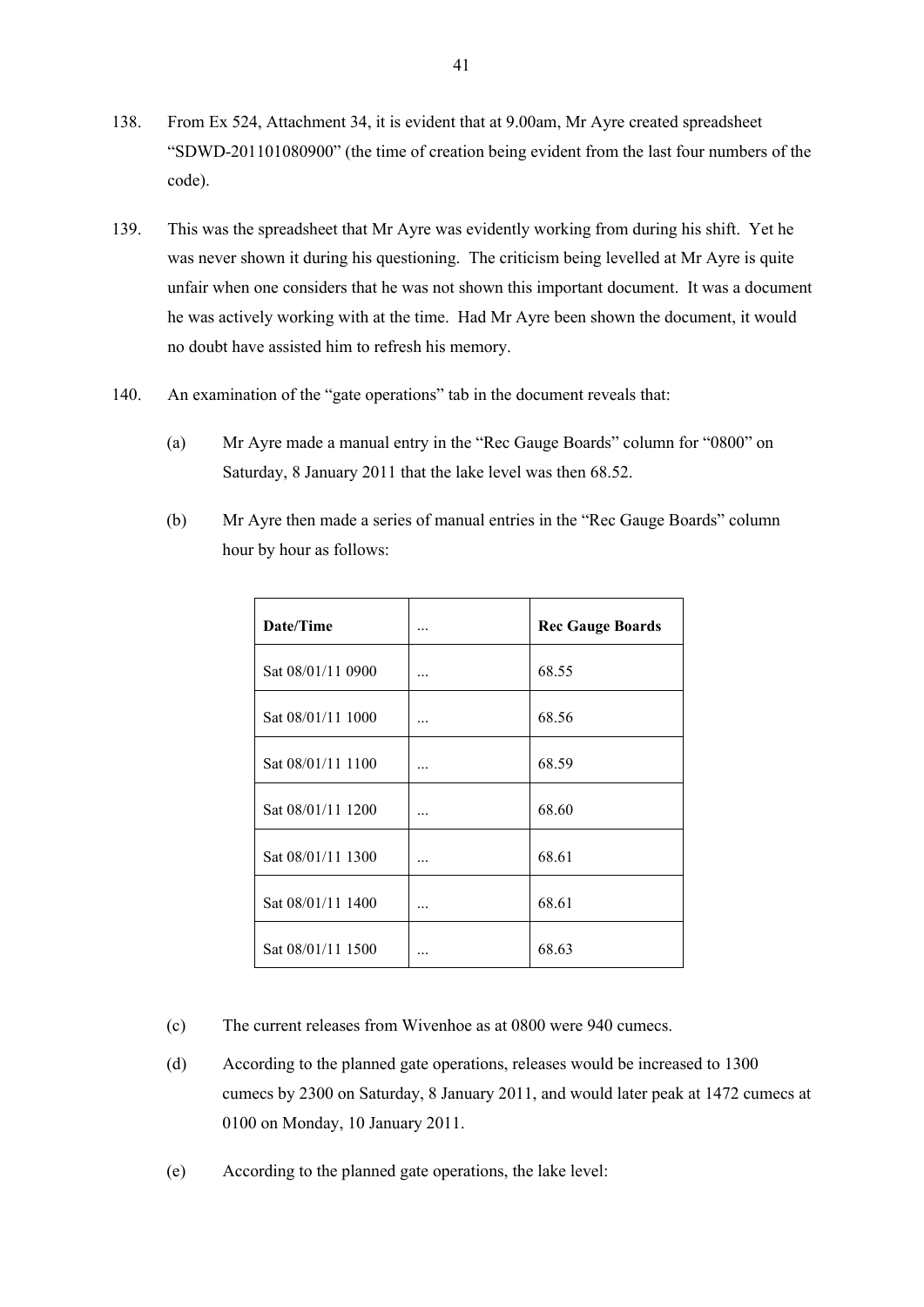- (i) would peak at 68.643 at 2000 on Saturday, 8 January 2011;
- (ii) would be drained back below 67m by 0800 on Sunday, 16 January 2011.
- 141. Further, when Mr Ayre conducted model run 10 at 2pm on Saturday, 8 January 2011, the spreadsheet was saved as "run 10". The particular spreadsheet within "run 10" to which attention must be directed is "SDWD\_run10\_nr.xls". Within that spreadsheet, the "summary" tab is of particular importance. It shows the peak flows at Lowood and Moggill (without Wivenhoe) very clearly as being 528 and 771 cumecs respectively.
- 142. All of this suggests that at all times during his shift, Mr Ayre was acutely aware of:
	- (a) the lake levels;
	- (b) the releases being made from Wivenhoe; and
	- (c) the peak flows at Lowood and Moggill.
- 143. In these circumstances, any suggestion that Mr Ayre did not know precisely what conditions he was in during the course of his shift that day cannot be sustained.
- 144. That Mr Ayre was paying careful attention to the manual, to lake levels, and to the regulation of release rates is also evident from the directive he gave in respect of Somerset Dam at 11.30am.<sup>86</sup> That directive stated:

Somerset dam is expected to peak at around mid-day at about EL100.48. As we have exceeded EL100.45m (fixed crest level), but Wivenhoe Dam is still rising we will need to implement strategy S2.

This strategy is aimed at maximising the benefits of the mitigation storage in both Somerset and Wivenhoe dams. Consequently we will endeavour to follow the target line as defined in the manual.

- Please open Sluice M to 100% at 1200
- 145. Counsel assisting have submitted that "all indications are that the engineers were just getting on with the management of the dam, without reference to the manual".<sup>87</sup> That is not true, as this directive demonstrates.
- 146. Mr Ayre was in fact adopting a sophisticated approach to the management of the dams an approach which was enshrined in the manual (at pages 39-41) after the findings of the

<sup>86</sup>  $\frac{86}{87}$  Ex 24, Appendix L, page 66.

Paragraph 467 of their submissions.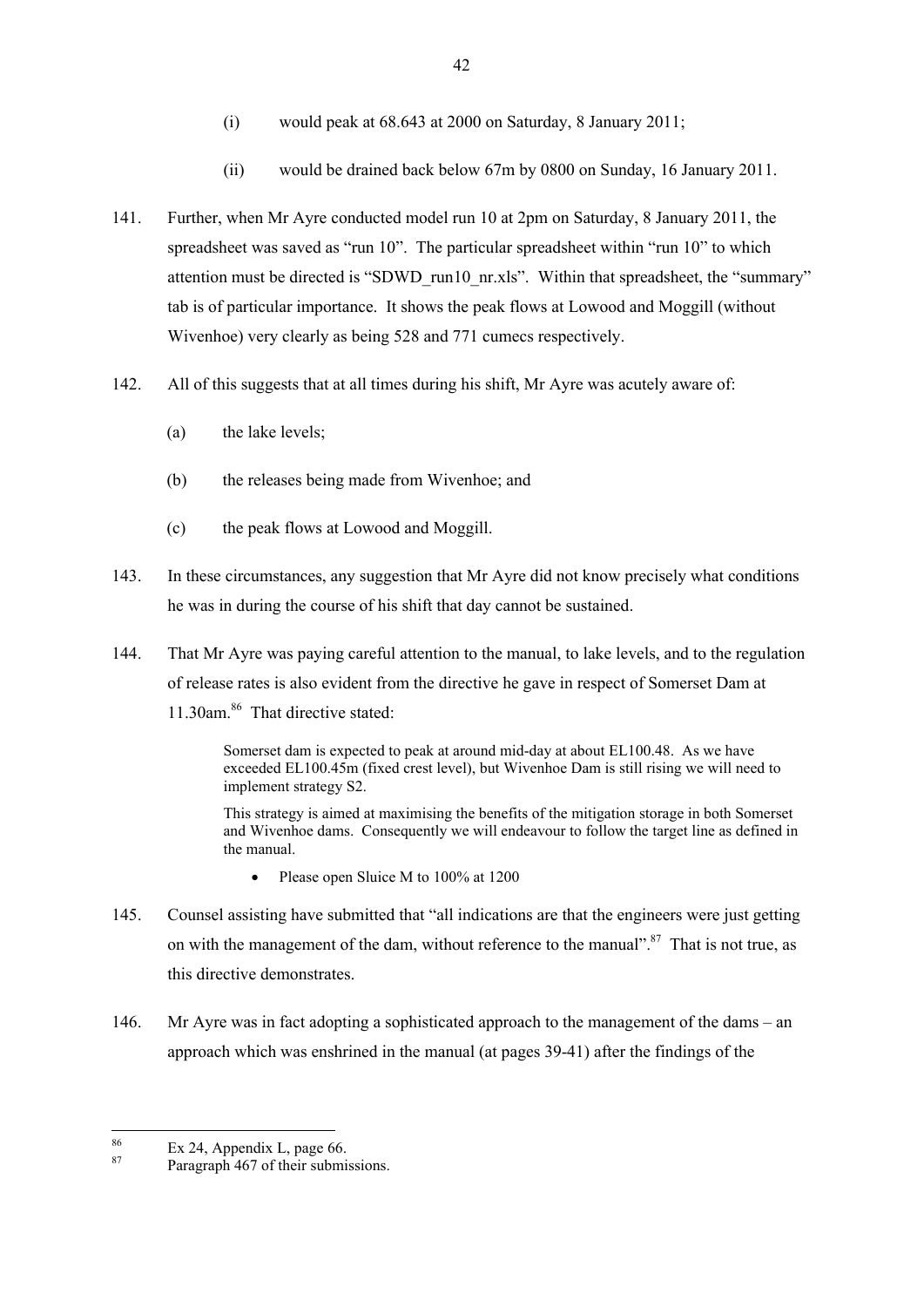"Somerset-Wivenhoe Interaction Study" dated October 2009.<sup>88</sup> That study had been undertaken by Mr Malone and Mr Tibaldi, and Mr Tibaldi had written revision 7 of the manual in light of it. On the case being advanced by counsel assisting, Mr Tibaldi, Mr Malone and the others were ignoring a manual which embodied the results of months of hard work which they had undertaken personally. This is improbable in the extreme.

- 147. The adoption of strategy S2 is of significance. That strategy is adopted when lake levels are getting higher, and its express intent is to "maximise the benefits of the flood storage capabilities of the dam while protecting the structural safety of both dams" and to minimise "flows in the Brisbane River downstream of the Wivenhoe dam". This suggests that it is concerned with significant flood events which are dominated by rainfall upstream of Wivenhoe. The evidence suggested that such events are recognised as W3, rather than W2, events.
- 148. Mr Ayre swore that he was seeking to utilise the maximum storage benefits of both dams in order to provide protection against the risk of urban inundation.<sup>89</sup> This was supported by the evidence of Mr Shannon.<sup>90</sup>
- 149. The flood event log records:
	- (a) a call from Mr Morris to the flood operations centre on 8 January 2011 at 11.30am "asking about combined flows down the Brisbane River"; and
	- (b) that Mr Morris was "advised that at this stage flows would not exceed 1500m3/s".
- 150. Then there is the situation report issued by Mr Ayre at 12pm, which recorded:

… it is intended to increase the release from Wivenhoe to 1250m3/s by 14.00 … This will maintain flows of up to 1600m3/s in mid Brisbane River throughout the afternoon

- 151. Mr Ayre gave evidence that, from information gleaned during the October and December floods, a flow of 1600m3/s in the mid Brisbane River was a level at which interference started to be caused (e.g. to low lying areas such as bikeways, paths, carparking, interruption to ferry services, etc). $91$
- 152. This was confirmed by the evidence of Mr Morris from the BCC:<sup>92</sup>

<sup>88</sup> <sup>88</sup> That study is in evidence as "JT-1" to Mr Tibaldi's second statement sworn on 1 April 2011.

 $^{89}$  T6119/50 - T6120/43

 $^{90}_{91}$  T5845/35 - T5847/10

 $\frac{91}{92}$  T6118 - 9

<sup>92</sup> T2166/17-55.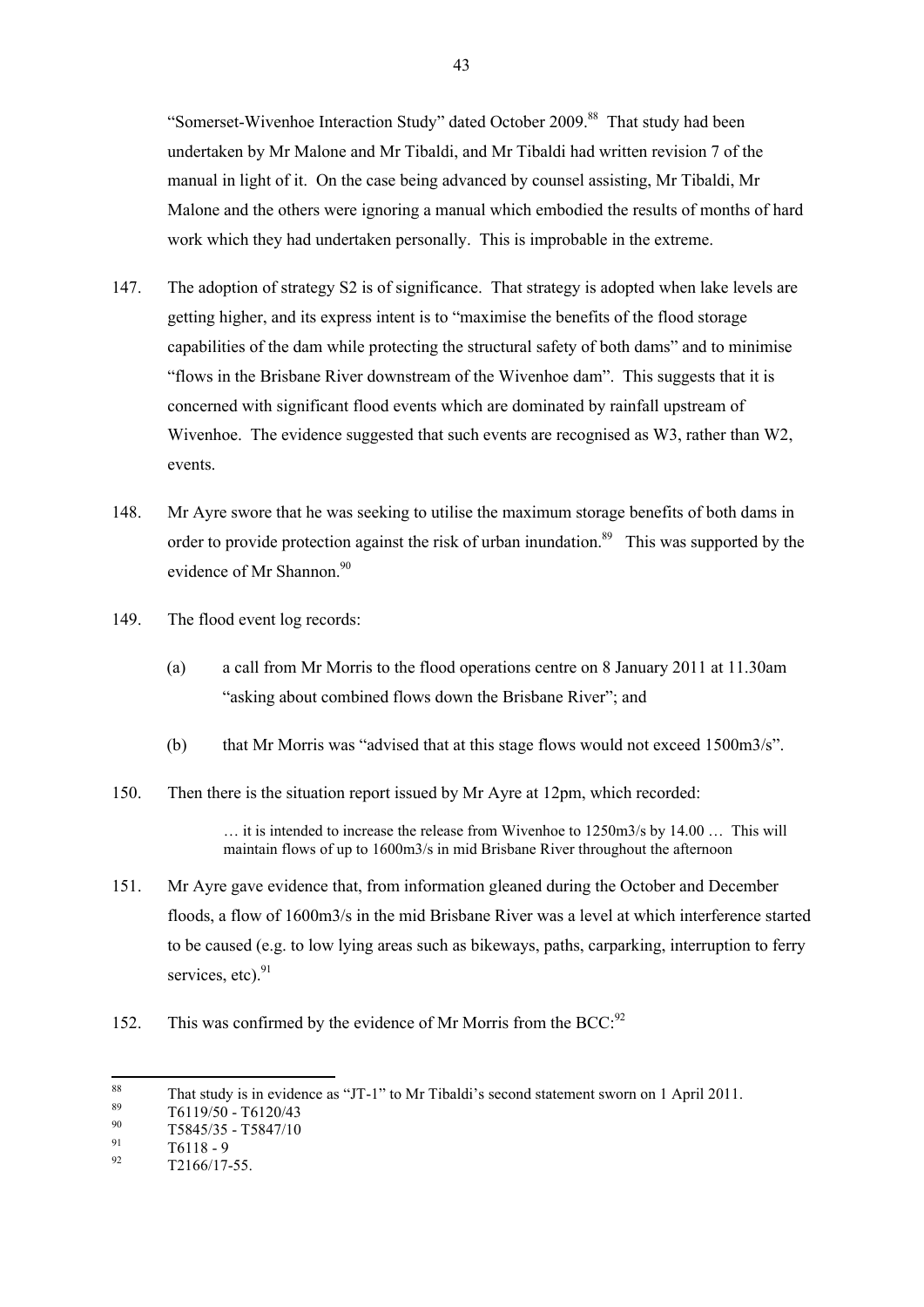... when we talk of flow rates in Brisbane, what are the sources of that water that we're concerned with? The water that's coming from either the Bremer River, the Lockyer River,or across Wivenhoe. ...

But if we talk of those combined flow rates, can you tell the Commissioners, please, at about what level do you start getting flows in Brisbane that cause difficulties?-- And we only learned about it the year before last, so on a very low level, at 1,000 CUMECS we've found that that starts picking up debris and having it floating down the river and causing an interruption to our ferry services. So, right down at 1,000 CUMECS, as long there hasn't been a flush beforehand, then debris starts floating down the river and causing the Council to stop running its ferry services which disrupts a whole range of people trying to get to or from work.

All right. Then beyond 1,000 CUMECS combined flow, what's the next level of interruption or dislocation to Brisbane?—The next level is generally below the City gauge. It's to do with flows that are sitting on top of the high tide. So, if there's no big tide, there's not going to be much consequences, but we're talking about 1,500 CUMECS and upwards where, on top of the high tide, it starts affecting properties and roads and parked cars, so we get places like Victoria Street and Sandgate Road that gets cut with salt water, and people have left their cars in those locations during the day to go to work, to come back to find that their car had been inundated with salt water. Some businesses can't open their doors because the water is stopping them from getting into their offices.

All right. At about what range are we talking? 1,500 to-----?-- Yeah, 1,500 it starts. It gets worse as it goes up.

All right. Thank you. And then after those - are they relatively isolated incidents?-- They are isolated pockets along the lower part of the river.

All right. Then after - what is the sort of next jump from those isolated pockets?-- The next jump is the 3,500 or thereabouts. That's where we start getting inundation into properties and start affecting people's homes and, as it goes up, it starts to get about floor level. So, once we get to 4,000, we are above floor level in certain houses.

- 153. Mr Morris confirmed in his statement that such information was passed on to Seqwater at a technical meeting on 22 October 2010.<sup>93</sup>
- 154. The evidence of Mr Ablitt was also to the effect that it was known that damage would occur at these levels. 94
- 155. Mr Ayre gave evidence that pitching releases at a level which would produce flows not greater than 1600m3/s in the mid-Brisbane River was designed to balance not causing urban inconvenience with maximising the flood storage capacity of Wivenhoe (and Somerset) so that, if the flood event worsened, the dams would have maximum ability to avoid releases which would cause urban inundation  $95$

<sup>93</sup> <sup>93</sup><br>Statement of Mr Morris, paragraphs 33-36. See also KJM-3 at page 10 of 15.

 $^{94}$  T5317

<sup>95</sup> T5268 - 5270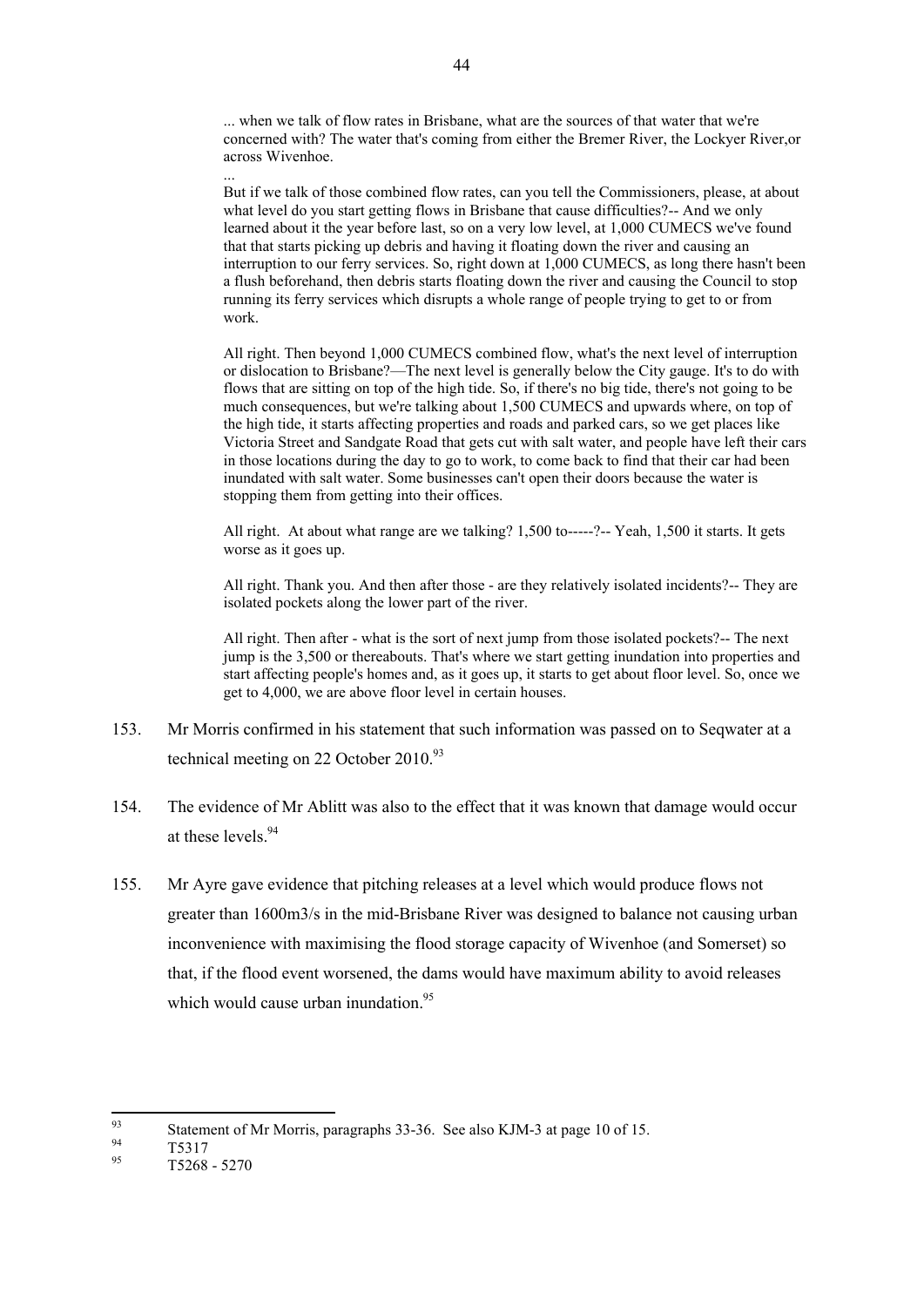- 156. At 2pm, Mr Ayre conducted model run 10. This showed that:
	- (a) the lake level was 68.56;
	- (b) the predicted peak outflow from the dam was 1480 cumecs; and
	- (c) the peak flows at Lowood and Mogill were still only 530 and 770 respectively.
- 157. Between 2pm and 3pm, Mr Ayre was working on another, quite different, model run.
- 158. It is the model run that appears in Ex 24, Appendix K at pages 217-224. As appears from page 217, it was produced at "1500" on the  $8<sup>th</sup>$ .
- 159. It is based on forecasts described as "SILO-Forecast Rain". These are not the 24 hour QPFs that form the basis of the model runs in Ex 22. Rather, they are a 3 to 5 day forecast based on the BOM's ACCESS Model.<sup>96</sup>
- 160. Thus, this was not a model to be used for making actual releases from the dam that day. Rather, it was looking into the future to see what *might* occur over the next 3 to 5 days.
- 161. The results of that model included the hydrograph shown at page 224:



<sup>96</sup> Ex 24, pages 55-56.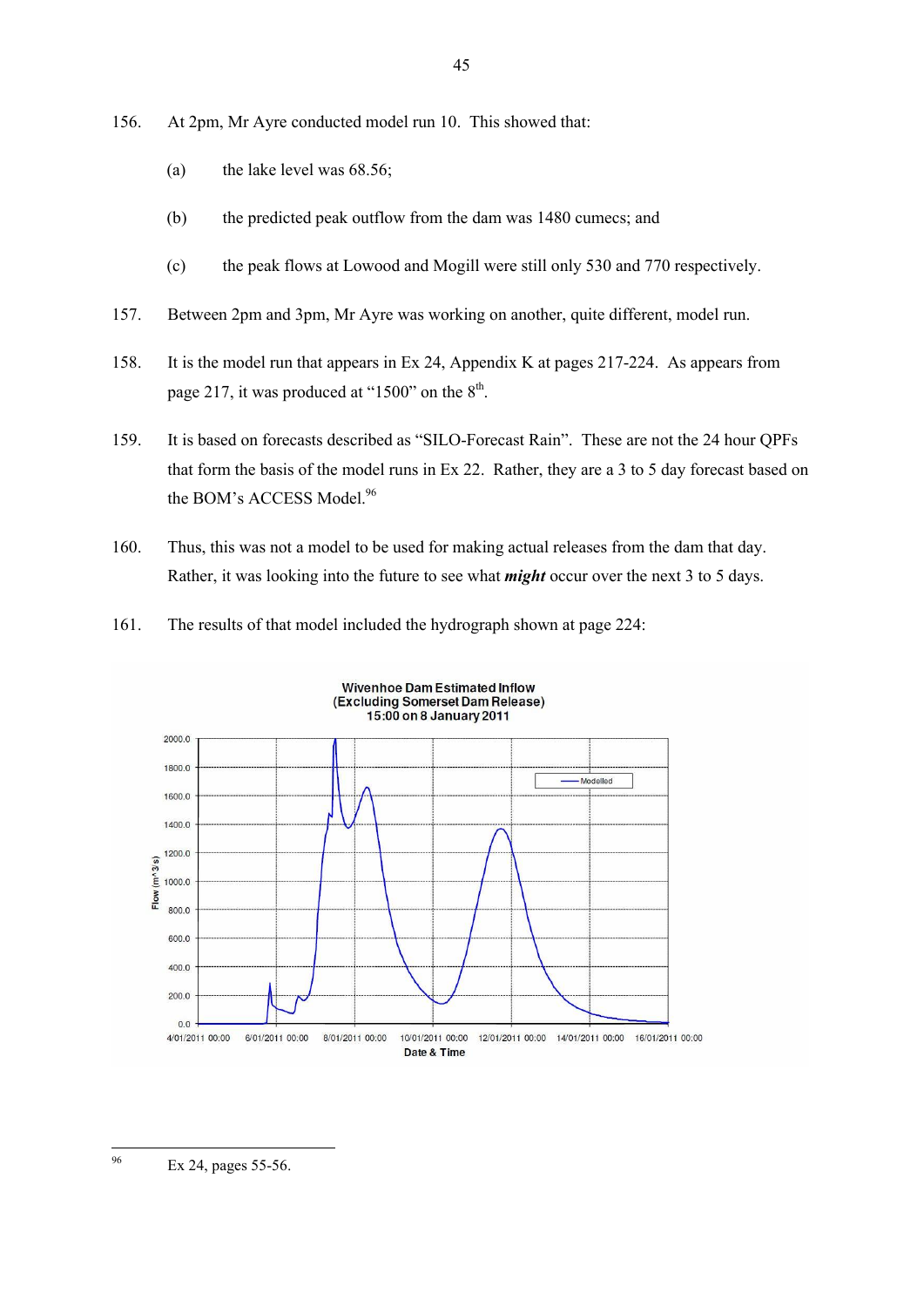- 162. The hydrograph:
	- (a) Shows inflows to Wivenhoe falling dramatically from late on the  $8<sup>th</sup>$  or early on the  $9^{\text{th}}$ .
	- (b) Thus suggests the possibility that the lake level (which at that point was just over 68.5) would drop below 68.5 (if releases were maintained so that they exceeded the dramatically diminishing inflows).
	- (c) Shows a further significant rainfall event occurring from the  $11<sup>th</sup>$  and perhaps into the  $12^{th}$ .
	- (d) Thus suggests the possibility that the lake level would rise again (so that, from a base of below 68.5, it again exceeded 68.5).
- 163. This is what was plainly in Mr Ayre's mind when he came to write his situation report at 5.53pm that afternoon.
- 164. There are a number of important observations to make about the passage in that situation report upon which counsel assisting place so much reliance:
	- (a) *First*, it does not appear in the part of the situation report that concerns how the dam is actually being operated at that time.
	- (b) *Secondly*, it plainly concerned with future possibilities only, as is evident from the heading "*Forecast Scenario – Based upon mid-range rainfall forecasts*".
	- (c) *Thirdly*, the heading makes it plain that it is addressing the situation that might unfold having regard to the predictions of the 3pm "SILO-Forecast Rain" model run.
	- (d) *Fourthly*, that Mr Ayre is not addressing himself to the model results based on the 24 hour QPFs, but rather was addressing a more distant outlook, is confirmed by an examination of the results of model run 10 conducted at 2pm that day (in ex. 22). Model run 10 shows flows in the Bremer which are dramatically less than the 1200 cumecs referred to in Mr Ayre's situation report.
	- (e) *Fifthly*, Mr Ayre's explanation in evidence in this round of hearings sits comfortably with what is shown in the 3pm model run. On the inflows shown in the hydrograph, one can see easily how the lake level might drop below 68.5 (dropping you back into W<sub>1</sub>), and then rise above 68.5 again with the significant new inflows (taking you into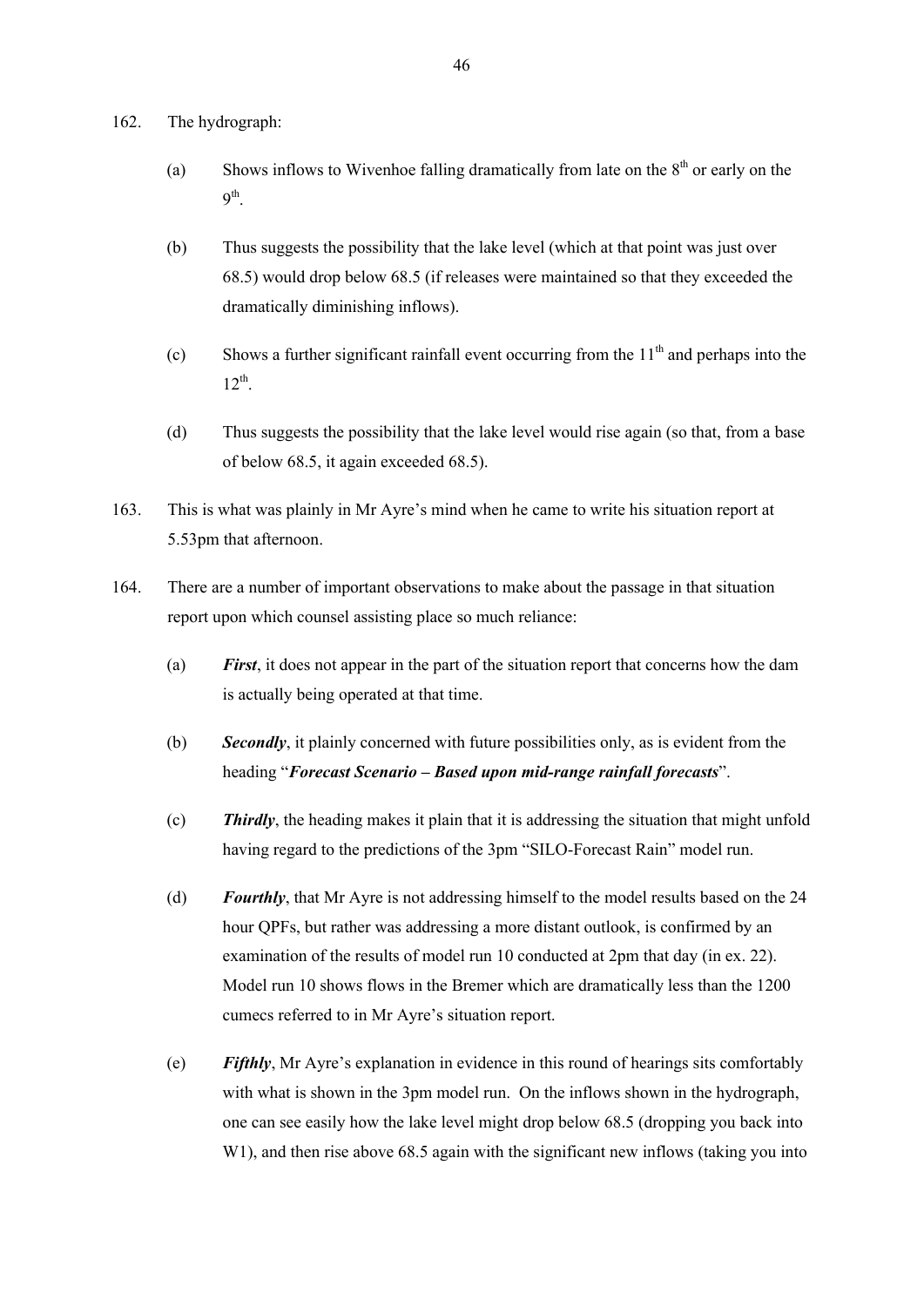W2, having regard to the flow of 1200 cumecs identified from the Bremer catchment).

- (f) *Sixthly*, it is significant that the most contemporaneous of documents (the 3pm model run) supports Mr Ayre's explanation.
- (g) *Seventhly*, the discrepancies in Mr Ayre's evidence on this question must, at least in part, be attributable to the manner in which his evidence was elicited. When he was questioned last year, he was not taken to his contemporaneous model run. He evidently had not refreshed his memory by reference to it. Had he done so, he might then have been in a position to give the perfectly plausible explanation which he is now able to give for passage he included in his situation report.
- 165. In the result, this situation report does not provide a sound foundation for a finding that Mr Ayre (or any of the other flood engineers) thought that they were still in W1 at 5.53pm on the  $8^{\text{th}}$ .
- 166. The remainder of Mr Ayre's Saturday shift was uneventful. Inflows to the dam had been receding since 3pm.<sup>97</sup> And by the end of the shift at 7pm, the lake level had stabilised at 68.65.<sup>98</sup>
- 167. Mr Ayre was also involved in the engineer's conference at  $3.30 \text{pm}$  on the 9<sup>th</sup>. That topic has been addressed in the previous section of these submissions concerning Mr Ruffini. As was said there, the preferable construction of the obscure entry in the flood event log in respect of the conference is that it is referring to *release rates*, and does not bear upon the strategy under which the flood engineers were actually operating at the time.
- 168. Finally, Mr Ayre joined Mr Ruffini from 7pm on the 9<sup>th</sup>. This was the first double shift of the flood event. The substance of what happened during that shift has been addressed in the previous section of these submissions concerning Mr Ruffini. The only additional point to be made is that the commencement of double shifts at this time reflects the seriousness with which the event was being treated. By this time, it was plainly escalating into the higher stages of W3.

<sup>97</sup>  $\frac{97}{98}$  Ex 24, page 156.

Ex 24, page 156.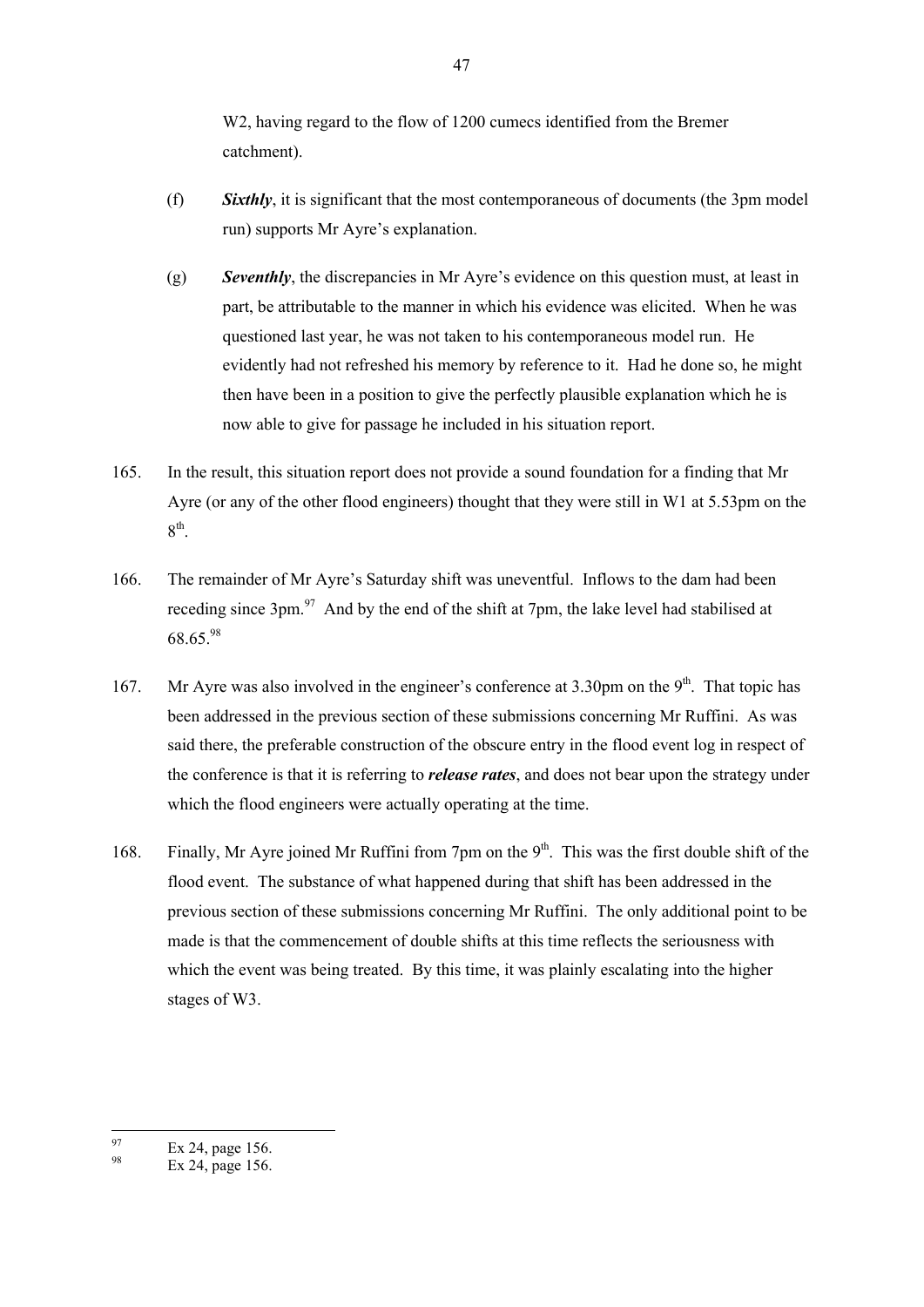## **Mr Tibaldi**

- 169. Mr Tibaldi had been called back from holidays to fulfil his duties in the flood operations centre.
- 170. His first shift commenced at 7pm on the  $8<sup>th</sup>$  and finished at 7am on the  $9<sup>th</sup>$ . It was an uneventful shift.
- 171. The lake level had stabilised at 68.65 by the time his shift commenced.<sup>99</sup>
- 172. Inflows were falling.<sup>100</sup>
- 173. By midnight, the lake level had started to fall.<sup>101</sup>
- 174. As reflected in his situation report issued at 6.15 am on the  $9<sup>th</sup>$ ,  $^{102}$  little rain had fallen and Mr Tibaldi had merely continued the gate operations strategy of maintaining flows of around 1600 cumecs in the mid Brisbane River.
- 175. Mr Tibaldi's evidence as to his state of mind during this shift is:<sup>103</sup>

In terms of what strategy we were in,whether - I couldn't say if it was in the forefront of my mind or not if I put my mind to it. I could easily see that we weren't in strategy W1 because it was over 68.5, and I could easily see we weren't in strategy W2, if I had checked, because of the fact that we were just releasing too much water. As I said, whether that was in my mind at that time, I couldn't say.

- 176. This redounds to Mr Tibladi's credit. He did not pretend he could recall what was in his mind at the time. But he said that, if he had turned his mind to the question at the time, he could have answered the question easily.
- 177. In effect he was allowing the possibility that he might have been in the position described by Professor Apelt:<sup>104</sup>

... if I was a flood engineer and somebody said, "Where are you at?" and you're at 68.55, I'd say, "Oh, well, that really is W3." In other words, I may not have consciously formulated that view or that - that thing but if I was asked that would be immediately their response, yes.

178. Of course, Professor Apelt's opinion was that this state of affairs was in accordance with the manual.

 $\frac{101}{102}$  Ex 24, page 156.

 $\frac{103}{104}$  T5052/7-18.

<sup>99</sup>  $\frac{99}{100}$  Ex 24, page 156.

 $\frac{100}{101}$  Ex 24, page 156.

 $102$  Ex 24, Appendix E, pages 17-18.

T5749/6-T5750/58.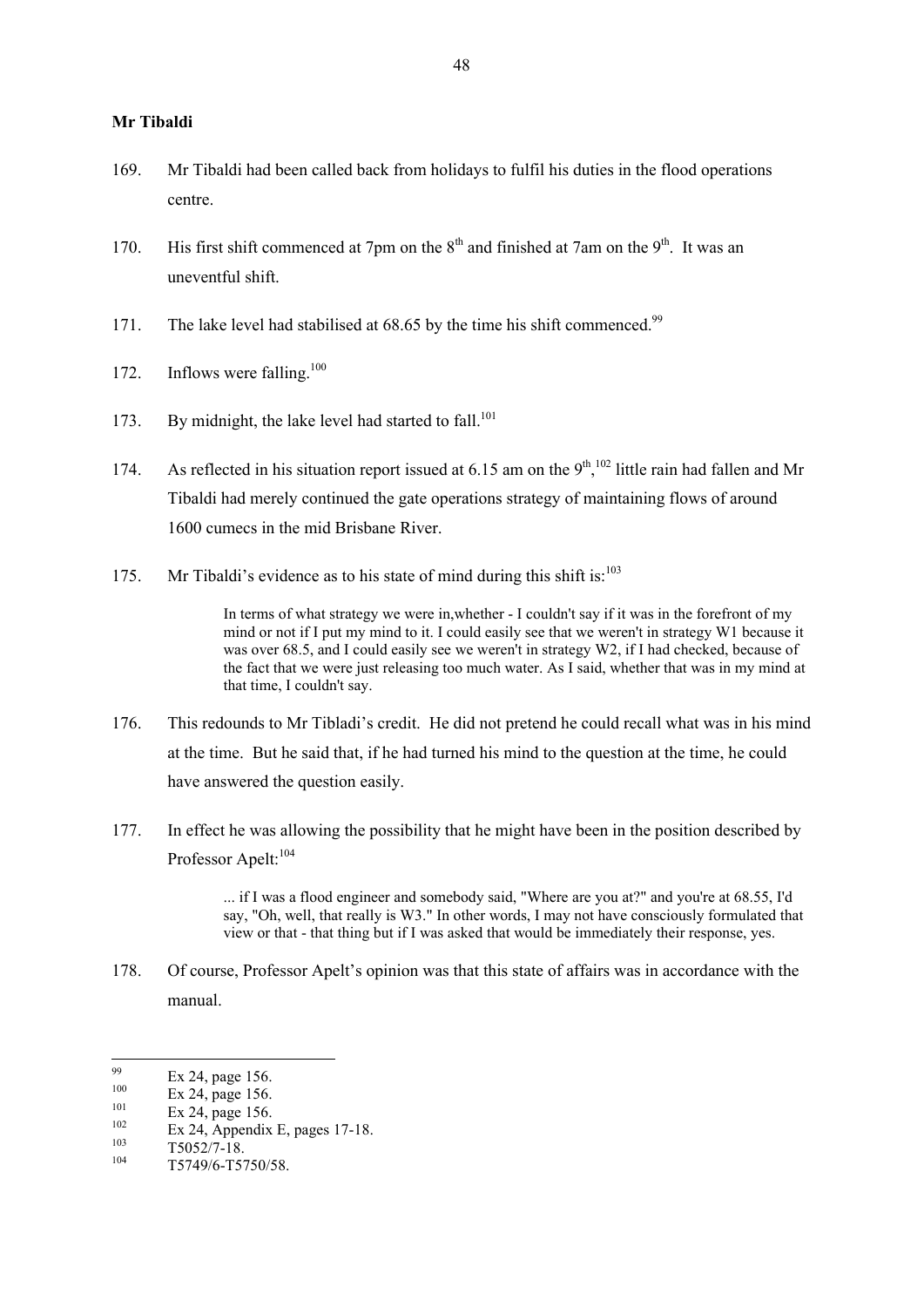179. Finally, it remains to observe that each of the experts expressed the opinion that, upon an analysis of the decisions as to releases made over, inter alia, this shift by reference to the information available to the engineers, the decisions as to releases complied with operating the dam under W3.<sup>105</sup>

## **Mr Malone**

- 180. Mr Malone's shift commenced at 7am on the 9<sup>th</sup>.
- 181. Reference has already been made to his email of 11.02am that day.<sup>106</sup> This was a significant development. It was the catalyst for the engineers' conference later that day. We shall not repeat what we have already said about those matters.
- 182. By 4pm on Sunday the  $9<sup>th</sup>$ . Mr Malone had decided upon a pattern of releases which would exceed 2,000m3/s (i.e. above the maximum level in W1). This can be seen from ex.22 (model run 19) and is confirmed by the 9pm situation report.
- 183. Mr. Malone gave evidence that throughout his shift on Sunday the  $9<sup>th</sup>$  from 7am he appreciated that the lake level was above 68.5m, that the manual dictated the use of a higher strategy and that his primary consideration throughout his shift was protecting urban areas from inundation. Mr. Malone said that the language used in the situation report he issued at 9pm ("… the objective for dam operations will be to minimise the impact of urban flooding … etc"), was not a change of approach, but reflected the approach he had taken throughout his shift commencing at 7am.<sup>107</sup>
- 184. Like Mr Tibaldi, Mr Malone did not pretend to remember whether he consciously gave thought to being in W3 during that shift. But all of his actions accord with his having operated under W3. This was the unanimous view of the experts.

<sup>105</sup> <sup>105</sup> Professor Apelt T5735/1 - 10 and T5736/10 - 20; Mr. Roads T5799/15 - 40 and T5799/55 - T5800/3; Mr. Shannon T5847/30, T5848/10

 $106$  Drury, RD5-200-201.

<sup>107</sup> T5335/20 - 25, T5367/35 - 50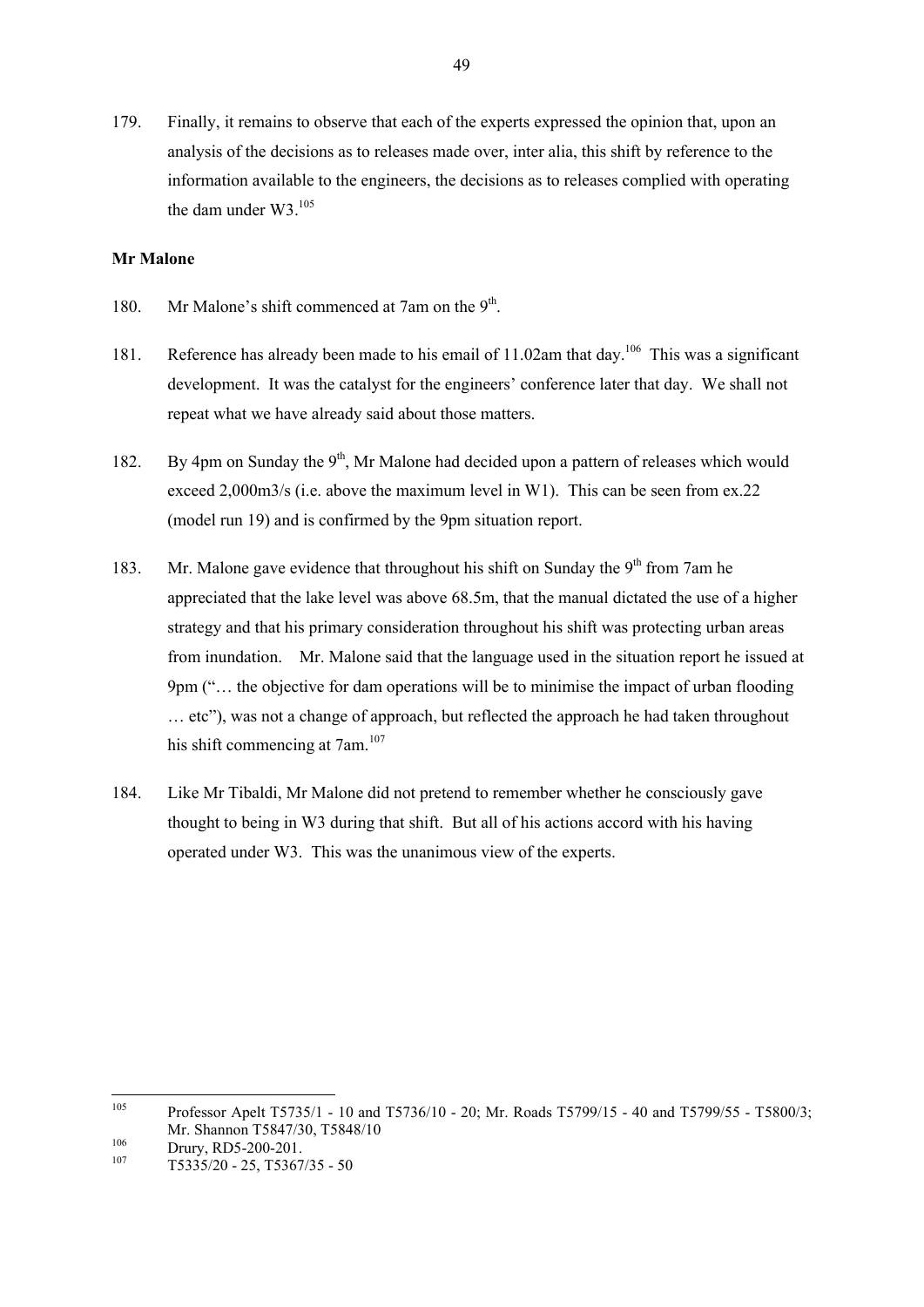#### **Documents and communications relied upon against the flood engineers**

#### *Situation Report sent at 5.53pm on Saturday, 8 January 2011*

- 185. This situation report has been addressed above.
- 186. The passage upon which counsel assisting rely should not be taken as evidence that Mr Ayre (or any of the other flood engineers) thought they were still in W1 at 5.53pm on Saturday the  $8<sup>th</sup>$ .
- 187. To recap:
	- (a) *First*, the contentious passage does not appear in the part of the situation report that concerns how the dam is actually being operated at that time.
	- (b) *Secondly*, it plainly concerned with future possibilities only, as is evident from the heading "*Forecast Scenario – Based upon mid-range rainfall forecasts*".
	- (c) *Thirdly*, the heading makes it plain that it is addressing the situation that might unfold having regard to the predictions of the 3pm "SILO-Forecast Rain" model run.
	- (d) *Fourthly*, that Mr Ayre is not addressing himself to the model results based on the 24 hour QPFs, but rather was addressing a more distant outlook, is confirmed by an examination of the results of model run 10 conducted at 2pm that day (in ex. 22). Model run 10 shows flows in the Bremer which are dramatically less than the 1200 cumecs referred to in Mr Ayre's situation report.
	- (e) *Fifthly*, Mr Ayre's explanation in evidence in this round of hearings sits comfortably with what is shown in the 3pm model run. On the inflows shown in the hydrograph, one can see easily how the lake level might drop below 68.5 (dropping you back into W<sub>1</sub>), and then rise above 68.5 again with the significant new inflows (taking you into W2, having regard to the flow of 1200 cumecs identified from the Bremer catchment).
	- (f) *Sixthly*, it is significant that the most contemporaneous of documents (the 3pm model run) supports Mr Ayre's explanation.
	- (g) *Seventhly*, the discrepancies in Mr Ayre's evidence on this question must, at least in part, be attributable to the manner in which his evidence was elicited. When he was questioned last year, he was not taken to his contemporaneous model run. He evidently had not refreshed his memory by reference to it. Had he done so, he might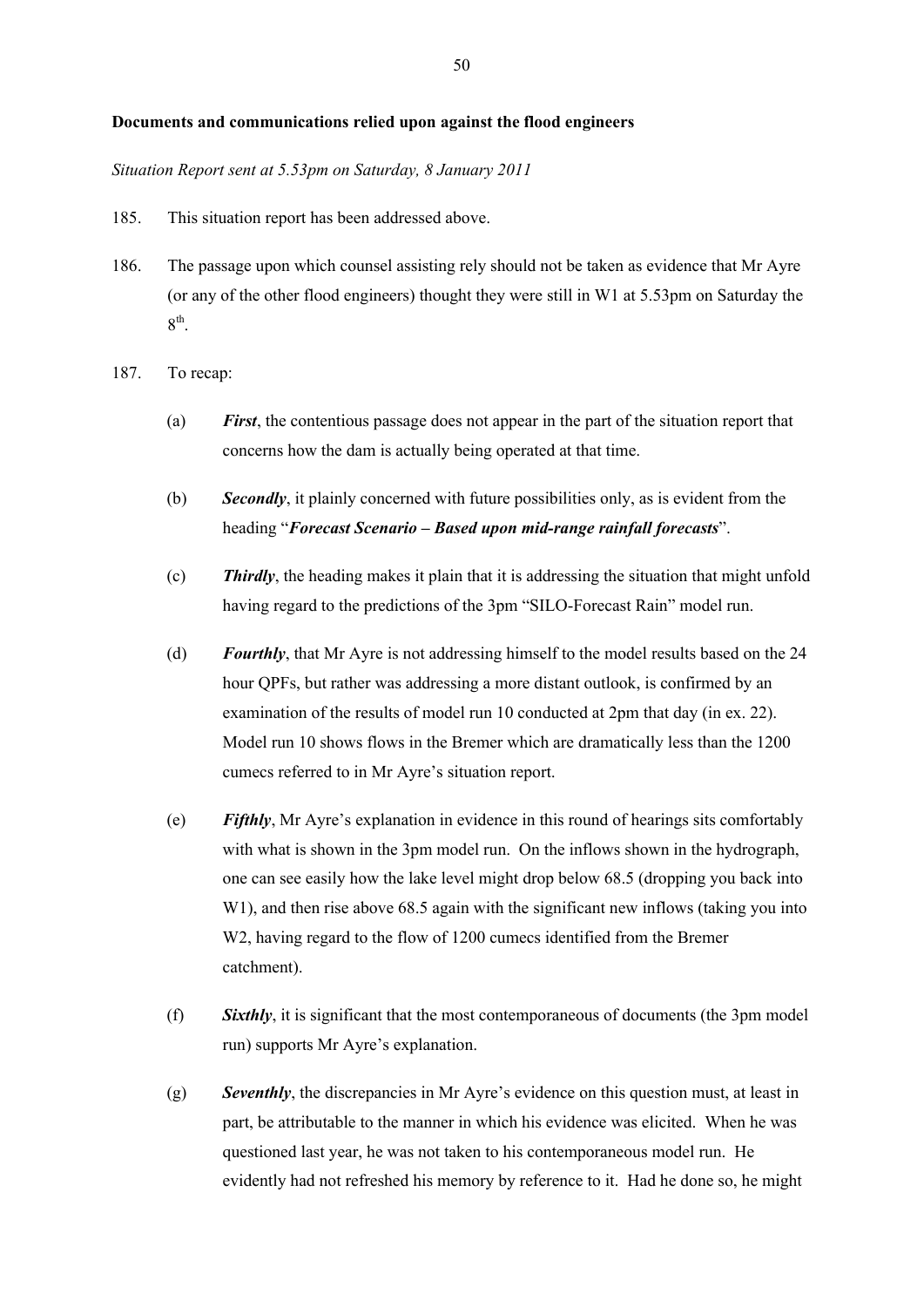then have been in a position to give the perfectly plausible explanation which he is now able to give for passage he included in his situation report.

188. Further, not all of the engineers have been shown to have knowledge of the document. Mr Ruffini and Mr Malone were a long way from being on shift when it was sent. By the time they came back on, it had been superseded by more recent reports. They had no occasion to study the document. And there is no evidence that they did so. Thus, even if there were something sinister in the document (which there is not), it has not been established that Mr Ruffini and Mr Malone were aware of its contents.

### *Entry in flood event log for 3.30pm on Sunday, 9 January 2011*

- 189. This entry has been addressed above.
- 190. It should not be taken as evidence that any of the other flood engineers thought they were operating under W1 or W2 at 3.30pm on Sunday the  $9<sup>th</sup>$ .
- 191. To recap:
	- (a) The meaning of the entry is obscure.
	- (b) However, one thing is clear. It cannot be taken to mean that they were *actually operating under W1 and W2* at that time. Every witness agreed that you cannot be operating under two strategies simultaneously. Thus the entry cannot be taken as a statement of the strategies that they were actually operating under at that time.
	- (c) A more likely construction of the entry is that it is referring to *release rates*. The maximum release rate under W1 is 1900. According to model run 18 (conducted at 3.00pm on Sunday), the peak outflow from the dam was going to be  $1,520$ <sup>108</sup> But things were known to be escalating (that was why the conference was called in the first place). And, according to model run 19 (conducted at 4.00pm on Sunday), the peak outflow from the dam was going to be  $2,740$ .<sup>109</sup> In these circumstances, the entry makes sense if it is taken to refer to the release rates applicable to strategies W1 and W2. At 3.30pm, the peak releases from the dam were thought to be 1,520 and escalating. Those releases could properly be said to be at the top end of W1 and the bottom end of W2. This is the preferable construction of the entry. It is likely that the discussion at the conference was to this effect. And this is not inconsistent with

<sup>108</sup>  $108$  Ex 22, Appendix A1, page 2.

Ex 22, Appendix A1, page 2.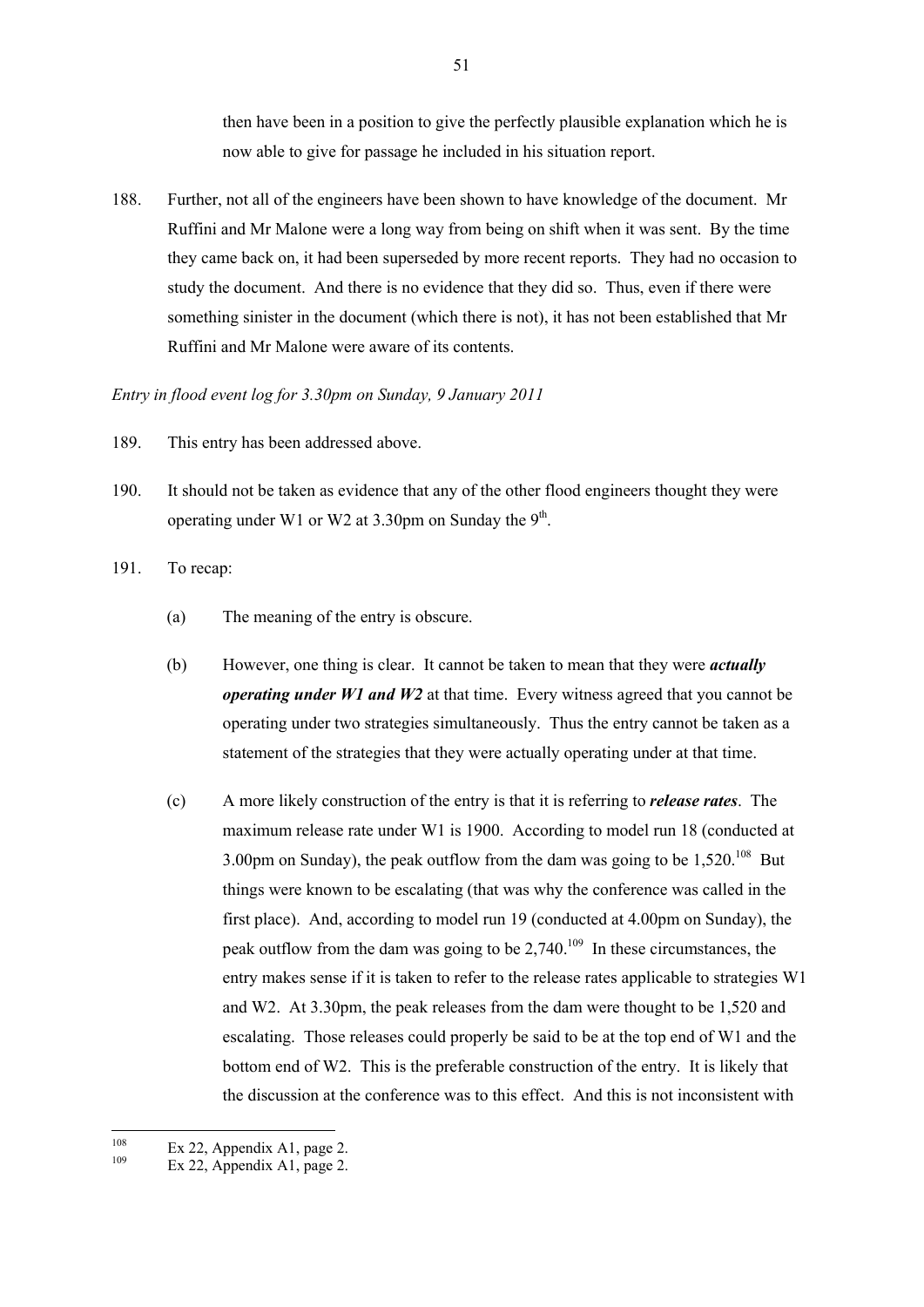Mr Ruffini's belief. Those rates of release are permissible under W3, and consistent with the dam being operated under W3.

- 192. Further, it is important to appreciate that the balance of the log entry suggests that the flood engineers recognised that they were dealing with a significant flood event which required the application of W3. As has already been observed, the following aspects are important:
	- (a) The reference to storing 300,000 ML at present. The evidence<sup>110</sup> is to the effect that the flood engineers think about the dam in terms of storage compartments, with the 170,000 ML between 67 and 68.5 being regarded as W1 storage and the 740,000 ML between 68.5 and 74.00 being regarded as W2/W3 storage. The fact that the engineers were giving specific attention to how much storage was being used, and were mentioning figures which showed that the W1 compartment of 170,000 ML had been exceeded, suggests that they were conscious that they had moved beyond W1.
	- (b) The reference to "the risk of flooding in the Lower Brisbane" suggests that they were giving specific attention to protecting urban areas from inundation. Within W1, and within the early stages of W2 or W3, urban areas can be protected absolutely. That is, by using the available storage, the Lower Brisbane can be insulated completely from the risk of flooding. In that state of affairs, there is no occasion to mention the risk of flooding in the Lower Brisbane (even though consideration was obviously being given to protecting Brisbane from inundation, and that protection was being achieved). The fact that, during this meeting, they were referring expressly to the risk of flooding in the Lower Brisbane suggests that they were no longer able to insulate the Lower Brisbane from the risk of flooding. It shows that heightened attention was being given to the protection of urban areas from inundation.
	- (c) The reference to containing the flow in the mid Brisbane River to 1600 cumecs and 3000 cumecs in the lower Brisbane again suggests that they were giving specific attention to protecting urban areas from inundation. There is a substantial body of evidence to the effect that the flood engineers were conscious that constraining flows in the mid Brisbane River to 1600 cumecs had the effect of minimising urban damage, as recent experience had shown that flows above this level started to cause flooding of low-lying areas and infrastructure in Brisbane.

<sup>110</sup> <sup>110</sup> T5378 - 5379; T5435 - 5436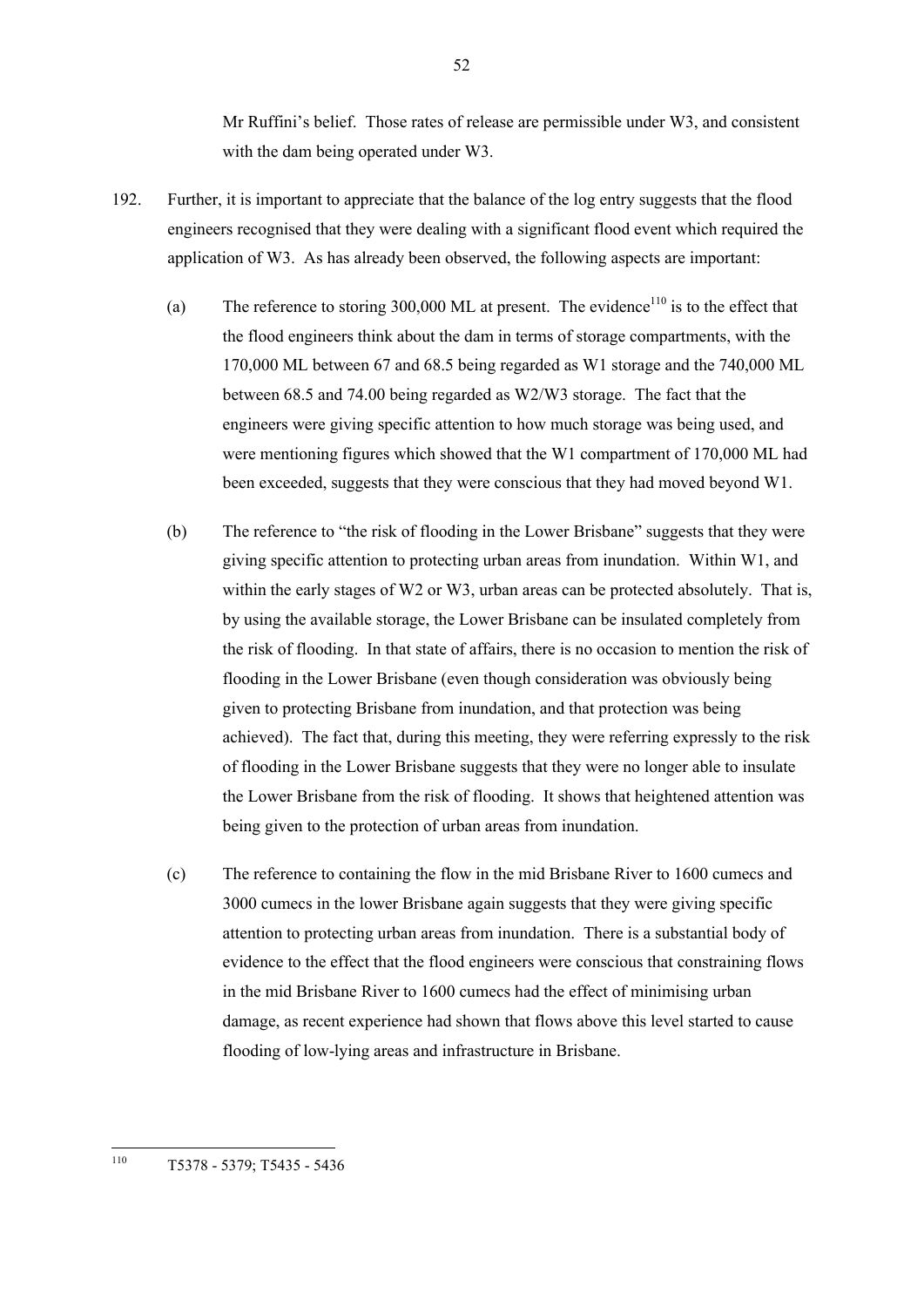## *Documents produced in the period 15-17 January 2011*

- 193. We are concerned here with:
	- (a) The document Mr Malone produced at some stage between 11.30am and 1.02pm on 15 January 2011 whilst he was on duty in the flood operations centre conducting flood operations.
	- (b) The strategy summary log which appears to have been created on the afternoon of 15 January 2011.
	- (c) The ministerial briefing note, the salient part of which (the "Event Decision Making" table) was written by Mr Tibaldi at some stage between  $6.34 \text{pm}^{111}$  and  $9.10 \text{pm}^{112}$  on 15 January 2011.
- 194. Before addressing each of these documents in turn, it is necessary to say something about the context in which they were being prepared.
- 195. The flood operations centre was still operational. The flood event was still being managed. The flood engineers had had what could only be described as a traumatic week. They had been working under extreme pressure. They had had little sleep. They were exhausted. Mr Tibaldi in particular was obviously having difficulty coming to terms with the decision he had had to make (together with Mr Malone) on the Tuesday morning to invoke W4 for the first time in the history of the dam. All of this was occurring in the shadows of the tragedy of the Toowoomba and Grantham flooding.
- 196. In these circumstances, quite unreasonable demands were being placed on the engineers over that weekend. They were being asked to do things which were extraneous to their core function of conducting flood operations during a flood event which was still ongoing at that time.
- 197. Mr Tibaldi was asked to parade at a media conference. He said he simply could not do it.<sup>113</sup>
- 198. They were being asked to prepare a briefing for the Minister within the space of a single day, over a weekend, between 12 hour shifts.

<sup>111</sup>  $111$  Ex 1095 shows that it was not in the draft as at 6.34pm.

 $\frac{112}{113}$  Ex 1053 includes the first draft to contain the table. The table did not change in later drafts.

<sup>113</sup> T5064/37-43; T5067/10-20.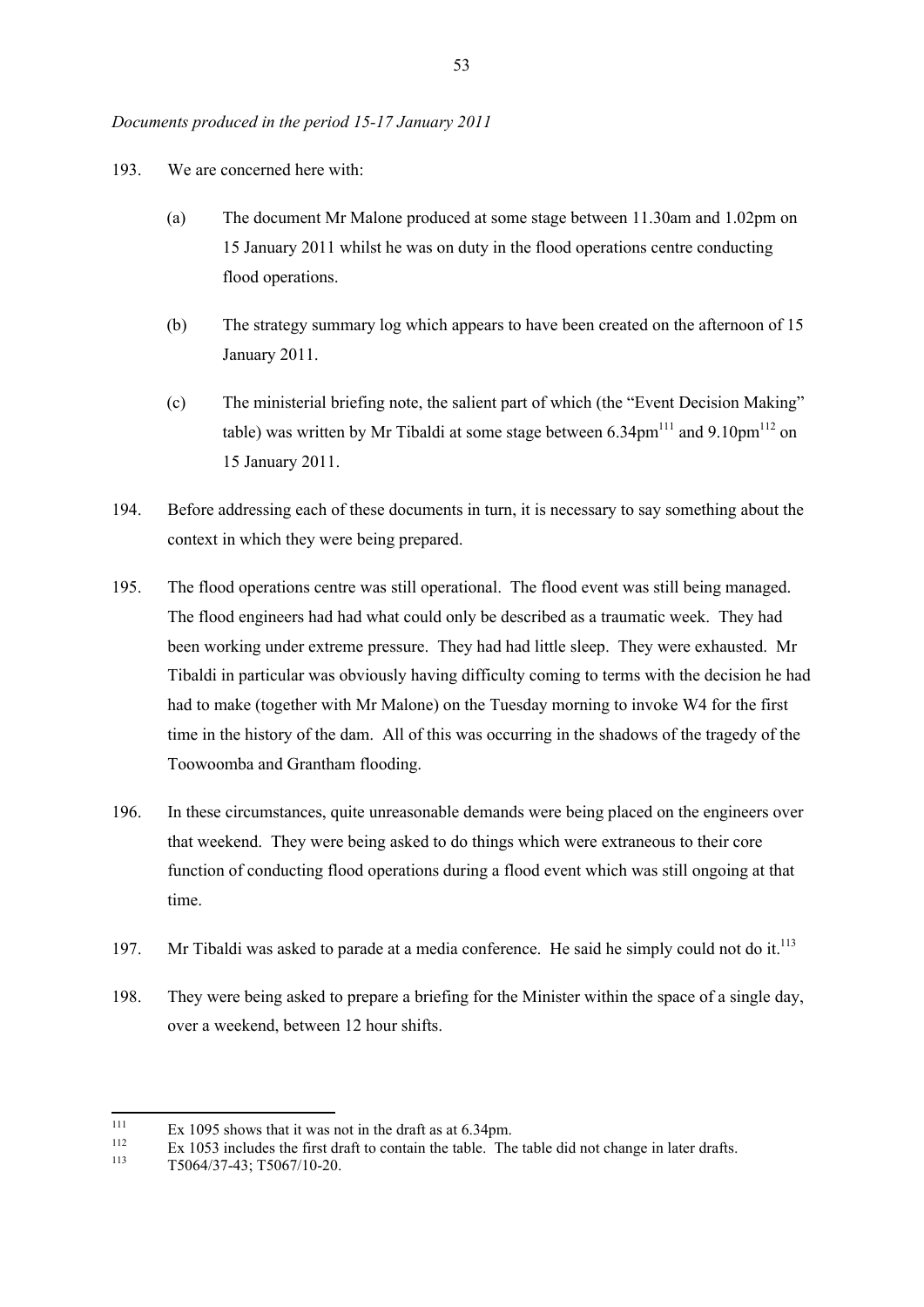199. Mr Ruffini's observations about this were accurate:<sup>114</sup>

Quite frankly, you know, during the event people are asking us to produce stuff and do that when you have still got full dams and things like that, just put a real lot of undue pressure on the team to do things that you knew there were going to be bloody errors in. So, you know, this craziness about that - which is why, you know, in my statement I said, "Look, for God sakes in future let's have some proforma staff. Let's have you know, briefings so people" - you know, before that. So they have training, they understand what we put in it so that we don't have this crazy situation where you get people who have been flogged for over two months are asked at short notice to do stuff when you know there is going to be bloody mistakes in it.

- 200. This is made all the more nettlesome when one considers the Minister's evidence that the document was not actually used as the basis for the making of any decision.<sup>115</sup>
- 201. Against this background, attention will be directed to the documents.
- 202. As to Mr Malone's document:
	- (a) As we have already intimated, it was prepared within the space of an hour and half whilst Mr Malone was on active duty.
	- (b) Leaving aside typos, it records accurately the events in which Mr Malone was personally involved, and otherwise sets out Mr Malone's understanding as to what occurred at times when he was not personally involved.
	- (c) It records accurately the mobilisation of the flood operations centre at 8am on the  $6<sup>th</sup>$ . Mr Malone was personally involved at this time.
	- (d) It records Mr Malone's understanding that the transition out of W1 occurred at 8am on the  $8<sup>th</sup>$  (the reference to the  $6<sup>th</sup>$  is plainly a typo). Although Mr Malone was not personally involved at this time, his understanding was correct.
	- (e) It records Mr Malone's understanding that between 8am and 6pm on the  $8<sup>th</sup>$ , W2 was applicable. Mr Malone was not personally involved at this time. His understanding was incorrect. Contrary to the submissions of counsel assisting, there is nothing sinister in this. Mr Malone could not be expected to know on the spot precisely what the conditions were on the previous Saturday when he was not there. He would have had to go back and look that up. But his attention was on conducting flood operations at that time. He was the sole flood engineer on duty at the end of a week during which they were managing the biggest flood in the history of the dam. It is perfectly understandable that he would not have distracted himself from his duties by trawling

T5788.

<sup>114</sup>  $\frac{114}{115}$  T5412/50-T5413/6.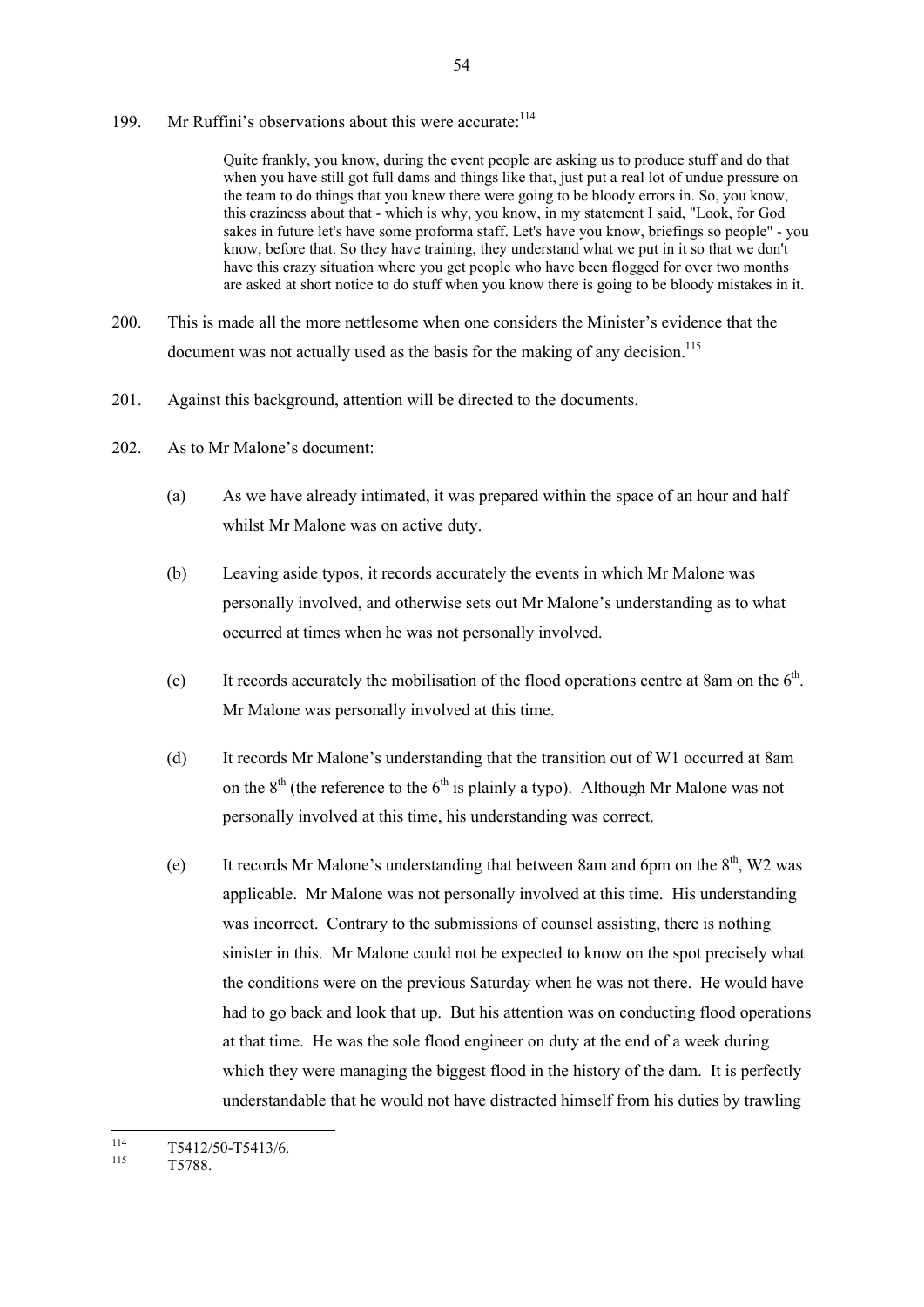back through the data from the week before. Accordingly, he made what was his best educated guess at the time. Further, on Mr Malone's understanding, this reflected the fact that they were giving primary consideration to protecting urban areas from inundation during this period.

- (f) It records Mr Malone's understanding that W3 applied from 6pm on the  $8<sup>th</sup>$  to approximately 9am on the  $11<sup>th</sup>$ . Mr Malone's understanding was correct in the sense that W3 did apply during this period. It is just that W3 also applied during the period prior to 6pm on the  $8<sup>th</sup>$ . Moreover, Mr Malone was personally involved in the shift from 7am to 7pm on the  $9<sup>th</sup>$ , and his document records correctly that W3 was applicable at that time.
- (g) It records that the transition to W4 occurred at "approximately 9am" on the  $11<sup>th</sup>$ . Allowing for the approximation, this was correct. And, of course, Mr Malone was personally involved in this transition.
- (h) Thus, overall, the document is consistent with the flood event report insofar as it concerns events in which Mr Malone was personally involved. The W2 question related to a period in which he was not involved. To him, that was a matter for others to resolve. And for the reasons developed in Part V below there was nothing inappropriate, much less dishonest, about the methodology that was used to resolve it.
- (i) The document is not capable of founding a finding of dishonesty on the part of Mr Malone or anyone else. It does not demonstrate that the flood event report was false, or that Mr Malone or the other engineers knew it to be false.

# 203. As to the strategy summary log:

- (a) The evidence does not permit of a clear conclusion as to who created this document. It may have been Mr Drury or Mr Navruk. Mr Ayre may have had some involvement.
- (b) However, some things about the document are clear.
- (c) *First*, it contains obvious errors which a flood engineer could not have made. The reference to Strategy W4B is significant here. The flood engineers well knew that the fuse plugs were not in play and that this strategy was not engaged. This suggests strongly that the document was not the work of a flood engineer. At the very least, it suggests that it did not represent a considered attempt by a flood engineer to assign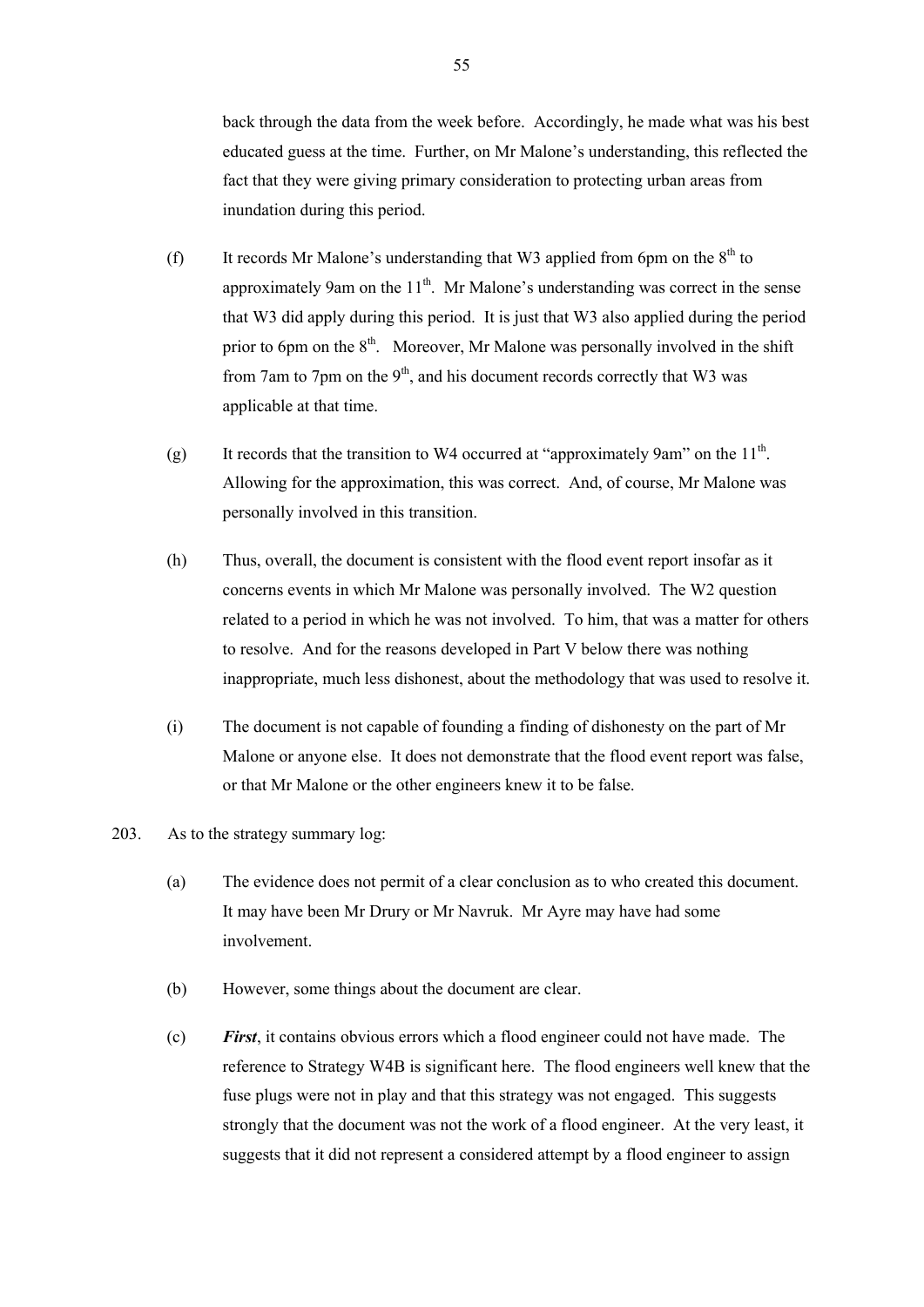strategy labels. This is reinforced by the obvious haste with which the document was prepared. The frequent spelling errors attest to this.

- (d) *Secondly*, it was plainly not used by Mr Tibaldi. Although he accepts that he received it, and may even have looked at it, it bears no resemblance to the briefing note he was preparing. The obvious inference here is that, if Mr Tibaldi did look at the document, he recognised that it contained errors and would be of little use to him. Accordingly, he discarded it.
- (e) **Thirdly**, once he had discarded the document on the evening of the  $15<sup>th</sup>$ , Mr Tibaldi would obviously have no further use for it. The suggestion that he should have gone back to it when he was preparing the flood event report cannot be sustained. He had no reason to return to a document he had already discarded as being of little use to him.
- (f) *Fourthly*, there must be a real prospect that the document had the effect of confusing Mr Tibaldi. That is, there must be a real prospect that Mr Tibaldi looked at the document, could not make sense of it, did not have time to work though the difficulties himself, and so chose to use the indefinite language that appears in the briefing note.
- (g) *Finally*, there is no evidence that Mr Malone was aware of the contents of this document.
- 204. As to the ministerial briefing note:
	- (a) As we have just have observed, there must be a real prospect that, when he came to draw the table in the briefing note, Mr Tibaldi had been confused by what he saw in the strategy summary document.
	- (b) That would explain the odd language used in the table.
	- (c) The form is that, by a particular time, "it was apparent" that the event had "progressed to" W2 and then W3.
	- (d) This is not a statement as to when the progression had actually occurred.
	- (e) Rather, it is a statement as to when the progression had become "apparent" to someone.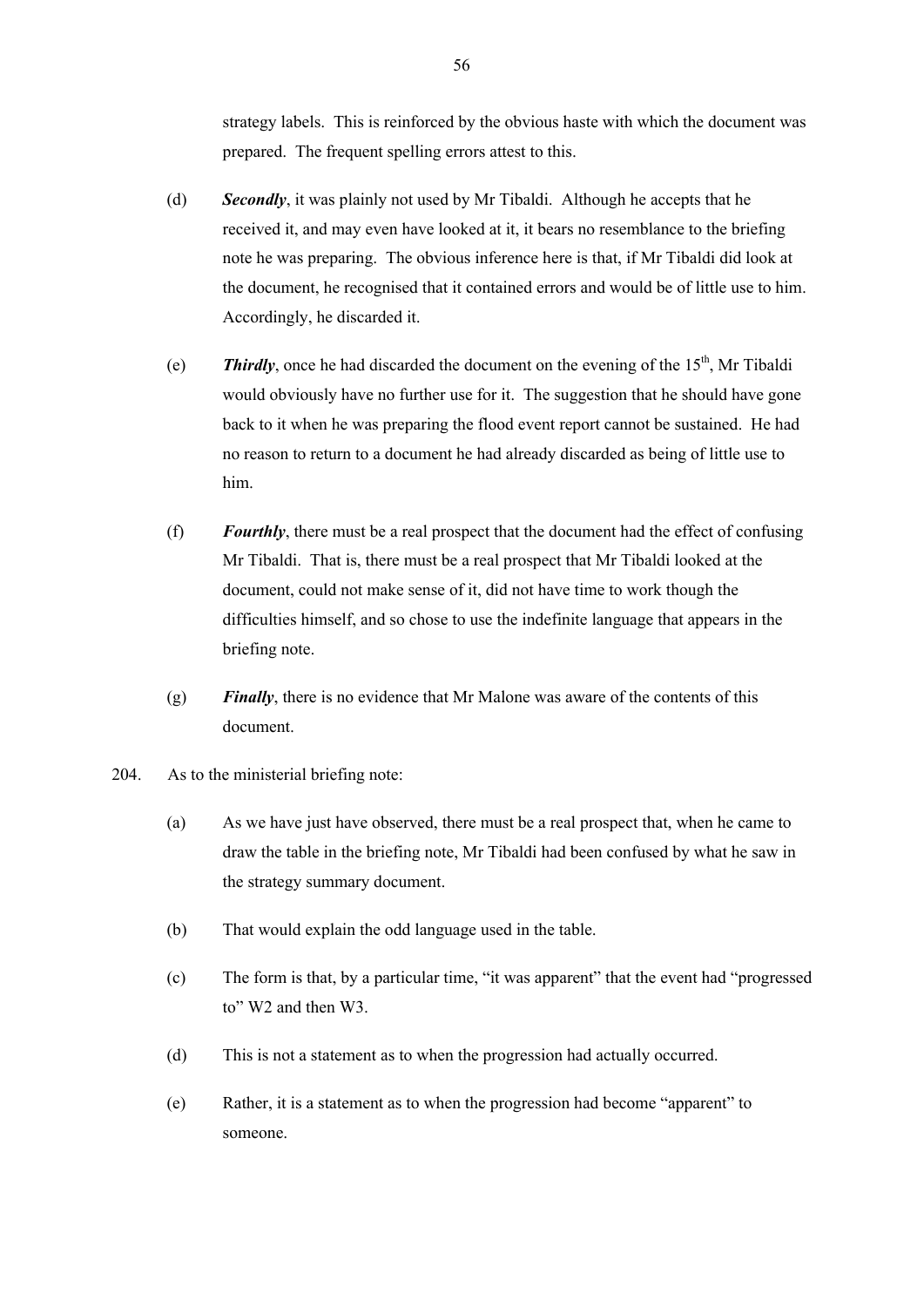- (f) On this language, the progression may actually have occurred much earlier than the time at which it became "apparent" to the observer.
- (g) Moreover, this language is inconsistent with the notion that the progression was happening by conscious decision of the flood engineer.
- (h) Instead it is consistent with Mr Tibaldi's view of how the manual works. That is, the "progression" happens by force of the manual, and the flood engineer is an observer to whom the progression becomes apparent.
- (i) In the end, it is a very difficult document to understand.
- (j) No doubt it represented the best Mr Tibaldi could do in the extremely difficult situation he had quite unfairly been placed in.
- (k) However, it does not provide a foundation for a finding of dishonesty on the part of Mr Tibaldi or anyone else. It does not demonstrate that the flood event report was false, or that Mr Tibaldi or the other engineers knew it to be false.

# *Documents sent and received by Mr Drury*

205. Mr Drury's email to Mr Spiller asserted mistakenly that the dam was being operated under strategy W2 on the morning of Monday, 10 January 2011. The mistake was Mr Drury's alone. There is no foundation for a finding that Mr Drury's statement was made after he had checked the position with one of the flood engineers.

*Teleconference involving Mr Borrows and Mr Drury at 8.30am on Monday, 10 January 2011*

- 206. There is no foundation for a finding that Mr Borrows or Mr Drury mentioned W2 or W3 during this meeting. As to this:
	- (a) No witness actually recalls precisely what was said during this conversation.
	- (b) No contemporaneous document records Mr Borrows or Mr Drury mentioning W2 or W<sub>3</sub>.
	- (c) Mr Hutchison's note (which was not circulated to Mr Borrows or Mr Drury) mentions W<sub>2</sub> and W<sub>3</sub> in a dot point which is referable to what Mr Dennien was saying.
	- (d) Mr Dennien himself said he was speaking in terms of release rates, not strategy labels such as W2 or W3.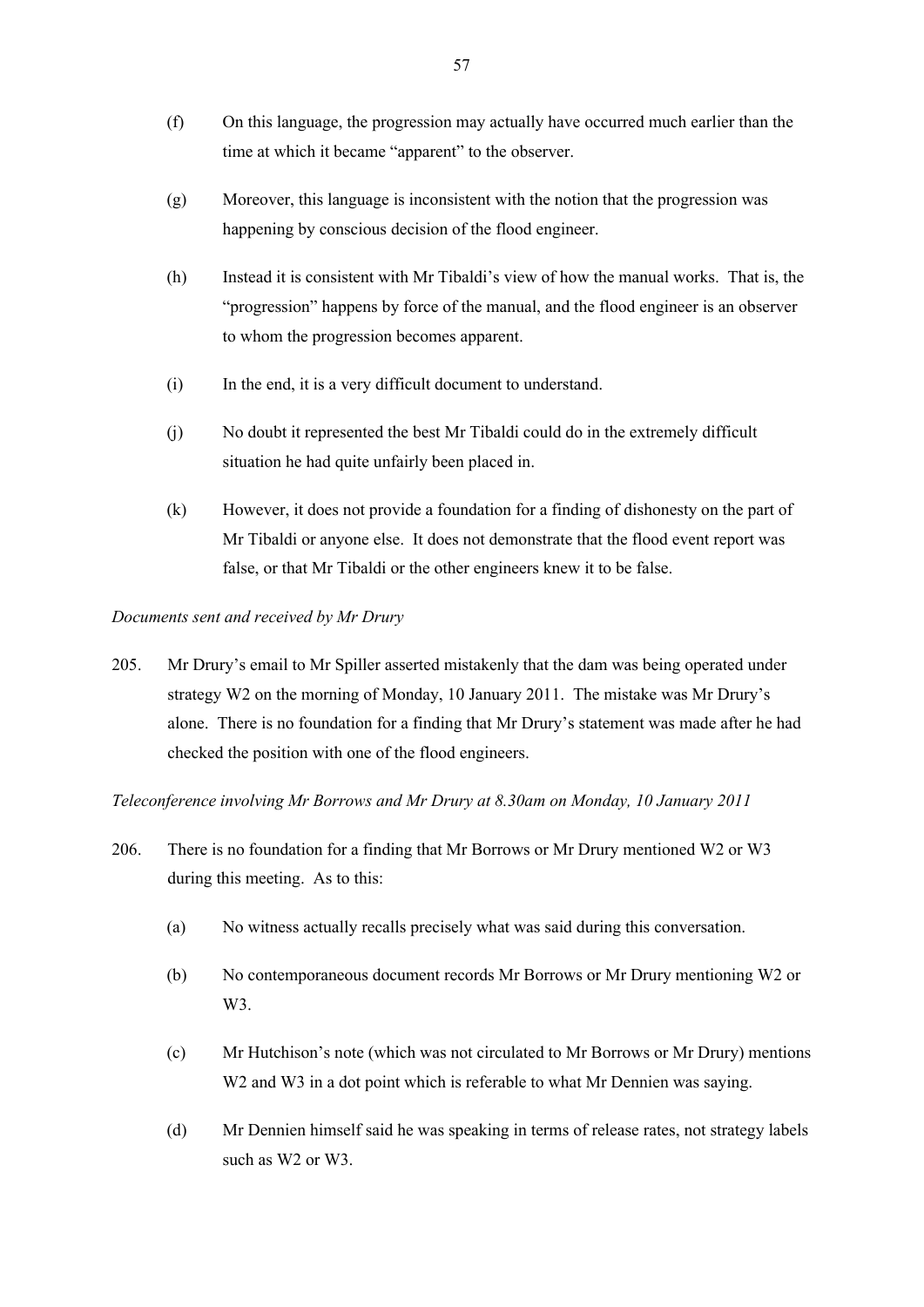- (e) Mr Borrows was the one doing the talking for Seqwater, and the message he was delivering was, in essence, the same as that which he delivered for the benefit of the Councils during the taped teleconference at 12.30pm late that day. And we know from the transcript of that teleconference that Mr Borrows was not using the language of W2 and W3.
- 207. Thus, there is no foundation for a finding that Mr Borrows or Mr Drury mentioned these labels at all, much less that they were mentioning them after checking with the flood engineers.
- 208. In the result, the only inference that might be drawn is that Mr Dennien mentioned W2 and W<sub>3</sub> in the context of a discussion about release rates, perhaps suggesting that 3,500-4,000 equated to W2 and 4,000 and above equated to W3.

## *Mr Cooper's report*

- 209. Mr Borrows's email saying "ok" to the question about the Cooper report is innocuous. There is no foundation for a finding that Mr Borrows had studied the document and was giving a considered endorsement of Cooper's attribution of strategy labels. His response was given within a matter of minutes. He was not a technical officer intimately acquainted with the W strategies. In a general sense he would have been looking to see whether Cooper was endorsing the actions of the flood engineers, which he was. In these circumstances, Mr Borrows's quick "ok" is perfectly understandable. There is no foundation for a finding that he studied the attribution of strategy labels at all, much less checked with the flood engineers, before sending his response.
- 210. Further, the suggestion that the flood engineers should have immediately gone into print to correct Cooper's incorrect attribution is untenable. Nobody asked them to critique the report. They quite properly focused upon the substantial task of preparing the flood report, which would lay out the facts. The demands upon their time were very substantial. They had enough on their plates in the form of the duties they were required to perform. The suggestion that they should have volunteered at this time to perform a critique which no-one had asked them to perform is untenable.
- 211. Finally, it is necessary to deal with the suggestion (in paragraphs 194 and 195 of the submissions of counsel assisting) that the information Mr Allen provided to Cooper by email at 10.57am on 12 January came from "one or more of the flood engineers". The text of Mr Allen's email tells against the inference counsel assisting are grasping for. Mr Allen said "it *would have been* in W2"; he did not say it *was in* W2. This is the language of supposition. It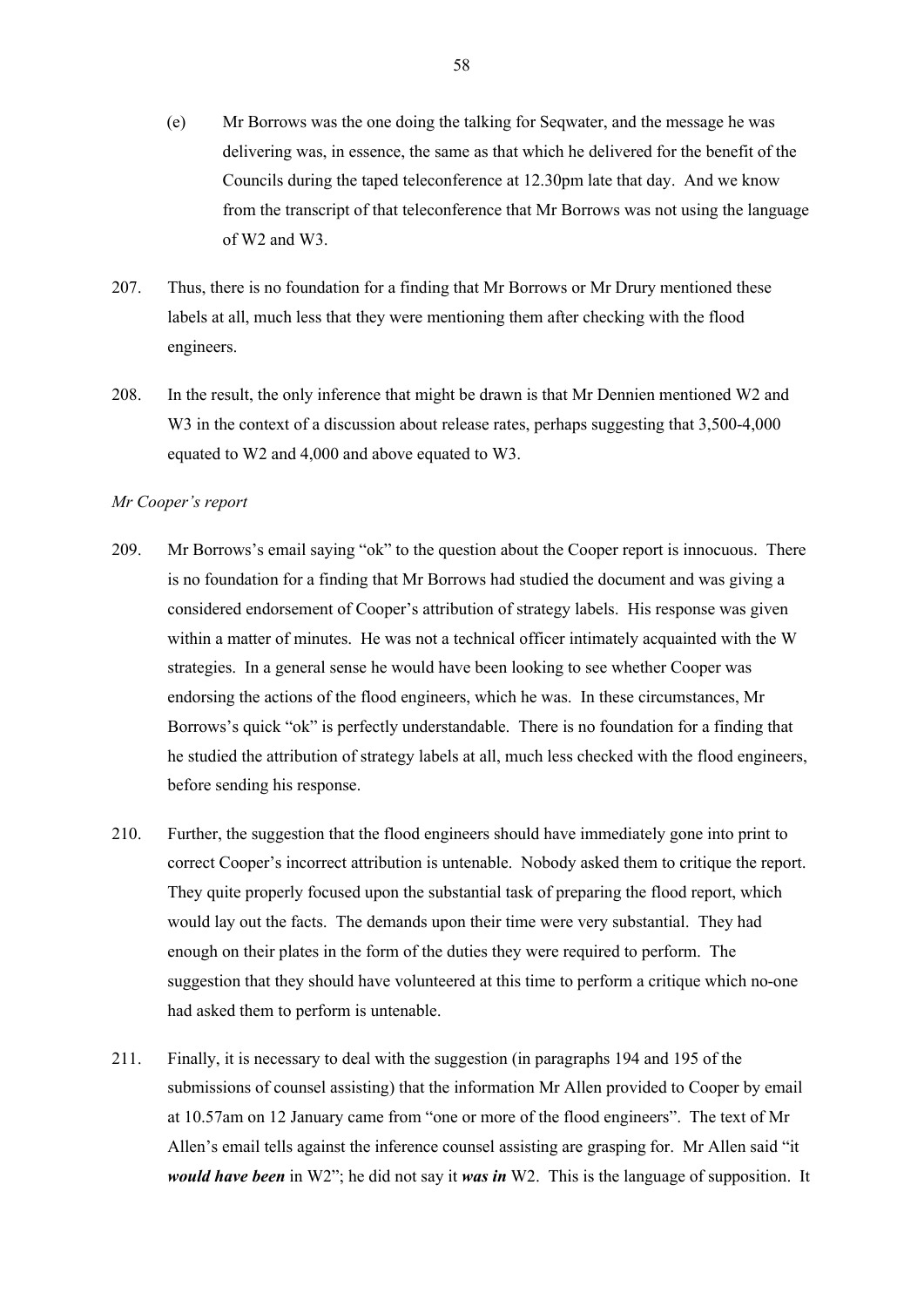is not a statement of fact. Thus, on the text of the email, Mr Allen was conveying a supposition as to what the situation *would have* been. The obvious inference is that the supposition was his own. There is no foundation for a finding that Mr Allen checked with any of the flood engineers before sending his email to Cooper.

## *Conversation between Mr Ayre and Mr Tibaldi about W2 having been by-passed*

- 212. Counsel assisting make much of Mr Ayre's evidence as to a conversation he had with Mr Tibaldi during the preparation of the flood report regarding the by-passing of W2. The conversation is innocuous. As to this:
	- (a) On Mr Tibaldi's interpretation of Manual, he did not have to inquire as to what Mr Ayre's subjective thoughts were at 8am on Saturday.
	- (b) Mr Tibaldi was not interrogating Mr Ayre about that.
	- (c) Instead, he was just making an aside; to him it was interesting.
	- (d) Mr Ayre's response did not arouse any suspicion in Mr Tibaldi; to Mr Tibaldi, Mr Ayre's subjective thoughts were irrelevant.
	- (e) In any event, Mr Ayre's response simply confirmed what Mr Tibaldi considered to be true.

#### **V COLLUSION**

# **Introduction**

- 213. Mr Tibaldi's methodology is the foundation stone of the allegation of collusion.
- 214. Seqwater contends that the following primary findings should be made in respect of Mr Tibaldi's methodology:
	- (a) He took as his starting point the objectively verifiable data.
	- (b) He used the data to produce as complete a draft as he could.
	- (c) The other three engineers were given access to the draft.
	- (d) The other three engineers were given a sufficient opportunity to assess the draft and make any changes they considered necessary or appropriate.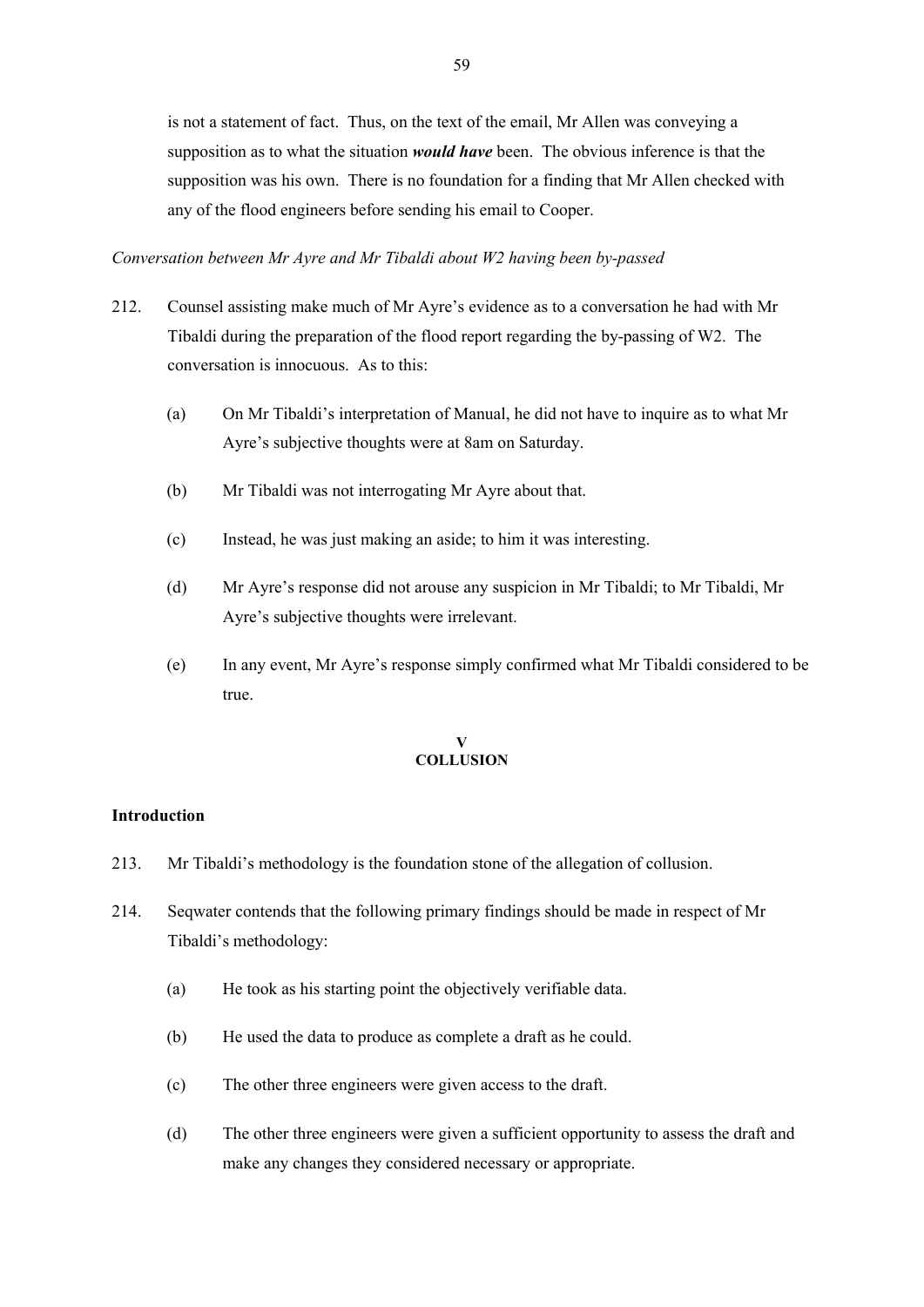- (e) Each of the other three engineers confirmed to Mr Tibaldi that (save for some corrections which are irrelevant for present purposes) the draft accorded with his recollection and belief.
- 215. The Commission should then conclude that, upon the other flood engineers giving their confirmation, it was no longer true to say that the document did not record the actual recollections of the flood engineers. Each of them had confirmed that it did. Thus, at this point, the document could no longer be characterised properly as a "reconstruction" which did not record actual recollection.
- 216. Despite all this, counsel assisting maintain that the report is the product of collusion.
- 217. The allegation of collusion is that there was a secret agreement for the fraudulent purpose of deceiving, inter alia, the Commission. It is an allegation of conspiracy to deceive.

# 218. As Chesterman J observed in *Emanuel Management Pty Ltd v Foster's Brewing Group Ltd* (2003) 178 FLR 1 at [1044]:

The ordinary meaning of collusion is:

- 1. Secret agreement for a fraudulent purpose; conspiracy.
- 2. An arrangement between persons apparently in conflict … to do some act in order to injure a third person or deceive the court

according to the Macquarie Dictionary which accords with my own understanding of the term.

- 219. In a context where it is alleged that the collusion is directed to deceiving a court (or a Commission of Inquiry), it must be shown that those acting in concert "*did not honestly believe*" the proposition presented to the court (or Commission): *Emanuel* (2003) 178 FLR 1 at [1048].
- 220. In *Emanuel* (2003) 178 FLR 1 at [1048], Chesterman J added that, in the context of such an allegation of collusion, it is as well to recall Lord Simon's remarks in *The Ampthill Peerage* [1977] AC 547 at 591 about the court being deceived by a case known to be false. Lord Simon had said:

To impeach a judgment on the ground of fraud it must be proved that the court was deceived into giving the impugned judgment by means of a false case known to be false or not believed to be true or made recklessly without any knowledge on the subject. No doubt, suppression of the truth may sometimes amount to a suggestion of the false … but short of this, lack of frankness or an ulterior or oblique or indirect motive is insufficient.

221. Accordingly, the issue is not whether Mr Tibaldi's methodology was the best, or even an appropriate, methodology. Rather, the issue is whether the methodology was designed by Mr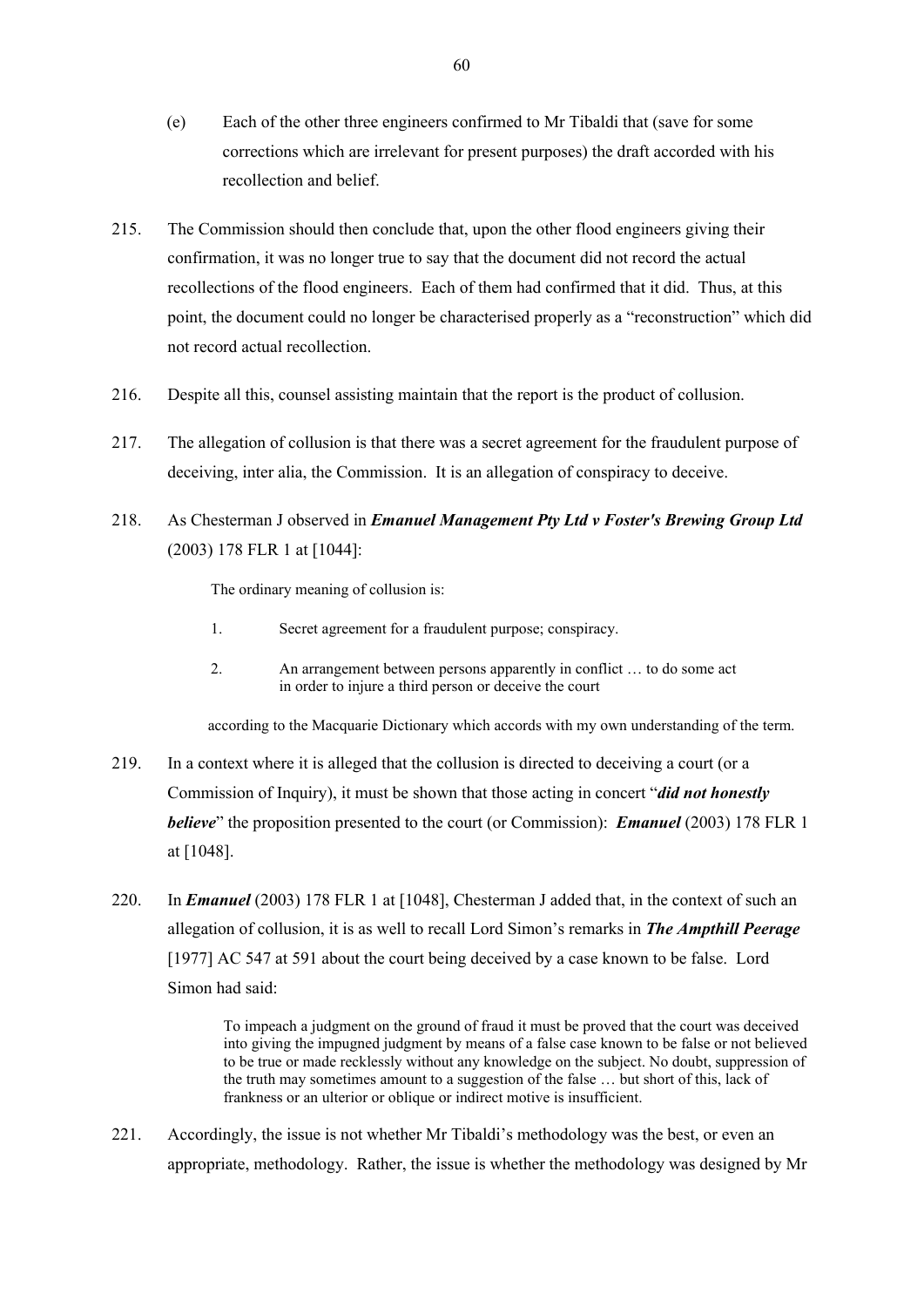Tibaldi dishonestly (with the concurrence of the other flood engineers) in order to deceive the Commission.

- 222. The collusion case cannot be sustained unless it has been established that:
	- (a) the methodology was designed by Mr Tibaldi dishonestly (with the concurrence of the other flood engineers) in order to deceive the Commission; and
	- (b) each of the four flood engineers did not honestly believe that:
		- (i) Mr Tibaldi's methodology was designed to produce an accurate account of what in fact occurred; and
		- (ii) the flood event report was an accurate account of what in fact occurred.
- 223. As to these matters, Seqwater contends that the following findings should be made:
	- (a) Irrespective of the Commission's own views as to the merits of Mr Tibaldi's methodology, that methodology was not designed by Mr Tibaldi dishonestly (with the concurrence of the other flood engineers) in order to deceive the Commission (or anyone else).
	- (b) The four flood engineers honestly believed that Mr Tibaldi's methodology was designed to produce an accurate account of what in fact occurred.
	- (c) The four flood engineers honestly believed that the flood event report was an accurate account of what in fact occurred.
	- (d) The four flood engineers did not collude to produce a false account of the strategies used in the flood event.

# **Mr Tibaldi's role and methodology**

224. Mr Tibaldi assumed primary responsibility for the preparation of most of the report. Mr Ayre and Mr Malone assumed responsibility for the preparation of some particular sections. Mr Malone also undertook the task of validating data. Mr Tibaldi and Mr Malone, as Seqwater employees, were devoted to the task full time. Mr Ayre, a Sunwater employee with other responsibilities, devoted less time to the task. Mr Ruffini, a DERM employee, had other responsibilities which were such that he could not participate in the initial drafting.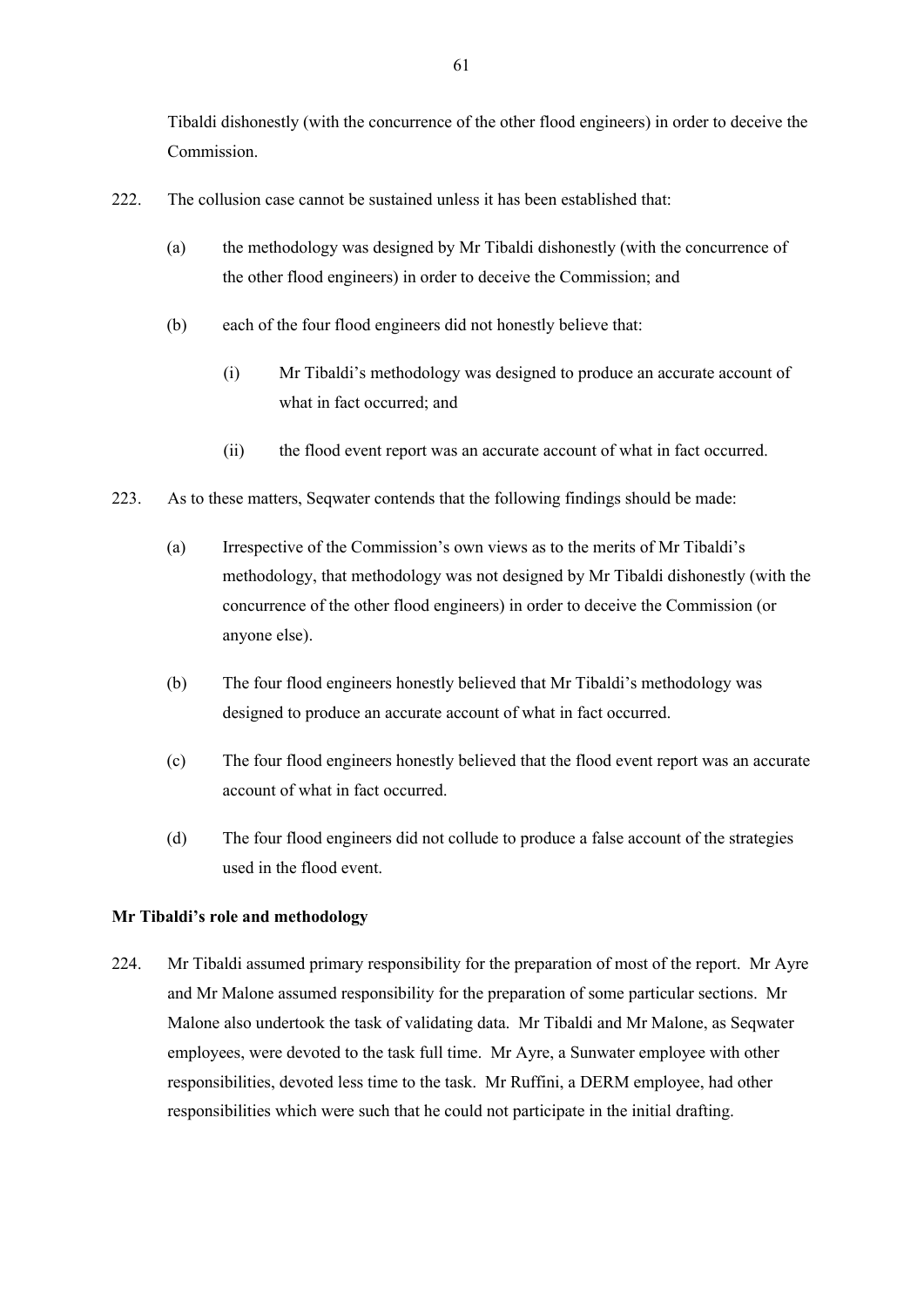225. The task of writing a report that covered the whole period of the event was a very substantial undertaking. There was a strict 6 week timeframe for the production of the report.<sup>116</sup> No extensions would be given. On 20 January 2011, whilst the flood operations centre was still operational,<sup>117</sup> the Minister wrote to Sequater stating:<sup>118</sup>

> I note that under the Flood Mitigation Manual for Wivenhoe and Somerset Dams, Seqwater is required to prepare a report on the recent flood event (see clauses 2.9 and 7.4 of the Manual). It is essential that a report (covering the requirements of both clauses 2.9 and 7.4 of the Manual) to the Department of Environment and Resource Management (DERM) is completed within the required timeframe of six weeks from the date of the incident. However in view of the fact that we remain in the middle of the wet season and further significant inflows are possible, I would urge you to complete this review, which should include consideration of the appropriate Full Supply Levels, as a matter of priority and urgency.

- 226. It took Mr Tibaldi a period of some weeks to produce something approaching a complete draft. He worked continuously on the report from 24 January 2011 until the task was complete.
- 227. Mr Tibaldi is an engineer accustomed to analysing objectively verifiable data. To him, such data are indisputable facts. They represent the most contemporaneous and accurate record of what in fact occurred. They can be checked for accuracy at any time. They are not vulnerable to the lapses and distortions of human memory, especially when one is concerned with events that were occurring during a crisis, when activity was frenetic, stress and emotion were high, and the engineers were exhausted and lacking sleep.
- 228. To Mr Tibaldi, the objectively verifiable data represented the most reliable starting point from which to prepare an account of what actually occurred. There was nothing corrupt in Mr Tibaldi's decision to start with the data. He honestly believed that this was the most reliable approach.
- 229. He explained the position this way: $119$

I think you have got to start with the facts, you have got to start with what you definitely know. That's my view.

It didn't strike you that they might definitely know which strategies they were in at given times?-- Well, how do you remember - how do you remember the event? How do you remember 14 days? Particularly - you know, I am not overdramatising what occurred, but it was - it was an emotional time and lack of sleep, it just was. And then, you know, even straight after the event you're trying to remember back what's occurred over a 14-day period. You're only there for snapshots of that. How do you remember that?

<sup>116</sup> <sup>116</sup> Set by the Manual, Ex 21, cll. 2.9 and 7.4.

<sup>117</sup> Releases were still being made from North Pine Dam: see, e.g., Ex 23, second last page.

 $\frac{118}{119}$  Ex 393, "PB-13".

<sup>119</sup> T5076/45-T5077/12.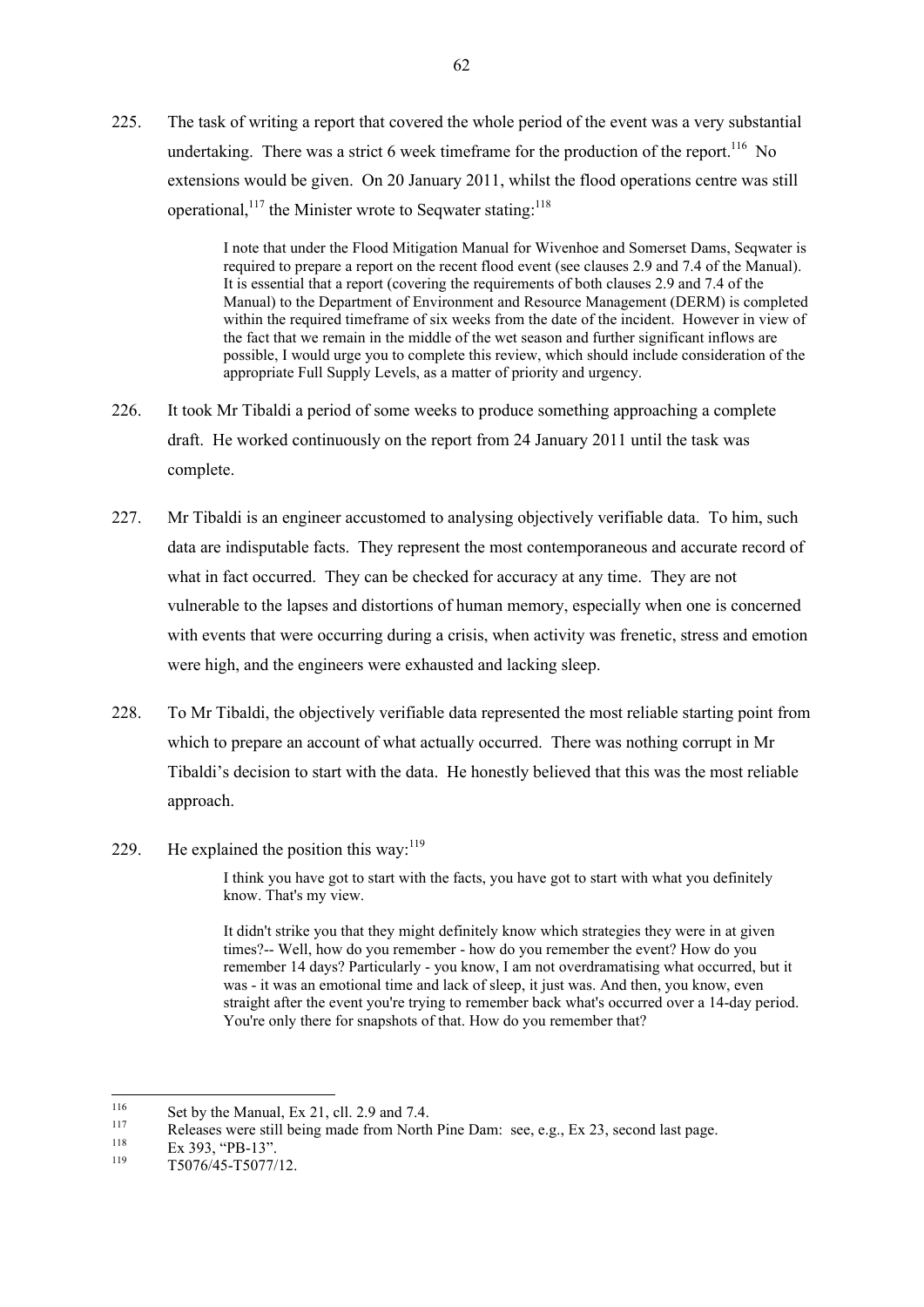So you didn't think they would be able to?-- Look, I just didn't give it much thought. The process to me - the best process to me was to go through the facts, go through the data and write a story. You know, write a story as to what had occurred and that was the flood event summary and that started off under a number of different names, but containing all the facts, and then put it to them and see, well, is that what occurred, and that gave them something to test themselves against, too, because it had all the numbers in as well. It had all the, you know, detail, plus we had all the model runs. That was the process I used. I agree with you, though, that there's other processes that could be used but that was the one I selected.

- 230. Mr Tibaldi's reference to being present only for "snapshots" of the event reflects another compelling practical reason for the adoption of his approach. He was not present in the flood operations centre at all times. In fact, he was present for only about 96 hours of the total event time of 324 hours, and for only 24 hours of the 120 hour period from event commencement to the time that strategy  $W4$  was applied.<sup>120</sup> Thus, whilst he could attest to what he personally did and observed when he was on shift, he could not attest to what the others did and observed when he was not there. In these circumstances, Mr Tibaldi could have started with the data, or he could have thrown the task back on the other engineers by having them write an account of what occurred during the periods when he was not there. He chose the former. The latter was not an option, unless Mr Tibaldi was going to disavow the task of being the primary author of the report.
- 231. It was suggested to Mr Tibaldi that it was a simple matter of him checking with the other flood engineers as to what their recollections were. The suggestion seemed to be that he should have done this from time to time as issues occurred to him during the course of drafting the report, and that his failure to do so leads inevitably to the conclusion that his methodology was corrupt.
- 232. The suggestion overlooks the complexity of writing what was in effect an hour by hour account of what occurred over the course of an event that lasted 324 hours. That task necessarily required recourse to vast amounts of data so that the conditions prevailing at particular points in time could be understood and recorded. Mr Tibaldi honestly believed that it would not have been reliable or efficient for him to seek off the cuff recollections from the other flood engineers. They would necessarily have to refresh their memories by reference to the contemporaneous data before being in a position to give reliable answers.
- 233. Moreover, the suggestion overlooks the significance of the fact that, as Mr Tibaldi always intended, each of the other flood engineers was asked to examine Mr Tibaldi's draft, to say whether it accorded with his recollection and belief, and to make any corrections he considered necessary.

<sup>120</sup> Ex 1036, para 16.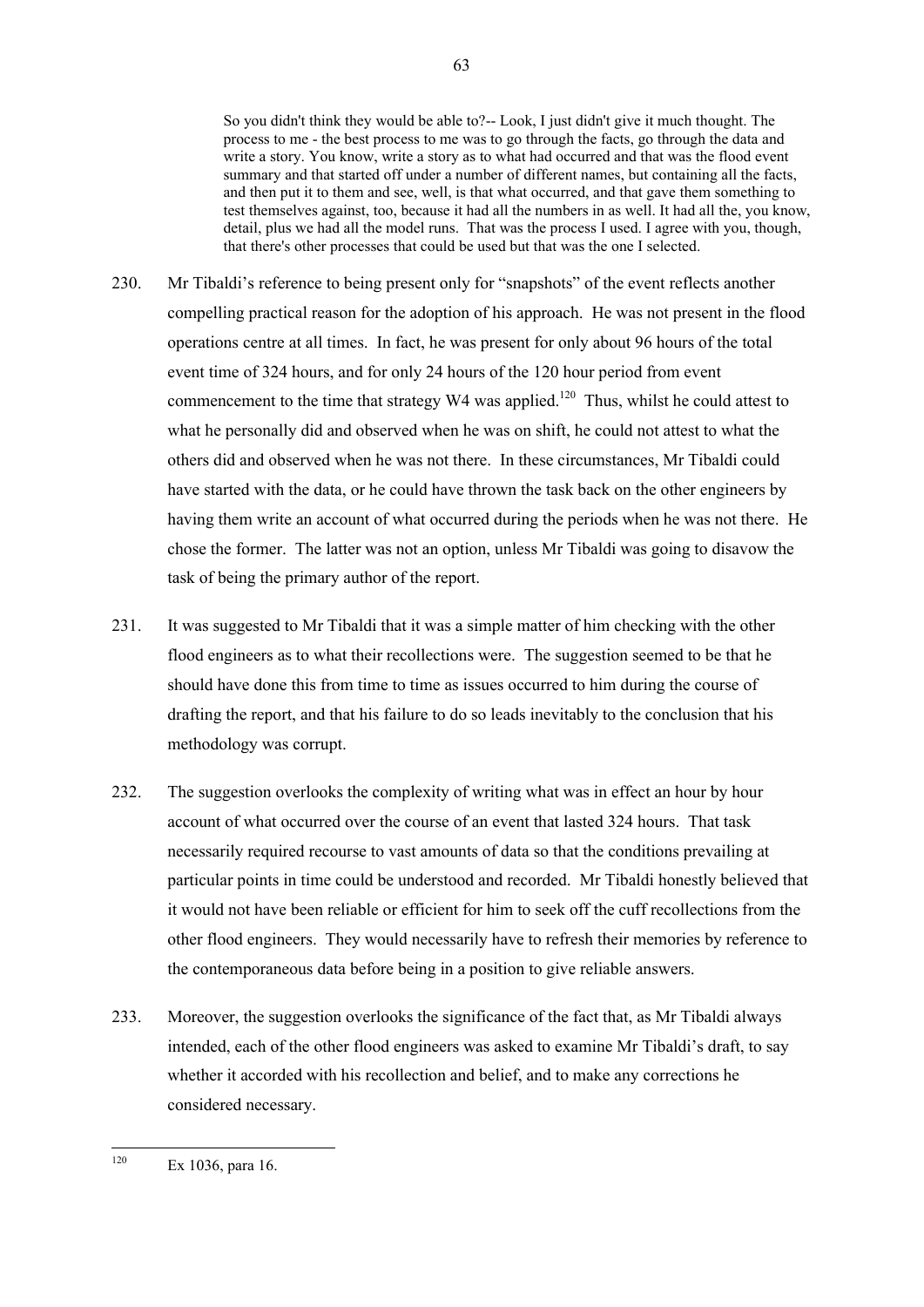- 234. Each of the other three engineers considered Mr Tibaldi's draft and confirmed that (save for some corrections which are irrelevant for present purposes) it accorded with his recollection and belief. At this point, it was no longer true to say that the document did not record the actual recollections of the flood engineers. Each of them had confirmed that it did. Thus, at this point, the document could no longer be characterised properly as a "reconstruction" which did not record actual recollection.
- 235. Mr Tibaldi had no reason to doubt the truth of the confirmation that each of the other engineers had given him.
- 236. The data had given Mr Tibaldi a picture of what the others were doing and thinking at the time. Mr Tibaldi could see from the data what actions they had taken, and their actions indicated to Mr Tibaldi what they were thinking. In the context of Mr Ayre's thinking at 8am on Saturday, 8 January 2011, Mr Tibaldi described the salient actions as follows:<sup>121</sup>

The initial action was that he was releasing more than what's allowable under W2. If you look at previous flood events - and as I said, particularly the December 2010 flood event - you'll see that in some instances a cutback of flow is made at that point, which then forces you into W2 because you're keeping the flow in the Brisbane River less than a natural peak. So that's an action. Now, by not doing that - and given that he had done it two weeks earlier - by not doing that, straightaway you think he's got an awareness that he's moving into W3. Additionally, if you look at the directives, I think you'll see at 8.15 Mr Ayre's issued a number of gate operations directives to ramp up the flow rate in accordance with W3. That's in the flood log. I could point you to it if you wish to. Again if he had made the choice to go to W2, what it would say to me is those directives would have been to reduce flow. However, given that the release in the river - given the flow in the river was already bigger than natural peaks, really my conclusion was in writing it, you know, it was impossible to apply W2 at that stage. But I think the ramping up of the releases at 8.15 is significant. It certainly shows an understanding of where things are at. I think - you know, you looked at the event log. I can recall a model done around that time – I think it shows at 9 a.m. - again an understanding potentially from Mr Ayre, but I can't say what's in Mr Ayre's mind, that conditions are changing and he's going to run a model. What else? The other two - the situation report at that was done at 7 o'clock clearly states that the lake level is just below 68.5 and rising steadily, so obviously to me that says an awareness of the level, an awareness that you're about to leave strategy W1. I guess those factors, combined with the undeniable factors associated with lake level and the flow rate from the dam, given that we'd completely violated what's allowable under W2 in terms of having a much bigger flow than is allowed, that was sufficient evidence to me to put in the draft report the words I did in terms of the transition from W1 to W3 at - I think I've said around 8 a.m.

237. The confirmation that Mr Tibaldi later received from the other engineers as to their subjective positions accorded with his own view based upon his analysis of what was conveyed by their objectively verifiable actions.

<sup>121</sup> <sup>121</sup> T5809/21-T5090/1.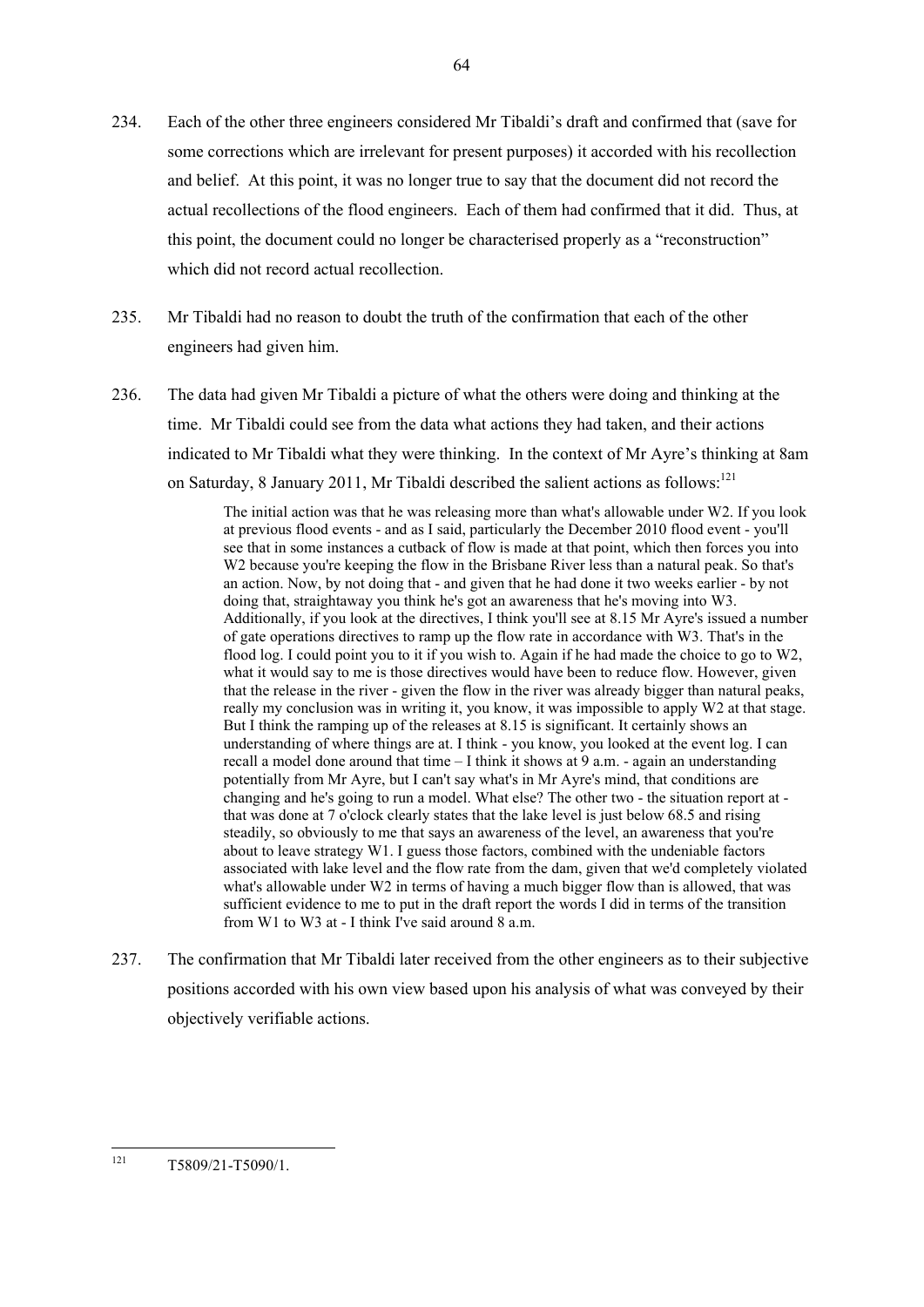### **Confirmation of the other flood engineers**

## *Mr Ruffini*

238. Mr Ruffini was on shift from:

- (a) 7pm on Friday, 7 January 2011 to 7am on Saturday, 8 January 2011; and
- (b) 7pm on Sunday, 9 January 2011 to 7am on Monday, 10 January 2011.
- 239. Mr Ruffini's sworn evidence is that he confirmed to Mr Tibaldi that he believed Mr Tibaldi's draft of the flood event report to be accurate. In particular, his evidence is that:
	- (a) Mr Tibaldi said: $122$

"Here's what I think it is." And he asked us to go away and see if we - if that I guess matched our recollection and whether we agreed with that or not.

(b) The process Mr Ruffini went through then was: $123$ 

...we'd go into the flood room ... there was a computer with the draft document on there, and then we could - because to review it properly, you also needed all that other material that I spoke about. So you - effectively you really needed to be in the Flood Control Centre so you had access to all that relevant material. We - when I did it, I would open it up, I would look at those - look at what he had written, and then I would check - check in terms of all that relevant data to make sure the numbers and things were right, and then I would sort of - I'd go through the logic, have the manual there and say does that sort of - is that correct inasmuch as I could, remembering what I did, you know, what I was trying to remember, what I was thinking, and what I did at the time when that was - that was on. So that's what I did.

(c) In respect of the strategies in particular, the process was: $124$ 

... firstly, I had my situation reports and see what did I write? What was I telling people at that time? You know, I'd look at the spreadsheet to say, you know, now, is what's been said here consistent with that? And then I would say what do I recall? What's my recollection of - what's my recollection of what I was doing at that particular point in time? So, you know, in the periods that - do I recall, and does that make sense, and would it make sense that - does it make sense? Does it gel with my whatever I can recall at that time? And to my way of thinking, I agreed that that was that did make sense and it was - it was consistent with, you know, at the time when I reviewed it what I was - what I could recall.

(d) The confirmation came in the form of accepting Mr Tibaldi's draft after being invited to make any necessary edits:<sup>125</sup>

> Well, he was just saying look, if you don't disagree - if you disagree with it, like, put edits on there. And it was also made very clear to us that we didn't have to sign the

122  $\frac{122}{123}$  T5414/26-28.

 $\frac{124}{125}$  T541923-35.

 $\frac{123}{124}$  T5418/40-58.

<sup>125</sup> T5419/38-44.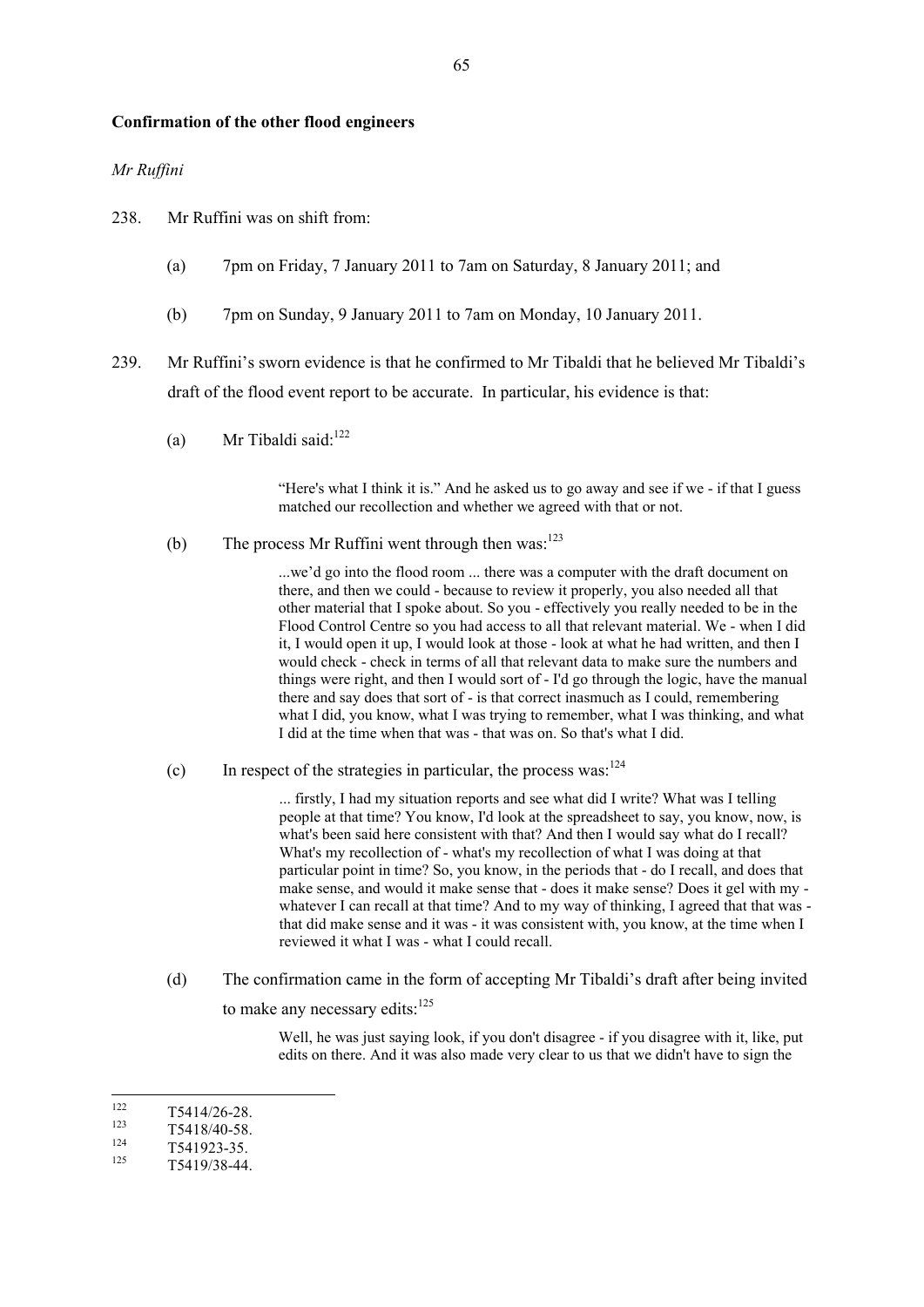report, like, if we didn't agree with it, if we didn't - if we didn't think that it was an accurate reflection of - accurate reflection of the event.

(e) In addition, when discussing the draft with Mr Tibaldi, Mr Ruffini said: $^{126}$ 

That matches my recollection.

(f) In summary:  $127$ 

Talk about the flood report for a moment. You were asked some questions about your role in the preparation of the flood report, and I want to go

over that again. Part of your evidence, as I took it down, was that Mr Tibaldi wrote a number of the sections about what strategies were in use, and, when his draft was at a mature stage, provided it to you. You read it. You did some independent checking of it by reference to records in the Flood Operations Centre?-- That's right, yes.

And by reference to your own recollections? That's right, yes.

And you reported back to him that it matched your recollection and looked reasonable?-- Yes. That I was happy with what was there, yes.

### *Mr Ayre*

- 240. Mr Ayre was on shift from:
	- (a) 7am to 7pm on Saturday, 8 January 2011; and
	- (b) 7pm on Sunday, 9 January 2011 to 7am on Monday, 10 January 2011.
- 241. Mr Ayre's sworn evidence is also that he confirmed to Mr Tibaldi that he believed Mr Tibaldi's draft of the flood event report to be accurate. In particular:
	- (a) In his sixth statement,<sup>128</sup> Mr Ayre described the review process in detail.
	- (b) He said in oral evidence that, having gone through that process, he agreed with what was in the final report.<sup>129</sup>

<sup>126</sup>  $\frac{126}{127}$  T5414/29-41.

 $\frac{127}{128}$  T5449/25-43.

 $\frac{128}{129}$  Ex 1048.

T5209/2-5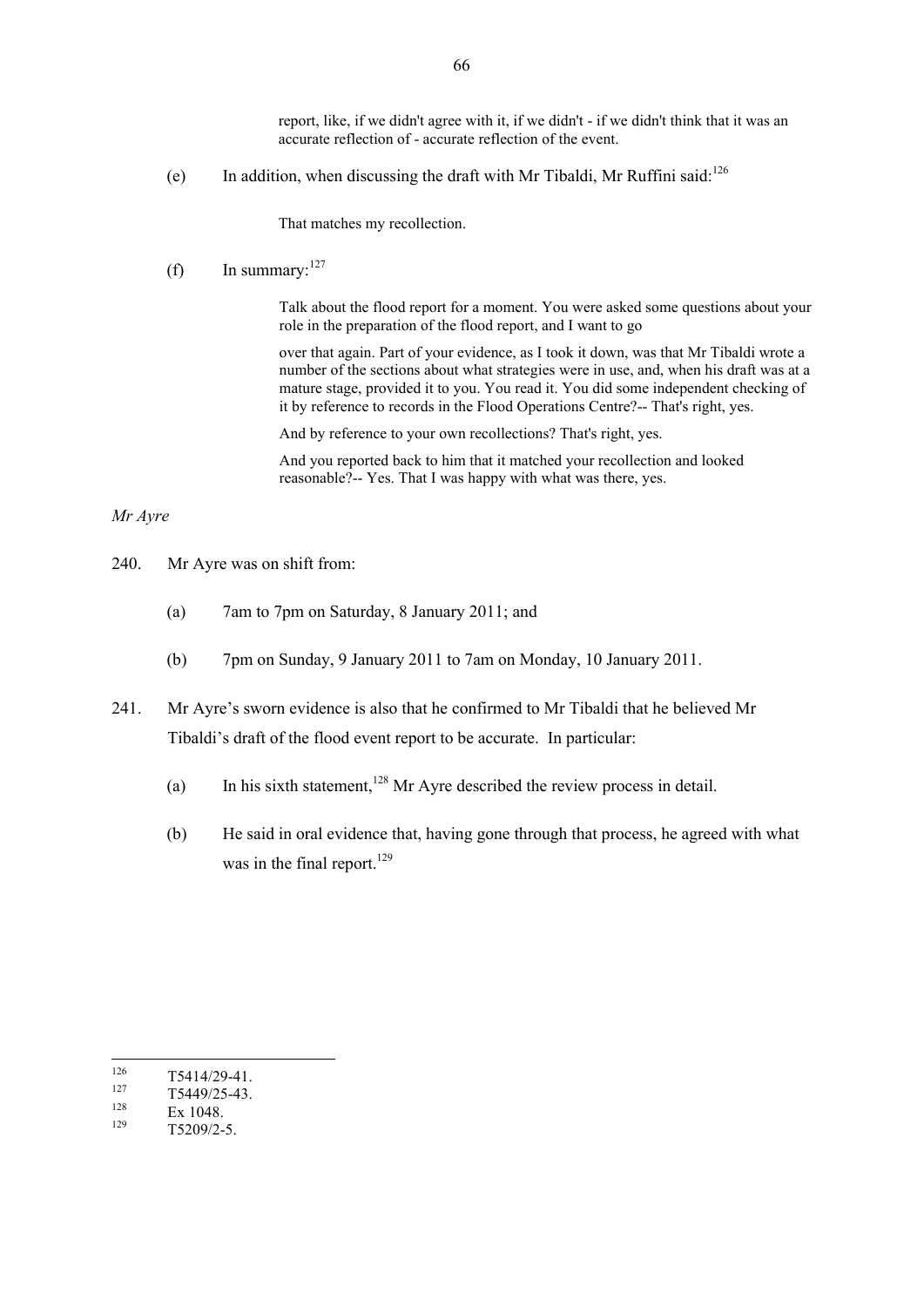(c) As to the process he had undertaken, he said: $130$ 

I did my own independent assessments of those strategies when I was on shift; so I was happy that that reflected what was occurring.

(d) Later the following exchange occurred:<sup>131</sup>

But your clear recollection was that what you took about - when Mr Tibaldi raised this issue about W2, is that "Well, we all need to go away and check it based on our shift"?-- Yes.

And what you took from that is you needed to go and consider your own position in relation to the shifts that you did?-- Yes, that's right, yes, just review the information current, that was applicable to the times that I was on a shift.

And that included the shift which began at was it 7 o'clock on the 8th of January?-- Yes.

And concluded on the 7th - at 7 o'clock p.m. on the same date that evening?-- Yes, that's right.

Okay. And were you satisfied in respect of the way it had been articulated in the report in relation to W2 not having been engaged?-- Yes.

Did that effectively accord with what your recollection was?-- Yes.

And you didn't tell Mr Tibaldi later on that you disagreed with that?-- No.

242. See also T5075/25-60; T5084/5-41.

## *Mr Malone*

- 243. Mr Malone was on shift from 7am to 7pm on Sunday, 9 January 2011.
- 244. The evidence supports a finding that Mr Malone confirmed to Mr Tibaldi that he believed Mr Tibaldi's draft of the flood event report to be accurate. In particular:
	- (a) Mr Malone referred to the process of working closely with Mr Tibaldi and to reading through the parts Mr Tibaldi had drafted.<sup>132</sup>
	- (b) He accepted that there was no impediment to him reporting any concern he had about the content of the report, and said in evidence that he was quite happy with the report.<sup>133</sup>
	- (c) Mr Malone does not suggest that he raised any concern with Mr Tibaldi, and Mr Tibaldi does not believe he did so.<sup>134</sup>

<sup>130</sup>  $^{130}$  T6105/17-20.

 $\frac{131}{132}$  T6115/31-T6116/16.

 $\frac{132}{133}$  T5326/11-57.

 $\frac{133}{134}$  T6094/20-30.

<sup>134</sup> T5075/25-60; T5084/5-41.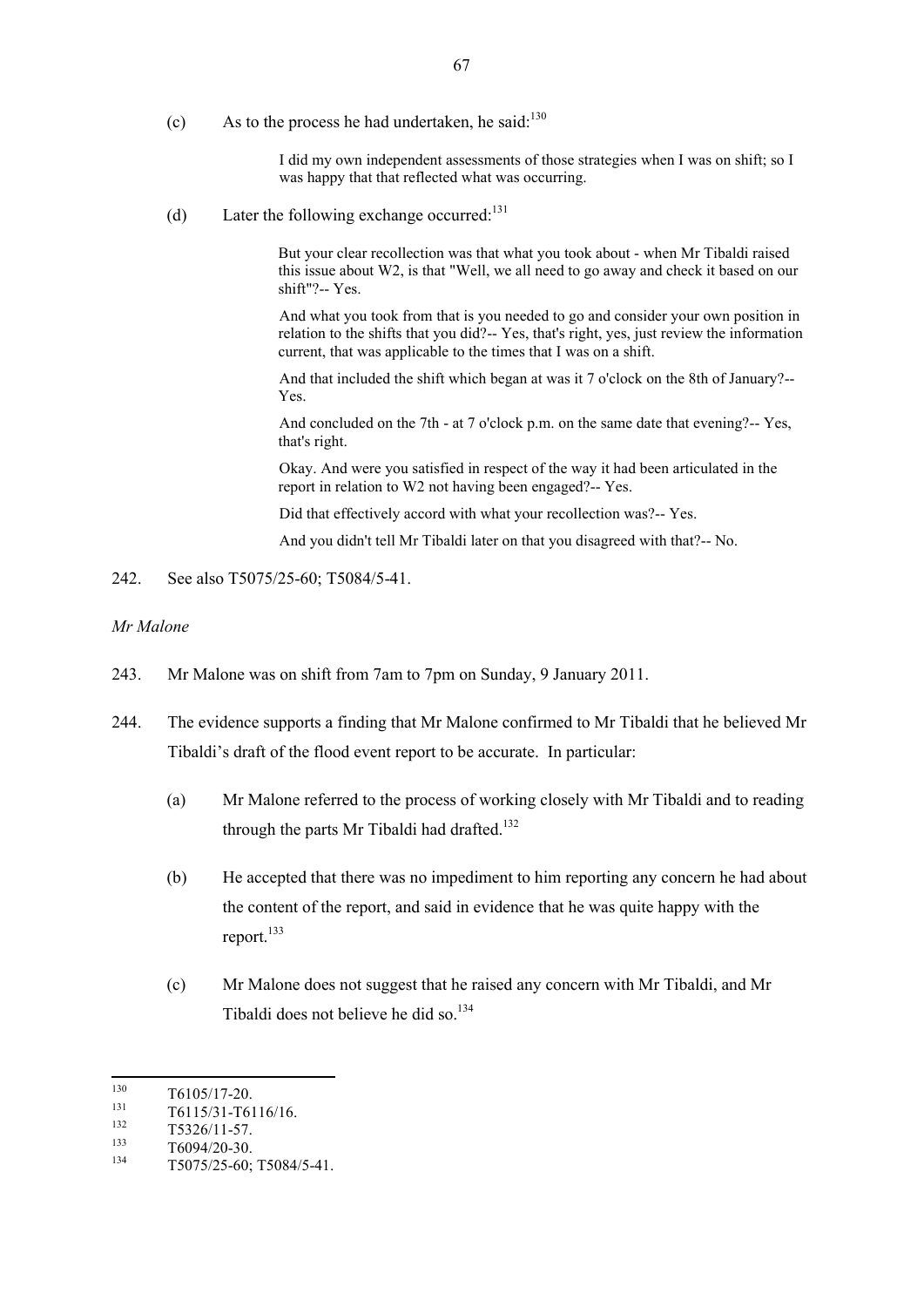(d) Thus, at the very least, Mr Malone's confirmation came in the form of accepting Mr Tibaldi's draft after being invited to make any comments he thought appropriate.

# **No collusion**

- 245. Mr Tibaldi gave evidence that his methodology was designed to give an accurate account of what actually occurred.<sup>135</sup>
- 246. Each of the other flood engineers gave evidence that he understood that Mr Tibaldi's methodology was designed to give an accurate account of what actually occurred.<sup>136</sup>
- 247. All four flood engineers gave evidence that they believe that the flood event report is an accurate record of what in fact occurred.<sup>137</sup>
- 248. There is no foundation in the evidence for a finding that they did not honestly hold these beliefs.
- 249. Mr Tibaldi:
	- (a) Honestly believed that the objectively verifiable data represented the most reliable starting point.
	- (b) Always intended that (as in fact occurred) the other three engineers would be given an opportunity to assess his draft and make any changes they considered necessary or appropriate.
	- (c) Had no reason to doubt the truth of the confirmation that each of the other engineers had given to the effect that the draft accorded with his recollection and belief.
- 250. Further, the other engineers had no reason to be suspicious of Mr Tibaldi's methodology. As engineers, they too value the objective truth of the contemporaneous data. And they had ample opportunity to assess Mr Tibaldi's work for themselves and administer any corrections.
- 251. Elsewhere we have pointed to a number of factors which support the conclusion that the flood engineers were acting honestly. However, there are two that warrant particular mention here.

<sup>135</sup>  $\frac{135}{136}$  T5159/35-50.

 $136$  Tibaldi T5159/45-50; Malone T5309/31-52; T5369/1-30; Ruffini 5414-5415; Ayre T5209.<br> $137$  Mg B Corie to the project T5413/10 T5414/41. Mg Agree is the project T5202/40-50.

<sup>137</sup> Mr Ruffini's evidence is at T5413/19-T5414/41; Mr Ayre's evidence is at T5292/49-50; Mr Tibaldi's evidence is at T5134/49-51; Mr Malone's evidence is at T6094/20-26.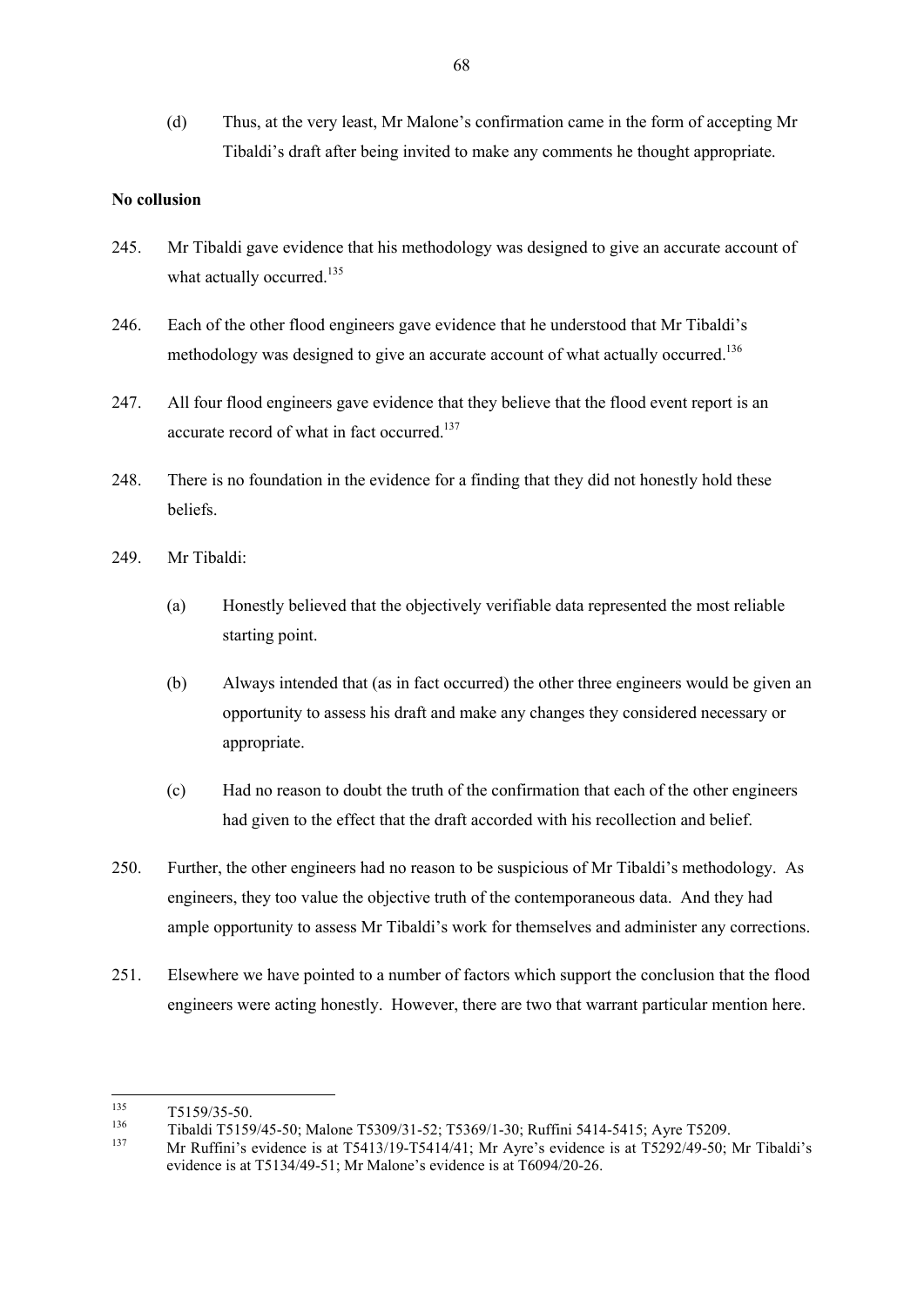- 252. The first derives from their honestly held belief as to the interpretation of the manual. Their view as to the appropriateness of the methodology adopted<sup>138</sup> must be informed by their interpretation of the manual. As we have said, their interpretation is:
	- (a) the manual dictated an automatic transition from strategy W1 to strategy W3 when the lake level exceeded 68.5 and the releases from the dam exceeded the naturally occurring peaks at Lowood and Moggill; and
	- (b) the role of the flood engineer in those circumstances was not to subjectively select a strategy, but rather to use the strategy mandated by the manual.
- 253. On this interpretation:
	- (a) It was irrelevant to inquire whether a conscious selection of strategy was made by Mr Ayre at 8am on Saturday, 8 January 2011 (or by any of the other engineers throughout that weekend).
	- (b) The relevant factual inquiry was whether the *actions* of the engineers had in fact fulfilled the objectives of the applicable strategy.
	- (c) Mr Tibaldi's methodology, with its focus upon faithfully reporting the *actions* of the flood engineers as established by the objectively verifiable data, was entirely innocent.
- 254. The second derives from the evidence which suggests that, from the point of view of an engineer, there is nothing inappropriate, let alone dishonest, about using the objectively verifiable data to assign strategy labels after the event.
- 255. The evidence of Mr Shannon on this point was encapsulated in the following exchange:<sup>139</sup>

Now, is it the case that - it's not the case, is it, that you go through a flood event and then you work back through the flood event to work out when the strategies were engaged?-- To put the terminologies of the formal strategies, that might be required because you mightn't be logging it according to the defined strategies. It might be the defined levels and the outflows. So when you put the report together, you would be cross-referencing the flood manual and putting the appropriate labels on it, yes.

But each flood engineer who was operating the dam at any particular time during the flood event would know what strategy he was operating the dam under?-- He would know what the requirements were according to the circumstances at the time. Whether it would be in the front of his mind to put the label of the strategy on it, I wouldn't be too concerned.

<sup>138</sup> <sup>138</sup> And of the wording of the flood event report itself.

<sup>139</sup> T5824/55-T5825/21.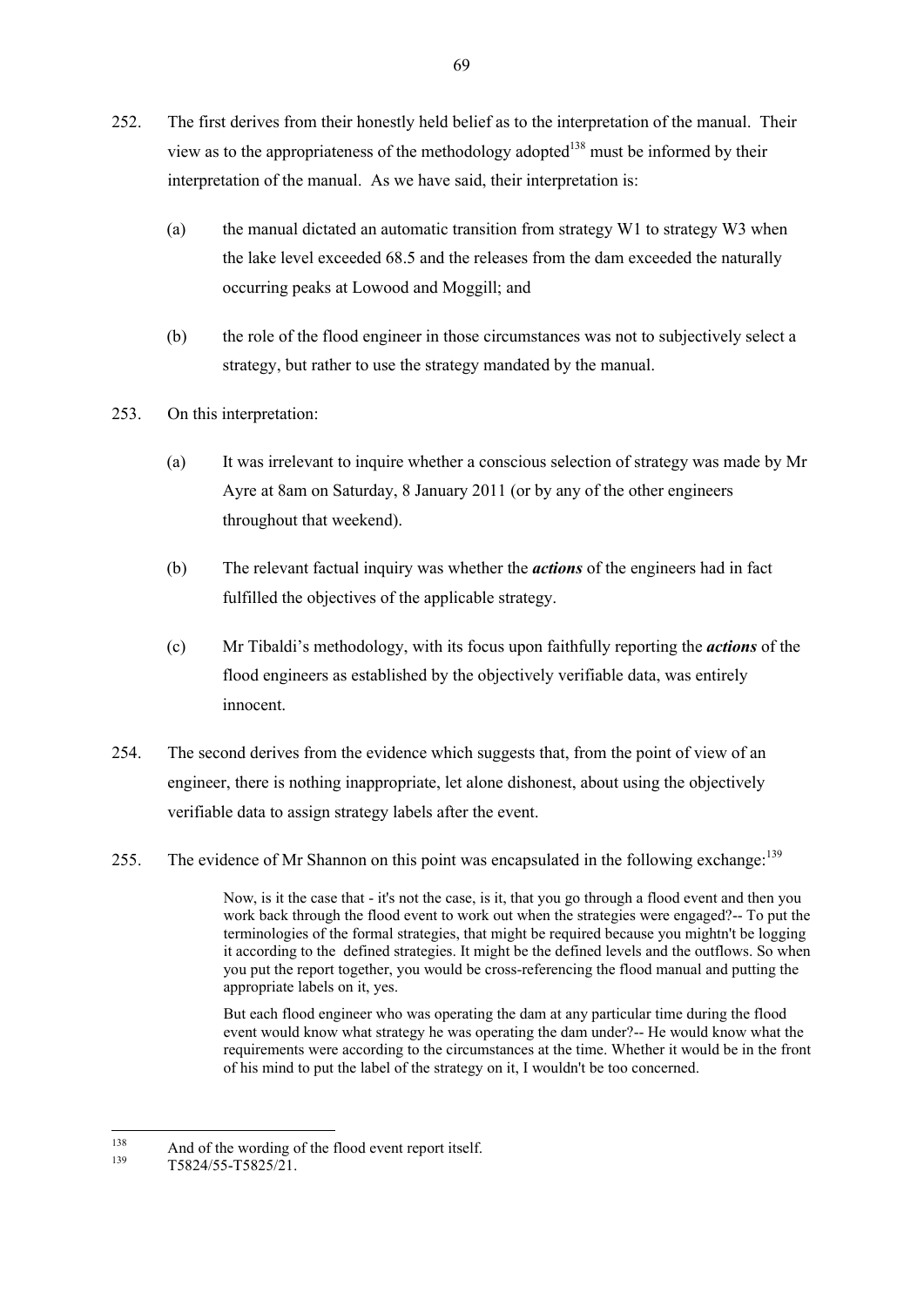So you wouldn't be concerned if the report was prepared not on the flood engineer's recollection of their choices as to strategy, but based on a reconstruction of the events having regard to when the lake reached certain levels?-- I would expect them to know exactly when they needed to consider varying their operating strategy according to the lake levels, which is the primary requirement under the manual. You can look up to the heading of that requirement and it will say what strategy that falls under.

- 256. Mr Shannon was picking up a theme that ran through the evidence of the experts. To an engineer, what matters is whether the correct objectives were in fact being pursued at the appropriate time (which can be ascertained as a matter of substance by examining the flood engineers' actions), not whether the flood engineers subjectively or consciously appreciated at the time what "label" or "chapter heading" the salient objectives fell under.
- 257. The point was addressed by Professor Apelt a number of times in his evidence:
	- (a) First, he explained: $140$

... those statements of the strategies, which you've listed ... I see them as summaries of the whole of the section 8, which is about the management of the dams, and they under each of those strategies they summarise the conditions under which certain actions will be taken, and I see, you know, when it's labelled "W1", "W2", or whatever, I see that as purely a label, kind of a chapter heading, and, so, yes, I was looking to see that they were doing the correct thing by the manual when the conditions - correct relative to the conditions that existed at the time.

(b) Then there was this exchange:  $141$ 

Now, is it the case that you cannot say that there was compliance with the manual unless the SEQWater report is an accurate record of what the engineers were considering at the time?-- Are you talking about the body of the report?

Yes?-- I am not quite sure what you mean by considering. What I was concerned about was what are the conditions? What are they doing? Are these consistent for those conditions? Whether that is W1, W2, W3, whatever, that then is as I said part of a label. It is the substance of what they are doing that I was concerned with.

(c) On the topic of precisely what the flood engineer must be conscious of, the following exchange occurred:<sup>142</sup>

> ... I was reading it in the sense that what they were doing for the conditions that existed at the time, rather than what label they might be using for the strategy.

COMMISSIONER: So you don't think it is necessary to consciously decide what strategy you were in, or what is it that you are saying?-- I don't think it is necessary for you to advert explicitly to the fact that "This is W3". It is essential that you are conscious of the fact that the dam has passed a certain threshhold. For that condition we must do certain things. So it is essential that they have a clear understanding of what is required for them to do. Whether they think, "This is W3", or whatever, is not for me the essence.

140  $140$  T5727/34-45.

 $141$  T5732/10-26.

T5732/46-T5733/2.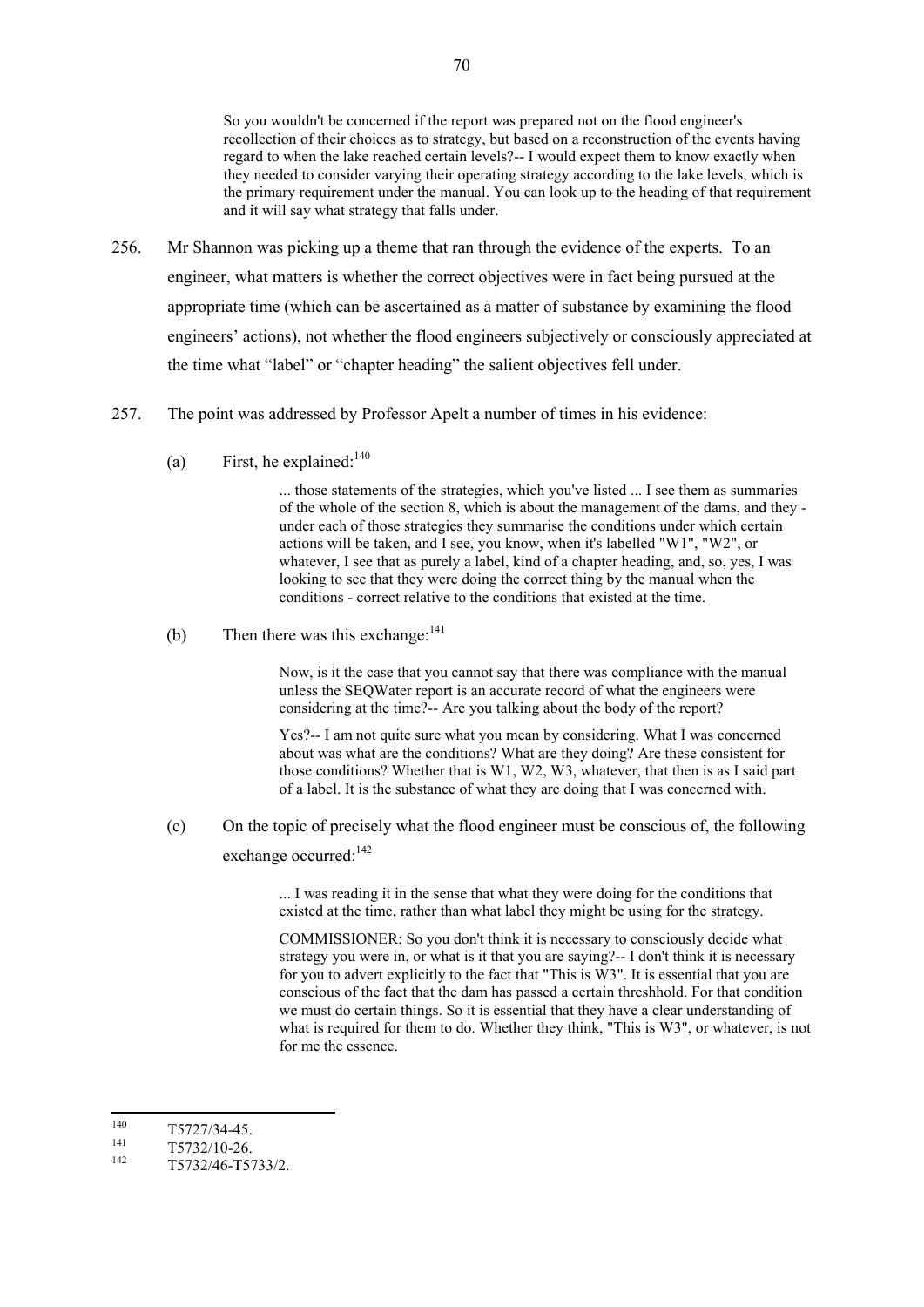(d) Finally, he was asked how a flood engineer would know what strategy he or she was in at any particular point in time and the following exchange then ensued:<sup>143</sup>

> Once they have moved into a situation where that defines the strategy, either consciously or subconsciously they would be aware that that's where they're operating. Now, they may not, you know, enunciate to themselves or anybody else, "Hey, we're in W3," I don't see that as necessary provided they recognise the conditions now that call for the actions that are detailed under W3, for example.

But you would accept, though, at the time, for example, say, 8 a.m. on the 8th, the flood engineer would have to accept that he was in W3?-- Yes. Yes. I mean, if someone was just - if I was a flood engineer and somebody said, "Where are you at?" and you're at 68.55, I'd say, "Oh, well, that really is W3." In other words, I may not have consciously formulated that view or that - that thing but if I was asked that would be immediately their response, yes.

So is what you're saying, if someone asked the flood engineer on the 8th after 8 a.m., "What strategy are you in?" an automatic reaction would be, "W3"?-- Well, I'd expect that unless they were confused. You know, and, I mean-----

But the manual doesn't allow confusion. The manual states that you should be in W3?-- Oh, yes, yeah, but they-----

MR AMBROSE: Let him finish the question - let him finish the answer, please.

MS WILSON: I will let him answer. Professor?-- The manual states, yeah, it's not that they are - in the situation I'm, you know, allowing to be possible is that they are doing what's required in W3 but in, you know, kind of the fog of war they say, "Oh, it's W2," or whatever, you know, so - and so we say, "Hey, you can't be" - I'm really constructing a hypothetical situation.

Yes?-- But they're working under pressure and the important thing is did they do what was required for the conditions that applied at the time.

I'm just asking you to look at the manual?-- Yes.

At after  $8 \text{ a m}$  on the  $8 \text{ th}$ ---- $2$ -- Yes.

-----the flood engineer would have to know that he is - was in W3?-- Well, you know, as I've got - the idea of W3 being, you know, this is a - kind of a line in the sand or the - as I said, my - my view is that's a sub - summary of what's in W3. So they certainly would have to know all of that. Now, if they think this is W3 or not, that's not particularly relevant to me provided they're doing what is required for those conditions.

It's not the case, is it, that you don't know what strategy you are in at the time but after the flood event then you look back at the data and then you work out at that point in time we must have been in a certain strategy?-- It's possible, that's possible. I - you know, I can't really put myself in the minds of the engineers in the situation to be-----

COMMISSIONER: Professor Apelt, I'm just grappling with this, how do you know what conditions you have to meet unless you know what strategy you are in?-- From the actual objective information. The levels above 68.5, now, the - they could be - a person could be operating on those sets of conditions and requirements without the strategy name being mentioned.

But you have to know, don't you, that there is a strategy, that's it's called "W3", that these are the objectives under it in order to know what objectives you've got to meet?-- Well, you have to know the conditions you're in and they are labelled strategy W something or other-----

 $143$ T5749/6-T5750/58.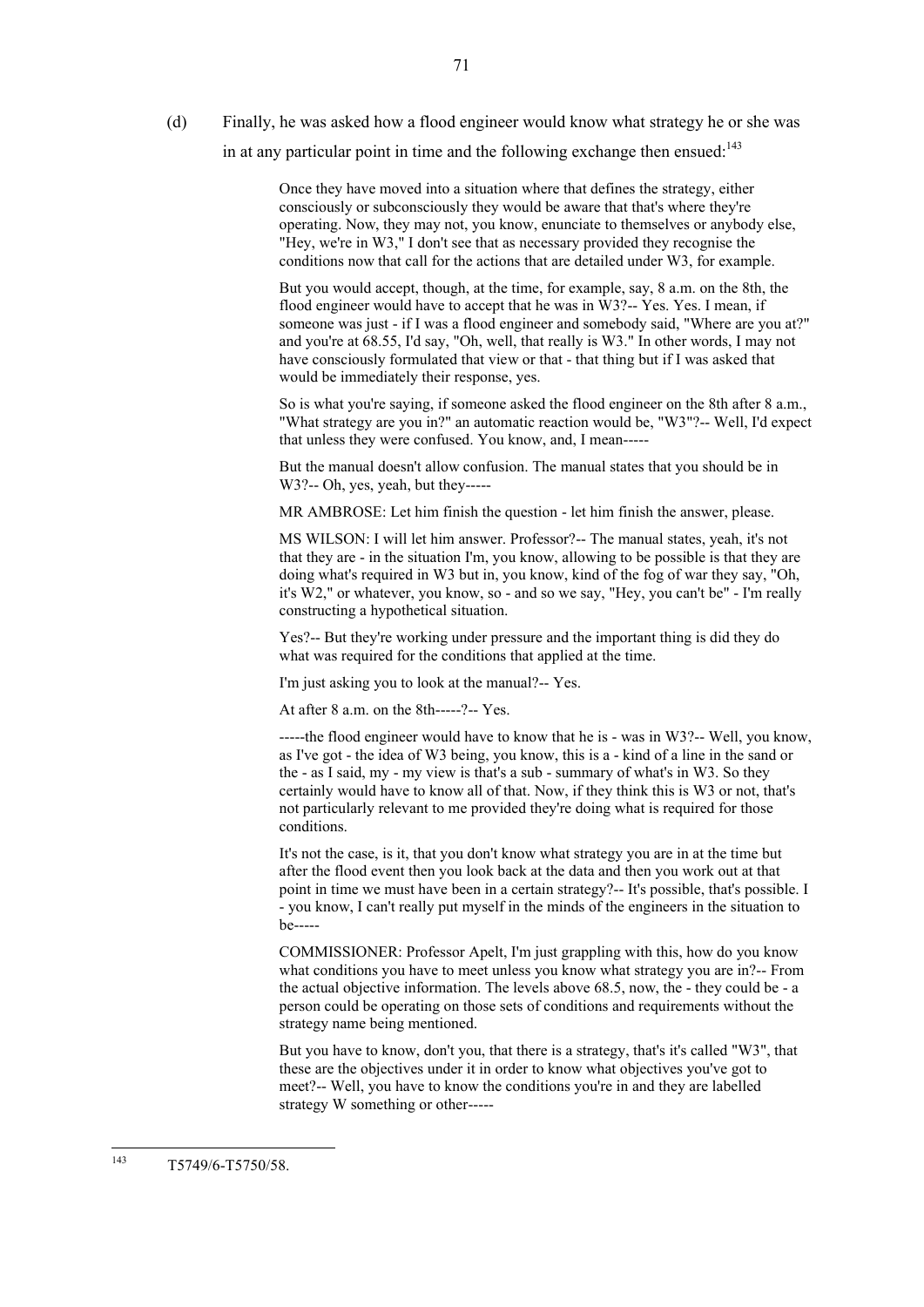Yes?-- -----for convenience but what's important to know is the conditions you're in and the requirements that those conditions require you to follow.

Well, how is it that you're going to know what the conditions are that are necessary how are you going to know what you have to do under W3 unless you know you're in W3, that's my question?-- By knowing the conditions that are required.

But you won't know the conditions - you won't know the importance of the conditions or the significance of the conditions or what it means what you have to do unless you appreciate that this is strategy W3 that you need to apply, surely?-- The well, yes, in the global sense, yes. I mean, the person who - who is coming - people who are doing this would be familiar with this manual-----

Mmm?-- -----and they would be well aware that, you know, under various conditions certain things have to be done. What label they give to it at that - in their head is not tremendously important from the point of view of what they do, it is obviously important from the point of the description of what they ought to - you know, the kind of labelling of the strategy that they're in.

- 258. The essence of what Professor Apelt was saying is:
	- (a) The important thing was for the flood engineers to be conscious of the conditions they were in, and what the manual required them to do in those conditions.
	- (b) This did not necessarily require them to turn their minds explicitly to the label or chapter heading in the manual under which the conditions and requirements are to be found.
	- (c) Relevantly, when the conditions were such that the lake level reached 68.5 and the current releases from Wivenhoe were above the peak flows at Lowood and Moggill, the flood engineers had to be conscious:
		- (i) of those conditions;
		- (ii) that their primary objective was to protect urban areas from inundation; and
		- (iii) that they were required to keep the flows at Moggill below the threshold of urban damage of 4,000 cumecs.
	- (d) The flood engineers could know all these things without explicitly bringing to mind the label or chapter heading in the manual under which one could read about these conditions and requirements.
	- (e) It is understandable that the flood engineers would not discuss or record strategy labels in "the fog of war".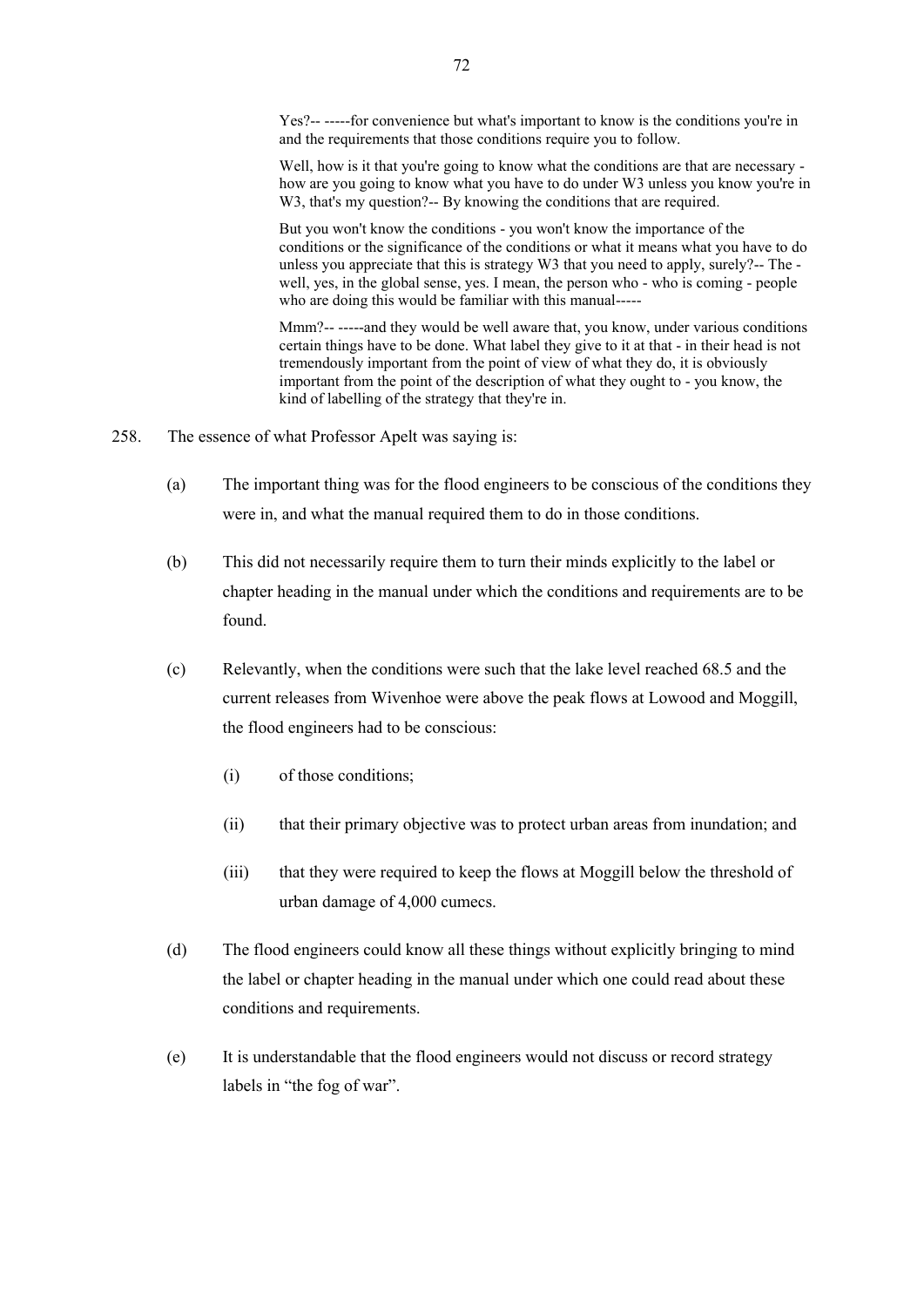- (f) It is understandable that, after the event, once "the fog of war" had lifted, the flood engineers would then set about recording the strategy labels by reference to the conditions they were in and what they in fact did at the time.
- 259. Thus even if Mr Tibaldi's methodology had been confined to the retrospective attribution of strategy labels by reference to the conditions the engineers were in and the objectively verifiable actions they took at the time, respected experts such as Mr Shannon and Professor Apelt would not regard that methodology as inappropriate, much less dishonest.
- 260. *A fortiori* where, as here, Mr Tibaldi's methodology involved much more than this. As we have been at pains to emphasise, his methodology involved each of the flood engineers looking at the matter for himself and confirming that Mr Tibaldi's account accorded with his recollection and belief.
- 261. In these circumstances, the suggestion that Mr Tibaldi's methodology was a dishonest connivance cannot be sustained.
- 262. In the result, irrespective of the Commission's own views as to the merits of Mr Tibaldi's methodology, the allegations of collusion levelled against the flood engineers should be rejected.

### **VI COMPLIANCE WITH THE MANUAL**

- 263. The question of compliance depends on the correct legal interpretation of the manual.<sup>144</sup> That topic is addressed above in Part III. For the reasons developed there, applied to the circumstances existing in the period 8 to 10 January, to manage the dam in accordance with W<sub>3</sub> the manual required (in essence) that when making decisions on water releases:
	- (a) primary consideration be given to protecting urban areas from inundation;
	- (b) secondary consideration be given to lower level objectives; in particular minimising disruption to downstream rural life;
	- (c) the maximum rate of release be that which will produce a flow in the Brisbane River at Moggill of 4,000m3/s;

<sup>144</sup> The question of compliance being addressed here is that which was the focus of the February 2012 hearings.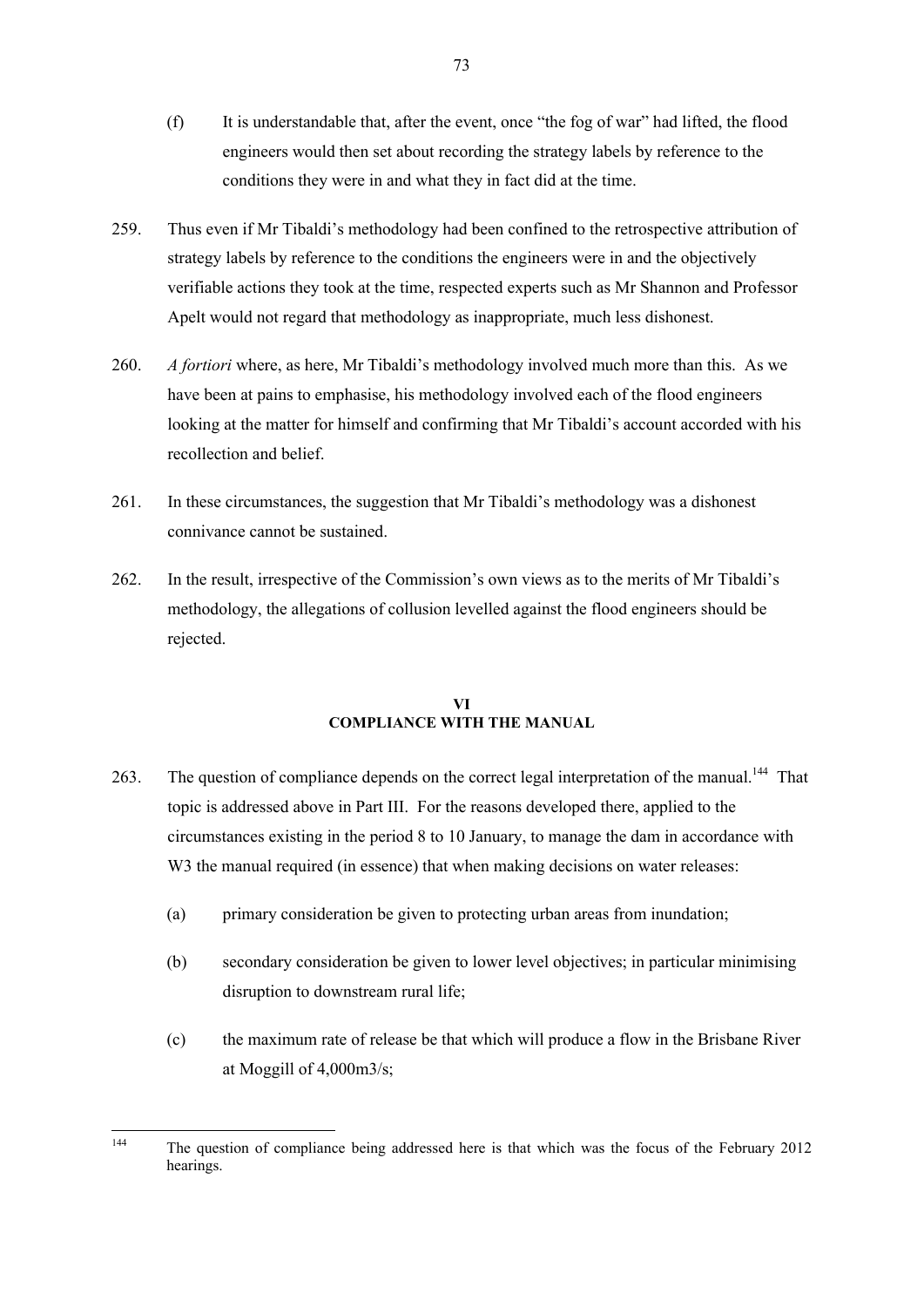- (d) the rate of release is not to be limited by reference to the naturally occurring peak flows at Lowood and Moggill.
- 264. As we have said, two of the requirements engage the flood engineer's state of mind, namely (a) and (b). But if the flood engineer has that state of mind, and meets the other requirements  $((c)$  and  $((d))$ , then the flood engineer has met the performance criteria of W3. In those circumstances, the flood engineer has discharged the obligations imposed by the manual as regards the use of W3.
- 265. It is not necessary under the manual that the flood engineer thinks to himself "I am now using W3" or, as some of the experts put it, subjectively place a label or chapter heading on the strategy he is using. Nor is it necessary that the flood engineer communicate to others that he is using W3, or write that down. The manual, properly construed, establishes that W3 is a collection of performance criteria. So long as the flood engineer achieves those criteria in making decisions about releases, then the flood engineer is discharging the obligation under the manual to use W3.
- 266. Further, on the evidence addressed in Parts III and IV above, the Commission should make a finding that there was compliance over the period 8 to 10 January. The flood engineers met the performance criteria of the manual over that period. This is supported by a detailed analysis of what they actually did over that period, and by a unanimous body of expert opinion.

#### **VII THE FLOOD REPORT**

- 267. For the reasons developed in Part III above, the Commission should find that:
	- (a) The flood report is not saying that W3 was invoked by a decision of the flood engineer at 8am on Saturday  $8<sup>th</sup>$ . Rather, it is saying that W3 was <u>used</u> from that time. That is supported by the language appearing at p.190 "… strategy W3 was adopted for use at 8.00 on Saturday 8 January 2011." The language used to describe the adoption for use of W3 is in contrast to the language used to describe the transition to W4: "... at the start of this period it was decided to transition to strategy W4" (page 194).
	- (b) As to the by-passing of W2, the report is saying that W2 could not be applied (because the then level of releases was above the rate of release at that time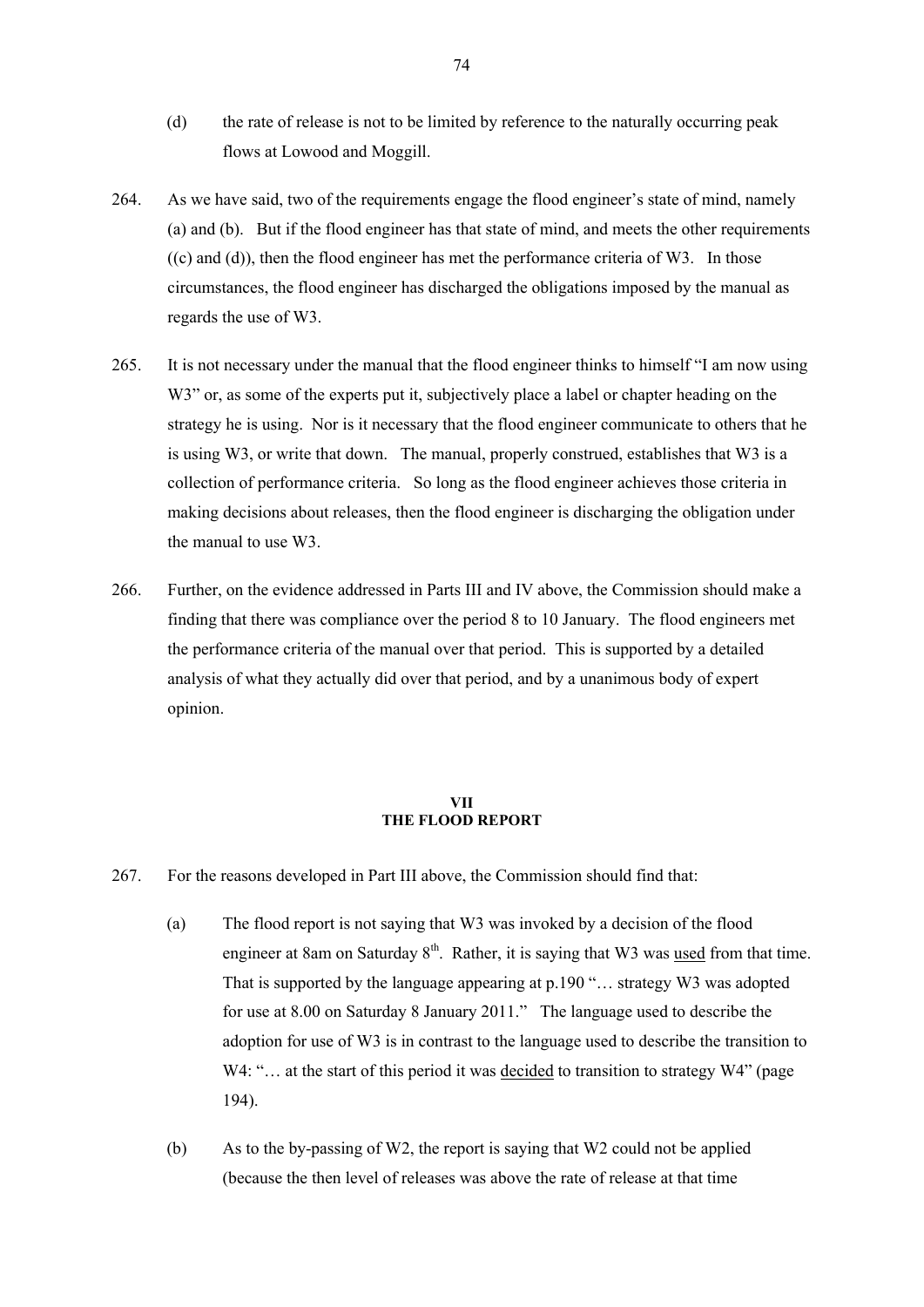permissible under W2), and that strategy W2 was by-passed by circumstances, rather than by a decision of the flood engineer.

- (c) The phrase "adopted for use" suggests conscious action by the flood engineer to commence to use strategy W3 in managing the dam. It should be found that that is what occurred.
- 268. In these circumstances, the Commission should find that the flood report was not misleading.
- 269. If (contrary to Seqwater's submission) the Commission finds that the report is misleading, the Commission should nevertheless find that the flood engineers did not intend to mislead. As to this:
	- (a) The flood engineers honestly believed the flood report to be true having regard to the sense in which they understood it.
	- (b) The sense in which they understood it was informed by their honestly held interpretation of the manual.
	- (c) The fact that the Commission may take a different view of what the manual means, and of what the flood report objectively conveys, does not render the flood engineers guilty of intentional deception.
	- (d) As was held in *Akerhielm v De Mare* [1959] AC 789 at 805-806:

The question is not whether the defendant in any given case honestly believed the representation to be true in the sense assigned to it by the court on an objective consideration of its truth or falsity, but whether he honestly believed the representation to be true in the sense in which he understood it albeit erroneously when it was made.

- (e) Given the unanimous views of the experts, the understanding of the flood engineers should be found to be both reasonable and honest.
- (f) If the Commission arrives at a different understanding, that may mean that the flood engineers (and the experts) were mistaken. But it does not mean that they were dishonest.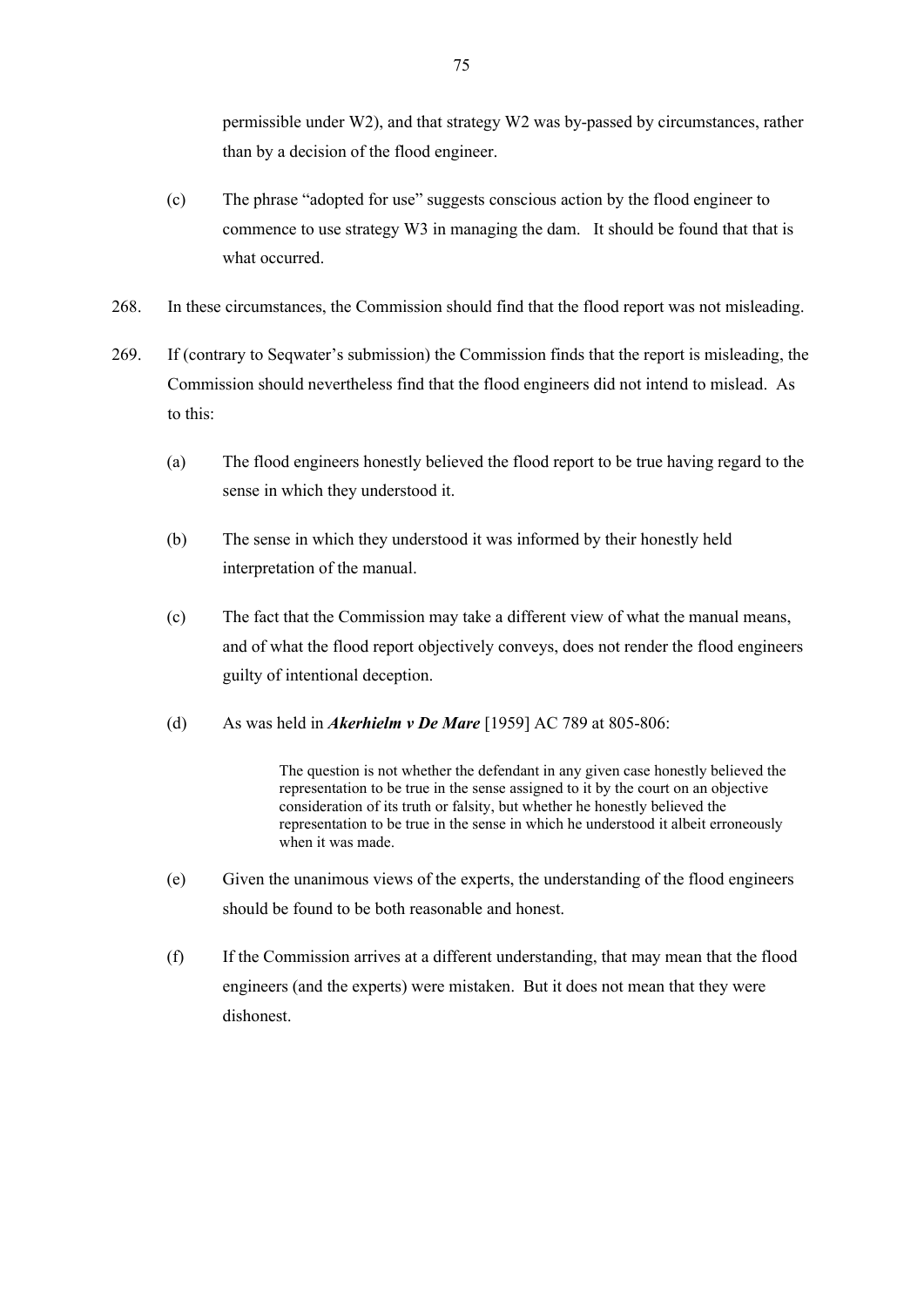### **VIII RELEASES APPROPRIATE FOR OPERATIONS UNDER W3**

## **Introduction**

- 270. There is a unanimous body of expert evidence to the effect that the releases actually made by the flood engineers over the period in issue (from 8am, Saturday 8 January 2011 to through to the morning of Monday, 10 January 2011) were appropriate and reasonable:
	- (a) for operations under strategy  $W3$  in the prevailing circumstances; and
	- (b) for giving primary consideration to protecting urban areas from inundation.
- 271. The Commission should make a finding to that effect.
- 272. In the submissions delivered by counsel assisting, it is conceded that each of the peer reviewers maintained his view that the releases from the dam were appropriate.<sup>145</sup> However, counsel assisting suggest that this "is not to the point now under consideration". That submission should be rejected. Whilst the questions addressed in the Parts above are important, an equally important question which the Commission must answer is whether, irrespective of the conclusions the Commission reaches on the above matters, the releases which were in fact made were appropriate and reasonable. For the reasons explained below, the unanimous body of expert evidence confirms they were and the Commission should find accordingly.

## **Mr Babister**

273. Mr Babister approached this issue by looking at range of other possible operating scenarios. He framed the question this way: $146$ 

> If the goal is to understand the level to which the dam mitigated the flood, or to assess the adequacy of the dam operational procedures, it is more productive to consider … how well the [strategy deployed by the flood engineers] mitigated the flood in comparison to plausible alternatives.

<sup>145</sup> <sup>145</sup> Paragraph 432 of the submissions of counsel assisiting.

Mr Babister's report of 18 November 2011 at [12].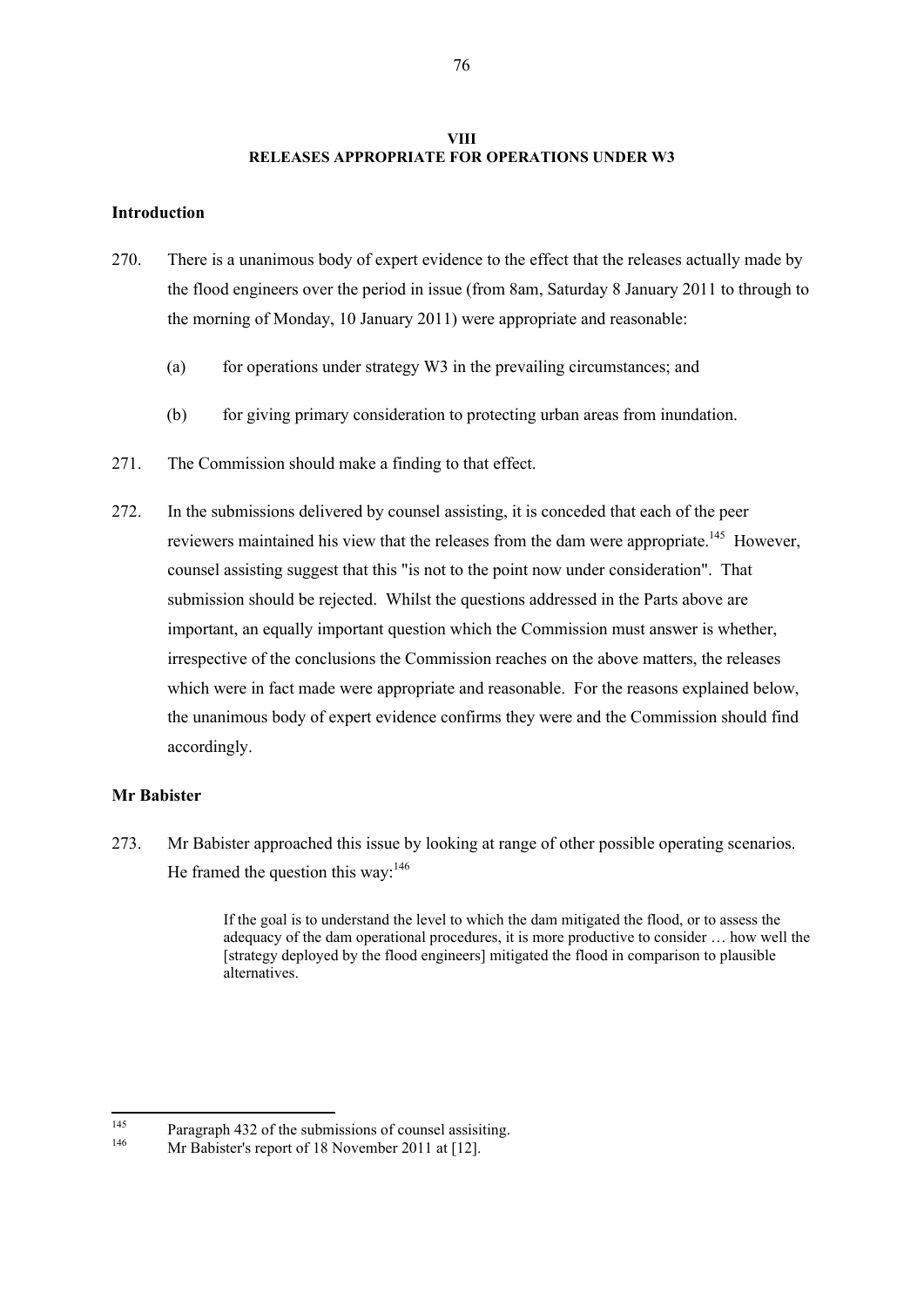274. Mr Babister's findings are addressed in more detail in the next Part. However, it is sufficient to note for present purposes Mr Babister's conclusion that:<sup>147</sup>

> With the information available during their operations, and using the strategies defined by the Manual, [I] believe the flood engineers achieved close to the best possible mitigation result for the January 2011 flood event.

> > [emphasis added]

275. In his oral evidence the following exchange occurred: $148$ 

And you have said that on your view it would not have been a responsible decision of the flood engineers on that Saturday and Sunday to have increased releases as per G1 or G2? [being scenarios involving significantly increased releases on Saturday]--That's right, they would have been taking a massive gamble if that sort of strategy was taken on, that they could have made flooding into that sort of major category instead of being around 2,000 CUMECS.

In your opinion, the releases they did decide to make were responsible?-- They were responsible. You could possibly argue for some slight changes, slightly higher changes, very small changes in some of their decisions, but they were in accordance with the manual and responsible.

[emphasis added]

276 And later: $149$ 

Would you say, to put it in layman's term, judging by the results the flood engineers have achieved in managing Wivenhoe they did a good job?-- I believe they did.

- 277. During his oral evidence, Mr Babister addressed other operating scenarios which he had modelled. Relevantly, those scenarios (referred to as Scenarios C and D) involved increasing releases from the dam on Saturday and Sunday.
- 278. Of Scenario C (which involved significantly higher releases over Saturday and Sunday), Mr Babister said:<sup>150</sup>

Now, is that what the flood engineer should have done?--I don't believe so. If detailed studies on the robustness of the forecast rain had been carried out and there was reason to be confident, they could have enacted some of this, but even this strategy is the very limit of what would be plausible.

I think there is some argument they probably could have released slightly higher flows after 4 o'clock in the afternoon on the 9th, but that's the only area where I believe and the other thing that with all of these different strategies we know from the strategies in an earlier report which are called A1, we ran five of them, that sometimes very slight subtle differences can have adverse affects if you interfere with the timing in a way produces detrimental effects. So it's not just a matter of increasing flows, it's a matter of increasing flows at the right time and the

<sup>147</sup> <sup>147</sup> Mr Babister's report of 28 July 2011 at [16].

 $\frac{148}{149}$  T5897/11-23.

 $149$  T5900/30-32.

<sup>150</sup> T5899/50-T5900/28.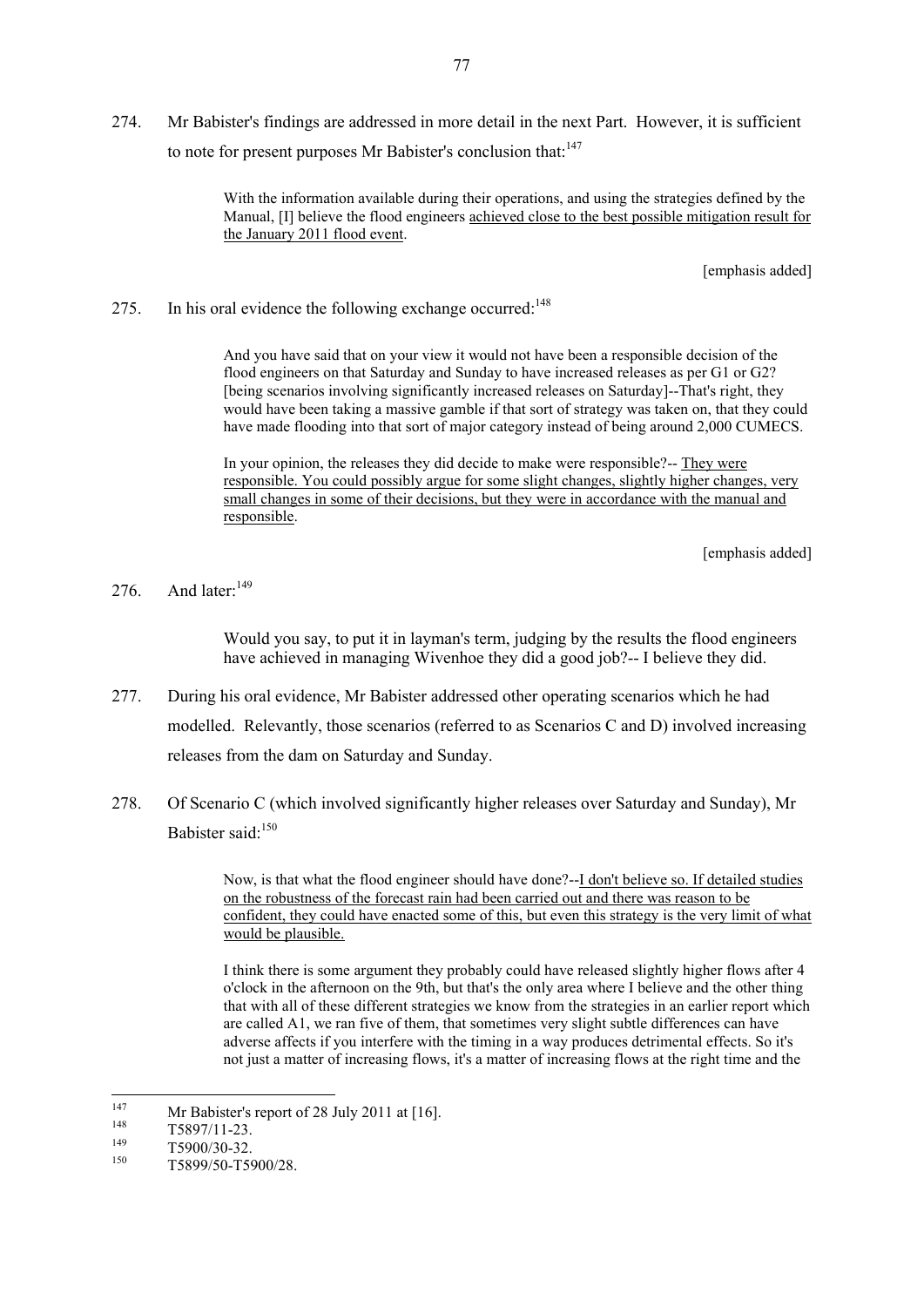other thing the flood engineers did that gave them a very good outcome is they actually used nearly all of the storage below where the fuse plugs cut in. So any strategy that didn't make use of the similar amount of storage to the flood engineers, unless it released large amounts of early flow, which is not viable, was not going to generally have such a good outcome. That's why we were of the view that they did particularly well because they used all that storage near the peak of the second inflow.

By "particularly well", are you saying that with the information available to them at the time and operating under the strategies of the manual, the management of Wivenhoe was utilised to its maximum ability to protect against urban--?-- I wouldn't say maximum, but very close to it. There's certainly quite reasonable variations within the manual that wouldn't have produced such a good outcome.

All right. Or very close to the maximum?-- Quite close, yes.

The maximum ability of Wivenhoe to protect Brisbane against urban inundation?-- Under the constraints of the manual.

[emphasis added]

279. Of Scenario D (which involved increasing releases on Sunday afternoon), Mr Babister said:

And, once again, even though I said that's more plausible than the G1 or G2 strategy, it still is a quite adventurous risk-taking approach.

Would you explain why you say that?-- You are - have to fully invest in things like the forecast rain and what the eventual outcomes will be.

When you say "fully invest", do you mind explaining it in layman's terms?-- Fully invest, you have to be very confident that the forecast rain is going to turn - is actually going to occur.

Yes?-- And you have to - you have to - the advice you're getting from the Bureau of Meteorology and the things you are seeing on the radar, you have to be quite confident that will actually turn into sort of rainfall in the catchment.

You'd also have to have reasonable anticipation that the second peak inflow was going to come?-- Well, you certainly wouldn't have achieved anywhere near the sort of outcome if the second peak didn't flow.

No?-- You would have been looking not so smart.

But you have analysed the weather information available to the engineers on that Sunday, the 9th and to Monday, the 10th, haven't you?-- Yes.

The weather forecast just didn't predict that second severe inflow that occurred, did it?-- I have to recall, but, no, it didn't.

Wouldn't it be fair to say that it wouldn't have been a justifiable course on the weather information available to the flood engineers on Sunday, the 9th?-- To ramp flow up that high wouldn't have been justifiable.

[emphasis added]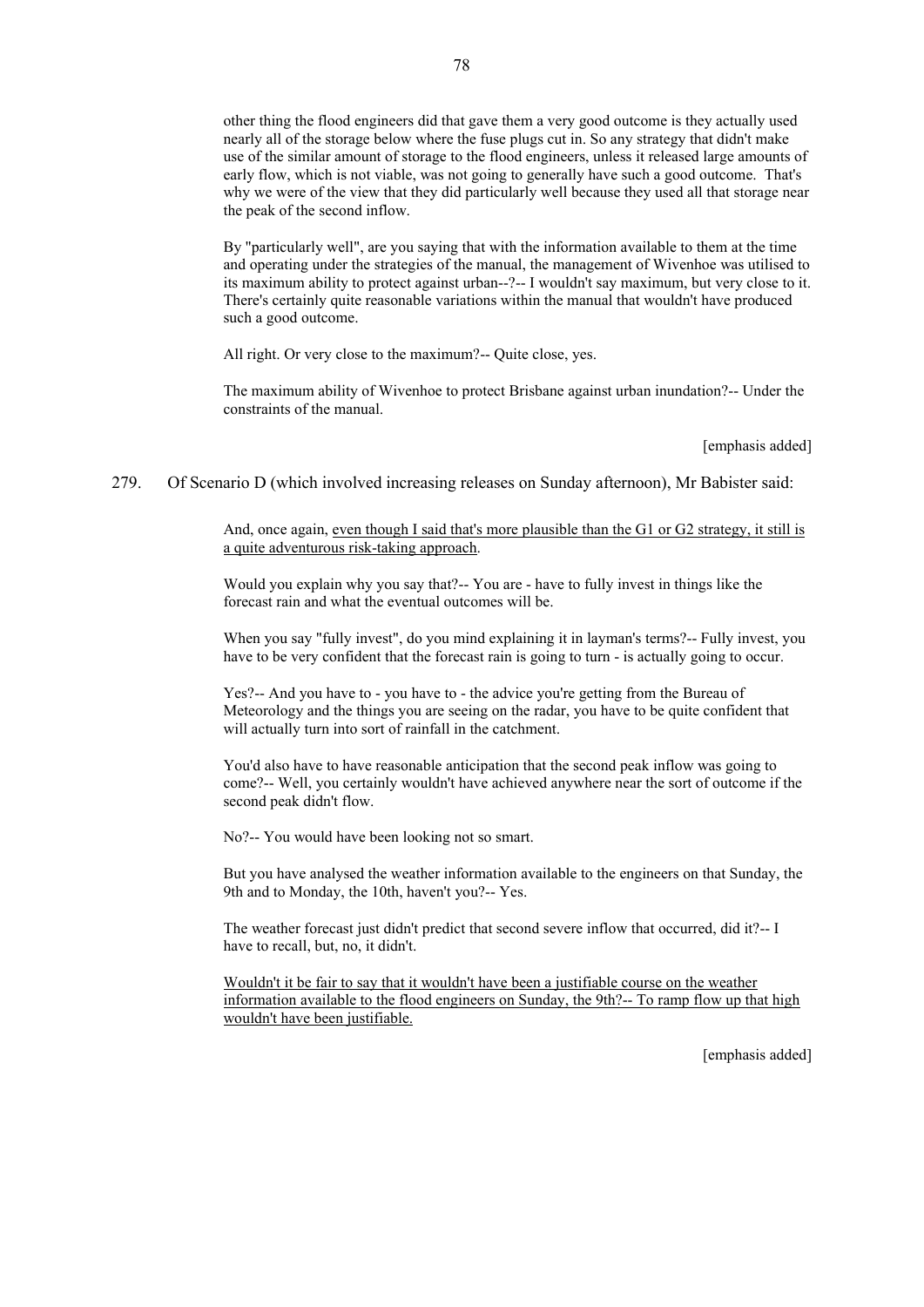#### **Mr McDonald**

280. Mr McDonald expressed the view that the release rates over the period Saturday to Monday were appropriate under strategy W3. The following exchange occurred:<sup>151</sup>

> And your view was the rates of release they decided upon were appropriate to operating the dam under W3 on those three days?—Yes, given the circumstances obtained at the time and the mindset of the flood engineers. So I am not looking here at hindsight when we all know what has happened, I am looking at how they might perceive the world at the time.

281. Mr McDonald also expressed the view that the release rates over the period Saturday to Monday appropriately gave primary consideration to minimising the risk of urban inundation. The following exchange occurred:<sup>152</sup>

> And your view was that they were [appropriate to giving primary consideration to minimising the risk of urban inundation]?--They were because I tried to put myself in the position, so far as I could, that the flood engineers were in at the time. So I wasn't looking at what we all know now because the flood engineers had a range of possibilities, an indefinitely large number of potential scenarios ahead of them and given the information in their mind, I thought they were operating reasonably.

- 282. A similar exchange occurred later.<sup>153</sup>
- 283. Mr McDonald was asked to explain what sources of information he had relied upon to ascertain the flood engineers' position at the time (including what was in their minds).<sup>154</sup>
- 284. He explained that he looked at the *objective* evidence of matters such as:
	- (a) the lake level, which was static or declining;<sup>155</sup>
	- (b) prior inflows, which under the Manual were not to be exceeded;  $156$
	- (c) the forecasts and the fact that the rain may be above or below those forecasts;<sup>157</sup>
	- (d) the flows downstream of the dam;<sup>158</sup> and
	- (e) the rates of release from the dam.<sup>159</sup>

 $\frac{155}{156}$  T5570/36-37.

- $\frac{158}{159}$  T5571/38-39.
- <sup>159</sup> T5571/44-51.

<sup>151</sup>  $\frac{151}{152}$  T5569/7-12.

 $\frac{152}{153}$  T5570/6-18.

 $153$  T5571/53-T5572/6.

<sup>&</sup>lt;sup>154</sup> See the exchange at T5570/26 to T5571/21.

 $156$  T5570/37-38.

 $157$  T5570/38-39.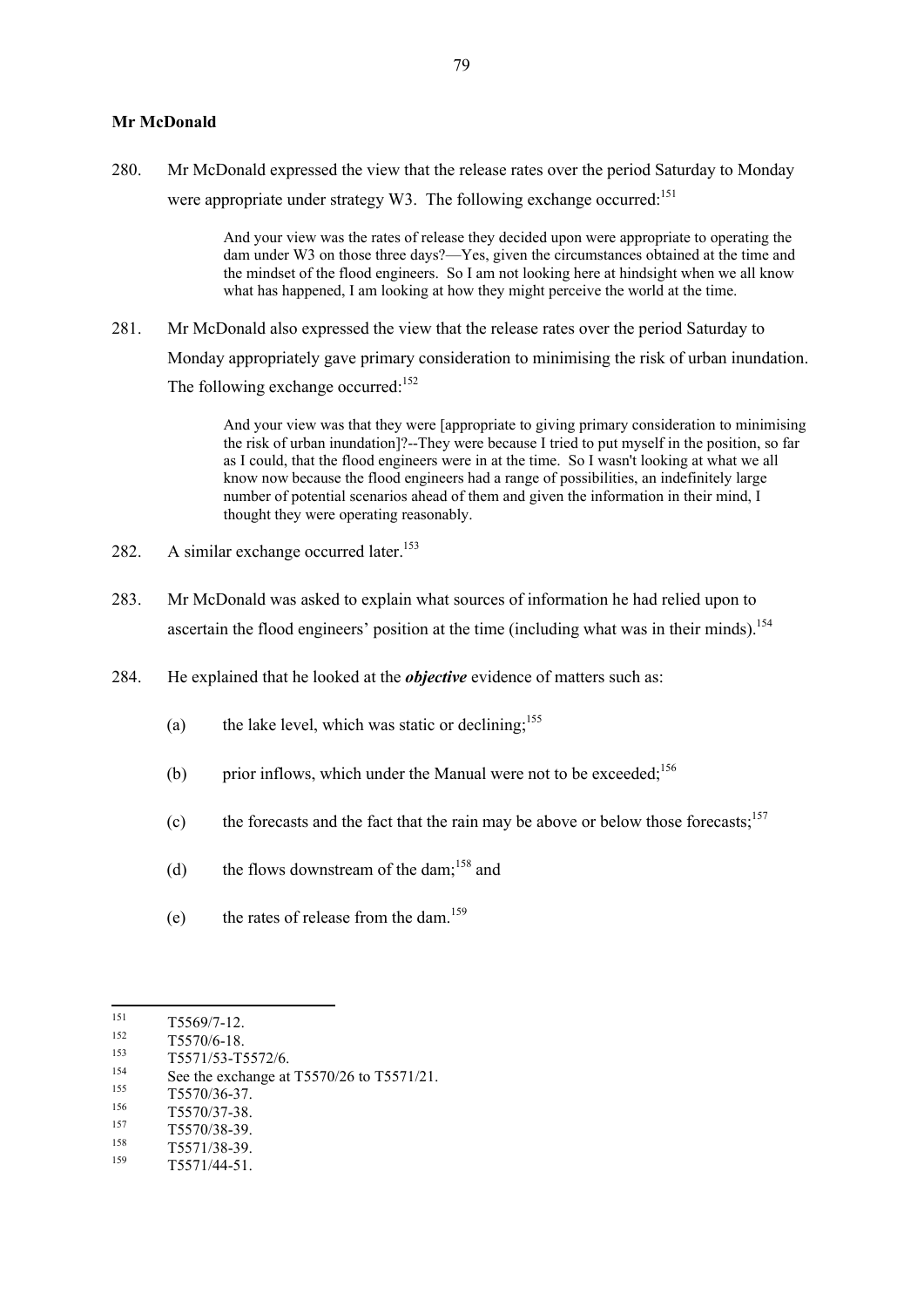- 285. He also said there was "evidence in the words in the report that they were thinking about the urban areas". $160$  In this context he mentioned:
	- (a) some flooding in Brisbane;
	- (b) the release rates doubling the naturally occurring flow at Moggill;
	- (c) that to increase the release rate may have result in the transition to strategy W1; and
	- (d) the giving of weight to bridges being kept open.<sup>161</sup>
- 286. The source of the evidence referred to by Mr McDonald was section 2 of the flood event report.<sup>162</sup> It would be wrong to discount or ignore Mr McDonald's evidence on the basis that his apparent source of the matters referred to in the preceding paragraph was section 2 of the flood event report. Each of the matters referred to by him are either:
	- (a) referred to in contemporaneous situation reports; $^{163}$  or
	- (b) able to be verified from objective data available the time (such as the matters referred to in subparagraphs (b) and (c)).

## **Professor Apelt**

287. Professor Apelt also expressed the view that the release rates over the period Saturday to Monday were appropriate under strategy  $W3$ :<sup>164</sup>

> And was it – is it your opinion that the decisions they made as regards the releases were appropriate by reference to the information available to them at the time of those days on the basis that they were operating the dam under W3? -- Yes. Yes.

And that remains your opinion? -- Yes.

288. Professor Apelt's view was that the release rates over the period Saturday to Monday appropriately gave primary consideration to minimising the risk of urban inundation:<sup>165</sup>

> Is it also your opinion that the decisions they made as regards releases were appropriate by reference to the information available to them at the time, giving primary consideration to protecting urban areas against the risk of inundation? -- Yes.

And that remains your opinion? -- Yes.

 $\frac{162}{163}$  T5571/9-19.

<sup>160</sup>  $\frac{160}{161}$  T5570/45-46.

 $\frac{161}{162}$  T5570/46-55.

<sup>&</sup>lt;sup>163</sup> See, for example, situation reports 9-12.

 $\frac{164}{165}$  T5736/7-12.

<sup>165</sup> T5736/14-20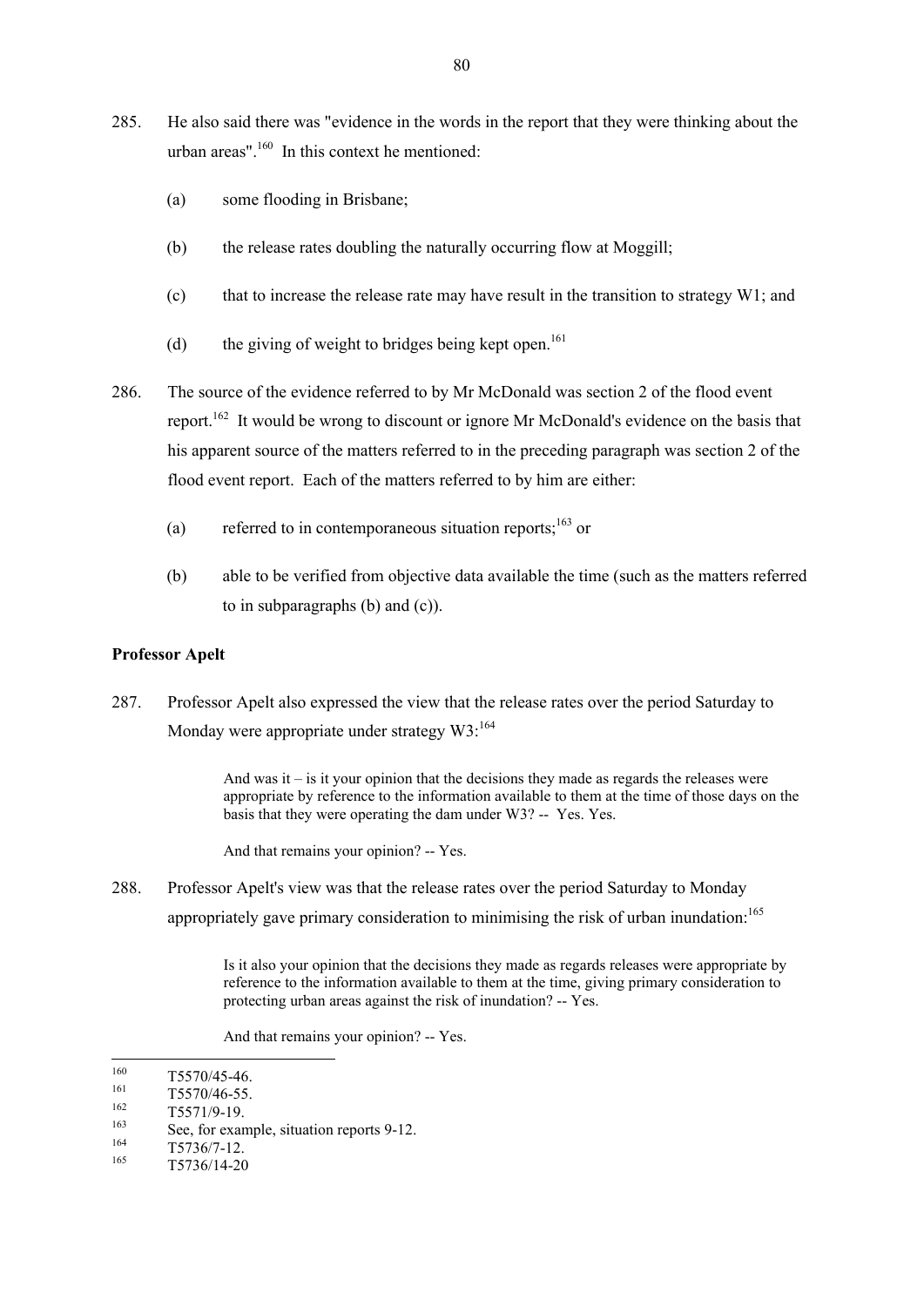- 289. The key information by which Professor Apelt tested the flood engineers' decisions on releases was the *objectively verifiable information* such as:<sup>166</sup>
	- (a) lake levels;
	- (b) inflows;
	- (c) rates of releases;
	- (d) downstream flows;
	- (e) catchment rainfall records;
	- (f) forecasts; and
	- (g) model results.
- 290. The following exchange then occurred: $167$

Your opinion is that the rates of release they decided upon from time to time over those three days were appropriate, given that objectively verifiable information?-- Yes. Yes.

And on the on the basis of giving primary consideration to minimising the risk of urban inundation? Well, see, having the flows below the ultimate three and a half thousand to four thousand CUMECS, they were achieving the protection of the urban area, in fact overprotecting in the light of what happened later, but if there was – if this was the flood event they were dealing with and it looked as thought everything was settling down, then what they were doing was the best possible thing because they were avoiding any real problem down in the urban areas and keeping the bridges open.

## **Mr Roads**

291. Mr Roads' approach was to review what the engineers actually did in managing the dam to decide whether they met the performance criteria under strategy W3. He concluded that they did, as is evident from the following exchange:<sup>168</sup>

> And your opinion – the opinion you formed was that [the flood engineers] did meet the requirements of W3 in operating the dam from 8am Saturday, for the rest of that day? - - Yes.

And on the Sunday? - - Yes.

And on the Monday? - - Yes.

And you remain of that view? - - Yes.

<sup>166</sup>  $\frac{166}{167}$  T5736/51 to T5737/9

 $167$  T5737/5 – 21.

<sup>168</sup> T5799/31-41.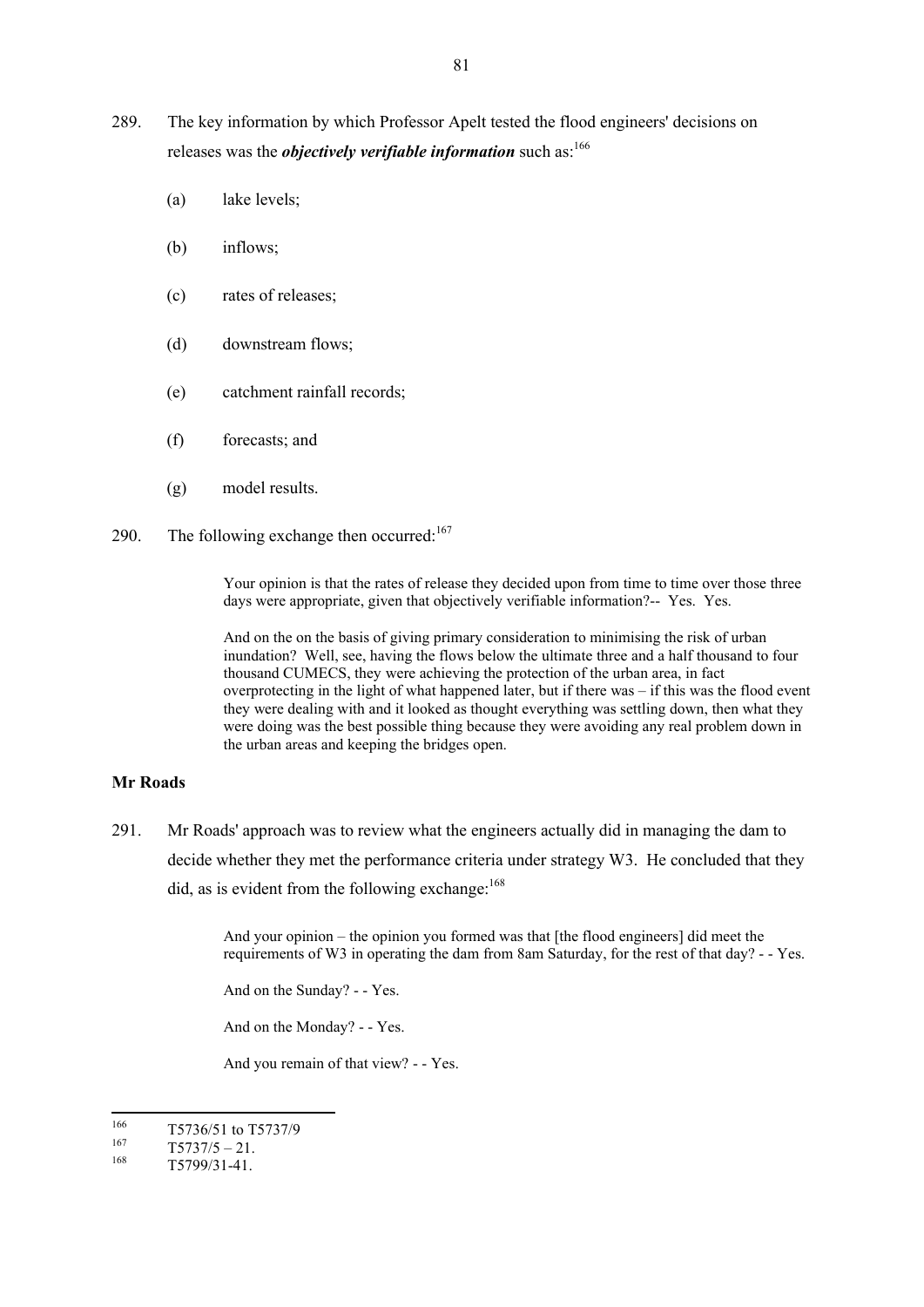## 292. He expressed it this way in earlier exchange:  $169$

What really matters is what they did, and that is presented in section 9, and also the flood modelling which tells them what they should be doing. So I can't tell you what their thought process was at that time at 8 o'clock. I guess if you look at it in reality, the big difference between going to W3 is their maximum releases can go up; that they can no longer limit it to reducing – limiting their outflows to 1900, but they are capable of increasing their discharges to 3500. Having said that, it would have looked rather ridiculous to start ramping up to 3500 at that time, given the information on rainfalls and dam water levels and flow predictions.

COMMISSIONER: Is that true for both the Saturday and the Sunday? Because the forecast changed significantly on the Sunday?-- Sunday morning I think that they were still pretty much releasing what they should have been. I think on Sunday afternoon it's starting to get touch and go really. I think everything is still operating the way that they thought was the right way to go and the right objectives to meet at that point in time, but in hindsight you look back at it and say Sunday afternoon maybe we should have taken down the bridges a bit earlier. We're all very clever in hindsight. But certainly Sunday morning there was nothing in the information that I could see that would have changed their mind on how they should have been operating, given that there hadn't really been a lot of rain overnight and dam was falling.

- 293. A later exchange confirmed this evidence.<sup>170</sup>
- 294. Mr Roads' view was that the release rates over the period Saturday to Monday appropriately gave primary consideration to minimising the risk of urban inundation.

So if you look at the requirements of W3, for example, you've got a requirement to make decisions about releases which gives effect to a primary consideration of minimising urban inundation. You've got a secondary objective of avoiding disruption to rural life. You've got other objectives regarding what can be the maximum releases and regulating your releases by reference to downstream flows? - - Yes.

In your view, what the engineers did from Saturday 8am for the rest of Saturday, all day Sunday, Monday met those objectives? - - Yes, that's my view.

#### **Mr Shannon**

- 295. Mr Shannon said that he could see no glaring inconsistencies in the decisions about releases made by the flood engineers over the Saturday to Monday as being appropriate to operating under strategy  $W3$ .<sup>171</sup>
- 296. He also agreed that that the releases actually made by the flood engineers over the three days were appropriate to giving primary consideration to minimising the risk of urban inundation.<sup>172</sup>

<sup>169</sup>  $\frac{169}{170}$  T5773/16-42.

 $170$  T5805/34-39.

 $^{171}$  T5847/40-45.

<sup>172</sup> T5847/55 to T5848/10.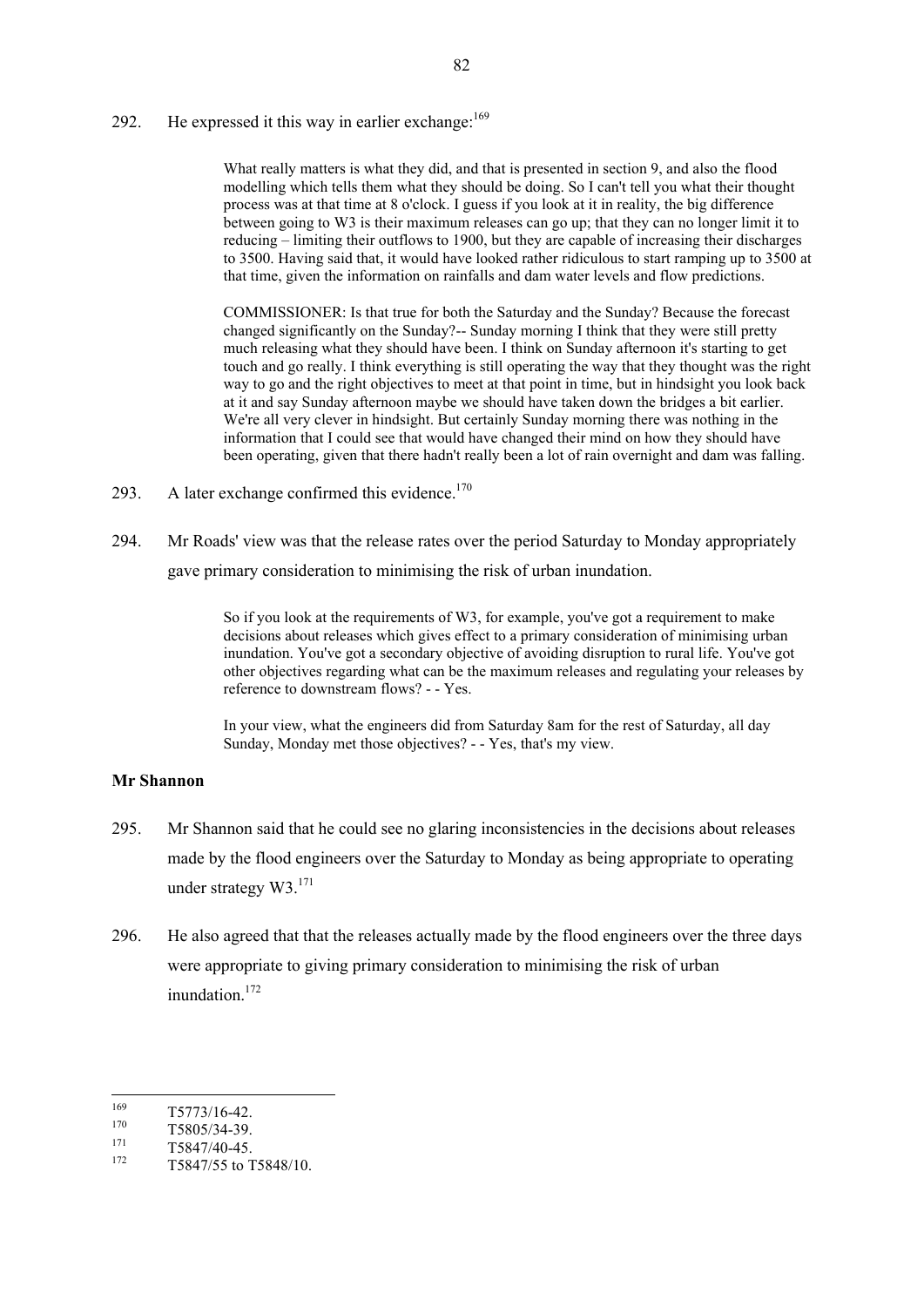## **IX BEST OUTCOME THAT COULD REASONABLY BE EXPECTED**

- 297. The submissions of counsel assisting do not record the conclusions of the Commission's retained independent expert, Mr Babister. It is unclear why this is the case.
- 298. The uncontradicted expert evidence before the Commission is that: $173$

With the information available during their operations, and using the strategies defined by the Manual, [I] believe the flood engineers achieved close to the best possible mitigation result for the January 2011 flood event.

[emphasis added]

- 299. It would be unfair to the flood engineers and Seqwater to analyse their actions at the time, and in subsequently writing the flood report, to ignore this critical evidence or to excise it from the Commission's findings.
- 300. Indeed, it is in the public interest that a finding consistent with Mr Babister's opinion be made.
- 301. There has been widespread, misinformed media assertion that the operation of Wivenhoe dam caused the flooding in the rural and urban areas below the dam. Indeed, there has been some media commentary to the effect that the flooding in Brisbane could have been avoided had the dam been operated differently. This will undoubtedly have created the false impression in certain members of the public that Seqwater's operation of the dam flooded their homes and businesses. Indeed, certain members of the public have urged the Commission (most recently in a letter to the Commission from Mr Stark dated 10 February 2012) to find that "Seqwater caused the flood".
- 302. The reputational impacts of this upon Seqwater (and the personal impacts for the flood engineers) are obvious.
- 303. But it is in the public interest that the misinformation be corrected by the Commission's independent findings. The public must understand the nature of the flooding which can occur in the catchment and the extent to which it can be mitigated.
- 304. In this context, it is important to note Mr Babister's modelling.
- 173

Mr Babister's report of 28 July 2011 at  $[16]$ .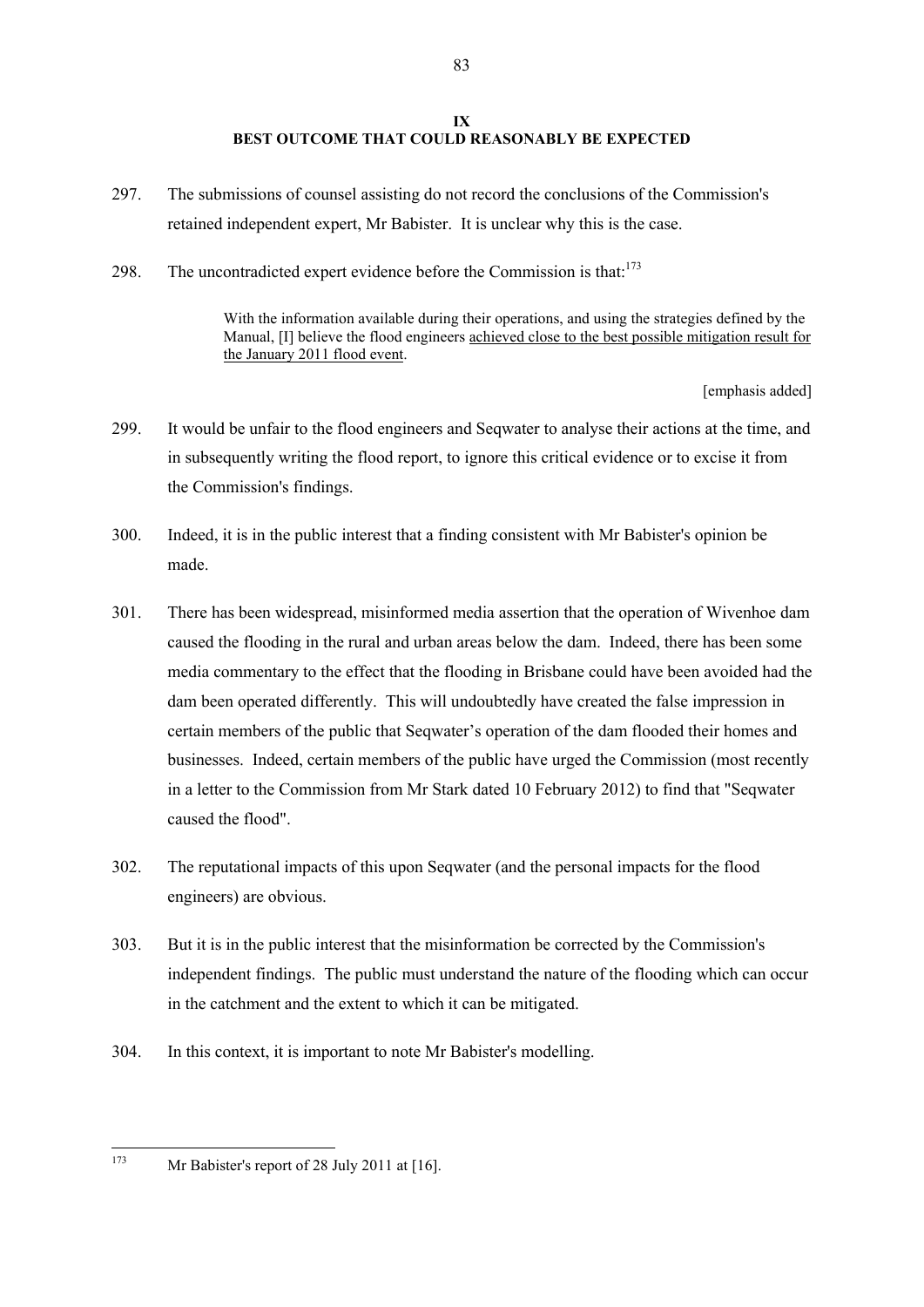305. As outlined above, he framed the question this way:  $174$ 

If the goal is to understand the level to which the dam mitigated the flood, or to assess the adequacy of the dam operational procedures, it is more productive to consider … how well the [strategy deployed by the flood engineers] mitigated the flood in comparison to plausible alternatives.

- 306. Mr Babister modelled a range of different operating scenarios. Scenario A involved the earlier triggering of Strategy W4. Scenario C involved significantly higher releases over Saturday and Sunday. Scenario D involved higher releases on Sunday. Scenarios G1 and G2 involved increasing releases to  $4,000 \text{m}^3/\text{s}$  from the dam or to  $4,000 \text{m}^3/\text{s}$  on Saturday.
- 307. A table showing Mr Babister's results is set out below.<sup>175</sup>

| Location        | Case 1                     | <b>Option A</b>                                    | <b>Option C</b> | <b>Option D</b> | <b>Scenario G1</b> | <b>Scenario G2</b> |
|-----------------|----------------------------|----------------------------------------------------|-----------------|-----------------|--------------------|--------------------|
|                 | Peak Flood Level<br>(mAHD) | Peak Flood Level difference relative to Case 1 (m) |                 |                 |                    |                    |
| Moggill         | 17.6                       | $-0.3$ to 0.4                                      | $-0.7$          | $-0.9$          | $-1.3$             | $-1.0$             |
| <b>Jindalee</b> | 13.1                       | $-0.3$ to 0.4                                      | $-0.6$          | $-0.8$          | $-1.2$             | $-0.8$             |
| Oxley           | 8.3                        | $-0.2$ to 0.3                                      | $-0.5$          | $-0.6$          | $-0.9$             | $-0.6$             |
| <b>Brisbane</b> | 4.6                        | $-0.1$ to 0.3                                      | $-0.3$          | $-0.4$          | $-0.6$             | $-0.3$             |

308. The following observations can be made.

309. *First*, Scenario A involves the adoption of the Commission's interpretation of the Manual (being predicting the lake level using forecast rainfall information, and choosing between strategies on that prediction). Mr Babister modelled two scenarios that are consistent with the flood engineers relying on the forecast rainfall to predict a higher lake level, and therefore transitioning to Strategy W4 at an earlier time than they did. One model suggests that the overall peak river levels would have been slightly higher, and the other suggests they would have been slightly lower. Overall, therefore, it should be concluded that had the engineers followed the Commission's interpretation of the manual, and relied on forecast rainfall in choosing between strategies, no substantially better outcome would have been obtained and a worse outcome was possible. As Mr Babister puts it, the strategy adopted by the flood engineers was towards the more effective end of the range of plausible scenarios.<sup>176</sup>

<sup>174</sup> <sup>174</sup> Mr Babister's report of 18 November 2011 at [12].

<sup>175</sup> This table is derived from Table 5 of Mr Babister's 28 July 2011 report and Table 1 of Mr Babister's 3 February 2012 report.

<sup>&</sup>lt;sup>176</sup> Mr Babister's report of 28 July 2011 at [75].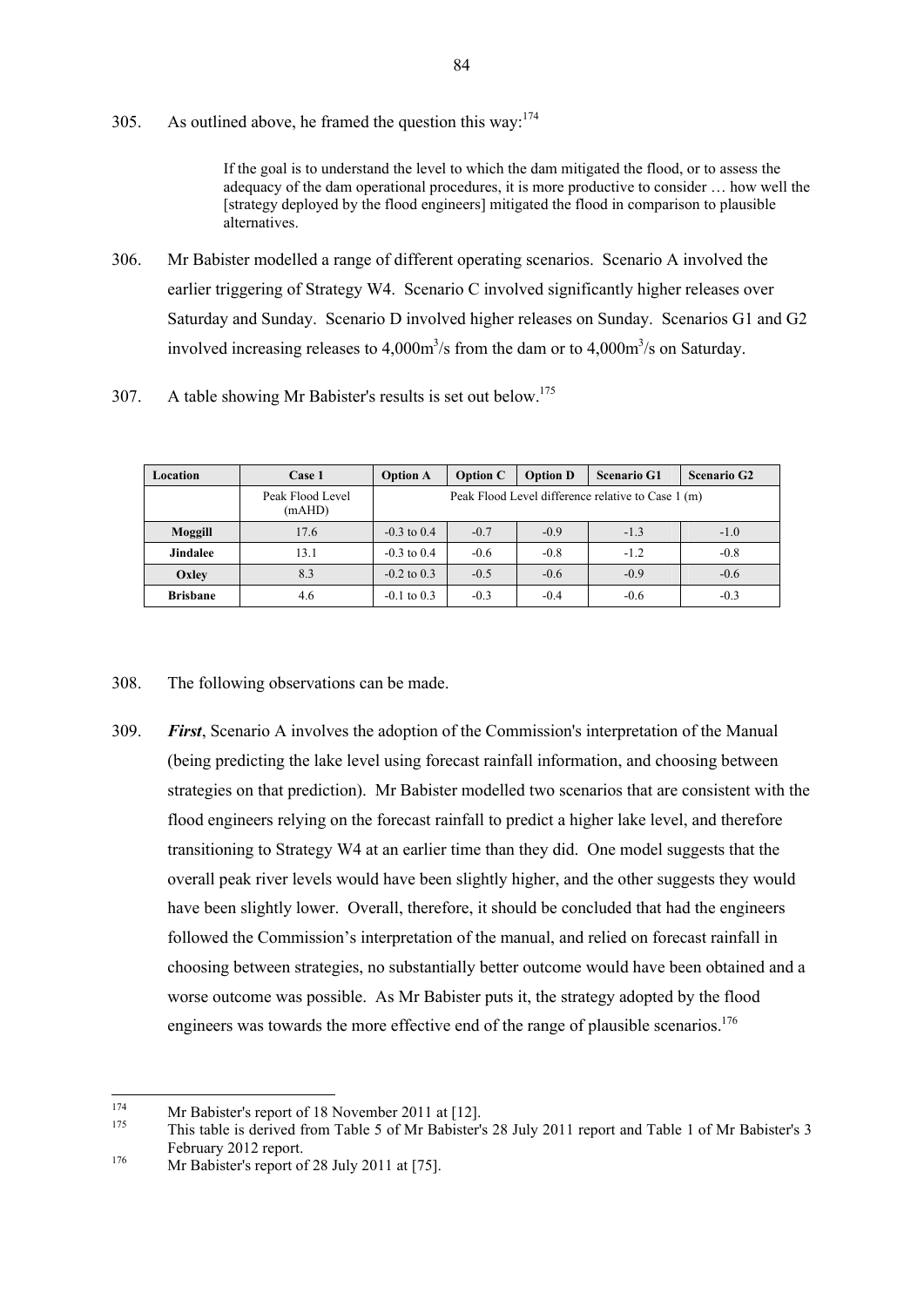- 310. *Secondly*, as explained above, Mr Babister's evidence is that on the information before the flood engineers, operating under Scenarios C and D was not justifiable. He said that Scenarios G1 and G2 were not practical and highly risky.<sup>177</sup>
- 311. Accordingly, whilst the above table suggests that different operating scenarios may, in some circumstances, have produced benefits in marginally lower flood levels, those operating scenarios were not plausible at the time. It is for this reason that Mr Babister concluded the flood engineers had produced close to the best possible mitigation result. The Commission should find accordingly.
- 312. *Thirdly*, the submissions of counsel assisting advance the proposition that the modelling has limitations.<sup>178</sup> Apparent weight is given to a recent submission from DHI. It is to be noted from Mr Stark's recent letter to the Commission (dated 10 February 2012) that DHI is apparently involved, in some way, in assisting Mr Stark.
- 313. The Commission should not discount the force of Mr Babister's modelling, either on the basis of the DHI letter or comments regarding uncertainties in modelling. Mr Babister has sworn that the model is fit for purpose.<sup>179</sup> Further, we attach (as Annexure C) a response from SKM to DHI's submission. It is evident that the matters raised by DHI should be given no weight when assessing Mr Babister's modelling.
- 314. *Fourthly*, counsel assisting submit that higher releases might have been made by the flood engineers had they not been operating under a "false constraint about the maximum level of flows that could be achieved." This should be rejected. This pure speculation ignores the substantial body of expert evidence that the releases in fact made over the period Saturday to Monday were appropriate and reasonable (see the previous Part). There is no basis to conclude the engineers may have acted differently.
- 315. The submissions advanced by counsel assisting in paragraphs 455 and 456 ignore the important qualifications placed upon that evidence by Mr Roads and Mr Babister.
- 316. As to Mr Roads, the passages relied upon by counsel assisting were clearly qualified with "in hindsight" and "we're all very clever in hindsight".<sup>180</sup>

<sup>177</sup>  $177$  T5891/28-32.

<sup>&</sup>lt;sup>178</sup> Paragraph 453 of their submissions.

<sup>&</sup>lt;sup>179</sup> Paragraph 56 of Mr Babister's report dated 28 July 2012.

 $T5773/36-38$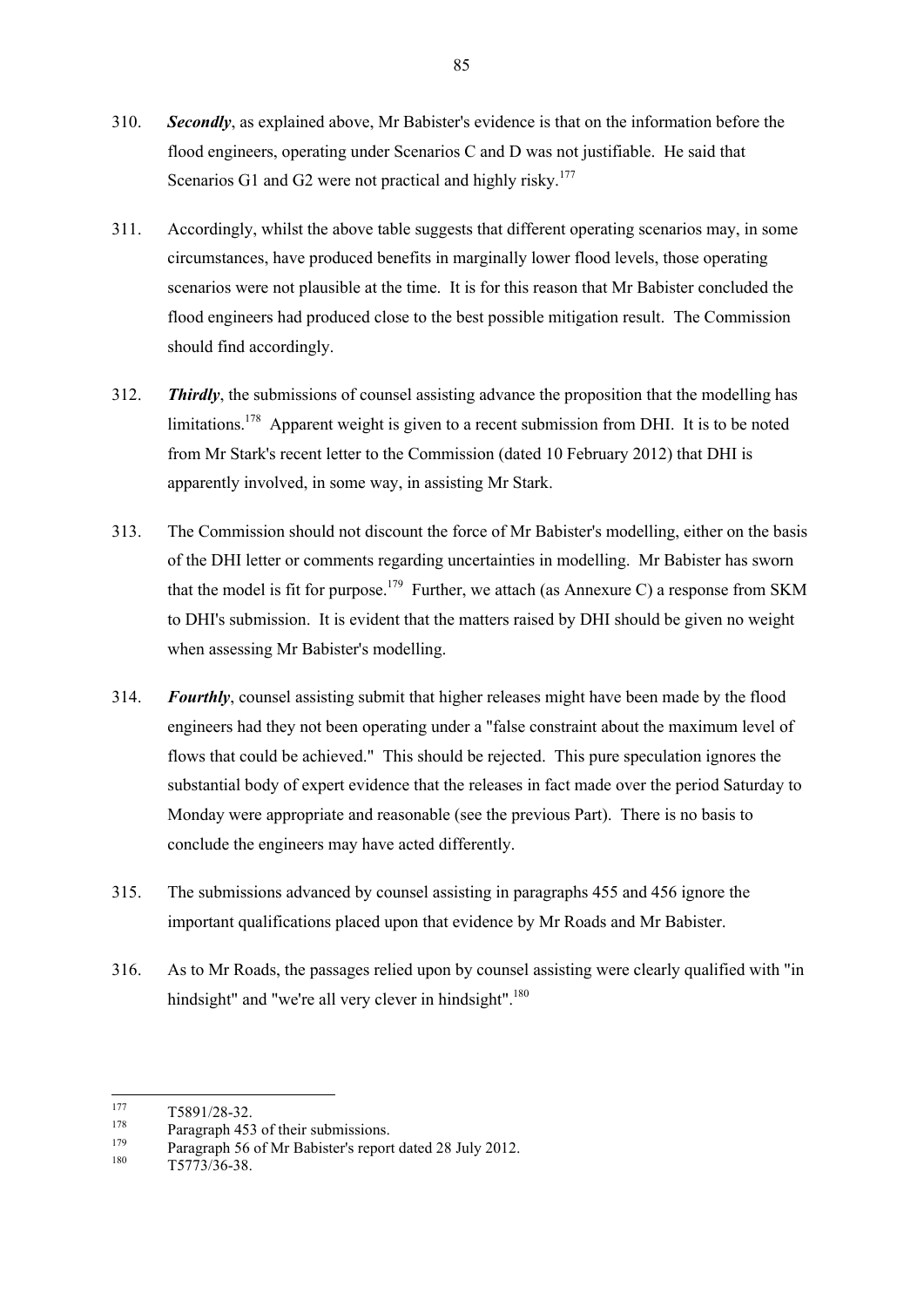317. As to Mr Babister, his evidence that slightly higher flows could have been released from 4pm on Sunday afternoon, was immediately qualified by his statement that the flood engineers did "particularly well".<sup>181</sup>

## **X SEQWATER'S OVERSIGHT AND GOVERNANCE**

### **Introduction**

- 318. This Part addresses the submissions made by counsel assisting in paragraphs 355-403, 407- 439, 460-461, 484, 488 and 489.
- 319. In summary, these paragraphs advance the following propositions:
	- (a) that Seqwater did not have in place a protocol or system which dictated when it was appropriate for the Chief Executive Officer to contact the flood operations centre or when it was appropriate for the Chief Executive Officer to pass on information regarding the work of the flood operations centre to the Board;<sup>182</sup>
	- (b) that the process and structure adopted by Seqwater for the preparation of the flood event report suffered from the following deficiencies:
		- (i) little support was provided to the flood engineers;<sup>183</sup>
		- (ii) no consideration was given to the risk of self-bias by the engineers;<sup>184</sup> and
		- (iii) the methodology being used by the engineers in preparing the report was not discussed<sup>-185</sup>
	- (c) that Seqwater's peer review process suffered from the following flaws:
		- (i) that the peer reviewers were asked to complete their reports in a short period of time;<sup>186</sup>
		- (ii) that certain experts were involved in the drafting of the report not simply the review of it:<sup>187</sup>

<sup>181</sup>  $\frac{181}{182}$  T5899/50-5900/15.

<sup>&</sup>lt;sup>182</sup> Paragraphs 360-362 and 489 of the submissions by Counsel Assisting.

<sup>&</sup>lt;sup>183</sup> Paragraph 370 of the submissions by Counsel Assisting.

<sup>&</sup>lt;sup>184</sup> Paragraph 371 of the submissions by Counsel Assisting.

<sup>&</sup>lt;sup>185</sup> Paragraph 372 of the submissions by Counsel Assisting.

Paragraph 419 of the submissions by Counsel Assisting.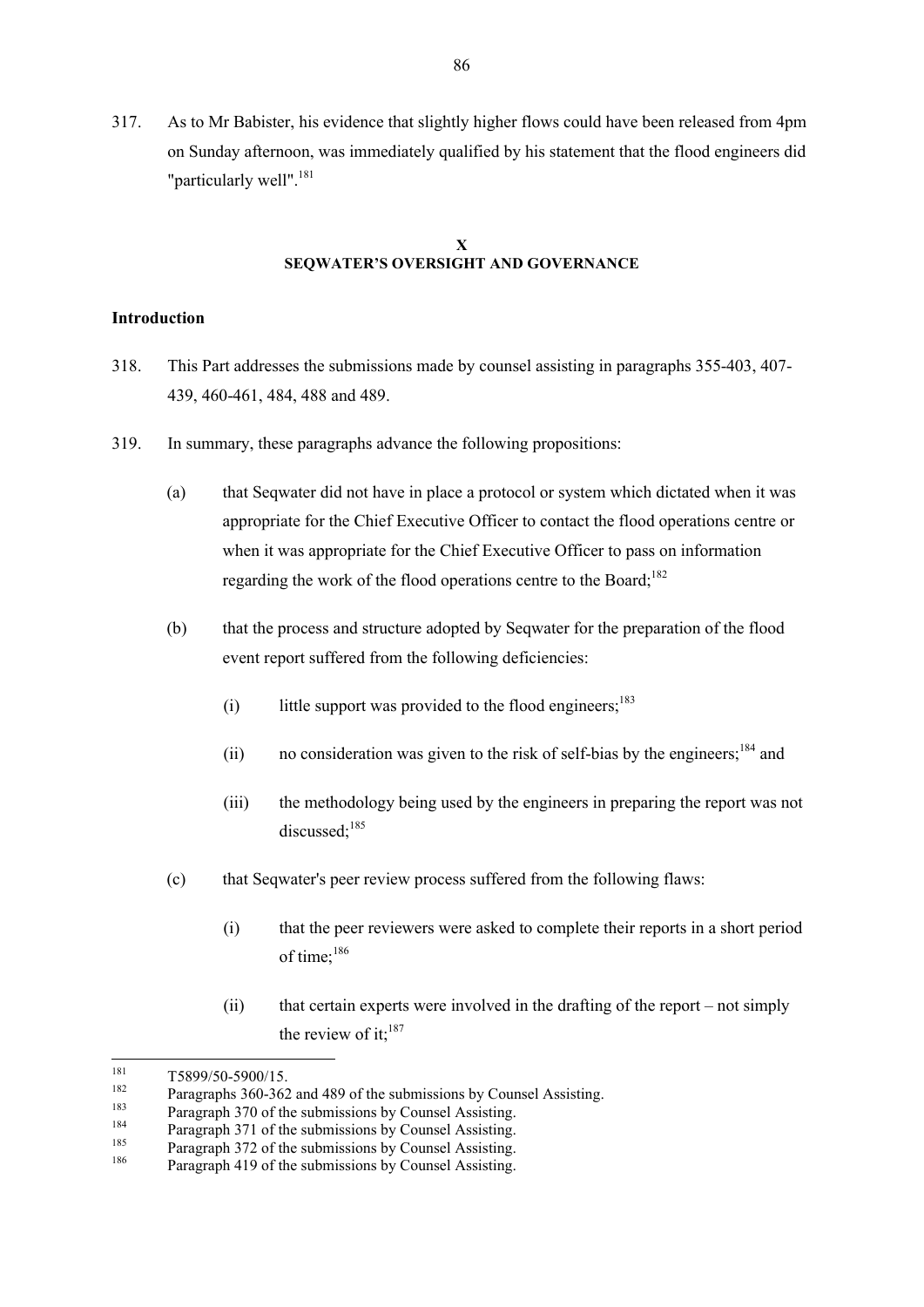- (iii) that the experts were not provided with complete copies of all material that was intended to go into the report; $188$
- (iv) that the methodology by which Mr Tibaldi prepared the flood event report was not explained to the peer reviewers;<sup>189</sup> and
- (v) that the failure to include relevant documents suggests systemic weakness.<sup>190</sup>
- (d) that Seqwater did not have a system in place that would bring to the attention of "people in positions with supervisory responsibility" the emergence of significant discrepancies between initial and subsequent accounts of the flood engineers as to which manual strategies they were operating under. The proposition advanced is that the absence of this system was a weakness that led to Mr Borrows and Mr Pruss not identifying the discrepancies.<sup>191</sup>
- 320. Each of these propositions should be rejected for the reasons set out below.

## **Communications protocol**

- 321. The evidence does not support the need for a formal communications protocol between the Chief Executive Officer and the flood operations centre (beyond the existing procedure<sup>192</sup>) or between the Chief Executive Officer and the Board.
- 322. It is true Mr Borrows contacted the flood operations centre on several occasions on 11 January 2011. But this was entirely appropriate. He was obviously concerned to ensure that he understood and was kept fully abreast of the rapidly changing environment. He also wanted to ensure the flood engineers were doing what they could to minimise the releases from Wivenhoe Dam.<sup>193</sup> These were the actions of an appropriately interested and concerned Chief Executive Officer.
- 323. The suggestion that the flood operations centre was "overwhelmed by constant requests for updates" is simply not supported by the evidence. The flood engineers that day were Mr Tibaldi and Mr Malone. Neither has given evidence to this effect.

<sup>187</sup> <sup>187</sup> Paragraphs 378 and 433-435 of the submissions by Counsel Assisting.

<sup>&</sup>lt;sup>188</sup> Paragraphs 379 and 420-425 of the submissions by Counsel Assisting.

<sup>&</sup>lt;sup>189</sup> Paragraph 423 of the submissions by Counsel Assisting.

<sup>&</sup>lt;sup>190</sup> Paragraph 380 of the submissions by Counsel Assisting.<br> $\frac{191}{2}$ 

<sup>&</sup>lt;sup>191</sup> Paragraphs 359, 403 and 488 of the submissions by Counsel Assisting.

In addition to the protocol identified by Mr Borrows during his evidence, the Flood Procedure Manual (pp 47-48) deals with communications between the Chief Executive Officer and the flood operations centre – Ex. BM4(b) to the statement of Barton Maher dated 1 April 2011.

 $193$  Ex. 393 at [41].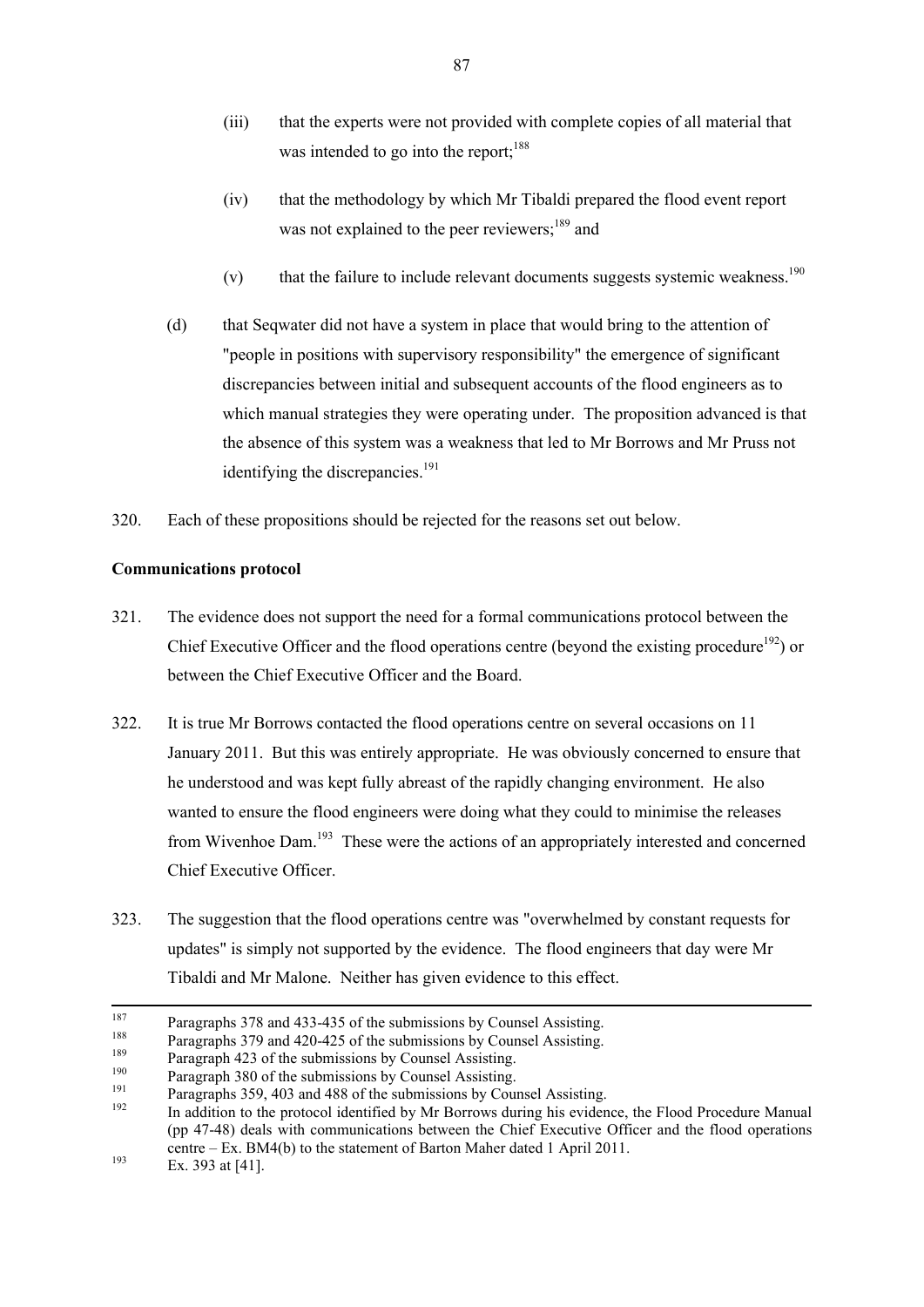- 324. The suggestion of a need for a protocol to govern communications between senior management and employees is highly unorthodox. It would be a strange organisation indeed that places strictures upon when a Chief Executive Officer can communicate with staff.
- 325. The suggestion that a protocol should govern when the Chief Executive Officer reports information to the Board ignores the obvious experience and judgment of those who occupy the office of Chief Executive Officer.

## **Process and structure for the flood event report**

- 326. It is true that the flood engineers took on the major task of writing the report.
- 327. But there is no evidence to support the proposition that they were not supported. The whole purpose of Mr Pruss' process was to ensure that the report was delivered on time and divide responsibilities accordingly.<sup>194</sup>
- 328. Mr Pruss explained it this way during an exchange with Mr Callaghan  $SC<sub>195</sub>$

When I talked to the flood engineers about how this had been done in the past it was made fairly clear to me that this was a process that was done by the engineers because they were the only ones who had the recollection of the events in sufficient accuracy to be able to write it, and it was then submitted to the regulator.

Their recollections of events were obviously an important part of that which was being prepared?-- I didn't see any other alternative and I still don't see any other alternative.

I suppose the only suggestion which might be made in this context, or one suggestion which might be made is that these people were preparing a report on what they themselves had done and there is going to be perhaps a natural tendency to self-bias if I can use that term in such reports. Was that something of which - or to which any consideration was given?-- There was no consideration given to it at the time. As I said, I still don't think that there is a viable alternative. When you are writing scientific engineering reports of this nature it really is the authors and those involved who do that. [emphasis added]

- 329. In the above context, there is no foundation in the assertion that there was a need to enquire about the methodology for writing the report.
- 330. The clear expectation of senior management was that the report should be an accurate account of the event.
- 331. The assessment that was made was that the flood engineers were the only persons capable of writing about the event given they had managed it.

<sup>194</sup>  $\frac{194}{195}$  T6053/14-23.

T6056/36-58.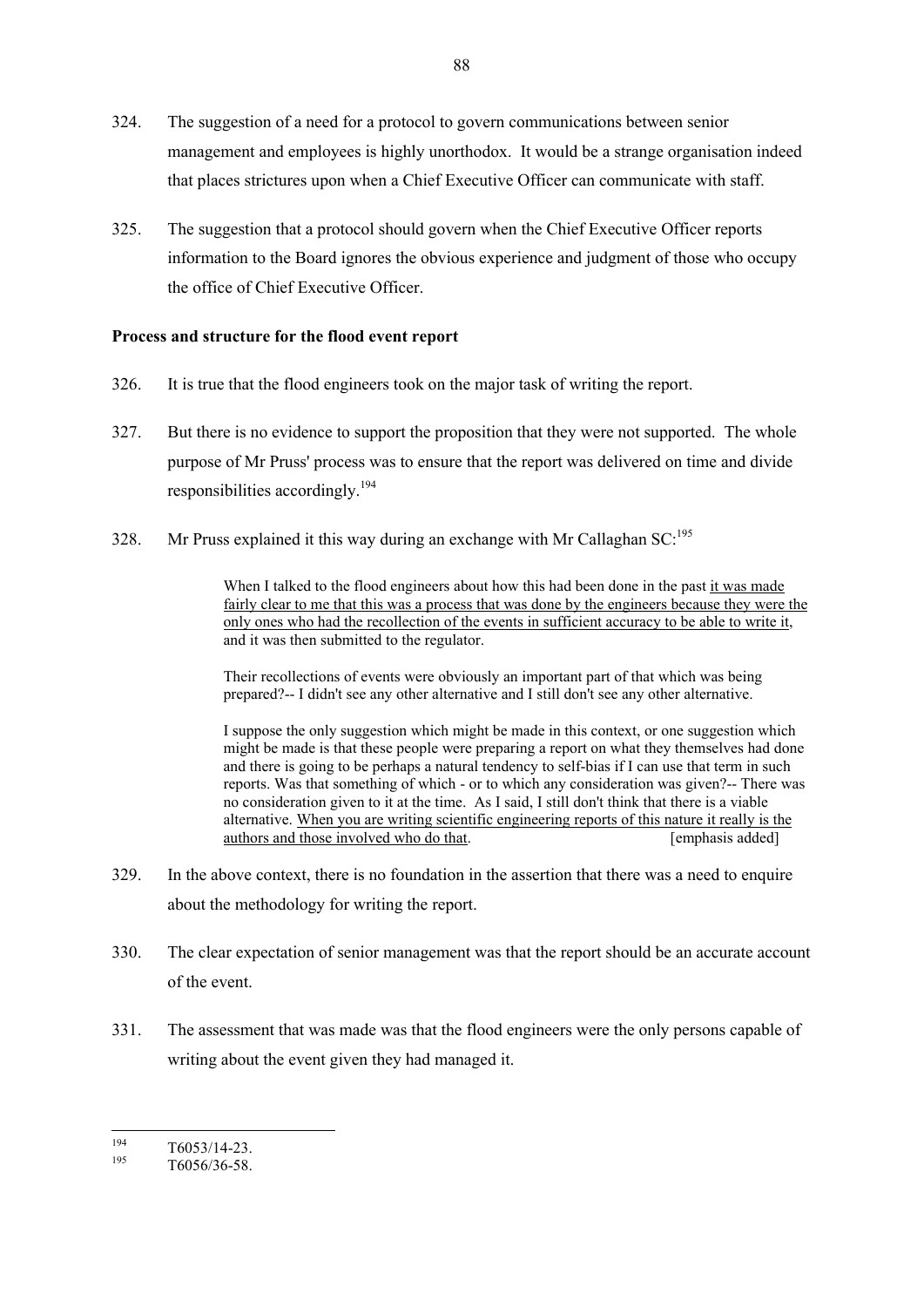- 332. There was no reason to doubt that the flood engineers would produce an accurate account of the event.
- 333. It might be accepted that the writing of the report by the flood engineers carried with it a risk of self-bias. But Seqwater's process included steps that guarded against this. It appointed four independent experts to review the report. Those experts had access to anything they wished to access. As Mr Pruss explained: $196$

My mind was at ease because … we also had the experts in there who could ask them any questions, really, that they wanted to and have access to anything that they wished to access, so I thought that process in itself was suitable checks and balances.

334 He later said: $197$ 

Mr Shannon was asking a number of technical questions right through that meeting on all sorts of things and I was quite comfortable with the fact that the flood engineers were being challenged technically by the experts to bring them on board, so I don't recall what that specific one is about, but I do recall a discussion about shapes of hydrographs between Mr Shannon and the flood engineers, and as I say I was very comfortable that they were being challenged technically on what they were putting forward.

#### **Peer review process**

- 335. It is true that the peer reviewers were required to complete their reviews in a short period of time.
- 336. But Mr McDonald, who had the shortest period of time, indicated that the task was "reasonably tractable", despite indicating some initial concerns.<sup>198</sup>
- 337. None of the peer reviewers indicated in evidence that their review should be regarded as incomplete because of time constraints.
- 338. Further, the suggestion that the peer reviewers were involved in writing the report involves a misunderstanding of the evidence. Mr Shannon and Professor Apelt were present at meetings during which the report was discussed. But this was not directed towards them being involved in the writing of the report. It was simply, as Mr Pruss explained, a forum to assist them in coming up to speed with where the report was at.
- 339. Seqwater notes that counsel assisting do not advance the proposition that the review process lacked independence (see particularly paragraph 436). No such proposition could be
- 196  $\frac{196}{197}$  T6057/1-5.

 $\frac{197}{198}$  T6055/22-32.

T5557/46-47.